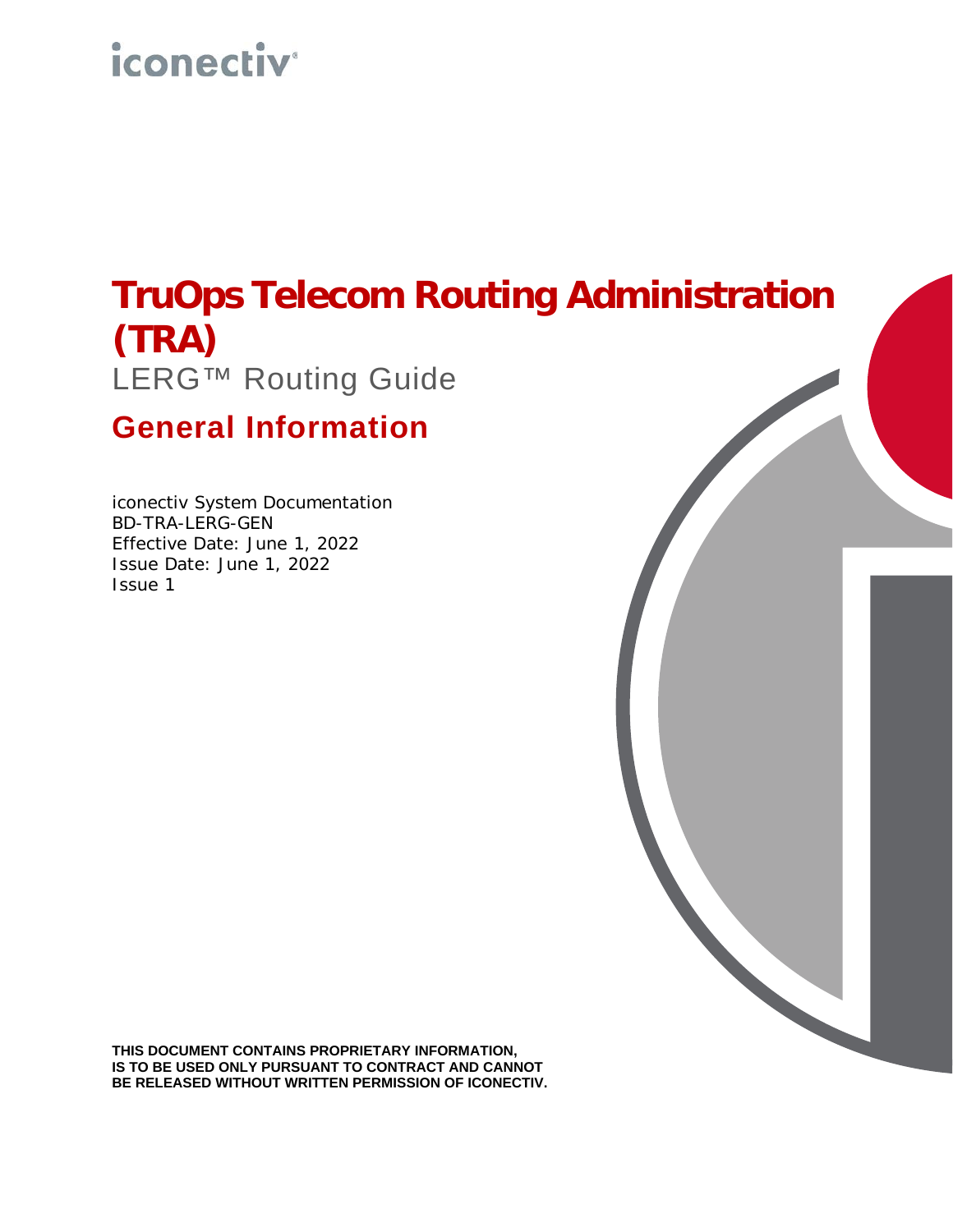### **Trademark Acknowledgments**

Common Language and iconectiv are registered trademarks, and LERG, CLLI, CLONES, and TPM are trademarks and the intellectual property of iconectiv, LLC.

#### **For further information about this document, please contact:**

TruOps Telecom Routing Administration (TRA) TRA Customer Care Center (CCC) Telephone: (732) 699-6700 or 866-NPA-NXXS (866-672-6997) Email: [tra@iconectiv.com](mailto:tra@iconectiv.com)

#### **Document Availability:**

This document has been prepared in support of the LERG™ Routing Guide (LERG) and is updated as may be needed. A copy is produced monthly as data files and is downloadable at no charge from various iconectiv locations (e.g. TRA GUI, [www.trainfo.com](http://www.trainfo.com/) and PDS).

#### **General Information**

This is a dynamic document, subject to change monthly. Month-to-month changes may be non-substantive (cosmetic, typographical corrections, etc.); however, when changes are substantive, they may only pertain to a specific section, paragraph, topic, etc. It is suggested that the most recent version of this document be referenced when possible.

**Copyright © 1984-2022 iconectiv, LLC. All rights Reserved.**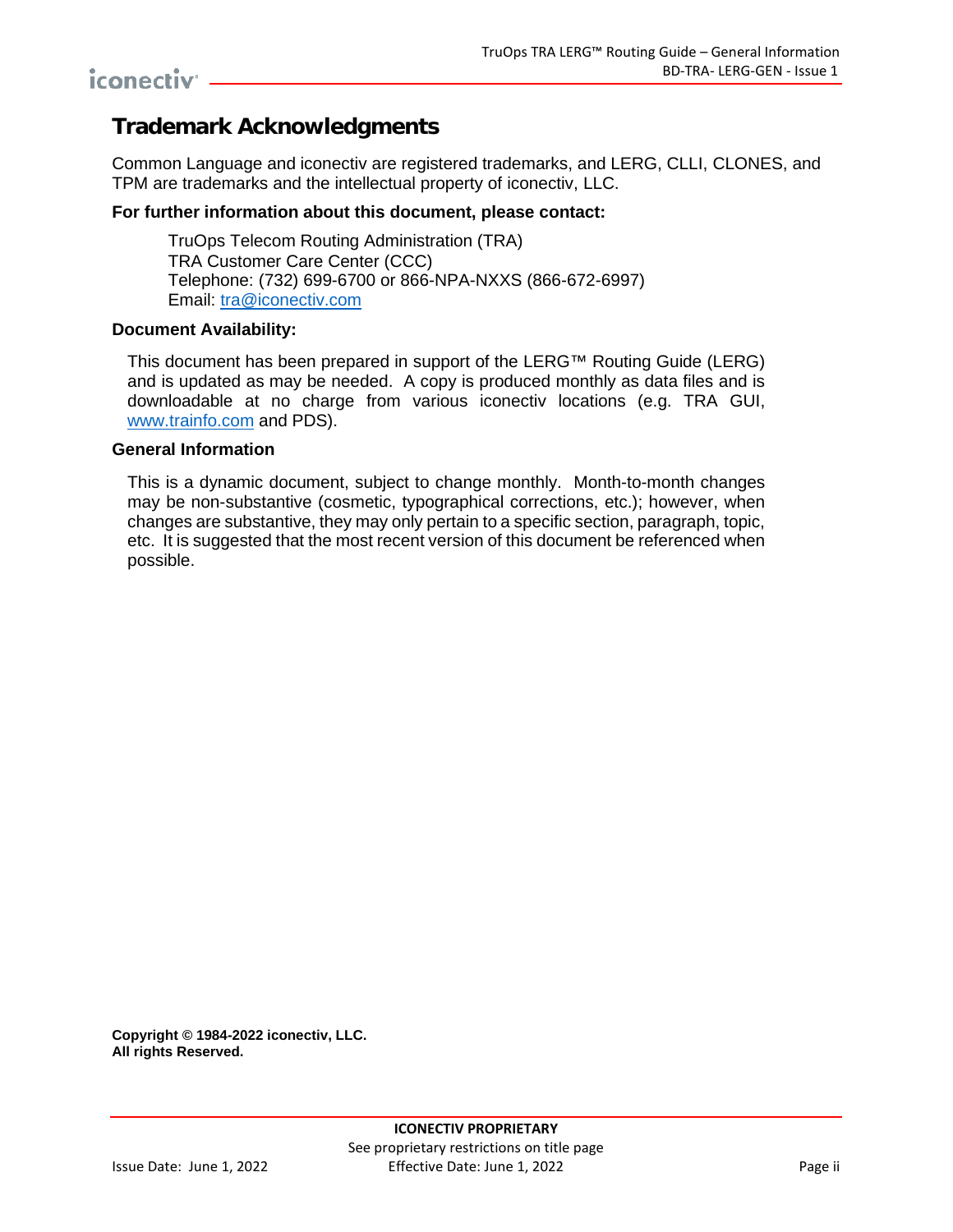## **Table of Contents**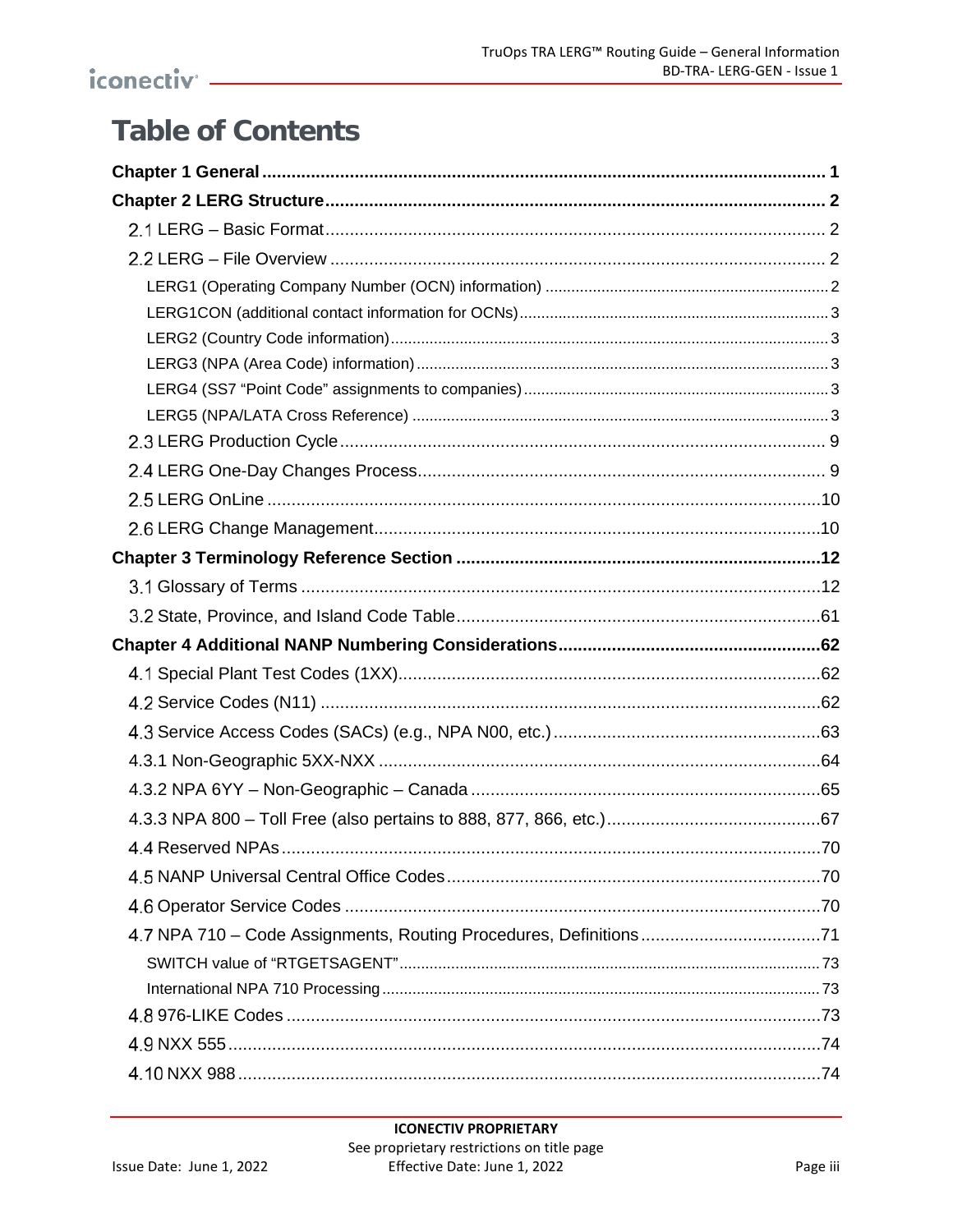## iconectiv<sup>-</sup>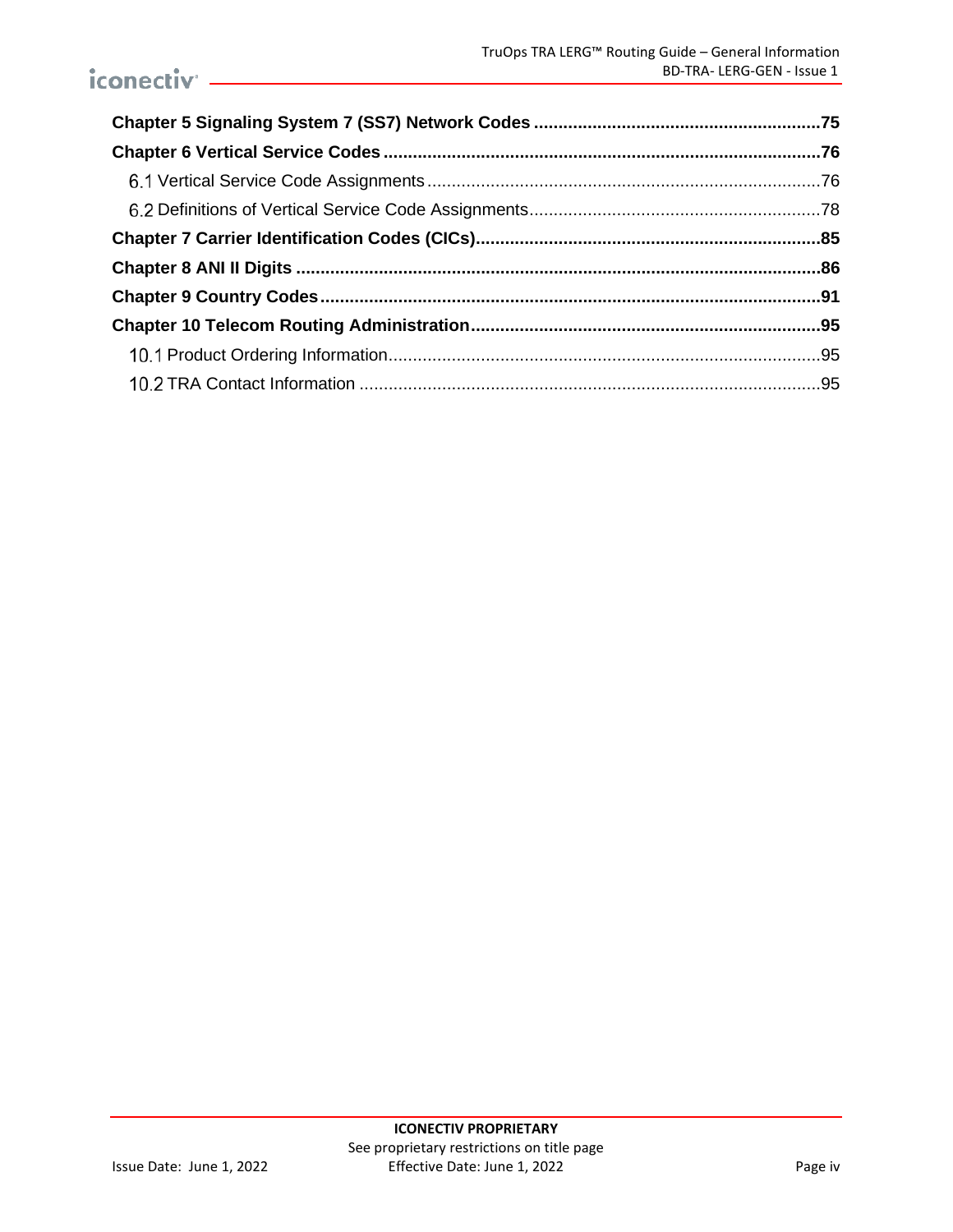## <span id="page-4-0"></span>**Chapter 1 General**

The *TruOps Telecom Routing Administration (TRA) LERG™ Routing Guide* (LERG) provides routing data obtained from the iconectiv Business Integrated Routing and Rating Database System (BIRRDS) into which data is entered by Service Providers (SPs) and/or their agents. The LERG is a snapshot of information contained in BIRRDS at the point in time a given LERG is produced. Close of business on the *last iconectiv working day of each month* is the cutoff for the data in the LERG that is dated the first of the following month.

The LERG reflects the current state of active network data as well as future activity within the North American Numbering Plan (NANP), as reported by SPs. The basis of the LERG is a requirement set by the 1984 Modified Final Judgment (MFJ) for the then Regional Bell Operating Companies (RBOCs) and GTE, to provide points in their networks (e.g., tandems and switches), to where specific calls (based on NPA NXX data) could be routed by interexchange carriers, and especially as a means to notify others when changes in that routing data are scheduled to occur. Independent Local Exchange Carriers had their data maintained by the RBOCs, and have evolved to maintain their own data or have arranged for their data to be maintained in the BIRRDS by third party companies. Future activity should be reported in accordance with industry notification timeline guidelines by each SP. Most data value changes encompass activity that is to occur within the next 6 months, although data can be reported as far in the future as a SP may deem reasonable and necessary. The *current* state of active network data appears in the LERG with a blank STATUS code and without an effective date. *Future activity* appears in the LERG with an effective date and, assuming no changes in the SP's plans, will appear in each monthly LERG with that date, until the effective date has passed. Future activity (as well as the current network state) provided in each monthly LERG is a complete replacement of previously reported activity — that is, the removal, addition, or change to future information from one monthly LERG to the next is not flagged in the primary files (e.g., LERG6). However, files that have associated "insert" files (e.g., LERG6INS) can be used to identify such changes.

The RBOCs centralized the maintenance of the LERG reporting process in 1984 in Bell Communications Research that has since evolved to a process currently managed by iconectiv. The industry, via various committees, provides oversight to the LERG content and surrounding processes. With the advent over time of other types of SPs such as wireless carriers, Competitive Local Exchange Carriers (CLECs), Voice over Internet Protocol (VoIP), etc., the LERG is used by all SPs within the NANP to report to other SPs their routing and numbering information, especially planned changes, in a common and accepted manner.

 **NOTE**: Throughout this document, LERG Routing Guide field titles will be written in all capital letters (e.g., STATUS). This is done to distinguish LERG field names from general text.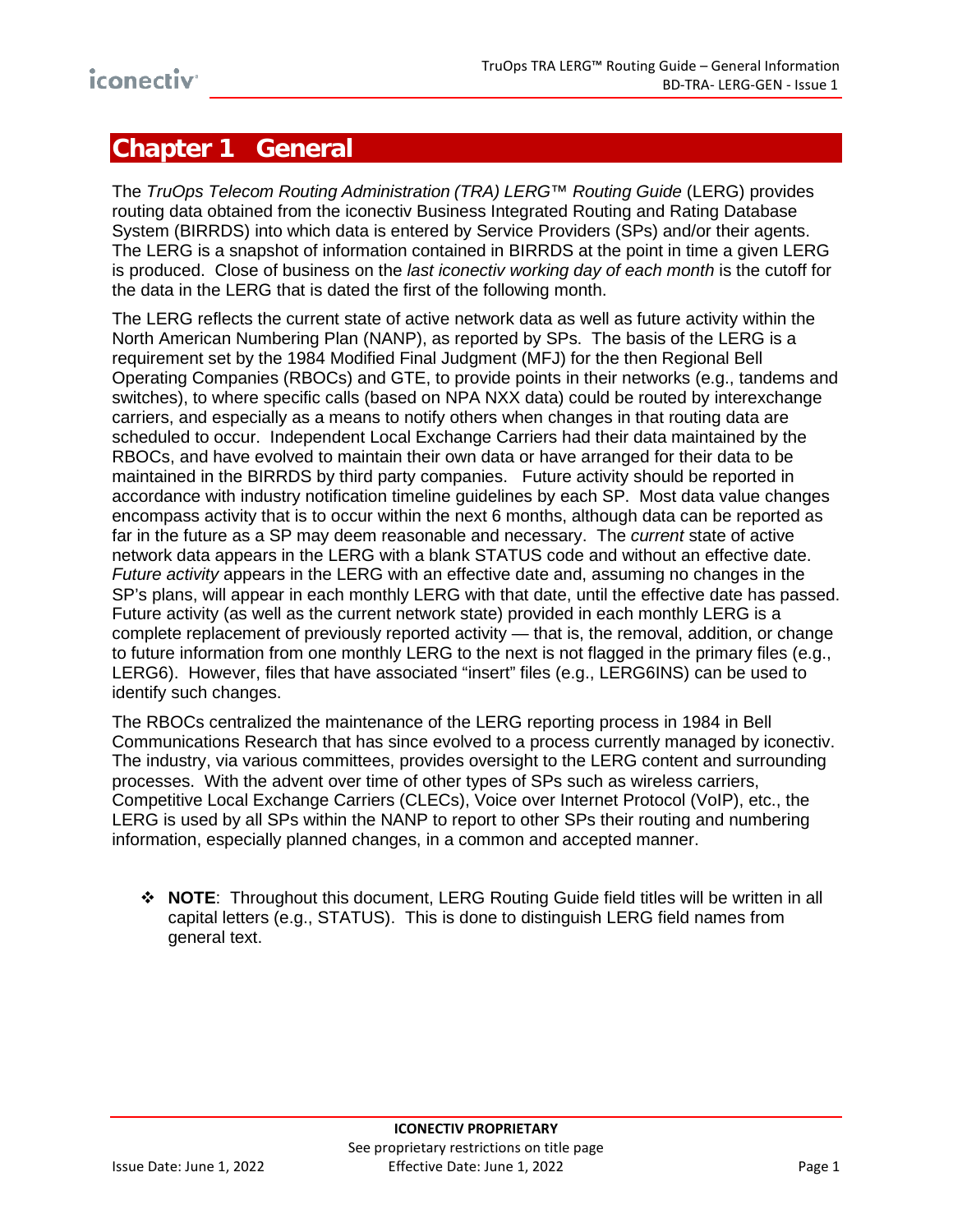## <span id="page-5-0"></span>**Chapter 2 LERG Structure**

## <span id="page-5-1"></span>**LERG – Basic Format**

LERG files are numbered (e.g., LERG1 Operating Company Number (OCN) Information). Files having the same number contain variations or extensions of closely related data (e.g., LERG8 and LERG8LOC).

Specific file layouts of the LERG files are provided in the LERGSPEC.DOC file. Copies of this document are available by contacting the TRA Customer Care Center (CCC) at tra@iconectiv.com.

The LERG One-Day Changes Process involves a file (LERG67) that does not correspond in name or layout to a monthly LERG file; files that are provided daily are also a subset of all the files provided in the LERG. For further information, see the [LERG One-Day Changes Process](#page-12-1) section of this document.

## <span id="page-5-2"></span>**LERG – File Overview**

The following provides a synopsis of the files provided in the LERG, including some data considerations and qualifications. Field definitions can be found in the [Glossary of Terms](#page-15-1) section of this document. File layouts can be found in the *LERGSPEC.DOC* file.

#### **Data accuracy and related data questions**

The majority of numbering and switch related data provided in LERG files are provided by SPs or their agents. Should there be issues or questions about specific data, please contact the Administrative Operating Company Number (AOCN) or OCN company involved. Other data in the LERG is maintained by TRA, but most often obtained from other primary sources.

Contact information in the *LERG1* file, although entered by TRA, is derived from contact information in the National Exchange Carrier Association (NECA) data (i.e. for newly assigned Company Codes / OCNs), but may subsequently be changed, upon request, by the AOCN responsible for the specific OCN's data. OCNs are responsible for the accuracy of contact information. TRA works with AOCNs periodically to confirm and update contact information. Should it be determined that contact data is not accurate, please inform the AOCN or OCN company involved and TRA.

#### <span id="page-5-3"></span>**LERG1 (Operating Company Number (OCN) information)**

The *LERG1* file provides high-level information about OCNs such as the name of, and type of, company. This includes contact information as has been provided to TRA. Contact information is maintained; however, due to changes in personnel, reorganizations, mergers, acquisitions, etc., some information will not always be up to date. In addition, the contact noted may not be familiar with all aspects of a company's operation (network, billing, etc.). The contact name defaults to the party requesting the assignment of the OCN unless the company has specifically requested the contact be updated for purposes of addressing LERG data.

Maintenance of company names are the purview of the company itself. Although a company may change its name for various reasons (e.g., mergers and acquisitions), at times, the name used at the consumer level may not be the legal name of the company. If you have any questions regarding a company's name as listed in LERG1, please contact the company directly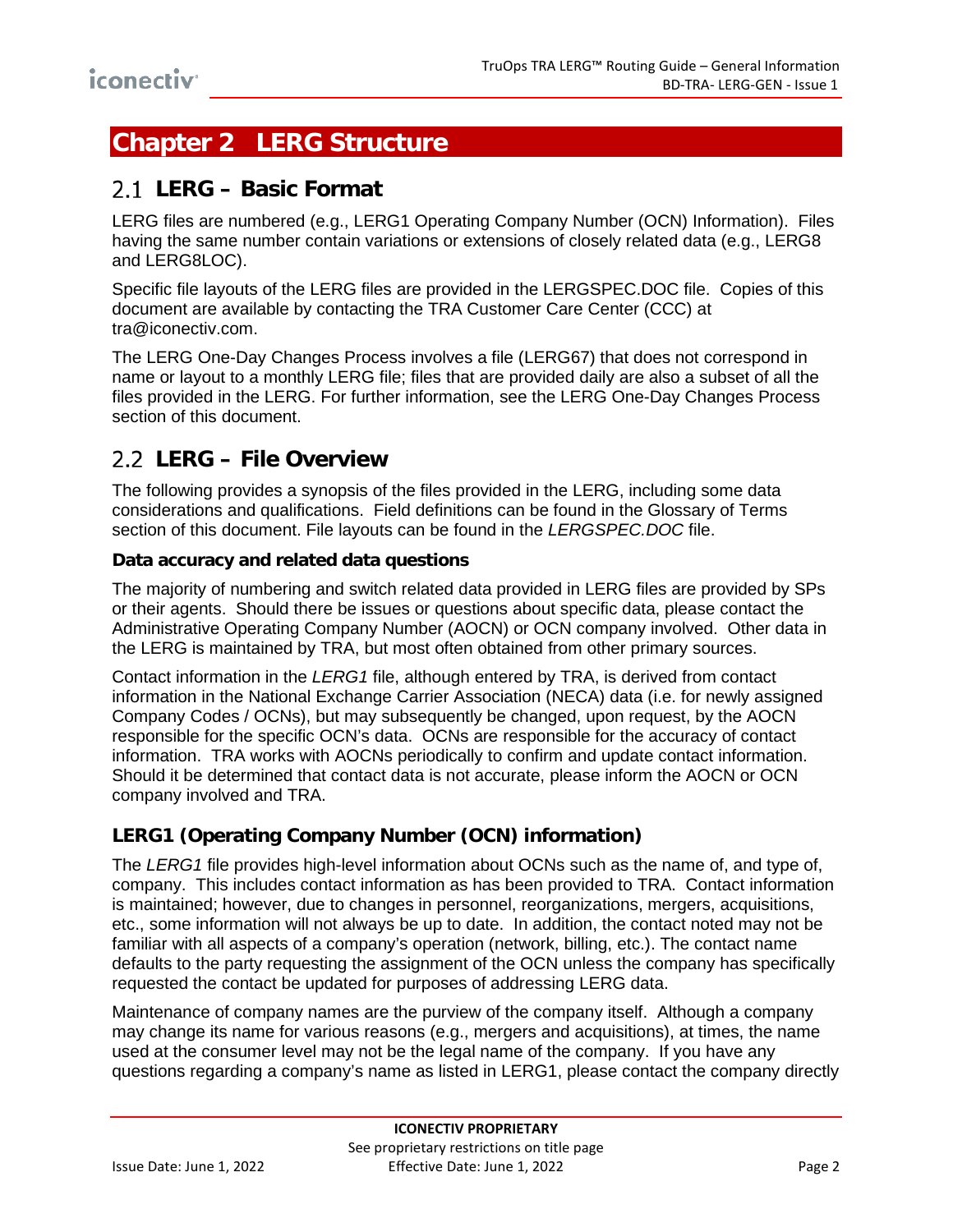to either receive an explanation or to prompt the company to have the data changed through the proper channels.

#### <span id="page-6-0"></span>**LERG1CON (additional contact information for OCNs)**

The *LERG1CON* file is information directly entered by each OCN or its agent. All OCNs will have, at minimum, a SERVICE OF SUBPOENA contact identified. Since these records are established on a per company basis, the extent of information may vary. Maintenance of the data is the responsibility of the OCN.

#### <span id="page-6-1"></span>**LERG2 (Country Code information)**

The *LERG2* file is independent from other LERG files. This file contains high-level Country Code information (e.g. Republic of Hungary is 36). There is no City / Area Code information in this file. The file is provided for reference should there be a need for a resource for Country Codes.

#### <span id="page-6-2"></span>**LERG3 (NPA (Area Code) information)**

The *LERG3* file contains high-level information about NPAs (Area Codes). This includes the date the NPA went or is going into effect, permissive dialing periods, the NPA that had previously served the area (or continues to do so in a case of an overlay), etc.

**Note**: Year dates in LERG3 that are greater than 50 imply 1950+.

#### <span id="page-6-3"></span>**LERG4 (SS7 "Point Code" assignments to companies)**

The *LERG4* file contains SS7 "Point Code" assignments at the network, cluster, or member levels of coding. This file identifies the company to which the code has been assigned; it does not associate any network elements to any specific Point Codes.

Due to ongoing changes in personnel, reorganizations, mergers, etc., company names and contact information will often not be up to date since under current industry defined SS7 assignment processes, contact information maintenance is not required.

#### <span id="page-6-4"></span>**LERG5 (NPA/LATA Cross Reference)**

The *LERG5* file identifies the NPAs in use within a LATA. The LATA information is then grouped by Region.

#### **LERG6 (NPA NXX BLOCK information)**

The *LERG6* file provides NPA NXX (central office code) information and, where applicable, BLOCK assignments within the NPA NXX. NPA NXX assignments (are represented with a BLOCK value of "A". Thousands Block Pooling assignments are represented by numeric BLOCK values (0-9). Only those BLOCKS assigned and entered by the SP are provided in *LERG6* (i.e., not all blocks 0-9, may appear in LERG6). This file includes the Rate Center associated with each record, the OCN (company assigned the record), the serving switch/POI with an associated switch homing arrangement (SHA) Indicator, the identified use of the record (e.g., cellular, wireline — see COCTYPE/SSC), and LATA (both switch and Rate Center LATA).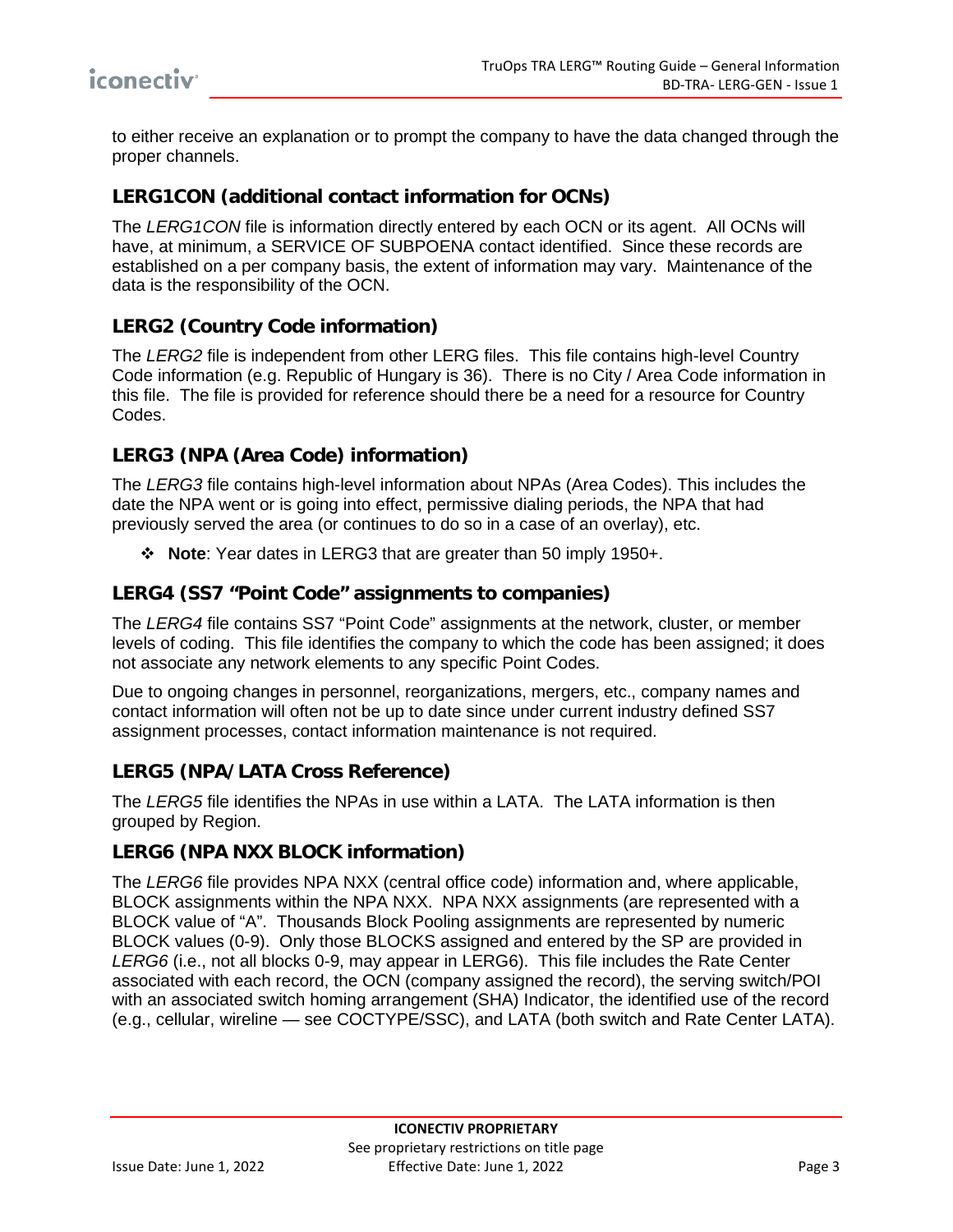#### **"A" BLOCKs and numeric BLOCKs**

• The designated Number Administrator in each NANP country assigns NPA NXXs and numeric Blocks. An "A" in the BLOCK field of *LERG6* files identifies these assignments when the NXX begins with a 2-9. In many cases, numeric BLOCKs will appear associated with an NPA NXX. Numeric blocks (as of December 1, 2003) apply only to the United States and its NANP territories. The "A" BLOCK information exists primarily for default routing purposes. Information provided for numeric BLOCKs (e.g. COCTYPE, OCN) may differ from the "A" block information if the block holder is a different SP than the "A" block holder. In cases where no numeric BLOCKs exist for an NXX, it is assumed that the "A" BLOCK information pertains to all telephone numbers associated with the identified CO Code Holder.

#### **"Portability"**

**The LERG does not provide line-level information**, i.e. the mapping of each telephone number that may be ported to the specific carrier involved. The company associated with an "A" BLOCK and, where applicable, a numeric BLOCK, is the company assigned the numbering resource by the appropriate numbering resource administrator. Only that company may assign numbers to new subscribers from the vacant telephone line numbers within the assigned NXX (or within the block if block assignments pertain to the NXX). Once assigned, if the NXX is port capable, the subscriber may opt to "port" the number to another SP. Specific telephone numbers. when ported, may be associated with a different SP, and thus relate to a different type of service than appears in the LERG for the assignee of the numbering resource.

From a routing perspective, and through use of Location Routing Numbers (LRNs), SPs use LERG data to support routing of both ported and non-ported numbers. Those using the LERG as a numbering source and who also need to know line specific information such as the OCN for a telephone number must obtain such information outside the LERG.

SP portability does not equate to location/geographic portability. Wireline-based subscribers can retain their telephone number ONLY if they remain within the existing Rate Center boundaries to which their telephone number is associated – this concept is not changed under "portability."

#### **LERG6ATC (ATC information)**

The *LERG6ATC* file is an expansion of data for those records in the LERG6 file that have a COCTYPE value of ATC (Access Tandem Code). This file expands the information by appending the Operator Service "service" codes for each ATC record. The NPA NXX information for ATCs (besides the OS codes) is also included in the primary LERG6 file. ATC records will not have numeric blocks associated with them.

#### **LERG6ODD (Expanded Information for Oddball NPA NXXs)**

The *LERG6ODD* file is an expansion of data for those record views in the *LERG6* file that have COCTYPE values designated as "Oddball." Oddball Codes generally do not have a Rate Center or switch identified with them. These codes exist for various reasons and include general use NXXs such as N11s, 958 (testing), 976 (Information Providers); as well as NXXs that may be established by a given company, within a given NPA, etc., for various extraordinary reasons and services. The Oddball Code file includes a Notes field for any Oddball NPA NXX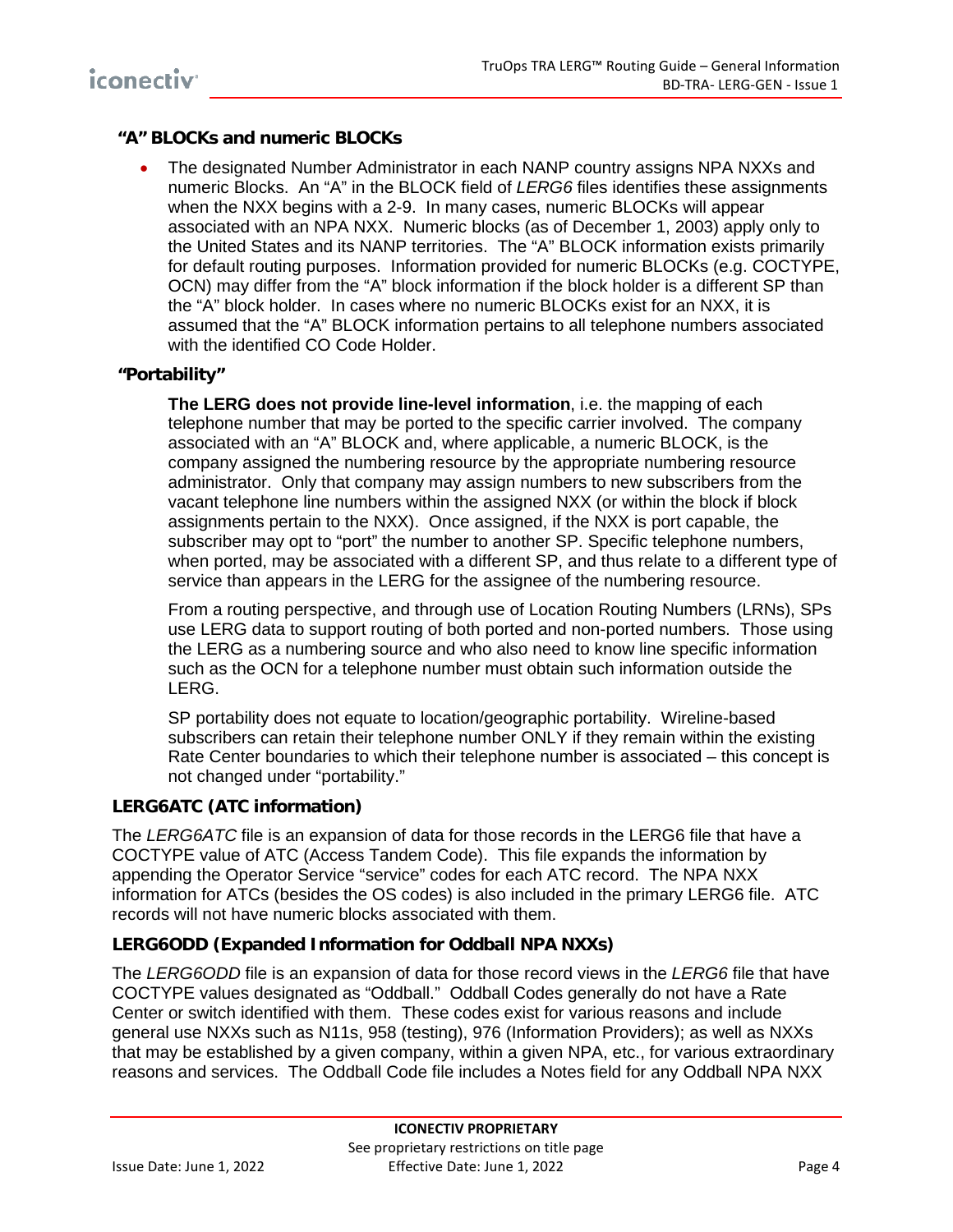record that may have the Notes field populated. Only those Oddball Codes whose views have a non-blank Notes are listed in LERG6ODD. All the NPA NXX information for all Oddball Codes (besides the Notes) is also included in the primary *LERG6* file.

#### <span id="page-8-0"></span>**LERG6INS (Month-To-Month Changes, aka Insert File)**

The LERG6INS file, as well as all other "insert" files in the LERG, represents data changes between the current monthly LERG file and the corresponding LERG file issued the previous month. All the data in the "insert" file is included in the primary file (e.g., LERG6) as well. Thus, use of this file can be considered optional depending on a LERG user's need in reconciling data changes appearing in the primary files, in tracking month-to-month record changes, etc. The "insert" file represents changes from the close of the previous LERG.

- Changes made since the previous LERG and effective in the prior month are included in the "insert" file with an appropriate EFFDATE that is after the close of the previous LERG. These cases will appear in the current primary LERG file as "current" (blank EFFDATE and STATUS). Removals and disconnects falling under this scenario will not appear in the primary file.
- Other changes in the "insert" file constitute future views that, depending on the indicated activity (add/remove), would correspondingly have, unless removed, the same future effective date in both the "insert" and primary files. Changes are based on EFFDATE and can involve an EFFDATE view that was added, removed, or was previously issued but has had one or more associated field values changed. Only future activity that was changed, removed, or added since the last LERG will appear in the "insert" file, not all future activity.
- Data changes that affect only the AOCN field are not included in the "insert" files.

For additional information, see "Insert Files" in the [Glossary of Terms](#page-15-1) section of this document.

#### **LERG7 (Switch/POI information)**

The LERG7 file contains information regarding switches. Such switches are identified by an eleven-character code that, with few exceptions, should be a CLLI™ code as is trademarked and supported by the Common Language organization in iconectiv. Although the field is termed a "switch," there may be multiple CLLI codes for a single physical switch for various reasons. Such reasons can include the switch performing multiple functions (e.g., as an end office and as a tandem). CLLIs may also reflect a "Point of Interface (POI)" established as the interconnection point between two carriers. Although POIs may, at times, be at the same location as an actual physical switch, they do not have to be. All assigned CLLIs are not listed in the LERG – only those that are relevant to accessing the local network and routing calls within the local network are included. This file provides high-level switch information such as address, V&H coordinates, switch functionalities, equipment type, etc.

#### **LERG7INS (Month-to-Month Data Changes)**

See the [LERG6INS \(Month-To-Month Changes,](#page-8-0) aka Insert File) description.

#### **LERG7SHA (Switch Homing Arrangement Information)**

The LERG7SHA file contains information regarding the homing arrangements associated with a given switch. Homing arrangements include such situations as mapping, to a switch, any appropriate Feature Group B, C, and/or D tandems; STPs; in the case of remotes, their Hosts;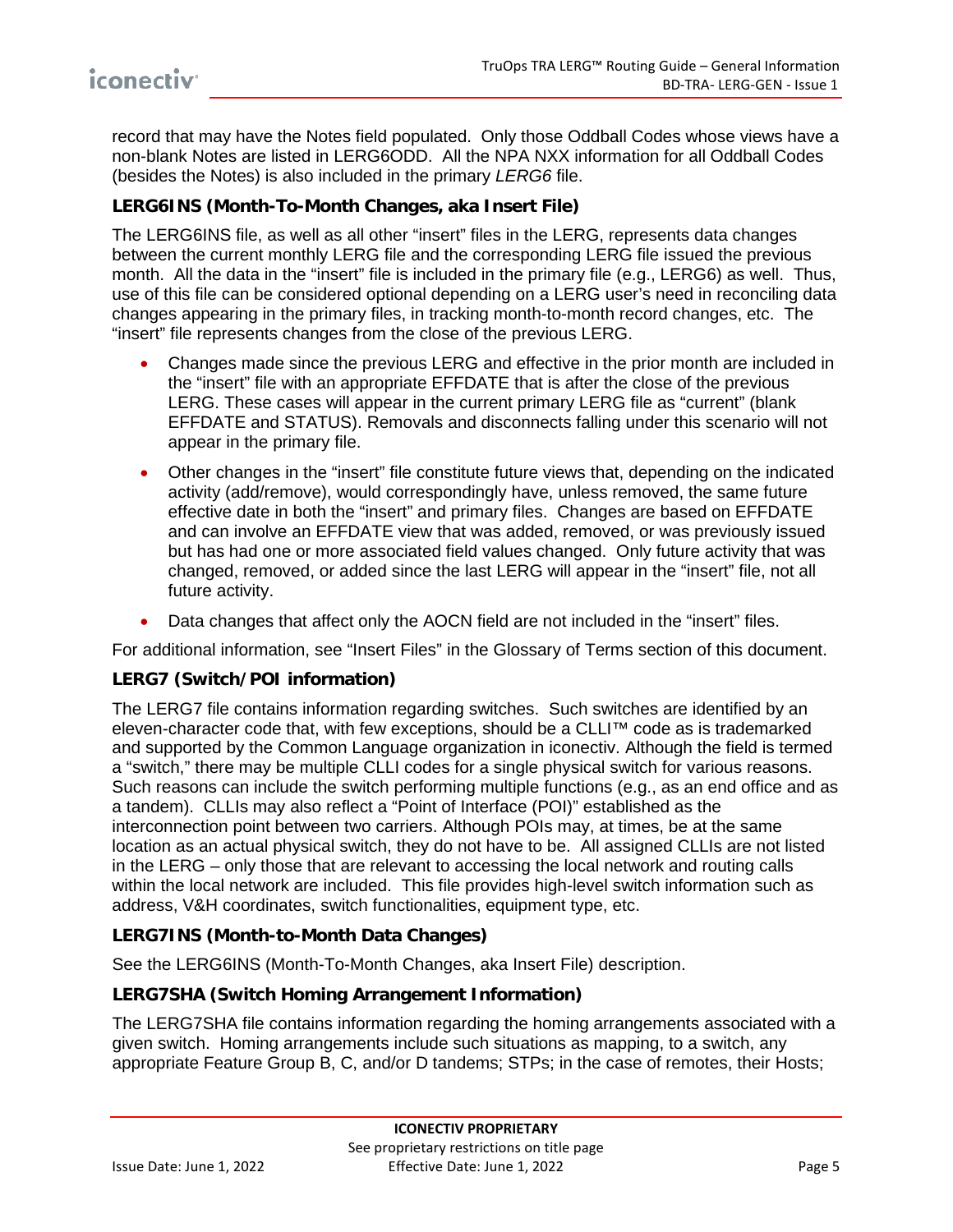in the case of POIs, their ACTUAL SWITCH; etc. This file expands upon the higher-level information about a switch that is provided in LERG7.

The SHA IND field is critical in assessing homing arrangements and their application against other LERG data, especially for NPA NXXs that route to/from a given switch. A given switch may have more than one Feature Group B, C, or D tandem, etc., associated with it. If/when attempting to identify a specific tandem for a given NXX in LERG6, the switch and associated SHA IND in LERG6 must be tied in unison to the same combination in LERG7SHA to determine the appropriate homing arrangement.

#### **LERG7SHI (Month-to-Month Data Changes)**

See the [LERG6INS \(Month-To-Month Changes, aka Insert File\)](#page-8-0) description.

#### **LERG8 (Rate Center information)**

The LERG8 file represents Rate Centers (also known as "Exchange Areas," "Rate Exchange Areas," and similar terms). These are geographical areas defined historically and ongoing based on various factors that can vary by state/province. A Rate Center may be a section of a large city, a specific town, or an area that may encompass multiple towns. Rate Center boundaries are within state/province boundaries; however, correlation with other features such as geographical limitations (e.g., rivers), town boundaries, county boundaries, etc., is not a requirement (these factors may vary by state). In general, Rate Centers historically define an area in which wireline (or wireline to cellular) calls that have originated and terminated within its boundaries (based on NXXs defined to the Rate Center) are considered local (non-toll) calls. However, local calls can also extend to other (e.g., adjoining) Rate Centers (information regarding this extension of local calling area is not provided in the LERG).

Rate Centers are generally defined in tariffs filed by principal wireline carriers in the area and are observed by companies that do not need to file tariffs, due to the potential issues surrounding billing that may otherwise occur. Rate Centers also have associated V&H Coordinates, derived from Latitude and Longitude, which are then used to compute distances between Rate Centers. Such distances are a component in determining charges for a call for rate plans that are based on distances.

#### **LERG8LIR (Local Interconnection Region)**

The LERG8LIR file pertains only to Canadian data. This file provides information about Local Interconnection Regions (LIRs) in Canada and maps them to the Rate Centers that fall within their boundaries. Not all Rate Centers in Canada map to an LIR.

#### **LERG8LOC (Localities associated with Rate Centers)**

The LERG8LOC file identifies localities associated with a given Rate Center (LERG8). Often, several localities (e.g., towns) are included in a Rate Center. This information can be useful in cases where a town is known and its Rate Center needs to be identified. The localities identified for a given Rate Center are not intended to be a complete listing of each and every defined jurisdiction, alternative name, jurisdictional subsection, etc., that exists within the Rate Center; however, the majority of major localities should be identified. County information for most Locality/Rate Centers within the United States (where applicable and when not a locality covering multiple counties) is also provided.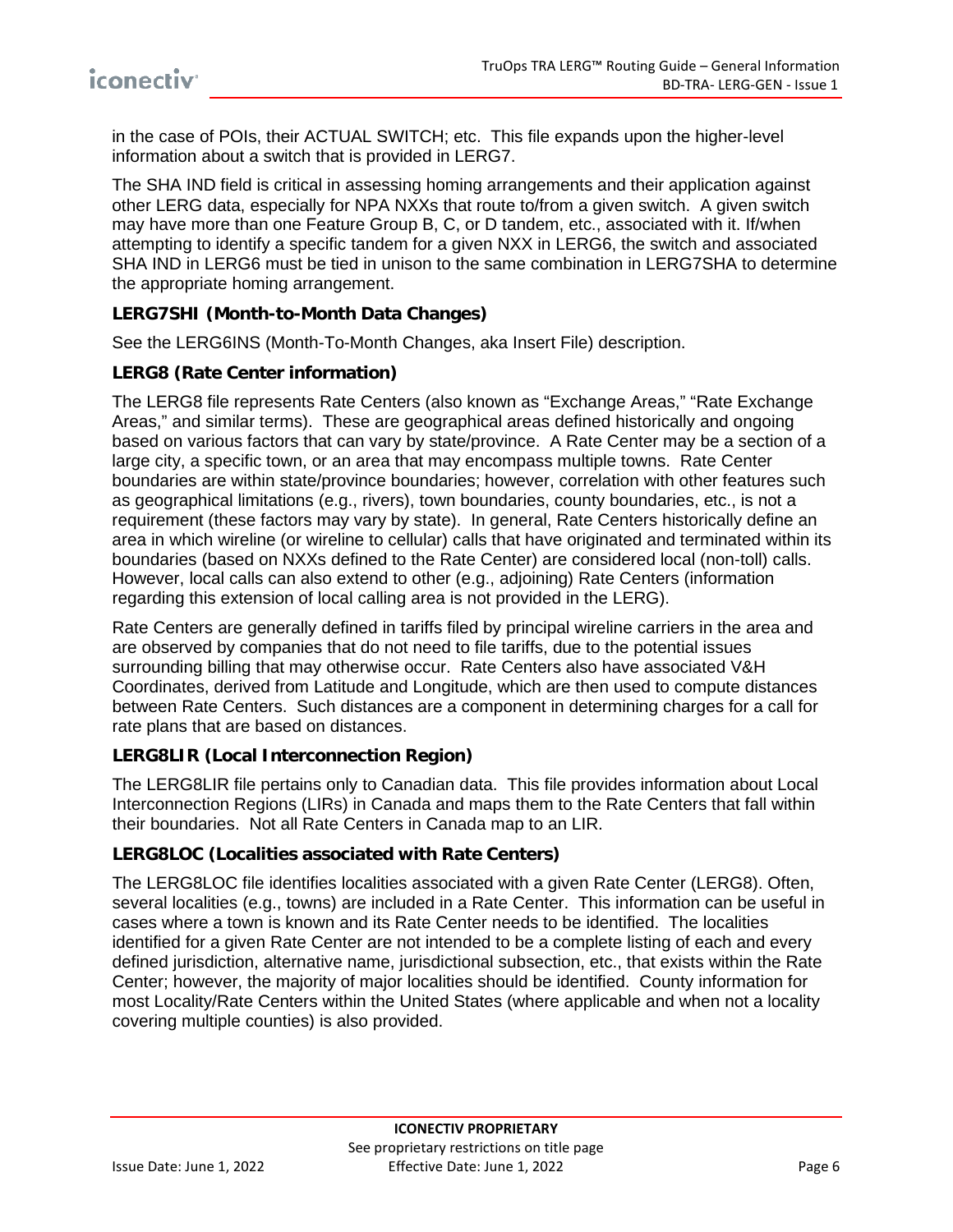#### **LERG8PST (Locality Postal Codes)**

The LERG8PST is an extension of the LERG8LOC file that associates Postal Codes to the LOCALITY records provided in the LERG. Currently, only United States and U.S. Territory Postal Codes are included. Canadian and Caribbean Postal Codes are not included. Also, Postal Codes for some LOCALITY records, including some larger metropolitan areas, may be limited due to ongoing review and analyses required in correlating Rate Center boundaries to Postal Code boundaries, addressing spelling variations, and general assessment of localities that may be identified in the LERG but not in Postal Codes source data, as well as the reverse situation (e.g. use of local "names", incorporated areas, etc.) – thus, postal codes covering some of these areas may not be included, but will be addressed over time.

Since Postal Codes are assigned to P.O. Boxes, to "organizations", and similar non-locality entities, not all Postal Codes are intended, or expected, to be represented in this data. Similarly, some LOCALITY records exist in the LERG for unique reasons (e.g., as Rate Center names that may not correlate with an actual place name) and, not being "true" localities, would not have Postal Codes. Postal Code correlation to Rate Centers can be done by using the LOCALITY to Rate Center relationships provided in LERG8LOC.

Due to inconsistencies in some areas between boundaries of Postal Codes, LOCALITYs, and Rate Centers, as well as definitions of LOCALITYs themselves, postal code data, especially in regards to edge/boundary areas, should be used as a reference as opposed to assuming definitive geographic relationships. In cases where a LOCALITY and/or Postal Code may incidentally extend into another Rate Center, the principal Rate Center for that data is what is provided.

#### **LERG9 (Homing Arrangements by Homed-to Switch)**

The LERG9 file is a "processed" file in the sense that it is the result of processing data from LERG6, LERG7, and LERG7SHA and does not contain any information beyond what is in those files. LERG9 essentially assesses the homing of switches provided in LERG7SHA and summarizes that information by homed-to switch (e.g., by STP, Tandem, etc.). In addition, associated NPA NXX information (based on "A" BLOCK records only) is drawn from LERG6 data. Some additional LERG6 field values and some from LERG7 are also included.

Homing arrangements provided in LERG9 pertain to the "A" BLOCK records in LERG6, not the numeric blocks. Numeric blocks require routing portability to exist. Such routing is based on the Location Routing Number (LRN) as may be associated with each individually ported telephone number that resides in the Number Portability Administration Center's (NPAC's) Service Management System (SMS) database. LRNs can essentially be viewed as telephone numbers on which call setup and routing occur, thus LERG9 can be used to "route" LRNs, as if the LRN were an NPA NXX.

This file provides a "top-down" view of homing arrangements. For example, it provides the NPA NXX and switches that may subtend a given Feature Group D Access Tandem, a Local tandem, a Host, etc. This information is also discernible from LERG7SHA.

LERG9 is a large file primarily due to all the various combinations of data that are possible. For example, all NPA NXXs for a switch may be replicated under multiple homed-to switches (e.g. Operator Services, Feature Groups B, C, D, etc.) depending on how many switches a given switch may "home to" in LERG7SHA.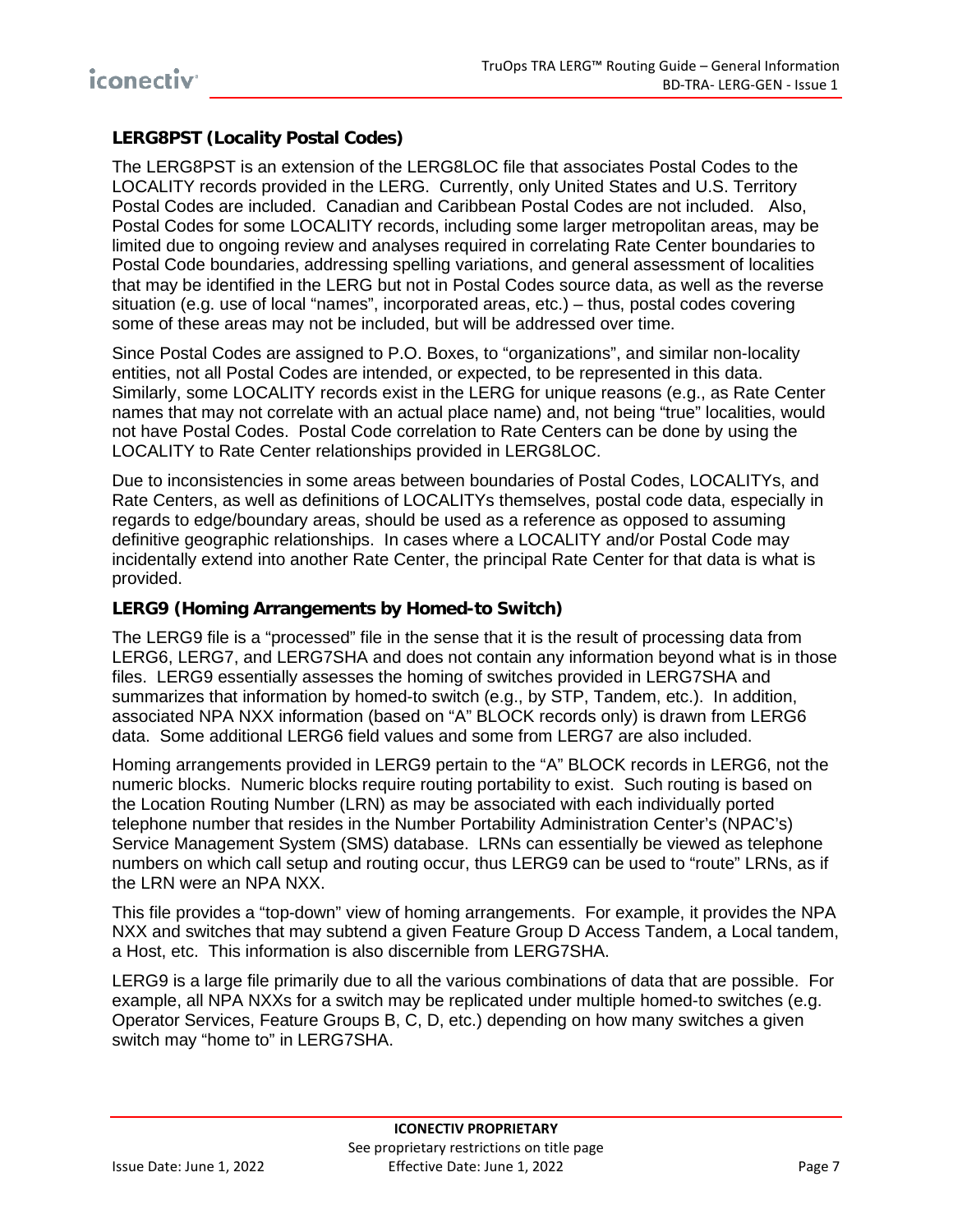

Since the data is provided in other LERG files, users should consider whether they should use LERG9 or instead, LERG6, LERG7, and/or LERG7SHA.

#### **LERG10**

The LERG10 file is a "processed" file from data in other LERG files. Its primary purpose is in support of Operator-to-Operator interactions. This file would be used by companies that need to interconnect to others for Operator Services. The file specifically addresses ATC interrelationships. LERG10 provides a mapping of NPA NXXs to ATCs.

LERG10 is used by companies that use or subscribe to operator services.

#### **LERG11**

The LERG11 file is a "processed" file from data in other LERG files. Its primary purpose is in support of Operator-to-Operator interactions. This file would be used by companies that need to interconnect to others for Operator Services. The file specifically addresses ATC interrelationships. LERG11 provides a mapping of localities to ATCs.

LERG11 is used by companies that use or subscribe to operator services.

#### **LERG12**

The LERG12 file reports Location Routing Numbers (LRNs) that are or will be used in relationship to telephone numbers that are routed via Local Number Portability routing concepts. This file identifies the company that has established the LRN as well as the switch to which that LRN is associated.

#### **LERG12INS (month-to-month data changes, aka Insert File)**

See the LERG6INS (Month-To-Month Changes, aka Insert File) description.

#### **LERG13**

There is currently no LERG13 file. A LERG13 file existed for several years. Beginning with the December 1, 2003 LERG, the then-existing LERG13 file was renamed to LERG6, and the thenexisting LERG6 file was eliminated.

#### **LERG14**

There is currently no LERG14 file. A LERG14 file existed for several years and provided SPs an opportunity to identify the tandem to which specific NPA NXX BLOCKs could be routed. This would apply to cases where the tandem provider is not the NPA NXX BLOCK assignee. In a similar manner, this file was used by those SPs who chose to identify where specific "Oddball" NXXs that may be associated with an OCN of MULT (multiple companies) should be routed if others need to route such calls to them — for example, (NPA) 555-1212 calls (which are handled differently by each carrier in a given area).

#### **LERG15**

There is currently no LERG15 file. The once-existing LERG15 file was intended to provide a relationship between 911 Tandems and the counties (or county equivalents such as parishes in Louisiana) that the Tandems serve. Although the industry requested the file be in the LERG, lack of industry support to have the data completed and maintained resulted in the industry requesting the file be removed from the LERG.

#### **LERG16**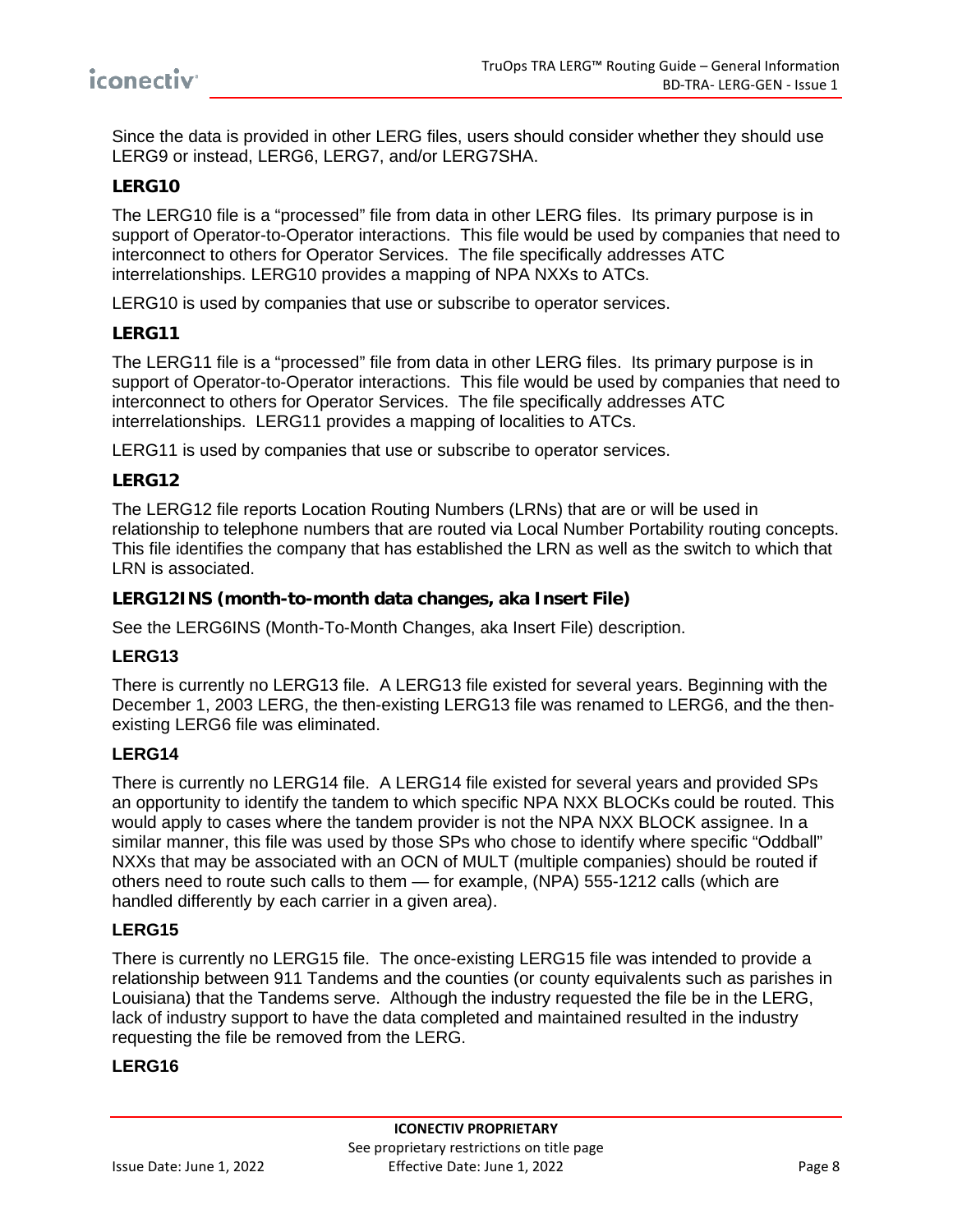The Code Holder (OCN appearing on the LRN record) has chosen to identify, via population of the IP CAPABLE OCN appearing in this file, the OCN of a company to which IP traffic can be routed. This does not preclude the call from being terminated via a Time Division Multiplex (TDM) interconnection. Its intent is to indicate NXXs (to address non-ported telephone numbers) that can be routed to via IP should the originating and terminating providers have IP interconnections/agreements.

In addition, the Code Holder may also choose to identify a Fully Qualified Domain Name (FQDN) which resolves to a previously shared route list containing IP addresses used for routing purposes. IP routing is not required and TDM routing should be able to continue. Records in LERG16 are a subset of records appearing in LERG12.

#### **LERG17**

The *LERG17* file provides an indication of NPA NXX records where the Code or Block Holder (OCN assigned the NPA NXX/NPA NXX-X) has chosen to identify, via an IP CAPABLE INDICATOR appearing in this file, that any non-ported lines (default routed) within the NPA NXX/NPA NXX-X can be routed via IP.

In addition, the Code Holder may also choose to identify a FQDN which resolves to a previously shared route list containing IP addresses used for routing purposes. This does not preclude the call from being terminated via a TDM interconnection. Its intent is to indicate NXX/NXX-Xs (to address non-ported telephone numbers) that can be routed to via IP should the originating and terminating providers have IP interconnections/agreements. IP routing is not required and TDM routing should be able to continue. Records in LERG17 are a subset of records appearing in LERG6.

#### **LERGEND**

This file provides information regarding the date of a particular LERG; it identifies the data "cutoff" date used to extract data from BIRRDS and provides the record counts in each LERG file.

## <span id="page-12-0"></span>**LERG Production Cycle**

#### **Monthly/Quarterly**

The LERG is a "snapshot" of the BIRRDS database, which is continually updated by SPs. The database is downloaded during the evening of the last iconectiv working day of each month to produce the LERG that is dated the first of the following month. Variations to the last-iconectiv workday scenario may occur based on iconectiv's designated holidays as well as, on rare occasions, other factors.

### <span id="page-12-1"></span>**LERG One-Day Changes Process**

Subscribers to the monthly LERG may optionally subscribe to a LERG "One-Day Changes" Process. This process assesses daily (calendar day) activity in the BIRRDS database and provides resulting "changes" in a format consistent with the associated LERG files that are addressed as part of the process. Five LERG files are currently addressed by this process: *LERG1, LERG6, LERG7, LERG7SHA*, and *LERG12*.

Subscribers to the LERG One-Day Changes Process have access to a "LERG One-Day Changes Process Overview" document that provides more details. The LERG One-Day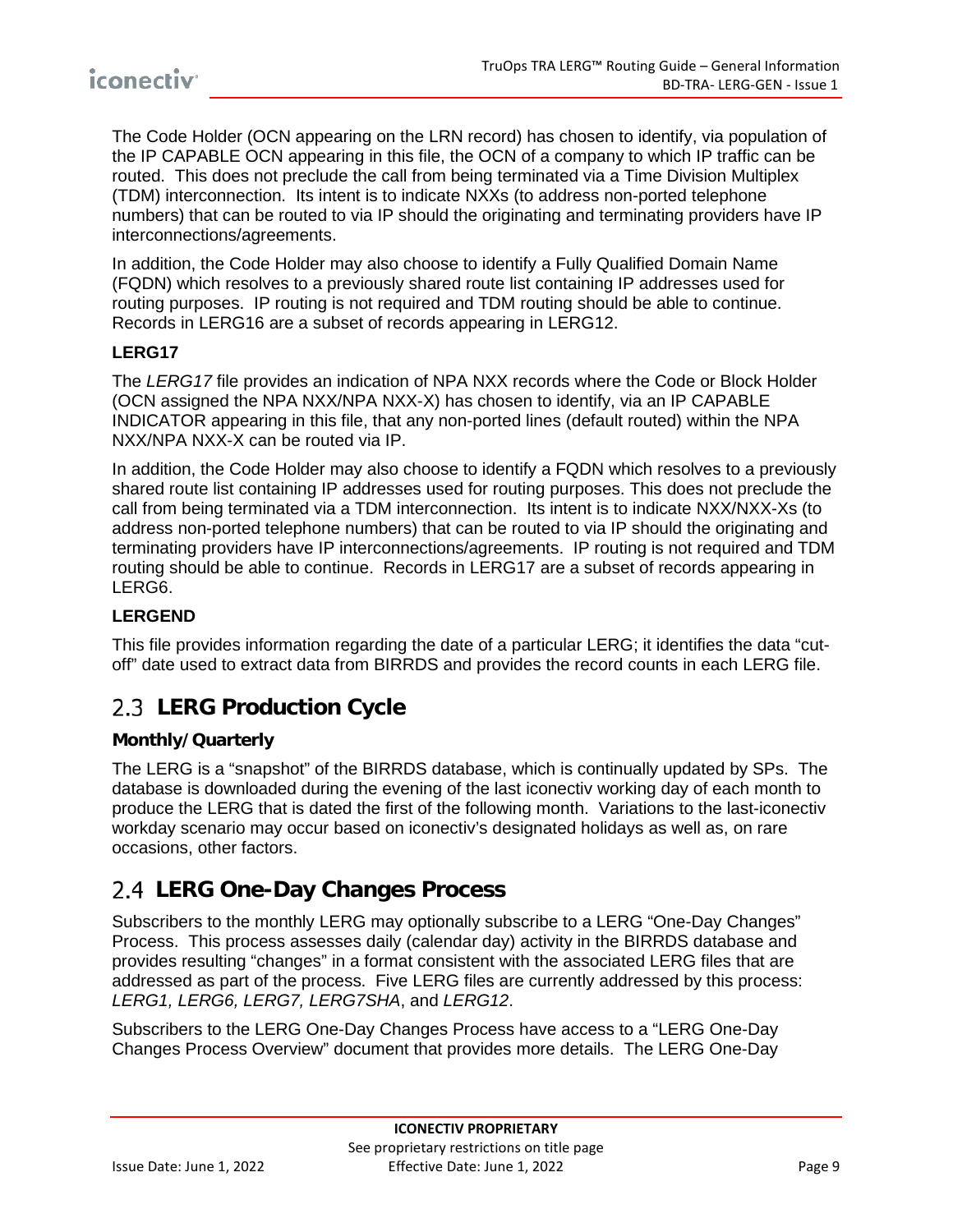Changes Process includes an additional file, LERG67, which is unique to the process. Further information on *LERG67* is in the noted Overview document.

The LERG One-Day Changes Process identifies "changes" (new records, changed data, etc.). The process does NOT generate a complete file (for the files involved); it provides information only about records that had a change activity. The process does NOT directly "update" the LERG files provided by TRA. Use and incorporation of these change files is the responsibility of each user.

## <span id="page-13-0"></span>2.5 LERG OnLine

Subscribers to the monthly LERG may optionally subscribe to the LERG OnLine. LERG OnLine is LERG data available via the Internet. It provides a means for querying and downloading query results of all LERG files through a user interface. LERG OnLine data incorporates the daily changes that are provided via the LERG One-Day Process files, up-to-date data as of the previous day, as opposed to the data snapshot provided by the monthly LERG.

For more information, please contact the TRA CCC.

### <span id="page-13-1"></span>**LERG Change Management**

On occasion the set of LERG files may be revised. Unless extenuating circumstances apply (i.e., obvious extensive changes, FCC mandate dates, etc.), notification is sent to LERG subscribers three product months before the changes are to be made (e.g., March for June changes), and generally on a LERG "quarterly" month. TRA, along with industry consensus processes, manage these revisions in an appropriate manner intended to minimize impacts on LERG users. The types of revisions that can occur are:

- Addition of LERG files
- Removal of LERG files
- Changes to existing LERG files which consider:
	- Use of existing defined "filler" space for new fields (i.e. "renaming" part or all of the existing filler space)
	- For removed fields, renaming of the space to "filler" to avoid repositioning retained fields.
	- Addition of new fields at the end of the existing layout if it is necessary to extend record length

In lieu of updating existing files, adding new files to a LERG "set" of files (e.g., *LERG6, LERG7, LERG8*, etc.) that have a common key is often considered to avoid making changes to existing file layouts.

Depending on the nature of the revisions, users very often may not need to make any change whatsoever in their processing of the LERG. If changes are needed, there often are methods that can be employed to minimize the extent of near-term impacts. For example, new fields in an existing file can be removed by the user by developing a local up-front filtering program that can restructure the revised file to appear as the previous file, thus eliminating, or at least postponing, any need to push the new data into their existing processes.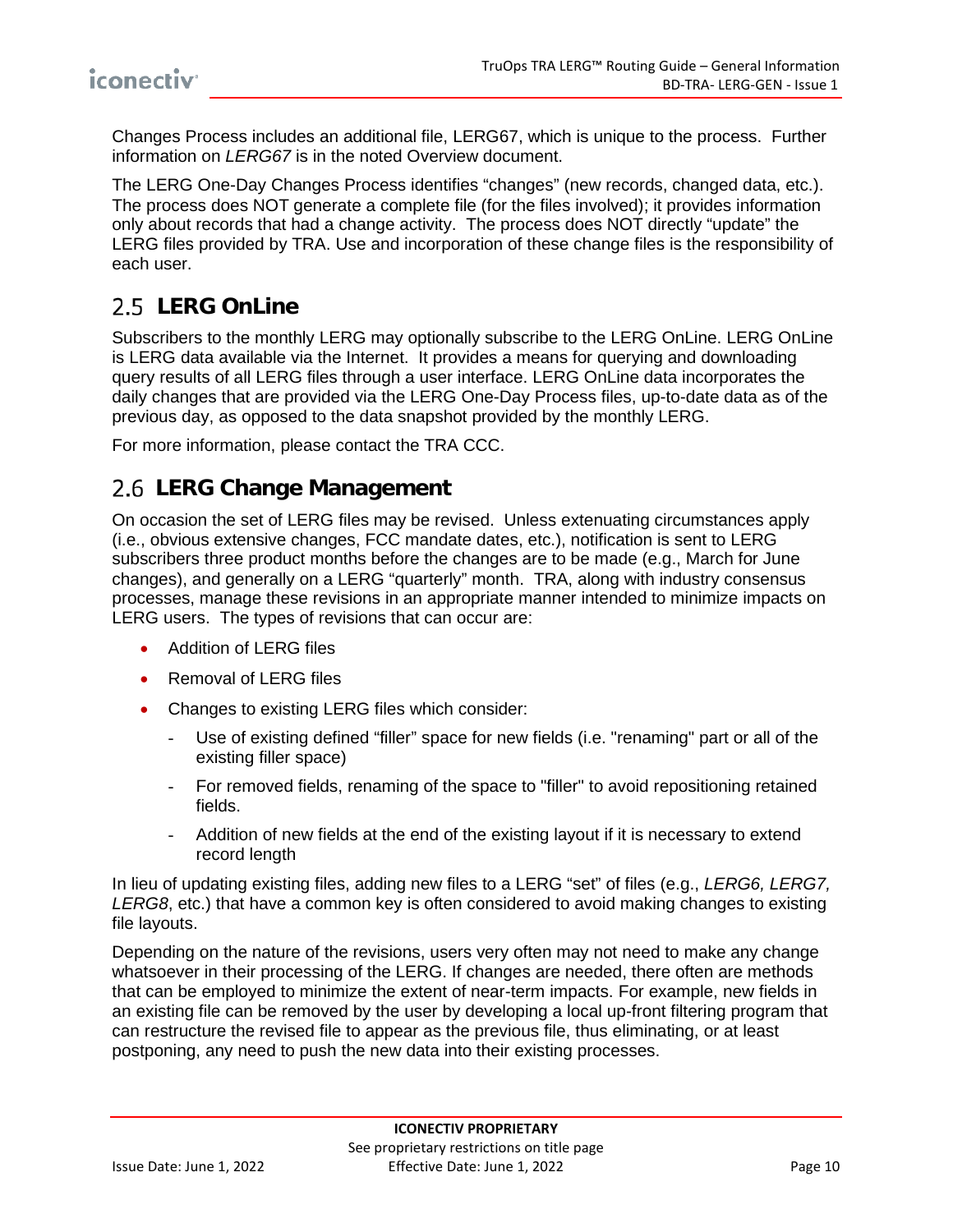TRA is available to assist users in assessing the impact of any LERG changes, can arrange to have "test" copies of revised files made available before the changes are to become effective, etc.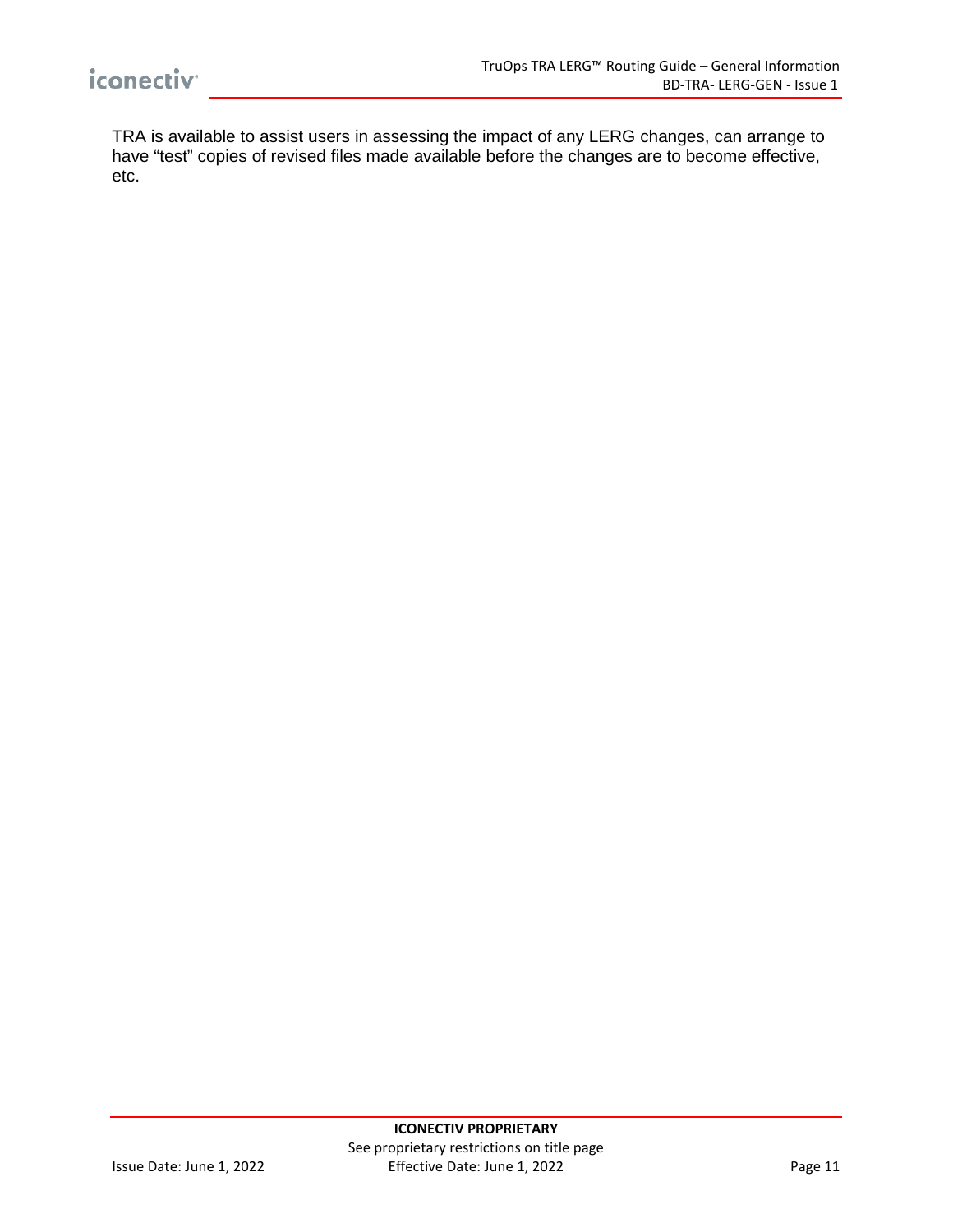## <span id="page-15-0"></span>**Chapter 3 Terminology Reference Section**

The following list of terms and definitions pertains to data fields, terminology, and concepts relative to the LERG. Terms used in the telecommunications industry are sometimes ambiguous, may have evolved/changed over time, or may apply differently in different companies or in different areas of the industry, thus definitions across industry documentation are not necessarily consistent, in whole or part. The intent of this section is to provide guidance in understanding terms used relative to the LERG. This section is not intended as a technical document in regard to the terms and definitions provided.

As the industry has evolved, actual data in the LERG may appear to be in conflict with current definitions or current standards. Some descriptions are the result of a consensus process through which data providers and recipients have reviewed and concurred with descriptions.

| <b>TERM</b>                        | <b>DEFINITION</b>                                                                                                                                                                                                                                                                                                                                                                                        |  |  |
|------------------------------------|----------------------------------------------------------------------------------------------------------------------------------------------------------------------------------------------------------------------------------------------------------------------------------------------------------------------------------------------------------------------------------------------------------|--|--|
| <b>Abbreviated Company</b><br>Name | See OCN NAME                                                                                                                                                                                                                                                                                                                                                                                             |  |  |
| <b>ACCESS GATEWAY</b>              | An ACCESS GATEWAY provides the line side interface between the Public<br>Switched Telephone Network (PSTN) and the Voice over Packet (VoP) core<br>network. (See SOF Indicator)                                                                                                                                                                                                                          |  |  |
| <b>ACNA</b>                        | Access Customer Name Abbreviation (See IAC)                                                                                                                                                                                                                                                                                                                                                              |  |  |
| <b>ACTION</b>                      | For NPA data, this will indicate an S (split) or O (overlay) relative to the<br>association between two or more NPAs. (LERG3)                                                                                                                                                                                                                                                                            |  |  |
| <b>ACTION DATE</b>                 | ACTION DATE is the date associated with the last "action" relative to the data<br>associated with a Country Code. (LERG2)                                                                                                                                                                                                                                                                                |  |  |
| <b>ACTION DESC</b>                 | Action description is for Country data (LERG2) as follows:                                                                                                                                                                                                                                                                                                                                               |  |  |
| (MS Access: ACTION)                | For Country data (LERG2):                                                                                                                                                                                                                                                                                                                                                                                |  |  |
|                                    | $E =$ <i>Effective</i> . This is the date the Country Code has or will become effective.<br>$D =$ Delete. This is the date the Country Code was discontinued (unassigned)<br>$M = Modify$ . This is the date some information associated with the Country<br>Code last changed                                                                                                                           |  |  |
|                                    | These codes are provided in conjunction with ACTION DATE. Past dates can<br>appear. In cases where Country Codes have been in existence for more than<br>the past few years, and there have been no modifications over that time, the<br>ACTION DATE and ACTION DESC fields in LERG2 will be blank.                                                                                                      |  |  |
| <b>ACTIVITY CODE</b>               | Indicates the activity associated with the transaction being reported in an Insert<br>file as indicated below. This can be viewed as indicating what action should be<br>taken regarding the transaction. This is similar to this field as used in the LERG<br>One-Day Changes process, from which this data in the Insert File is generated.<br>(Insert files) (See Insert Files, and DATE OF ACTIVITY) |  |  |
|                                    | Note: The following are relative to the EFFDATE of a given activity.<br>❖<br>Consideration should also be given to the STATUS code associated<br>with the EFFDATE activity. A single line indicating Add or Remove is                                                                                                                                                                                    |  |  |

## <span id="page-15-1"></span>**Glossary of Terms**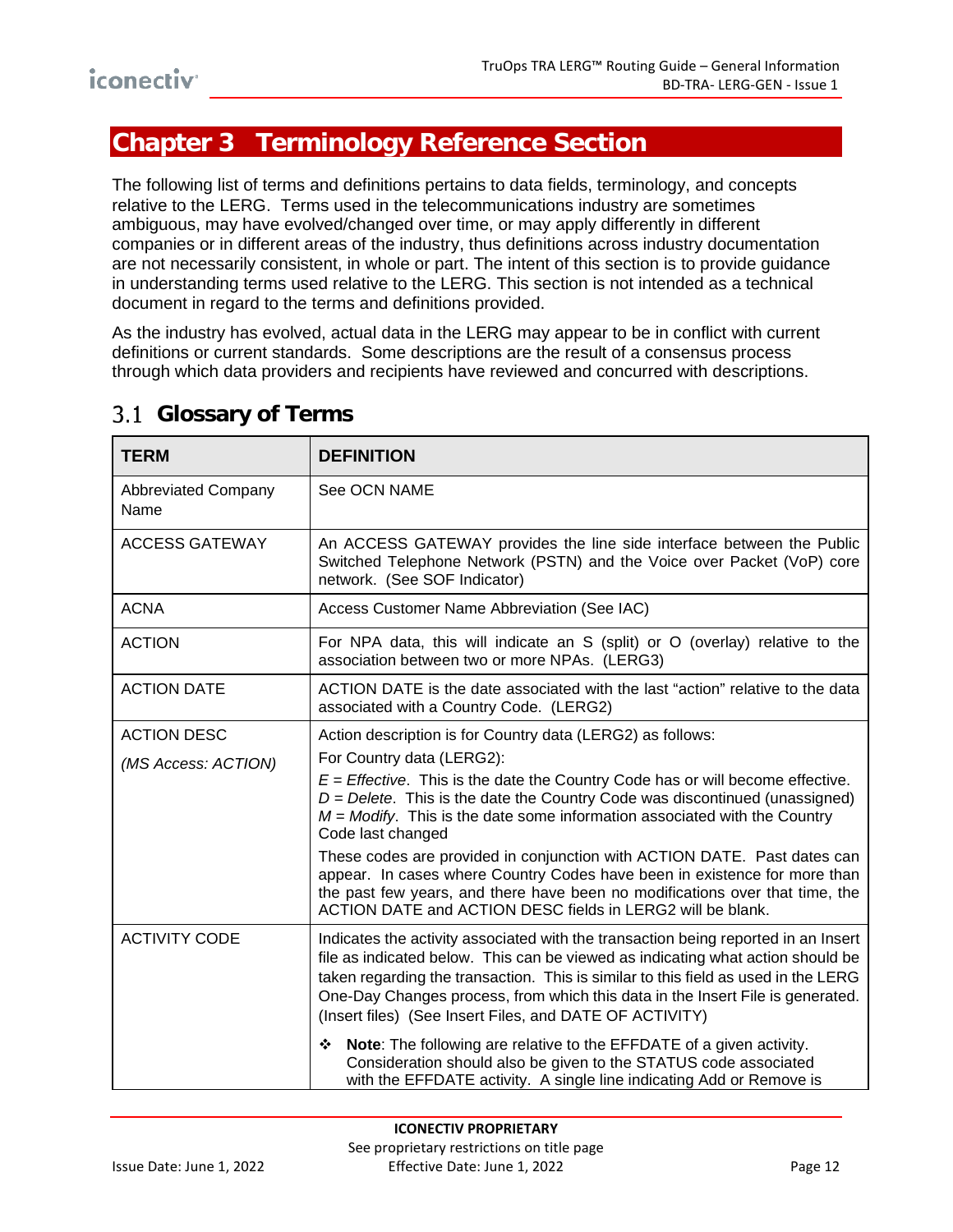| <b>TERM</b>      | <b>DEFINITION</b>                                                                                                                                                                                                                                                                                                                                                                                                                                                                                                                                                                                                                                                                                                                                                                                                                                                                                                                                                                                                                                                                                                                                                                                                                                                                                            |  |  |
|------------------|--------------------------------------------------------------------------------------------------------------------------------------------------------------------------------------------------------------------------------------------------------------------------------------------------------------------------------------------------------------------------------------------------------------------------------------------------------------------------------------------------------------------------------------------------------------------------------------------------------------------------------------------------------------------------------------------------------------------------------------------------------------------------------------------------------------------------------------------------------------------------------------------------------------------------------------------------------------------------------------------------------------------------------------------------------------------------------------------------------------------------------------------------------------------------------------------------------------------------------------------------------------------------------------------------------------|--|--|
|                  | relative to the EFFDATE/STATUS - this does not necessarily mean<br>the entire record is being removed, or that a new primary key (e.g.<br>NPA NXX) is being added.                                                                                                                                                                                                                                                                                                                                                                                                                                                                                                                                                                                                                                                                                                                                                                                                                                                                                                                                                                                                                                                                                                                                           |  |  |
|                  | $A = "Add" - An indication of a newly reported ("added") line. This information$<br>was not previously reported or was reported as "R" the previous day or earlier<br>and has been added back.<br>$R = "Remove"$ – An indication that the information is to be "removed" at the<br>level of uniqueness. This could be the result of a canceled or rescheduled<br>activity.<br>$U =$ "Update" – An indication of an "updated" line. Updates are modifications<br>to records at the level of uniqueness (e.g., EFFDATE) THAT WERE<br>PREVIOUSLY REPORTED (either in the previous monthly LERG or with an<br>earlier Date of Activity in the given "Insert" file) but for which data changed<br>$I = "Informational" - An indication of changes that were effective on or before$<br>the Activity Date. This most often will apply to certain fields, such as AOCN,<br>that are not date-dependent but can change values. "I" Activity Codes (as with<br>"A" and "U"), as reported in the "Insert" files, do represent changes that were<br>not previously reported and should be treated as such by those using these<br>files. A record with an "I" Activity Code will always have its Activity Date equal<br>to its EFFDATE and will always reflect dates within the past two months from<br>the LERG month. |  |  |
|                  | Note: In the One-Day LERG Changes process, records with an<br>ACTIVITY CODE of "I" indicate that the "current" state of the data has<br>changed from one day to the next. This can occur for two reasons:                                                                                                                                                                                                                                                                                                                                                                                                                                                                                                                                                                                                                                                                                                                                                                                                                                                                                                                                                                                                                                                                                                    |  |  |
|                  | 1) To indicate that a previously reported intention of change<br>has now become effective. In this case, these lines are not<br>the result of a newly entered change to the data.<br>In some cases, data changes are entered into BIRRDS with<br>2)<br>an immediately EFFDATE. Consequently, the LERG One-<br>Day Changes process has no advance information to have<br>passed on at any earlier date and an "I" ACTIVITY CODE is                                                                                                                                                                                                                                                                                                                                                                                                                                                                                                                                                                                                                                                                                                                                                                                                                                                                            |  |  |
|                  | generated and is the only advice you will receive of the<br>change.                                                                                                                                                                                                                                                                                                                                                                                                                                                                                                                                                                                                                                                                                                                                                                                                                                                                                                                                                                                                                                                                                                                                                                                                                                          |  |  |
|                  | "I" ACTIVITY CODE - LERG INSERT Files:                                                                                                                                                                                                                                                                                                                                                                                                                                                                                                                                                                                                                                                                                                                                                                                                                                                                                                                                                                                                                                                                                                                                                                                                                                                                       |  |  |
|                  | "I" Activity Code records serve an analogous purpose in the LERG Insert files.<br>However, the first situation noted above does not apply to the Insert files; the<br>second, though, serves a substantive need and is included in the Insert files.                                                                                                                                                                                                                                                                                                                                                                                                                                                                                                                                                                                                                                                                                                                                                                                                                                                                                                                                                                                                                                                         |  |  |
|                  | As a result of nuances and anomalies in data processing, a few records due to<br>the first situation cited above may appear in Insert files. This should not be an<br>issue as it is a reiteration of information previously reported.                                                                                                                                                                                                                                                                                                                                                                                                                                                                                                                                                                                                                                                                                                                                                                                                                                                                                                                                                                                                                                                                       |  |  |
| <b>ACTN DATE</b> | ACTN DATE is the date associated with the last "action" (ACTN DESC) relative<br>to the data associated with a Country Code. (LERG2)                                                                                                                                                                                                                                                                                                                                                                                                                                                                                                                                                                                                                                                                                                                                                                                                                                                                                                                                                                                                                                                                                                                                                                          |  |  |
| <b>ACTN DESC</b> | $E =$ Effective. This is the date the Country Code has or will become effective.<br>$D =$ Delete. This is the date the Country Code was discontinued (unassigned)<br>$M = Modify$ . This is the date some information associated with the Country<br>Code last changed                                                                                                                                                                                                                                                                                                                                                                                                                                                                                                                                                                                                                                                                                                                                                                                                                                                                                                                                                                                                                                       |  |  |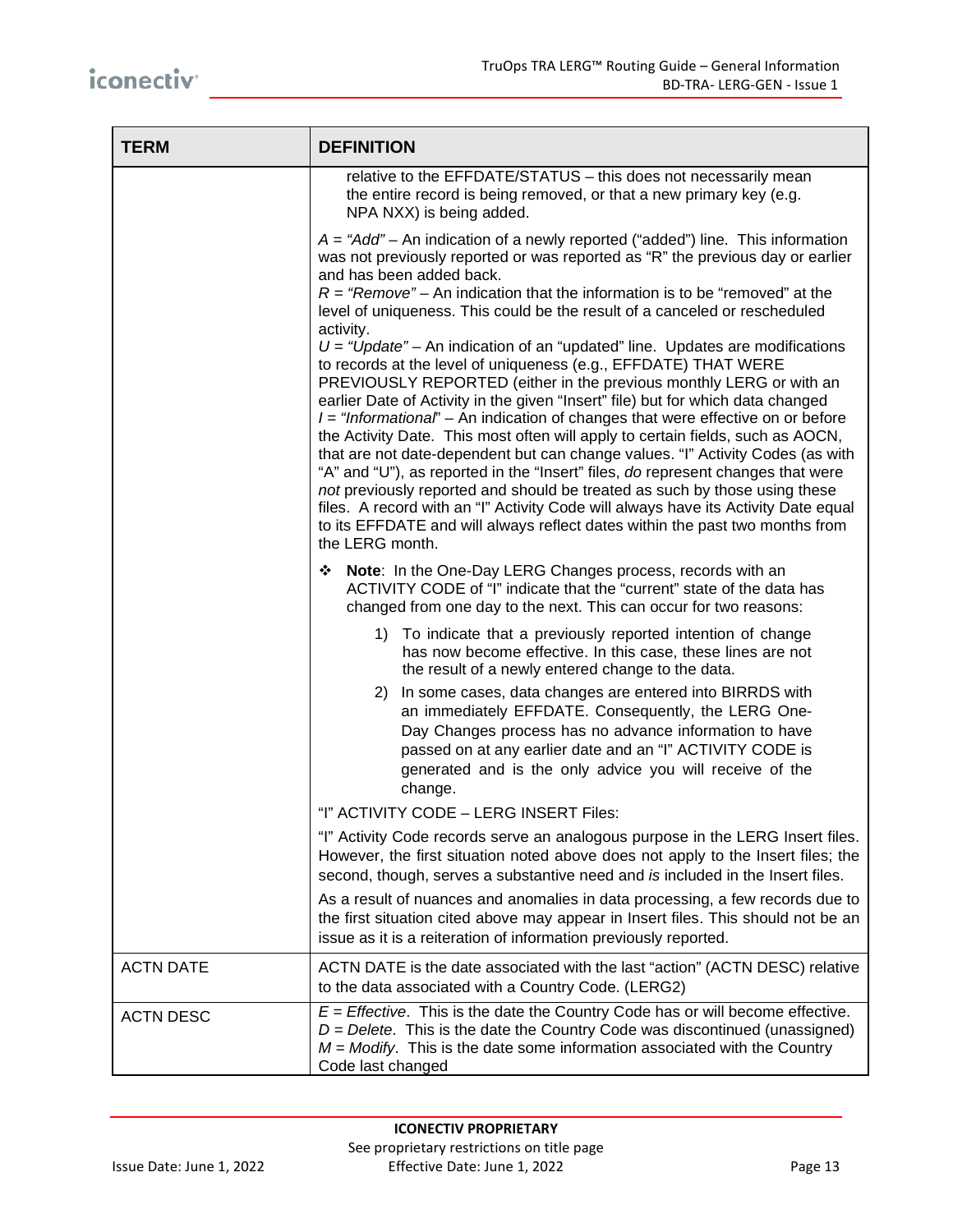| <b>TERM</b>                                             | <b>DEFINITION</b>                                                                                                                                                                                                                                                                                                                                                                                                                                                                                                                                                                                                                                                                                                                                                                                                                                                                                                                                                                                                                                                                                                                                                                                                                                                                                                                                                                                                                             |
|---------------------------------------------------------|-----------------------------------------------------------------------------------------------------------------------------------------------------------------------------------------------------------------------------------------------------------------------------------------------------------------------------------------------------------------------------------------------------------------------------------------------------------------------------------------------------------------------------------------------------------------------------------------------------------------------------------------------------------------------------------------------------------------------------------------------------------------------------------------------------------------------------------------------------------------------------------------------------------------------------------------------------------------------------------------------------------------------------------------------------------------------------------------------------------------------------------------------------------------------------------------------------------------------------------------------------------------------------------------------------------------------------------------------------------------------------------------------------------------------------------------------|
|                                                         | ACTN DESC is provided in conjunction with ACTN DATE. Past dates can<br>appear. Country Codes in existence prior to the later 1990s and which have<br>had no subsequent updates since then, will not have an ACTN DESC. (LERG2)                                                                                                                                                                                                                                                                                                                                                                                                                                                                                                                                                                                                                                                                                                                                                                                                                                                                                                                                                                                                                                                                                                                                                                                                                |
| <b>ACTUAL SWITCH ID</b><br>(MS Access: ACTUAL<br>SW ID) | The ACTUAL SWITCH ID is always required if the SWITCH Identifier is a<br>Message Trunk Interface POI.<br>The ACTUAL SWITCH ID is always blank if the SWITCH Identifier is not a<br>Message Trunk Interface POI.<br>The ACTUAL SWITCH ID serves as the Point Code signaling location for<br>cases where the SWITCH Identifier is a POI. However, in cases where the<br>ACTUAL SWITCH ID is a Trunk Gateway or Packet End Office, the Point<br>Code signaling location is at the Call Agent that is noted in the Call Agent field.<br>The ACTUAL SWITCH ID serves as the Point Code signaling location for<br>cases where the SWITCH Identifier does not perform this function. However,<br>If the SWITCH Identifier is a Trunk Gateway, the ACTUAL SWITCH<br>$\circ$<br>ID is not applicable and the Point Code signaling location is at the<br>Call Agent that is noted in the Call Agent field.<br>Use of an ACTUAL SWITCH ID is not applicable in host/remote situations.<br>The Point Code signaling location is at the Host that is noted in the Host field.<br>The ACTUAL SWITCH ID may or may not be in the same LATA (or<br>state/province) as some, or all, of its related SWITCH Identifiers.<br>If a POI (identified by its entity code or EQPT TYPE) is used for numbering<br>assignments (i.e., for an NPA NXX), then its ACTUAL SWITCH field must be<br>populated with a switch that is permitted to have numbering assignments. |
| <b>ANI II Digit Codes</b>                               | Automatic Number Identification (ANI) Information Indicator (II) Digit Codes.<br>These are two-digit codes that precede the 7- or 10-digit directory number (DN)<br>of the calling line. They inform carriers about the type of line that is originating<br>the call, any special characteristics of the billing number, and/or certain service<br>classes. The two-digit codes and the directory numbers are part of the signaling<br>protocol in equal access offices and are outpulsed by the originating switching<br>system to the receiving office for billing, routing, or special handling purposes.                                                                                                                                                                                                                                                                                                                                                                                                                                                                                                                                                                                                                                                                                                                                                                                                                                  |
| <b>AOCN</b>                                             | Administrative Operating Company Number. This iconectiv TRA term identifies<br>the company responsible for the maintenance of the data for a given record in<br>the iconectiv BIRRDS database.<br>Historically, if an SP performs its own BIRRDS record administration, the AOCN<br>value was most often the same value as an OCN assignment for that company,<br>based on a NECA assigned Company Code; however, beginning in 2018 and<br>going forward for new AOCN companies, TRA assigns a unique OCN to serve<br>as the AOCN value.<br>Third party AOCNs are most often not an SP. An SP may choose to have its<br>BIRRDS data maintained by a third party AOCN. Such third party AOCNs will<br>not have a Company Code assigned by NECA.<br>AOCNs can serve as an additional source, beyond the OCN itself, if there are<br>questions about the data provided in TRA output products. All AOCNs maintain<br>data in BIRRDS however, the services provided by a company specific AOCN<br>group, or by third party AOCNs, can, but need not, extend to support of other<br>aspects of company operations.                                                                                                                                                                                                                                                                                                                                 |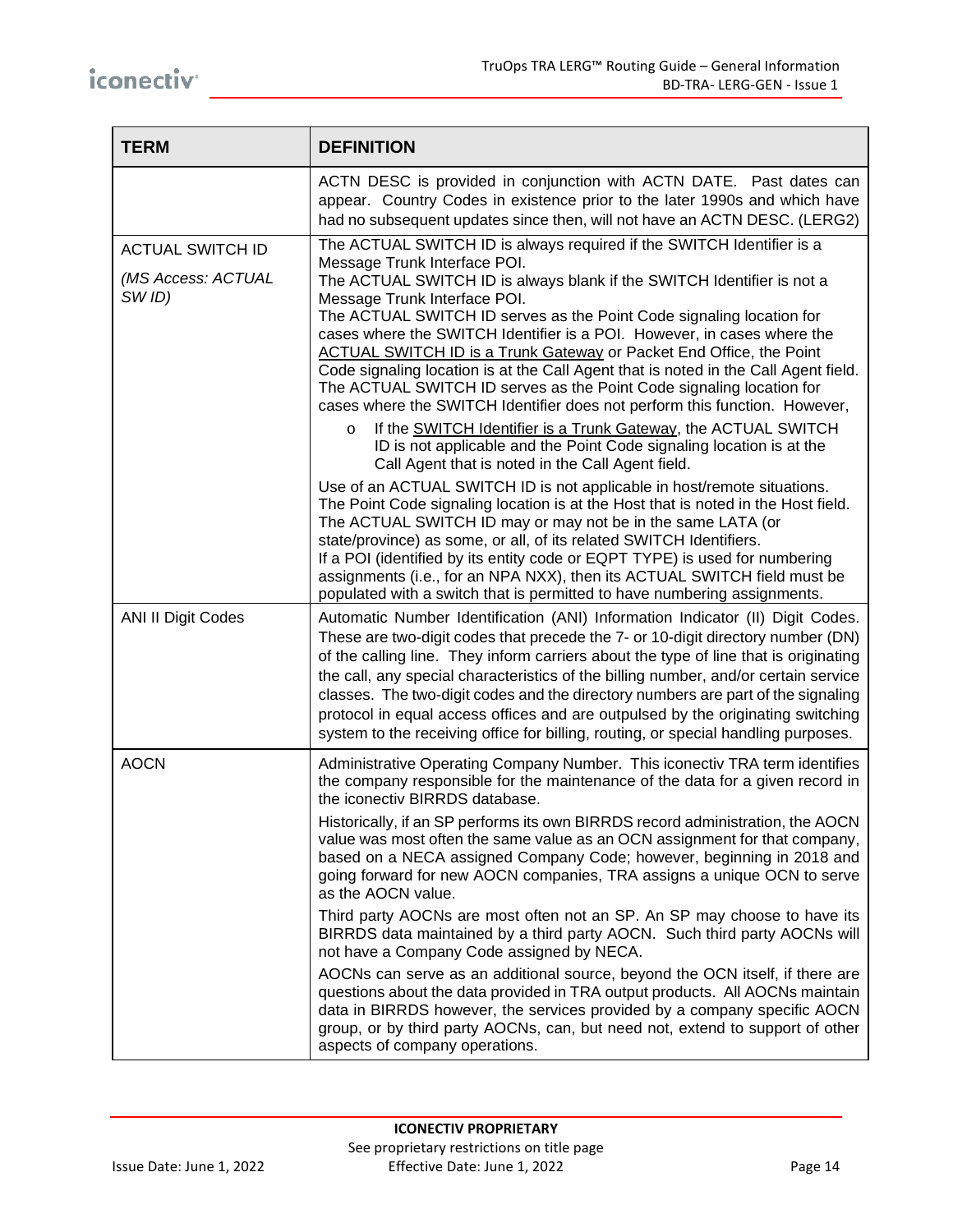| <b>TERM</b>             | <b>DEFINITION</b>                                                                                                                                                                                                                                                                                                                                                                                                                                      |  |  |
|-------------------------|--------------------------------------------------------------------------------------------------------------------------------------------------------------------------------------------------------------------------------------------------------------------------------------------------------------------------------------------------------------------------------------------------------------------------------------------------------|--|--|
|                         | Note: In 2020, TRA modified its processes to assign AOCN values for<br>❖<br>new AOCNs to have a first position with the letter "G" regardless as to<br>whether the AOCN is an SP.                                                                                                                                                                                                                                                                      |  |  |
|                         | (See OCN; appears in various files - refer to OCN for the actual name of the<br>AOCN).                                                                                                                                                                                                                                                                                                                                                                 |  |  |
| <b>ASSIGNEE COMPANY</b> | For SS7 assignments, this is the name of the company that has been assigned<br>the resource at the given level of assignment. (LERG4)                                                                                                                                                                                                                                                                                                                  |  |  |
| <b>ATC</b>              | Access Tandem Code - A three-digit code in the 0/1XX range appearing in the<br>NXX field that uniquely identifies a tandem providing SP operator and/or testing<br>access, or a "+" symbol that indicates direct routing to the designated switch in<br>the NPA. (See COCTYPE.)                                                                                                                                                                        |  |  |
|                         | ATC is NOT intended to signify Feature Group B/D tandems that are also often<br>termed "access tandems."                                                                                                                                                                                                                                                                                                                                               |  |  |
| <b>BASIS FOR NPA</b>    | In providing historical NPA information, this indicates the NPA(s) that served as<br>the basis for (immediately preceded) the given NPA in an area. In cases of<br>overlays, some/all of these NPA(s) may still cover the area. (LERG3)                                                                                                                                                                                                                |  |  |
| BCR <sub>5</sub>        | An Integrated Service Digital Network (ISDN) Basic Rate Interface (BRI) access<br>capability that allows a customer premise device to communicate directly with<br>the network and/or another ISDN equipped location utilizing an out-of-band<br>signaling protocol and has a data rate of 56Kbps. BRI is two bearer channels,<br>which can be used for voice and data, and one data channel that is used for<br>signaling (2B+D). (See SOF Indicator) |  |  |
| BCR <sub>6</sub>        | An ISDN BRI access capability that allows a customer premise device to<br>communicate directly with the network and/or another ISDN equipped location<br>utilizing an out-of-band signaling protocol and has data rates of 56Kbps or<br>64Kbps clear. BRI is two bearer channels, which can be used for voice and<br>data, and one data channel that is used for signaling (2B+D). (See SOF<br>Indicator)                                              |  |  |
| <b>BILL-TO RAO</b>      | See RAO. (LERG7)                                                                                                                                                                                                                                                                                                                                                                                                                                       |  |  |
| <b>BIRRDS</b>           | The iconectiv Business Integrated Routing and Rating Database System                                                                                                                                                                                                                                                                                                                                                                                   |  |  |
| <b>BLOCK ID</b>         | In LERG6 files, this will contain an "A" for NPA NXX records that are "assigned"<br>to the Code Holder and BLOCK IDs (0-9) that are "assigned" to Block Holders<br>as per the Thousands-Block (NPA-NXX-X) and Central Office Code (NPA-NXX)<br>Administration Guidelines.                                                                                                                                                                              |  |  |
|                         | In the case of numeric BLOCK IDs, this correlates to the 1000 line numbers that<br>begin with the BLOCK ID "thousand" (e.g. BLOCK ID 3 correlates to a range of<br>3000-3999).                                                                                                                                                                                                                                                                         |  |  |
|                         | <b>Note:</b> A "full set" of BLOCK IDs (i.e., 0-9 all inclusive) should not be<br>❖<br>assumed in LERG6 files - only those assigned as a 'pooled range' or<br>involve NXXs otherwise 'split' and identified by the data provider will<br>be provided.                                                                                                                                                                                                  |  |  |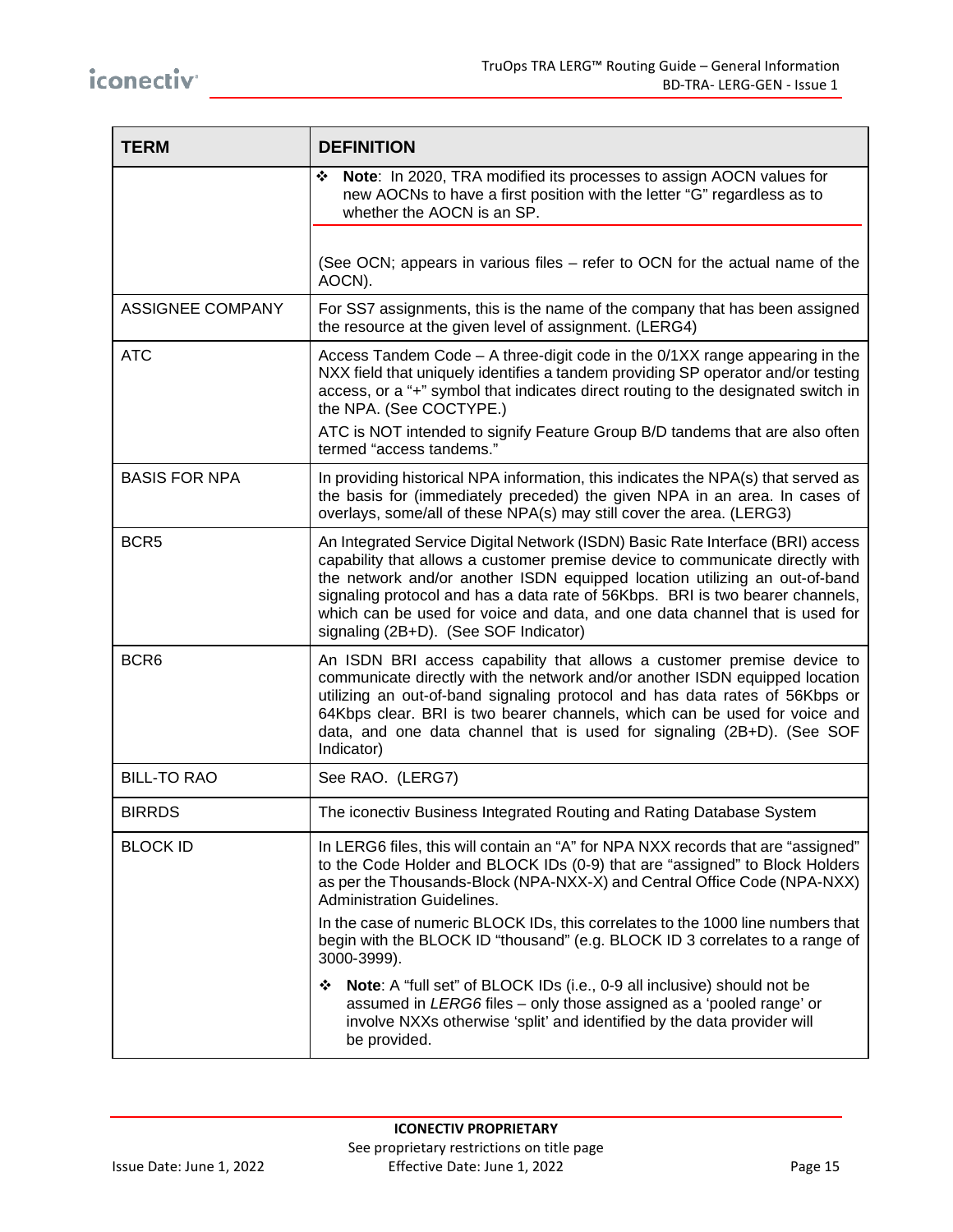| <b>TERM</b>       | <b>DEFINITION</b>                                                                                                                                                                                                                                                              |  |  |  |
|-------------------|--------------------------------------------------------------------------------------------------------------------------------------------------------------------------------------------------------------------------------------------------------------------------------|--|--|--|
|                   | <b>Note:</b> ATC codes will never have a numeric block and "Oddball" codes<br>❖<br>for the most part should not.                                                                                                                                                               |  |  |  |
|                   | (See TBP IND, LERG6)                                                                                                                                                                                                                                                           |  |  |  |
| <b>CALL AGENT</b> | A call agent switch provides program and call control to manage distributed high<br>performance network gateway equipment. (LERG7, LERG7SHA)                                                                                                                                   |  |  |  |
| CAP               | Competitive Access Provider - A telecommunications carrier that provides<br>access services which are an alternate to (or which bypass) a local exchange<br>carrier. (See CATEGORY)                                                                                            |  |  |  |
| <b>CATEGORY</b>   | A term used since 1984 in the LERG to identify the type of company associated<br>with a Company Code / OCN. (LERG1):                                                                                                                                                           |  |  |  |
|                   | <b>CAP</b><br>= Competitive Access Provider                                                                                                                                                                                                                                    |  |  |  |
|                   | <b>CLEC</b><br>= Competitive Local Exchange Carrier                                                                                                                                                                                                                            |  |  |  |
|                   | <b>ETHX</b><br>= Ethernet Exchange Provider                                                                                                                                                                                                                                    |  |  |  |
|                   | GENERAL<br>= Various miscellaneous cases                                                                                                                                                                                                                                       |  |  |  |
|                   | <b>INTL</b><br>$=$ International                                                                                                                                                                                                                                               |  |  |  |
|                   | $L$ RESELLER $=$ Local Reseller                                                                                                                                                                                                                                                |  |  |  |
|                   | IC<br>= Interexchange Carrier                                                                                                                                                                                                                                                  |  |  |  |
|                   | = Incumbent Local Exchange Carrier<br><b>ILEC</b>                                                                                                                                                                                                                              |  |  |  |
|                   | <b>IPES</b><br>= Internet Protocol Enabled Services                                                                                                                                                                                                                            |  |  |  |
|                   | P RESELLER = Personal Communication Services Reseller                                                                                                                                                                                                                          |  |  |  |
|                   | <b>PCS</b><br>= Personal Communications Service                                                                                                                                                                                                                                |  |  |  |
|                   | <b>RBOC</b><br>= Regional Bell Operating Company                                                                                                                                                                                                                               |  |  |  |
|                   | <b>ULEC</b><br>= Unbundled Local Exchange Carrier                                                                                                                                                                                                                              |  |  |  |
|                   | <b>WIRELESS</b><br>= Wireless Provider (Non-PCS Cellular, Paging, Radio)                                                                                                                                                                                                       |  |  |  |
|                   | W RESELLER $=$ Wireless Reseller                                                                                                                                                                                                                                               |  |  |  |
|                   | <b>Notes:</b><br>❖                                                                                                                                                                                                                                                             |  |  |  |
|                   | The term ILEC, as used relative to the telecommunications industry within the<br>U.S., may often include independent telephone companies and RBOCs.<br>However, for purposes of the LERG, RBOCs are designated separately as<br>RBOCs, not as ILECs.                           |  |  |  |
|                   | A value of GENERAL includes, but is not limited to, NECA use of the value<br>OTHER to identify a type of company. GENERAL is also used to identify some<br>Gxxx OCNs, as well as other miscellaneous cases.                                                                    |  |  |  |
|                   | Since the mid-1990s, the CATEGORY a SP is identified with is based on<br>categorizations provided by the SP to NECA in the SP's request for a NECA<br>Company Code (used as a subset of OCNs), or as may be reclassified by that<br>provider to NECA should such be necessary. |  |  |  |
| <b>CCS</b>        | <b>Common Channel Signaling</b>                                                                                                                                                                                                                                                |  |  |  |
| CCS AC OFC        | Common Channel Signaling Access Capability Office. A switch whose<br>functionality is that of a switch in the CCS network with Access Capability as<br>outlined in TR-394. (See SOF Indicator)                                                                                 |  |  |  |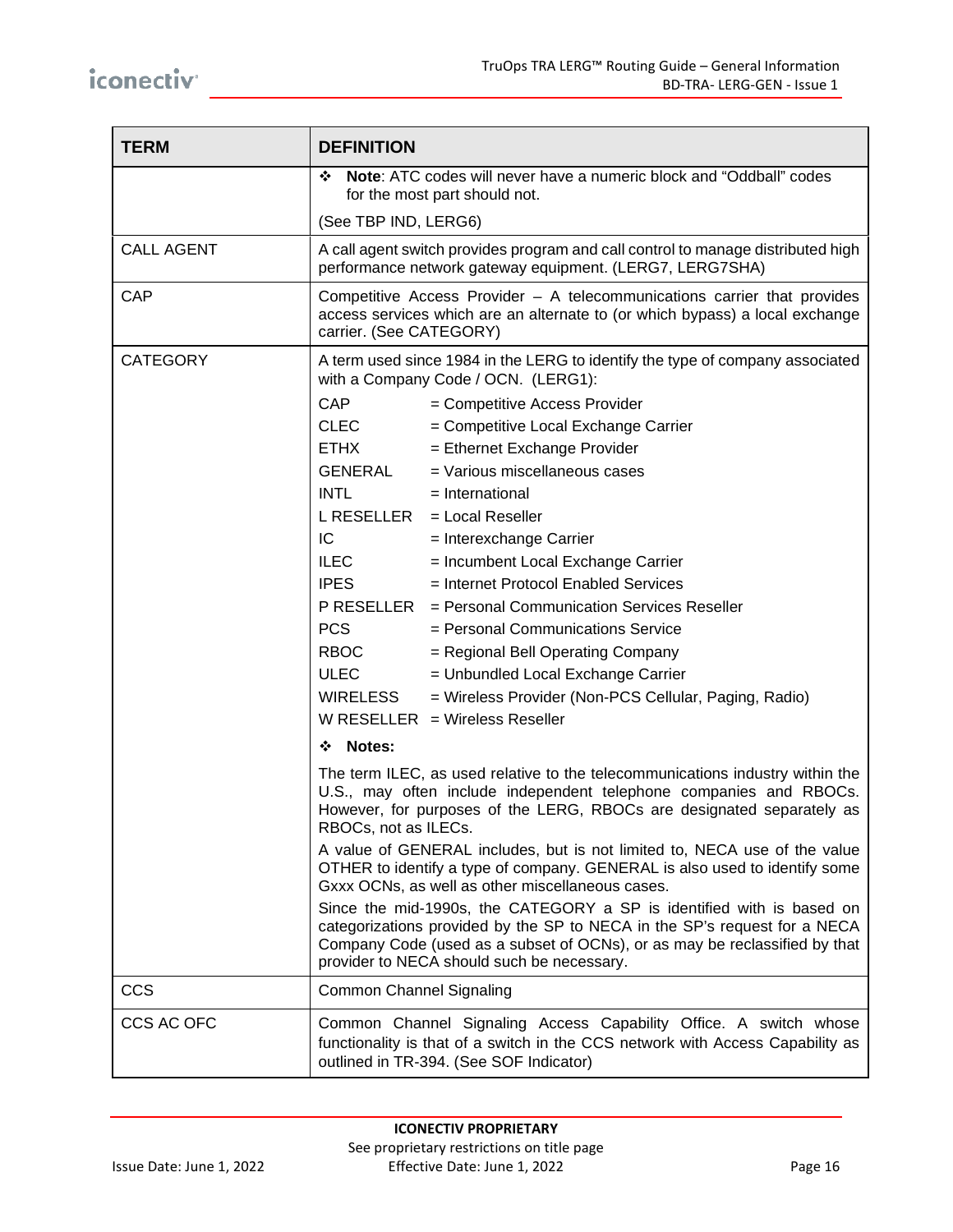| <b>TERM</b>                                       | <b>DEFINITION</b>                                                                                                                                                                                                                                                                                                                        |  |  |
|---------------------------------------------------|------------------------------------------------------------------------------------------------------------------------------------------------------------------------------------------------------------------------------------------------------------------------------------------------------------------------------------------|--|--|
|                                                   | A switching entity with this functionality should have its Signaling Transfer Point<br>fields (STP1 and STP2) populated. An access purchaser can use common<br>channel signaling to a CCS AC OFC.                                                                                                                                        |  |  |
|                                                   | A switching entity without this functionality may have its STP1 and STP2 fields<br>populated if it is capable of IntraLATA common channel signaling. An access<br>purchaser cannot use common channel signaling to an office that is not a CCS<br>AC OFC.                                                                                |  |  |
| <b>Central Office Code</b>                        | See COC                                                                                                                                                                                                                                                                                                                                  |  |  |
| <b>CHANGE SOURCE</b>                              | The "Change Source" field assists in isolating the "source" of a given change (in<br>conjunction with the STATUS field) in the homing arrangements. The following<br>values will appear in this field whenever a STATUS value is non-blank: (LERG9)                                                                                      |  |  |
|                                                   | Value<br><b>Description</b>                                                                                                                                                                                                                                                                                                              |  |  |
|                                                   | B<br>Cases where Destination Code activity (e.g., D, L) and switch<br>activity (e.g. S, H) occur on the same effective date.                                                                                                                                                                                                             |  |  |
|                                                   | Destination Code activity only, such as an establishing or<br>D<br>disconnecting code or non-switch modification.                                                                                                                                                                                                                        |  |  |
|                                                   | Homing activity only (e.g., a switch tandem change only).<br>H                                                                                                                                                                                                                                                                           |  |  |
|                                                   | Destination Code activity only, where an existing<br>L<br>code<br>is<br>moving to a new switch.                                                                                                                                                                                                                                          |  |  |
|                                                   | S<br>Switch<br>activity<br>only,<br>such<br>the<br>establishment<br>as<br>or<br>disconnecting of a switch, or non-homing modification.                                                                                                                                                                                                   |  |  |
|                                                   | Τ<br>Changes to tandem level data (e.g. establishment, disconnect, or<br>data modification).                                                                                                                                                                                                                                             |  |  |
| <b>CIP</b>                                        | Carrier Identification Parameter (CIP) is a special option where the switch is to<br>transmit the three (3) or four (4) digit CIC of the presubscribed line back to the<br>customer. This is used in the SS7 call setup protocol as part of the Initial<br>Address Message. (See SOF Indicator)                                          |  |  |
| <b>CITY</b>                                       | City name portion of switching entity address. (various files and reports)                                                                                                                                                                                                                                                               |  |  |
| CLASS 4/5                                         | A SOF Indicator identifying the switch as a CLASS 4/5 switch (SOF Indicator).                                                                                                                                                                                                                                                            |  |  |
| (MS Access: 4/5)                                  | (See CLASS 4/5 SWITCH)                                                                                                                                                                                                                                                                                                                   |  |  |
| <b>CLASS 4/5 SWITCH</b><br>(MS Access: CL 4/5 SW) | A switching entity that performs both a Class 4 and Class 5 function. The CLASS<br>4/5 office is a single processor switching entity that provides line side and<br>trunk/toll side capabilities to its end users. (LERG7)                                                                                                               |  |  |
|                                                   | The Class 4 function allows the switching entity to perform tandem type<br>functions, which may include FG B/C/D access service, and database query<br>functions, Operator Services functions, etc. It also provides access on a toll<br>basis to all subtending offices below the Class 4 office including Host/Remote<br>arrangements. |  |  |
|                                                   | The Class 5 function allows the switching entity to perform at the lowest level of<br>switching within a Local Exchange Carrier (LEC) network. This function allows<br>end users to receive dial tone; passes digits for call routing; provides line-side                                                                                |  |  |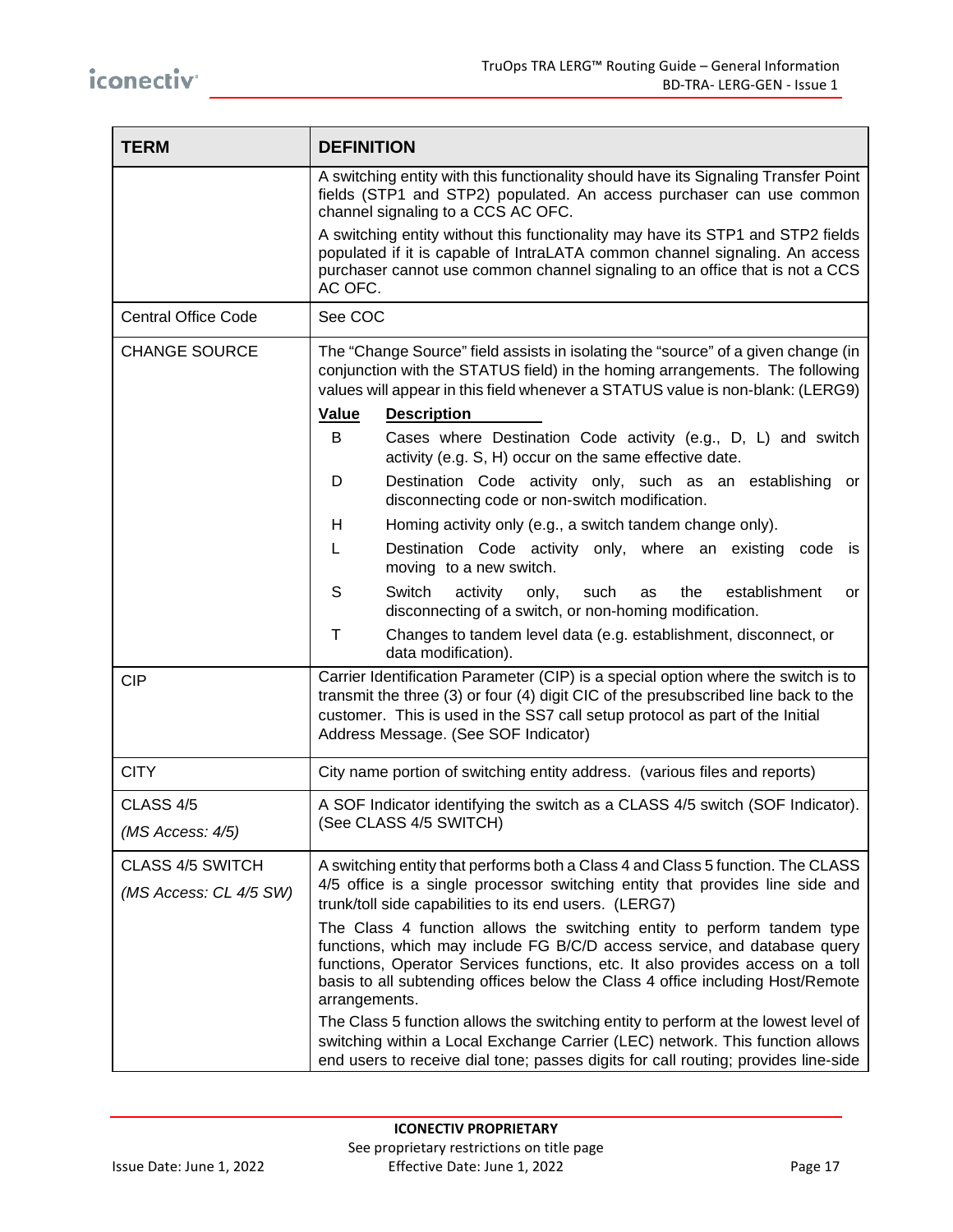| <b>TERM</b>                                  | <b>DEFINITION</b>                                                                                                                                                                                                                                                                                                                                                                                                                                                                                              |
|----------------------------------------------|----------------------------------------------------------------------------------------------------------------------------------------------------------------------------------------------------------------------------------------------------------------------------------------------------------------------------------------------------------------------------------------------------------------------------------------------------------------------------------------------------------------|
|                                              | features such as call waiting, call forwarding, etc.; and provides Telephone<br>Number association for terminating calls.                                                                                                                                                                                                                                                                                                                                                                                      |
|                                              | There should be two switch identifiers associated with this switching entity, one<br>for the Class 5 functions and one for the Class 4 functions with the Class 5<br>switching entity homing on the Class 4 switching entity                                                                                                                                                                                                                                                                                   |
| <b>CLEC</b>                                  | Competitive Local Exchange Carrier - A wireline based local exchange carrier<br>that competes with the incumbent local exchange carrier (RBOC or ILEC) by<br>providing, at least in part, its own network and switching.                                                                                                                                                                                                                                                                                       |
|                                              | In the US, the term distinguishes competitors from established Local Exchange<br>Carriers (LECs) and arises from the Telecommunications Act of 1996. Similarly<br>in Canada, CLECs are addressed by Telecom Decision CRTC 97-8, 1 May<br>1997 (Decision 97-8). (See CATEGORY)                                                                                                                                                                                                                                  |
| <b>CLN INDICATOR</b><br>(MS Access: CLN IND) | This indicator notes whether the SWITCH value is or is not a valid CLLI (by<br>nature of its being in the iconectiv CLONES™ database) on the day before the<br>LERG data was generated. The LERG data is generally generated at close of<br>business on the last business day each month. (LERG7)                                                                                                                                                                                                              |
|                                              | $A =$ Active status indicates that the CLLI Code record is available for use<br>and the record may be updated in CLONES.<br>I = Inactive status indicates that the CLLI Code record, although available<br>for use, may not be updated in CLONES.<br>For a CLLI Code in the Network Site format :                                                                                                                                                                                                              |
|                                              | Existing Network Entity Codes can still be used.<br>$\circ$                                                                                                                                                                                                                                                                                                                                                                                                                                                    |
|                                              | No additional Network Entity Codes may be built on<br>$\circ$<br>(associated with) the inactivated Network Site Code.                                                                                                                                                                                                                                                                                                                                                                                          |
|                                              | $D =$ Delete status indicates that the CLLI Code record should not be used<br>and cannot be updated in CLONES. Records in delete status remain<br>in the CLONES database until the record creator physically erases the<br>CLLI Code record from CLONES. A CLONES CLLI Code record<br>cannot be erased if it is used in LERG.<br>For a CLLI Code in the Network Site format:<br>All Network Entity Code records associated with the Network<br>O<br>Site Code must be in delete status before the Network Site |
|                                              | Code can be placed in delete status.<br>N = Not in CLONES. These CLLIs may never have been in CLONES or, if<br>in CLONES in the past, were removed from CLONES prior to August<br>2004. In some isolated cases, the field may be populated with a non<br>CLLI set of characters (See SWITCH).                                                                                                                                                                                                                  |
|                                              | R = Was in CLONES, but was removed at some point (Note: Tracking of<br>this began August 2004, earlier cases of records removed from<br>CLONES would appear as N).                                                                                                                                                                                                                                                                                                                                             |
|                                              | ❖ Note: A, I, and D are specific indicators in CLONES;<br>N and R are generated for the LERG for reference.                                                                                                                                                                                                                                                                                                                                                                                                    |
| <b>CLUSTER</b>                               | The middle of three sets of three numbers constituting a nine-digit Point Code.<br>(NETWORK-CLUSTER-MEMBER). XXX in positions 4-6 of LERG4, in lieu of                                                                                                                                                                                                                                                                                                                                                         |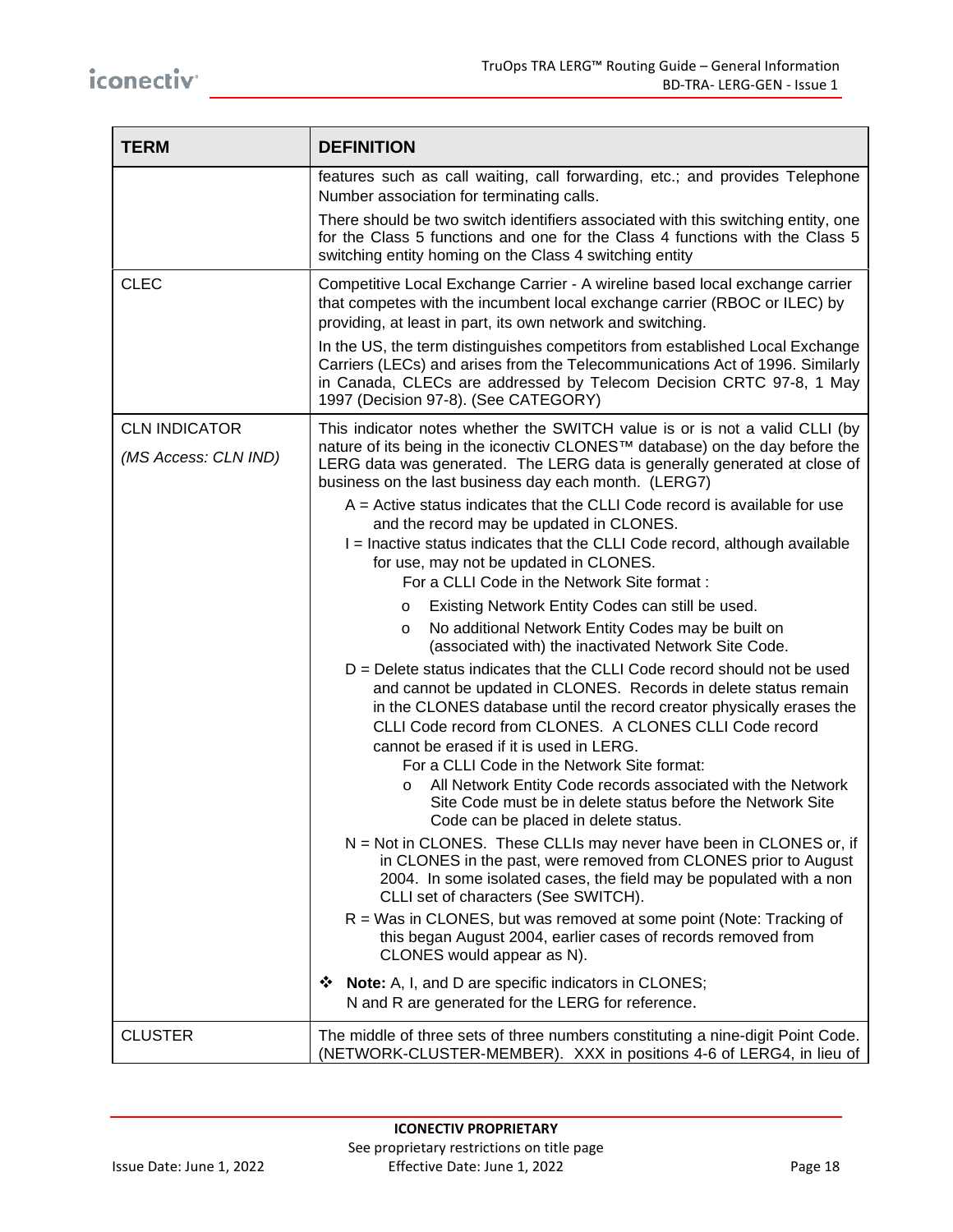| <b>TERM</b>    | <b>DEFINITION</b>                                                                                                                                                                                                                                                                                                                                                                                                                      |  |  |
|----------------|----------------------------------------------------------------------------------------------------------------------------------------------------------------------------------------------------------------------------------------------------------------------------------------------------------------------------------------------------------------------------------------------------------------------------------------|--|--|
|                | an actual numeric cluster, indicates the company assigned the NETWORK has<br>the ability to utilize/assign internally CLUSTERs 000-255. (LERG4)                                                                                                                                                                                                                                                                                        |  |  |
| <b>CNA</b>     | Canadian Numbering Administrator                                                                                                                                                                                                                                                                                                                                                                                                       |  |  |
| <b>CNAC</b>    | The Canadian Numbering Administration Consortium, Inc. (CNAC) operates<br>under the regulatory oversight of the Canadian Radio-television and<br>Telecommunications Commission (CRTC). The primary role of CNAC is to<br>administer Canada's telecommunications numbering resources via the<br>selection and funding of a neutral administrator who performs the functions of<br>the CNA for the Canadian telecommunications industry. |  |  |
| COC            | Central Office Codes (COC), essentially an NXX, also may be referred to as a<br>Destination Code. (various files)                                                                                                                                                                                                                                                                                                                      |  |  |
|                | Codes 0/1XX are used for operator access tandem codes and testboard<br>addressing or a "+" symbol that indicates direct routing to the designated<br>operator switch in the given NPA. 2XX-9XX values are considered NXXs. (See<br>ATC). Codes 0/1XX are also used for various plant test and/or local company<br>uses. However, 0/1XX codes are not administered on a national basis, as are<br>true NXX codes.                       |  |  |
| <b>COCTYPE</b> | A three-character code defining the use of the Central Office Code. COCTYPE<br>is used in conjunction with the SSC value to identify the "function" that the CO<br>Code (NXX) or Thousands Block is performing by the party assigned the<br>numbering resource. (LERG6, LERG9)                                                                                                                                                         |  |  |
|                | Access Tandem Code - used in Operator Services routing are<br>ATC<br>considered a variation of Oddball Codes in that Rate Centers do not<br>apply to them. However, they are not included in the LERG6ODD file<br>since, due to the need to provide the Operator Services Codes<br>associated with them, they are listed separately in the LERG6ATC file.                                                                              |  |  |
|                | EOC End Office Code - used to identify a CO Code (NXX) or Thousands<br>Block for which all line numbers, or a subset thereof, are used to provide<br>Plain Old Telephone Service (POTS). This is often referred to as<br>"wireline" or "landline" and generally is considered the historically<br>standard "telephone" voice service provided to residential and business<br>customers.                                                |  |  |
|                | <b>PLN</b><br>Planned Code - non-routable. Currently used infrequently by some<br>companies to address situations that do not readily conform to other<br>permissible values. PLN codes cannot be ported or pooled.                                                                                                                                                                                                                    |  |  |
|                | PMC Public Mobile Carrier (Type 2A Interconnected) - PMC identifies a CO<br>Code (NXX) or Thousands Block that has been assigned as a (100%)<br>fully dedicated Type 2A wireless interconnection. (Also see SP2).                                                                                                                                                                                                                      |  |  |
|                | Radio Common Carrier (Dedicated Type 1 Interconnected) - RCC<br><b>RCC</b><br>identifies a CO Code (NXX) or Thousands Block that has been<br>assigned as a (100%) fully dedicated Type 1 wireless interconnection.<br>(Also see SP1).                                                                                                                                                                                                  |  |  |
|                | <b>SIC</b><br>Special 800 Service Code - This is used to indicate a non-dialable, but<br>routable code. For example, a customer dials a certain number that is                                                                                                                                                                                                                                                                         |  |  |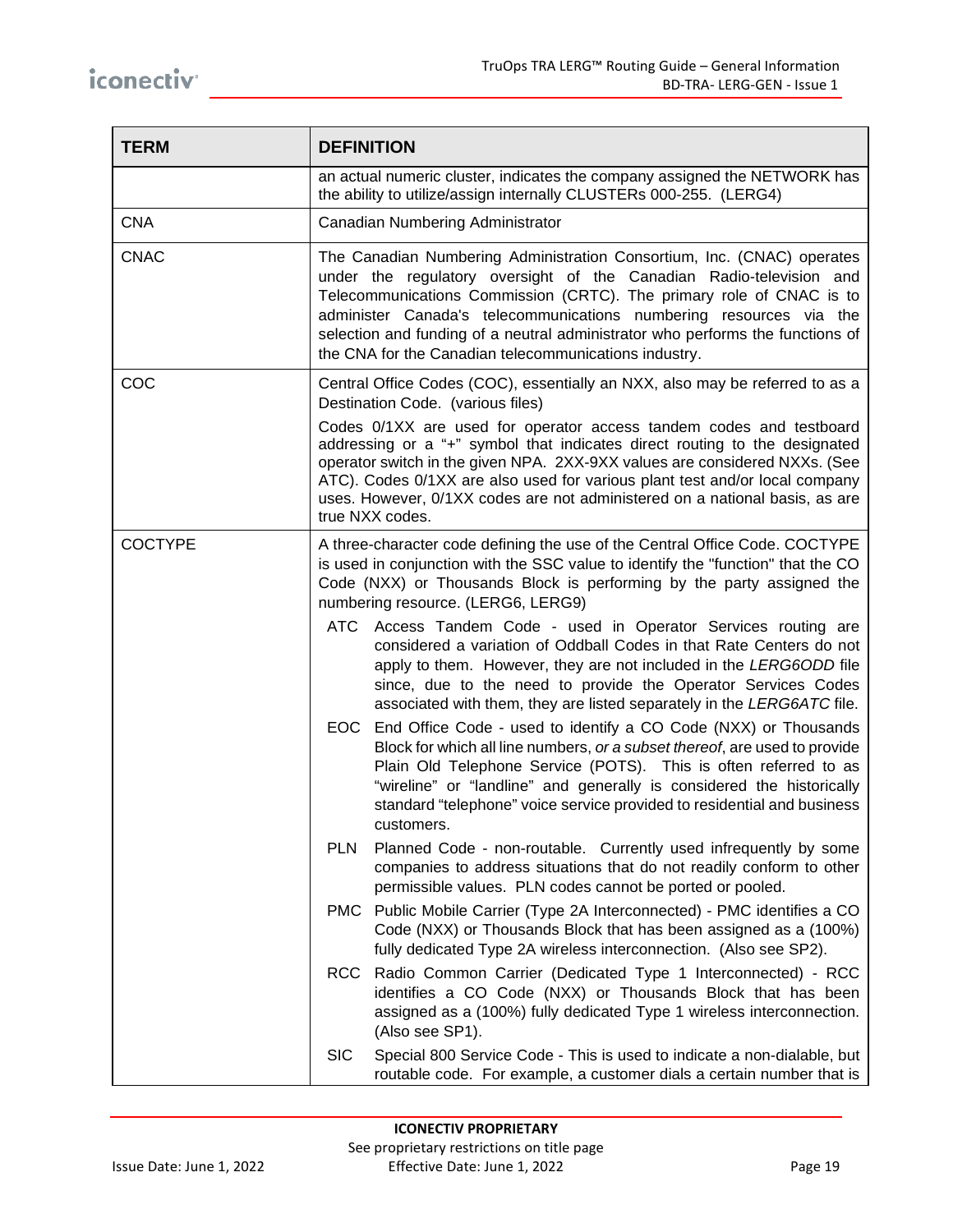| <b>TERM</b> | <b>DEFINITION</b>                                                                                                                                                                                                                                                                                                                                                                              |                                                                                                                                                                                                                                                                                                                                                                                                                                                                                                                                                  |
|-------------|------------------------------------------------------------------------------------------------------------------------------------------------------------------------------------------------------------------------------------------------------------------------------------------------------------------------------------------------------------------------------------------------|--------------------------------------------------------------------------------------------------------------------------------------------------------------------------------------------------------------------------------------------------------------------------------------------------------------------------------------------------------------------------------------------------------------------------------------------------------------------------------------------------------------------------------------------------|
|             |                                                                                                                                                                                                                                                                                                                                                                                                | then translated locally to a second number. The second number would<br>be then routed to, and would appear in BIRRDS with a COCTYPE of<br>SIC. SIC codes cannot be ported or pooled.                                                                                                                                                                                                                                                                                                                                                             |
|             | SP <sub>1</sub>                                                                                                                                                                                                                                                                                                                                                                                | Service Provider Miscellaneous Service (Type 1 Interconnected) - SP1<br>identifies a CO Code (NXX) or Thousands Block that has been<br>assigned as a (100%) fully dedicated Type 1 wireless interconnection<br>for such services as Personal Communications Services (PCS). (Also<br>see RCC)                                                                                                                                                                                                                                                    |
|             | SP <sub>2</sub>                                                                                                                                                                                                                                                                                                                                                                                | Service Provider Miscellaneous Service (Type 2A Interconnected) -<br>SP2 identifies a CO Code (NXX) or Thousands Block that has been<br>assigned as a (100%) fully dedicated Type 2A wireless interconnection<br>for such services as Personal Communications Services (PCS). (Also<br>see PMC)                                                                                                                                                                                                                                                  |
|             | <b>TST</b>                                                                                                                                                                                                                                                                                                                                                                                     | Standard Plant Test Code - TST identifies a CO Code (NXX) that is<br>needed to be shown for plant or other "testing" purposes. This only<br>pertains to non-pooled NXXs. Test codes, specifically NXXs 958 and<br>959, unless they are assigned by the Code Administrator to a company,<br>are generic test codes that can be used by multiple carriers. They may<br>also appear with a Rate Center value of XXXXXXXXXX and a SWITCH<br>value of XXXXXXXXXX and thus could be considered Oddball Codes.<br>TST codes cannot be ported or pooled. |
|             | VOL                                                                                                                                                                                                                                                                                                                                                                                            | VOI identifies a CO Code (NXX) or Thousand Block (NXX-X) that has<br>been assigned for use as VoIP to a SP identified with a NECA Company<br>Code Category of IPES.                                                                                                                                                                                                                                                                                                                                                                              |
|             |                                                                                                                                                                                                                                                                                                                                                                                                | Oddball Codes:                                                                                                                                                                                                                                                                                                                                                                                                                                                                                                                                   |
|             | The following are considered COCTYPE values for 'Oddball' Codes and appear<br>in LERG6 files and, rarely, in LERG9. Oddball Codes often are not associated<br>with a specific LATA (99999 used as a default), Rate Center (XXXXXXXXXX),<br>and/or switch (XXXXXXXXXX). In many cases, the NXX is not associated<br>within a single OCN (e.g., 911) in which case an OCN value of MULT is used. |                                                                                                                                                                                                                                                                                                                                                                                                                                                                                                                                                  |
|             | <b>AIN</b>                                                                                                                                                                                                                                                                                                                                                                                     | Advanced Intelligent Network - Usually a routing code (NXX) assigned<br>to a SP offering a wide range of circuit switched services and utilizing<br>elements of Advanced Intelligent Network (AIN) platforms to determine<br>proper termination of a call. AIN codes may terminate to different<br>locations dependent upon where the call originates and requires a<br>database application and/or query for processing. AIN codes cannot<br>be ported or pooled.                                                                               |
|             | <b>BLG</b>                                                                                                                                                                                                                                                                                                                                                                                     | Billing Only - A non-ratable NXX used for billing purposes only. These<br>codes are used to generate bills, often for isolated and obscure call<br>situations, but are not dialable or switched through the PSTN. BLG<br>codes cannot be ported or pooled                                                                                                                                                                                                                                                                                        |
|             | <b>BRD</b>                                                                                                                                                                                                                                                                                                                                                                                     | Broadband - An NXX assigned for multiple Broadband service<br>offerings. Currently, these codes are not ratable in the PSTN; however,<br>this is subject to change. Subscriber bills for usage are generated for<br>Broadband telephone numbers. BRD codes cannot be ported or<br>pooled.                                                                                                                                                                                                                                                        |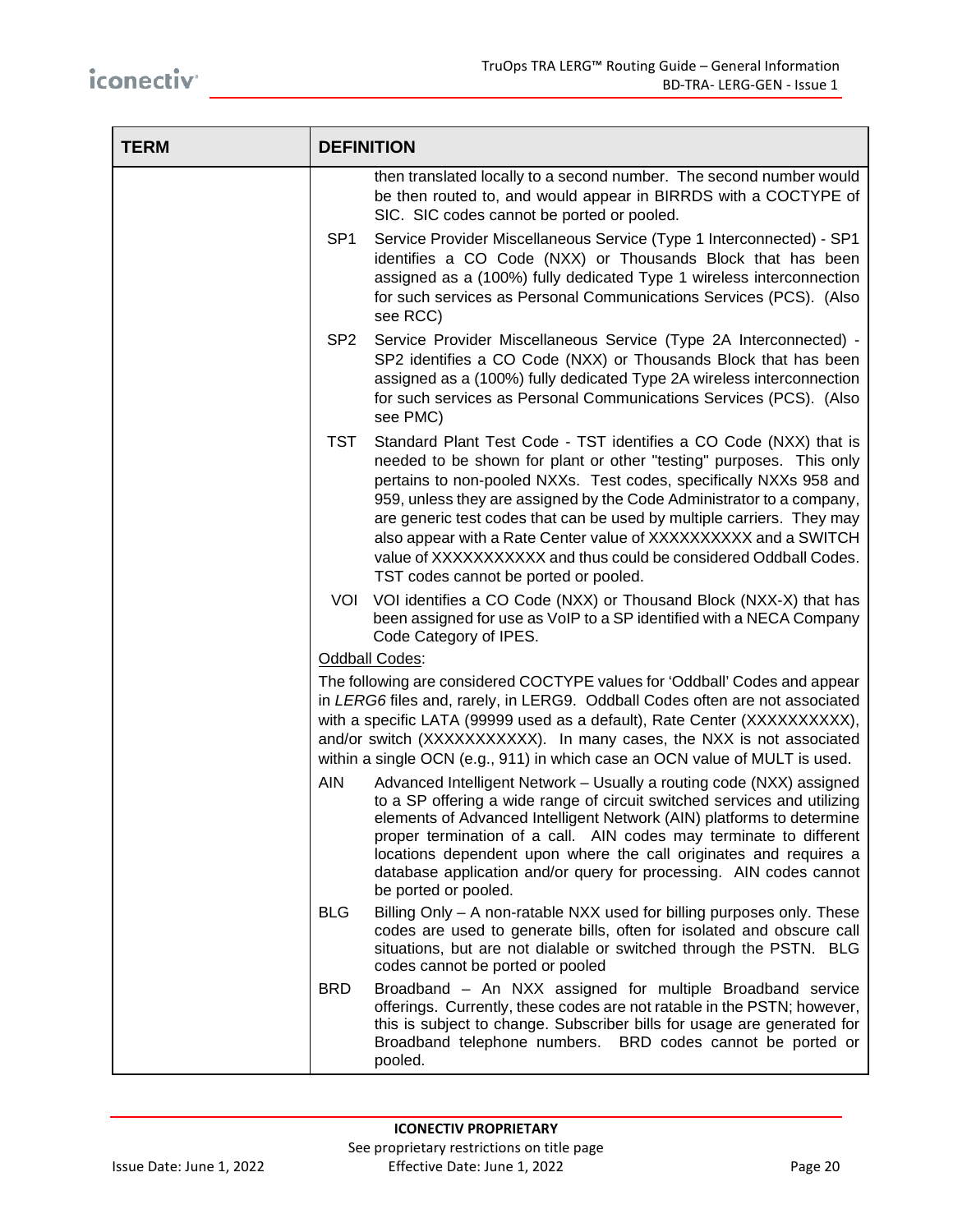| <b>TERM</b> | <b>DEFINITION</b> |                                                                                                                                                                                                                                                                                                                                                                                                                                                                                                                                                                                                                                                                                                                                                                                           |
|-------------|-------------------|-------------------------------------------------------------------------------------------------------------------------------------------------------------------------------------------------------------------------------------------------------------------------------------------------------------------------------------------------------------------------------------------------------------------------------------------------------------------------------------------------------------------------------------------------------------------------------------------------------------------------------------------------------------------------------------------------------------------------------------------------------------------------------------------|
|             | <b>CDA</b>        | Customer Directory Assistance only (line number 1212) - This COCTYPE value<br>is used as secondary means of flagging "555" (i.e., DA line numbers only, line<br>number 1212). CDA Codes cannot be ported or pooled.                                                                                                                                                                                                                                                                                                                                                                                                                                                                                                                                                                       |
|             | <b>CTV</b>        | Cable Television - An NXX assigned for subscriber access to a cable<br>television company. The telephone numbers are usually assigned on<br>a 7-digit basis, are ratable on a limited basis, and may be used to<br>determine subscriber charges for selective viewing or special events.<br>CTV codes cannot be ported or pooled.                                                                                                                                                                                                                                                                                                                                                                                                                                                         |
|             | <b>ENP</b>        | Emergency Preparedness - A non-N11 NXX used for emergencies and<br>disaster recovery (e.g., earthquakes, floods, etc.). ENP codes cannot<br>be ported or pooled.                                                                                                                                                                                                                                                                                                                                                                                                                                                                                                                                                                                                                          |
|             | <b>FGB</b>        | Feature Group B Access - NXX 950. Used for trunk-side termination<br>arrangements that provide FGB originating and terminating exchange<br>access. FGB codes cannot be ported or pooled.                                                                                                                                                                                                                                                                                                                                                                                                                                                                                                                                                                                                  |
|             | <b>HVL</b>        | High Volume – indicates an NXX from which the assigned company<br>provides line numbers to address cases involving a high volume of calls<br>over a short period of time (e.g. media promotional call-in requests,<br>certain emergency and relief situations, etc.). The NXX involved is not<br>associated with a given Rate Center or switch. Assigned HVL numbers<br>may also often be referred to as "Mass Calling" numbers. When an<br>NXX is dedicated to a specific switch and Rate Center and is involved<br>with "Mass Calling", it would be considered non-Oddball and<br>represented as COCTYPE EOC / SSC M (when some lines serve for<br>"Mass Calling") or COCTYPE EOC / SSC MO (when all assigned lines<br>serve for "Mass Calling"). HVL codes cannot be ported or pooled. |
|             | <b>INP</b>        | Information Provider - An NXX used uniquely for providing various<br>"information services." These include NXX 976 and "976 Like" codes.<br>"976" is reported assigned in an NPA when there is a state tariff (or<br>other regulatory body decision) defining its use.<br>This includes<br>"blockable" codes as defined by the New York Public Service<br>Commission. INP records with an SSC of T or W indicate that the entire<br>NXX is dedicated to providers provisioning Time or Weather<br>respectively and inclusively.                                                                                                                                                                                                                                                           |
|             | N <sub>11</sub>   | NXXs 211 through 911. N11 usage in the United States is defined by<br>the FCC, which has formally addressed 211, 311, 511, 711, 811, and<br>911. Similarly, in Canada N11 code use is defined by the Canadian<br>Radio-television and Telecommunications Commission (CRTC).                                                                                                                                                                                                                                                                                                                                                                                                                                                                                                               |
|             |                   | 211 - Community Support and Referral Services                                                                                                                                                                                                                                                                                                                                                                                                                                                                                                                                                                                                                                                                                                                                             |
|             |                   | 311 - Non-Emergency Government Services                                                                                                                                                                                                                                                                                                                                                                                                                                                                                                                                                                                                                                                                                                                                                   |
|             |                   | 411 - Local Directory Assistance                                                                                                                                                                                                                                                                                                                                                                                                                                                                                                                                                                                                                                                                                                                                                          |
|             |                   | 511 - Government Provided Traffic/Travel/Road Condition Report                                                                                                                                                                                                                                                                                                                                                                                                                                                                                                                                                                                                                                                                                                                            |
|             |                   | 611 - Repair Service                                                                                                                                                                                                                                                                                                                                                                                                                                                                                                                                                                                                                                                                                                                                                                      |
|             |                   | 711 - Telecom Relay Operator for Hearing/Speech Impaired                                                                                                                                                                                                                                                                                                                                                                                                                                                                                                                                                                                                                                                                                                                                  |
|             |                   | 811 - U.S. = One Call Services for Pipeline/Utility Excavations                                                                                                                                                                                                                                                                                                                                                                                                                                                                                                                                                                                                                                                                                                                           |
|             |                   | Canada = Non-urgent Health Care Telephone Triage Svc                                                                                                                                                                                                                                                                                                                                                                                                                                                                                                                                                                                                                                                                                                                                      |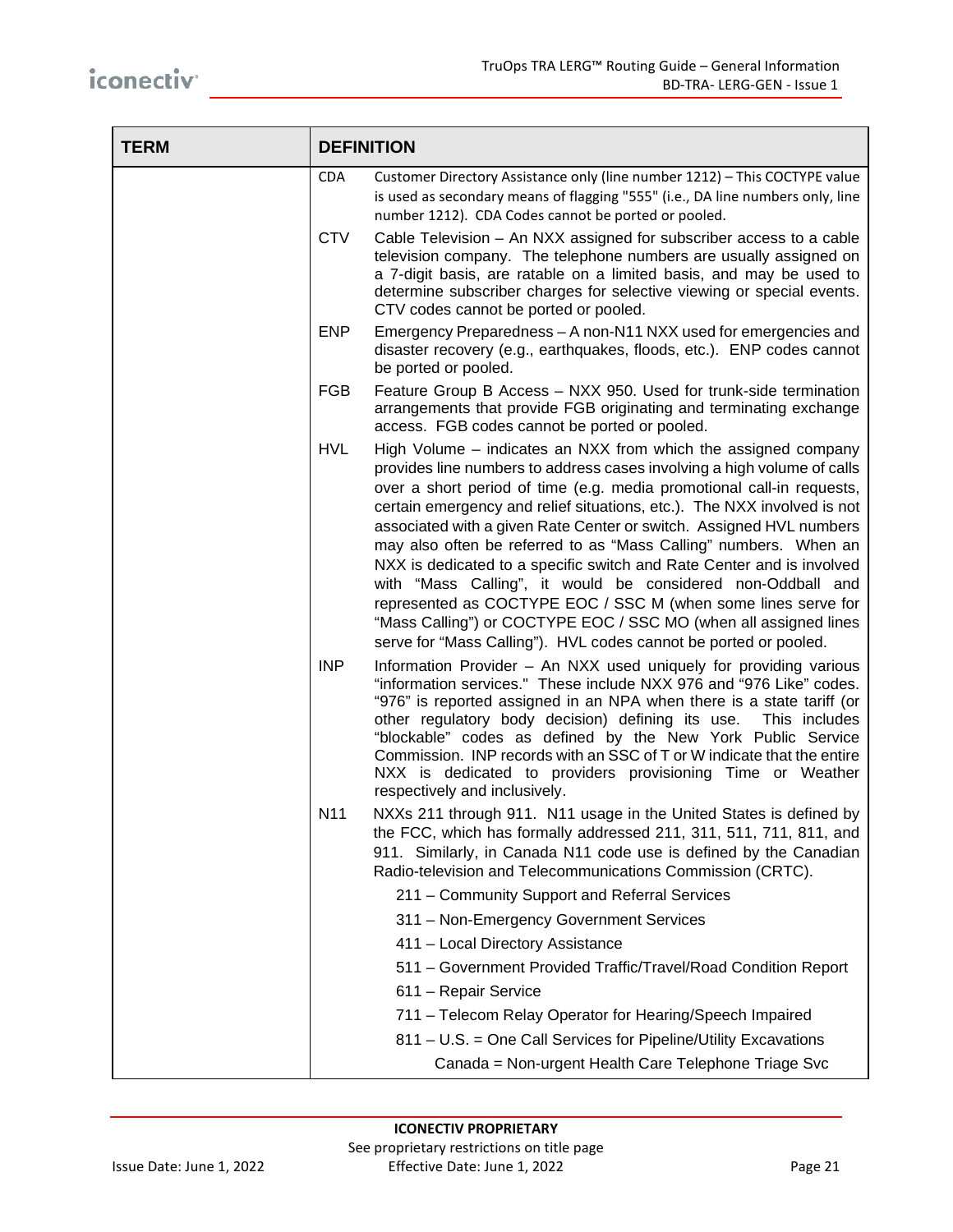| <b>TERM</b>                             | <b>DEFINITION</b>                                                                                                                                                                                                                                                                                                                                                                                                                                                                                                                                                                                    |
|-----------------------------------------|------------------------------------------------------------------------------------------------------------------------------------------------------------------------------------------------------------------------------------------------------------------------------------------------------------------------------------------------------------------------------------------------------------------------------------------------------------------------------------------------------------------------------------------------------------------------------------------------------|
|                                         | 911 - Emergencies (Police, Fire, Ambulance, etc.)<br>Additional N11 information can be found in Chapter 4 of this document.<br>N11 codes cannot be ported or pooled.                                                                                                                                                                                                                                                                                                                                                                                                                                 |
|                                         | N11 use in other NANP countries is managed by the country's<br>regulatory authority; however, should such assignments exist or been<br>made, the assignee in those cases may face some problems due to<br>handling of N11 in call processing and in general telecom-related<br>software, resulting in call-completion issues and related issues.                                                                                                                                                                                                                                                     |
|                                         | <b>ONA</b><br>Open Network Architecture - An NXX assigned exclusively for ONA<br>services. The NXX may be dialable on a company-wide, region-wide,<br>or other limited calling area. ONA codes cannot be ported or pooled.                                                                                                                                                                                                                                                                                                                                                                           |
|                                         | <b>RTG</b><br>Routing Only - An NXX used by a SP for administrative or official calling<br>purposes. Assigned telephone numbers consist of the pseudo NXX<br>and a four-digit line number. Routing codes are dialable on a 7-digit<br>basis only and are not associated, dialed, translated, nor terminated<br>with a Home or Foreign NPA. Such codes may terminate to multiple<br>locations dependent upon where the call originates, and usually require<br>7-digit routing and code conversion in the translations process. Routing<br>codes are not rated. RTG codes cannot be ported or pooled. |
|                                         | <b>UFA</b><br>Unavailable for Assignment - Certain NXXs may be deemed<br>unavailable for assignment to SPs for various reasons. For example,<br>NXXs may be protected in a specific NPA (withheld from assignment)<br>due to certain characteristics and interrelationships between the NPA<br>and NXXs involved, dialing plans, etc. - which, if assigned would create<br>routing and rating conflicts. NXXs may also be considered unavailable<br>for assignment for various other reasons.                                                                                                        |
|                                         | 700<br>700 IntraLATA Presubscription - dialing (home NPA)-700-xxxx is used<br>for subscribers' access into their presubscribed IntraLATA provider's<br>network. x4141 is reserved to provide an indication to subscribers of<br>the network to which they are presubscribed. NXX 700 can only be<br>assigned as a standard Central Office (CO) Code if the assigned<br>company agrees to reserve x4141 for the indicated purpose. This noted<br>use of NXX 700 applies only the U.S. and its territories. 700 IntraLATA<br>Presubscription codes cannot be ported or pooled.                         |
| CONTACT FUNCTION,<br>PHONE, INFORMATION | Information maintained directly by the OCN to which it pertains. A specific<br>function is identified as the key to the record, and associated phone and or<br>"other" information is provided. Service of Subpoena exists as the only common<br>function among all companies. (LERG1CON)                                                                                                                                                                                                                                                                                                            |
| Contact Information                     | Various LERG files may contain "contact" information fields that provide such<br>information as names, addresses, telephone numbers, etc. The specific fields,<br>lengths, and fieldnames can vary by file.                                                                                                                                                                                                                                                                                                                                                                                          |
|                                         | The contact information, as is true with any such source of this type of<br>information is (1) not necessarily up-to-date and (2) subjective in its meaning by<br>both the provider and user. TRA data is supplied by SPs, but over time can<br>become outdated. This is especially true for smaller companies. TRA performs<br>audits and reviews of such data; however, data is subject to becoming outdated                                                                                                                                                                                       |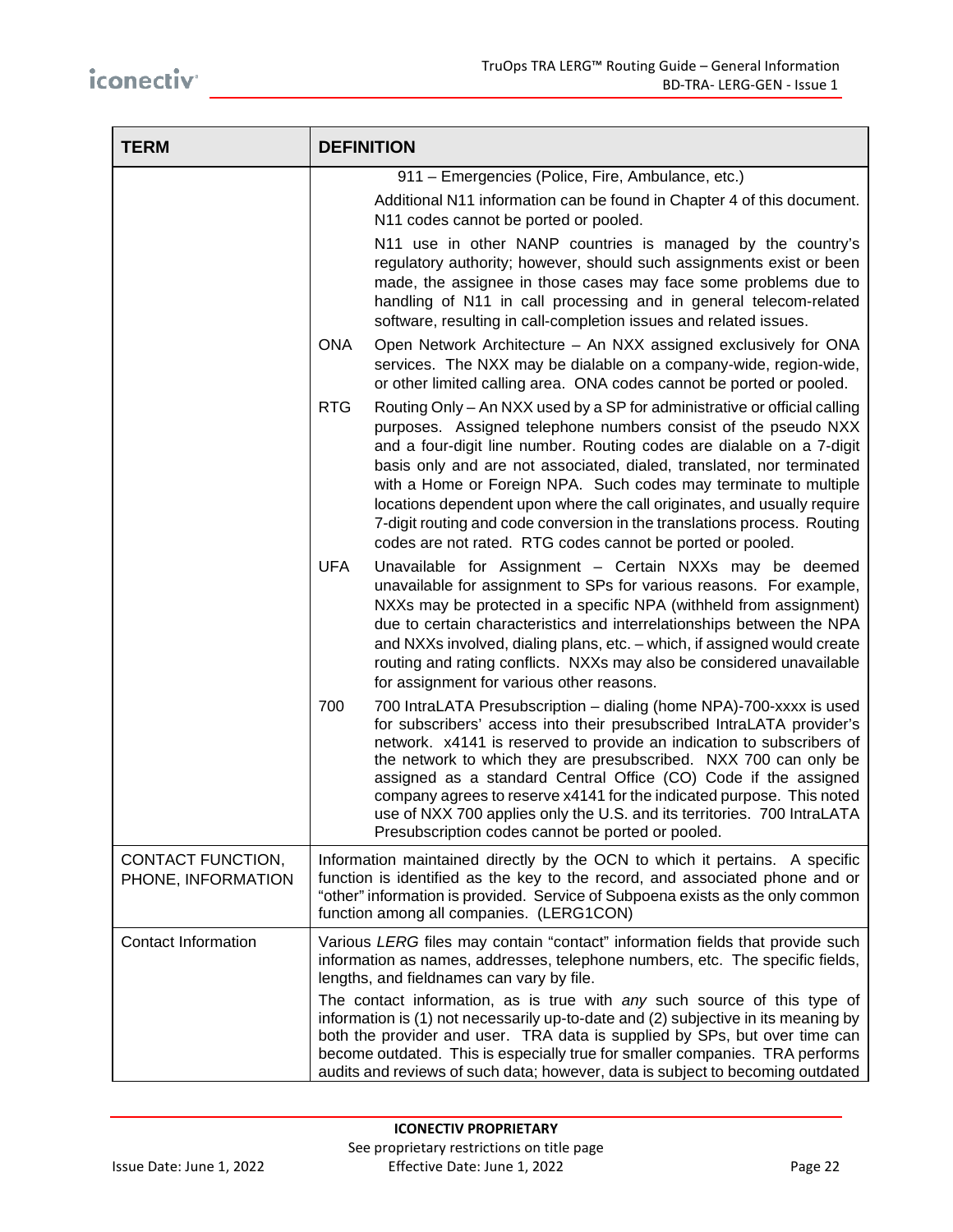| <b>TERM</b>                              | <b>DEFINITION</b>                                                                                                                                                                                                                                                                                                                                                                                                                                                                                                                                                                                                                                                                                                                                                                                                                                                                                                                                |
|------------------------------------------|--------------------------------------------------------------------------------------------------------------------------------------------------------------------------------------------------------------------------------------------------------------------------------------------------------------------------------------------------------------------------------------------------------------------------------------------------------------------------------------------------------------------------------------------------------------------------------------------------------------------------------------------------------------------------------------------------------------------------------------------------------------------------------------------------------------------------------------------------------------------------------------------------------------------------------------------------|
|                                          | before such can even be completed. Also, the provided "contact" is a party that<br>has (or had) some familiarity with the related subject. This does not mean that<br>the contact serves as an across-the-board contact for all functions in a<br>company.                                                                                                                                                                                                                                                                                                                                                                                                                                                                                                                                                                                                                                                                                       |
| <b>COUNTRY</b>                           | The country to which the code is assigned as listed by the International<br>Telecommunication Union (ITU). (LERG2)                                                                                                                                                                                                                                                                                                                                                                                                                                                                                                                                                                                                                                                                                                                                                                                                                               |
| <b>COUNTRY CODE</b>                      | The ITU assigned Country Code for a given country. (LERG2)                                                                                                                                                                                                                                                                                                                                                                                                                                                                                                                                                                                                                                                                                                                                                                                                                                                                                       |
| <b>COUNTY</b>                            | This is the county in which the LOCALITY is situated. In some cases, a<br>LOCALITY may be a defined area that encompasses several counties. In these<br>cases, the term MULTIPLE COUNTIES will appear in the COUNTY field. In<br>some cases the term NOT APPLICABLE may appear for situations where the<br>locality is technically not a true locality (e.g., zoned Rate Center names, names<br>used as descriptors for "Oddball" codes, etc.). NOT AVAILABLE will appear for<br>true localities in areas of the NANP that do not utilize county or a county<br>equivalent in all or part of their country (these cases are currently being<br>investigated as to alternative use of this field for some countries, and will be<br>addressed at a later date). Assessment of the counties covered by a Rate<br>Center can be performed by assessing the LOCALITY/COUNTY associations<br>in this file relative to a given Rate Center. (LERG8LOC) |
| <b>CREATION DATE IN</b><br><b>BIRRDS</b> | The date the record was physically created in BIRRDS. The date should always<br>be a date earlier than the LERG product date. This date is provided for user<br>informational and data-reconciliation purposes only. (LERG6, LERG7,<br>LERG7SHA)                                                                                                                                                                                                                                                                                                                                                                                                                                                                                                                                                                                                                                                                                                 |
| <b>CRTC</b>                              | The Canadian Radio-television and Telecommunications Commission (CRTC)<br>is a public organization with mandate as a regulatory agency for broadcasting<br>and telecommunications. It was created in 1976 when it took over responsibility<br>for regulating telecommunication carriers in Canada. Prior to 1976, it was<br>known as the Canadian Radio and Television Commission, which was<br>established in 1968 by the Parliament of Canada to replace the Board of<br><b>Broadcast Governors.</b>                                                                                                                                                                                                                                                                                                                                                                                                                                           |
| <b>CS DATA TDM</b>                       | Circuit Switch Data Tandem. This defines a tandem office which has the<br>functionality (e.g., BCR5, BCR6, and PRI64) to process switched data calls.<br>(LERG7SHA, SOF Indicator)                                                                                                                                                                                                                                                                                                                                                                                                                                                                                                                                                                                                                                                                                                                                                               |
| <b>CSP</b>                               | Carrier Selection Parameter, a special option that provides for the automatic<br>transmission of a signaling indicator that signifies to the customer whether or<br>not a given call originated from a presubscribed line. (See SOF Indicator)                                                                                                                                                                                                                                                                                                                                                                                                                                                                                                                                                                                                                                                                                                   |
| DA OFC                                   | Directory Assistance Office. An office that provides the means for customers or<br>operators to obtain listed telephone numbers and addresses. (Accessed via<br>411, 555+1212, or NPA+555+1212.) (SOF Indicator)                                                                                                                                                                                                                                                                                                                                                                                                                                                                                                                                                                                                                                                                                                                                 |
| DA TDM                                   | Directory Assistance Tandem. A tandem office that serves as the concentrated<br>distribution point for customers or operators to access a Directory Assistance<br>(Accessed by dialing 411, 555+1212, or NPA+555+1212.) (SOF<br>Office.<br>Indicator)                                                                                                                                                                                                                                                                                                                                                                                                                                                                                                                                                                                                                                                                                            |
| DATA DOWNLOAD<br><b>DATE</b>             | This is the last possible calendar day through which data entry into BIRRDS in<br>support of a given monthly LERG could have been made. (LERGEND)                                                                                                                                                                                                                                                                                                                                                                                                                                                                                                                                                                                                                                                                                                                                                                                                |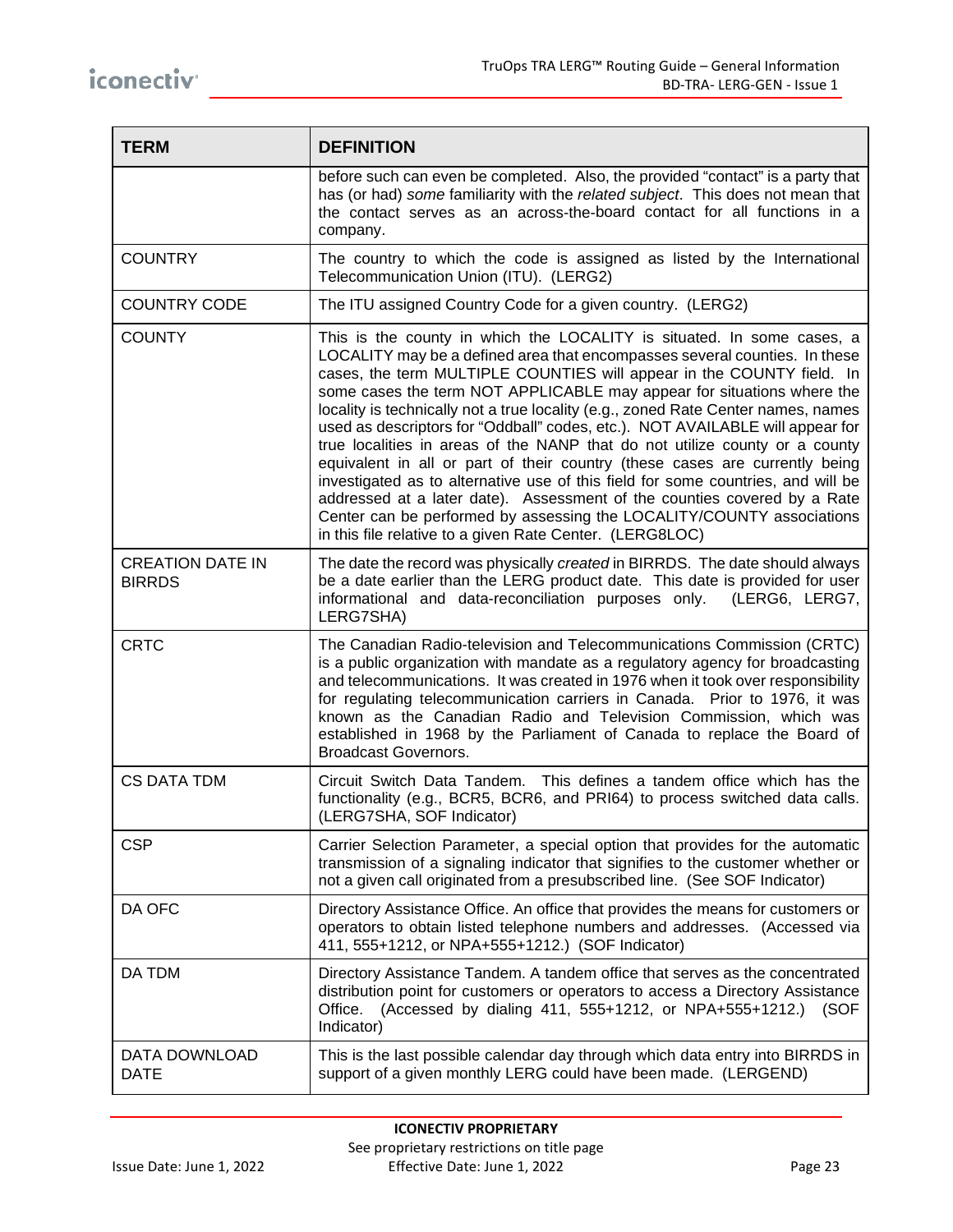| <b>TERM</b>                                   | <b>DEFINITION</b>                                                                                                                                                                                                                                                                                                                                                                                                                                                                                                                                                                                                                                                                                                                                                                                                                                                                                                                                                                                                                                                                                                                                                                     |
|-----------------------------------------------|---------------------------------------------------------------------------------------------------------------------------------------------------------------------------------------------------------------------------------------------------------------------------------------------------------------------------------------------------------------------------------------------------------------------------------------------------------------------------------------------------------------------------------------------------------------------------------------------------------------------------------------------------------------------------------------------------------------------------------------------------------------------------------------------------------------------------------------------------------------------------------------------------------------------------------------------------------------------------------------------------------------------------------------------------------------------------------------------------------------------------------------------------------------------------------------|
| DATE OF ACTIVITY                              | This is the date (mmddyy) on which the given activity (defined by Activity Code)<br>was performed in BIRRDS. Such dates will generally be the prior month.<br>However, on occasion, the last day(s) of the month prior to that may appear<br>since (1) the process is based on a LERG-to-LERG timeframe and (2) the LERG<br>is processed, with occasional exceptions, at close of business of the last<br>iconectiv working day each month (which does not necessarily align to the last<br>calendar day of each month). (See Insert files; See ACTIVITY CODE)                                                                                                                                                                                                                                                                                                                                                                                                                                                                                                                                                                                                                        |
| DERIVED FROM NPA                              | In providing historical NPA information, this indicates the previous NPA(s) that<br>existed in the area covered by a given NPA. In cases of overlays, some/all of<br>the previous NPAs may still cover the area. (LERG3)                                                                                                                                                                                                                                                                                                                                                                                                                                                                                                                                                                                                                                                                                                                                                                                                                                                                                                                                                              |
| <b>DESTINATION CODE</b>                       | Historically, a term most commonly used for an NPA NXX within the NANP<br>numbering area. The NPA NXX, prior to local number portability, provided<br>sufficient information to route to the final switch in completing a call. Technically,<br>NPA 0/1XX routing codes could also be considered Destination Codes.                                                                                                                                                                                                                                                                                                                                                                                                                                                                                                                                                                                                                                                                                                                                                                                                                                                                   |
| <b>DIND</b>                                   | Dialable Indicator. A (Y/N) indicator used to indicate whether or not the NPA<br>NXX is or is not dialable by a subscriber or an operator. (LERG6)                                                                                                                                                                                                                                                                                                                                                                                                                                                                                                                                                                                                                                                                                                                                                                                                                                                                                                                                                                                                                                    |
| "E" STATUS DATE<br>(MS Access: "E"<br>STATUS) | This is the date that BIRRDS has as the "establishing" ("E" STATUS) date of a<br>given record. It could be a past or future date. Although many records may<br>have been established decades ago, the date provided in this field may be a<br>more recent date due to database update and clean up processes performed<br>by TRA when the database was in a mainframe environment (such data clean-<br>up has not occurred since the database was migrated in September 2014). The<br>date is provided as a general indication of how long the given record has been<br>in effect. The field can be used to reconcile near term cases where a record<br>may not have been processed properly on the user end, etc., but should not be<br>used as an historical reference beyond the past several years. As with any "E"<br>STATUS record, the date signifies the date the SP has indicated the record to<br>be considered established in the network, this is not necessarily the activation<br>date, in-service date, etc., that may be referenced in industry guidelines and<br>documentation since such terms vary widely in their use and definition.<br>(LERG6, LERG7, LERG7SHA) |
| <b>EFFDATE</b>                                | ❖ The date that a record key is to be implemented or a change to data<br>associated with that key change is to be effective. EFFDATE appears in<br>several LERG files and generally represents future activity that is the basis<br>for using the LERG as a planning tool. The EFFDATE relates to an E, M, or<br>D STATUS code indicating the type of change. With the exceptions of past<br>historical dates in LERG2 and LERG3, and past-month dates in LERG4, all<br>dates are the first day of the month of the LERG or later. Blank values of<br>EFFDATEs indicate the data provided is "current" as of the LERG product<br>date. Date formats are noted in LERGSPEC.DOC and generally are in an<br>mmddyy format. Note: In the case of Non-Geographic 5XX-NXX, 600,<br>6YY, and 9YY NXX assignments, EFFDATE indicates the planned effective<br>date of the code as indicated to the Numbering/Dialing Planning<br>Organization by the carrier at the time the specific code(s) is allocated to the<br>carrier.<br>Note: In Insert files the EFFDATE may, on rare occasions (i.e.<br>❖<br>updates with past dates), be the same as the ACTIVITY DATE. Thus,                     |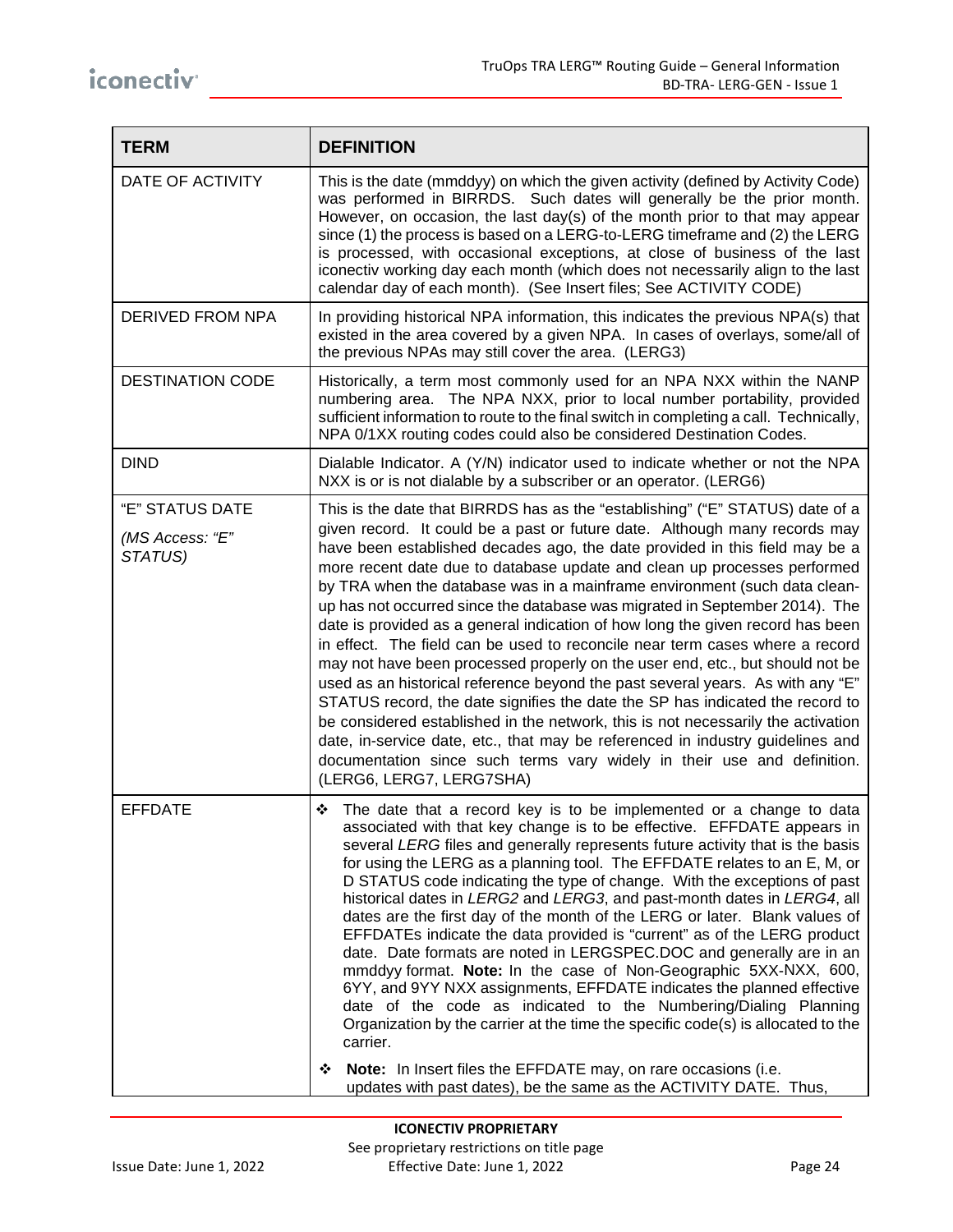| <b>TERM</b>                                                   | <b>DEFINITION</b>                                                                                                                                                                                                                                                                                                                                                                                                                                                                                                                                                                                                            |
|---------------------------------------------------------------|------------------------------------------------------------------------------------------------------------------------------------------------------------------------------------------------------------------------------------------------------------------------------------------------------------------------------------------------------------------------------------------------------------------------------------------------------------------------------------------------------------------------------------------------------------------------------------------------------------------------------|
|                                                               | the EFFDATE reported in these files may not correlate in every case<br>to actual EFFDATEs in BIRRDS. This occurs when data is updated<br>using an EFFDATE that is earlier than the then current calendar date.<br>(Insert files)                                                                                                                                                                                                                                                                                                                                                                                             |
|                                                               | ❖ Note: The time within an effective date at which a network change is to<br>occur should not be assumed. Depending on the type of change, the<br>company(ies) involved, and other factors, effective time may vary.                                                                                                                                                                                                                                                                                                                                                                                                         |
| <b>EMBEDDED OVERLAY</b><br>NPAx (4 instances where<br>$x=1-4$ | Embedded Overlay NPA is an NPA associated (on a grandfathered basis) with<br>a Rate Center that it otherwise should not be associated. These NPAs are often<br>excluded from generic NPA maps, etc. and can cause confusion when actual<br>NXX assignments are being assessed. Ongoing assignments of NXXs in<br>Embedded Overlay NPAs do not occur however, porting of telephone numbers<br>and thousands block pooling within pre-existing NXXs in Embedded Overlay<br>NPAs may occur, if the situation permits.                                                                                                           |
|                                                               | Embedded Overlay NPAs may exist for reasons that include (1) wireless<br>carriers permitted to retain old NPA NXXs in the new NPA Rate Center when<br>an NPA split has occurred, (2) misassignment of a new NPA in an old NPA area<br>post an NPA Split (pre-NANPA), (3) Oddball codes associated with ILECs that<br>require them to be related to a particular Rate Center, although the Rate Center<br>otherwise does not pertain to the NPA (pre-NANPA), (4) waivers granted by<br>state commissions to companies or groups of subscribers to either retain an<br>old NPA in new NPA Rate Center, or the reverse. (LERG8) |
| <b>END OFC</b>                                                | End Office. A switching system that establishes line-to-line, line-to-trunk, and<br>trunk-to-line connections, and provides dial tone to customers. Lineless Hosts<br>are not considered End Offices. (SOF Indicator)                                                                                                                                                                                                                                                                                                                                                                                                        |
| <b>EQPT TYPE</b>                                              | A three-character abbreviation for the switching entity's equipment type<br>(LERG7, LERG9). Examples:                                                                                                                                                                                                                                                                                                                                                                                                                                                                                                                        |
|                                                               | <b>Abbreviation Switching Entity Equipment Type</b>                                                                                                                                                                                                                                                                                                                                                                                                                                                                                                                                                                          |
|                                                               | 5XB (AT&T-T) No. 5 Crossbar - 2 wire                                                                                                                                                                                                                                                                                                                                                                                                                                                                                                                                                                                         |
|                                                               | 4E (AT&T-T) No. 4 ESS                                                                                                                                                                                                                                                                                                                                                                                                                                                                                                                                                                                                        |
|                                                               | DMT (Northern Telecom) DMS 10-digital, etc.                                                                                                                                                                                                                                                                                                                                                                                                                                                                                                                                                                                  |
|                                                               | These should equate to Switching System Codes that are assigned by Common<br>Language.<br><b>EQPT TYPE XXX:</b>                                                                                                                                                                                                                                                                                                                                                                                                                                                                                                              |
|                                                               | In some cases the SWITCH field may be populated with a value that is not an<br>actual value for a switching entity, POI, etc., but is instead populated with a<br>value to address certain unique situations (e.g. switches associated with NPA<br>9YY records, addressing of non-US/non-Canada areas of the NANP where a<br>switch CLLI may not exist, etc.) (See SWITCH). In such cases the EQPT TYPE<br>will appear as XXX.                                                                                                                                                                                               |
| <b>ETHX</b>                                                   | Ethernet Exchange provides true service-level interconnection designed to join<br>Carrier Ethernet networks worldwide via standardized Ethernet Network-to-<br>Network Interfaces. The Ethernet Exchange provides a neutral point of<br>interface where carriers can exchange Ethernet traffic. Companies categorized<br>as ETHX cannot be assigned NPA NXX assignments. (See CATEGORY)                                                                                                                                                                                                                                      |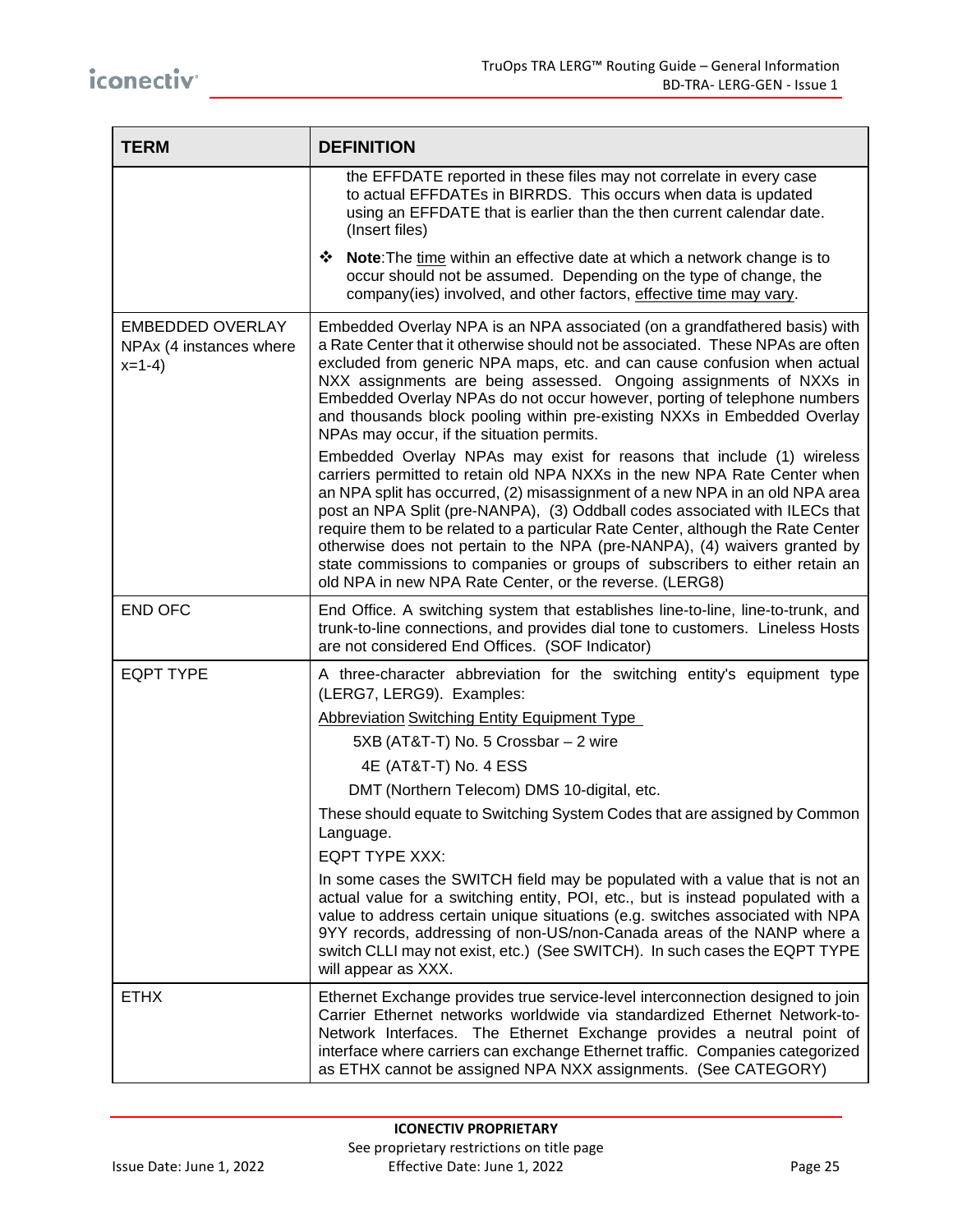| <b>TERM</b>           | <b>DEFINITION</b>                                                                                                                                                                                                                                                                                                                                                                                 |
|-----------------------|---------------------------------------------------------------------------------------------------------------------------------------------------------------------------------------------------------------------------------------------------------------------------------------------------------------------------------------------------------------------------------------------------|
| <b>EXCEPTION FLAG</b> | This is used to indicate positively that a LOCALITY properly does not have a<br>postal code associated with it (LERG8PST). Cases of blank and R will be<br>addressed over time to include postal codes. Current values are:                                                                                                                                                                       |
|                       | $O =$ The LOCALITY is used to clarify Oddball NXX codes and is not a true<br>"locality" (e.g. BROADBAND)                                                                                                                                                                                                                                                                                          |
|                       | $R =$ Indicates the LOCALITY "name" is a name for a Rate Exchange Area (i.e.<br>Rate Center) and does not correlate to a true locality with the exact same<br>spelling. Some of these cases, where reasonable and/or necessary, may have<br>postal codes associated with them in this file and, if so, would then have this<br>indicator blank.                                                   |
|                       | In some cases an 'R' for a LOCALITY name may not correlate one to one to the<br>associated Rate Center name. In these cases, the 'R' signifies that the<br>LOCALITY name is not a true name, but may appear as the LOCALITY on at<br>least one NPA NXX record (LERG6). These cases may be locally defined<br>names, concatenation of several town names, etc.                                     |
|                       | $U$ = The LOCALITY is a valid area; however, postal codes are unassigned. The<br>area may be ambiguous in scope or an area that would not have direct postal<br>service (e.g. a state park, a deserted town, etc.).                                                                                                                                                                               |
|                       | Blank $=$ A blank in this field $\frac{and}{}$ when there is no postal code associated with<br>the LOCALITY indicates the situation is being researched.                                                                                                                                                                                                                                          |
| <b>FCC</b>            | The Federal Communications Commission (FCC) is an independent United<br>States government agency. The FCC was established by the<br>Communications Act of 1934 and is charged with regulating interstate and<br>international communications by radio, television, wire, satellite, and cable.<br>The FCC's jurisdiction covers the 50 states, the District of Columbia, and U.S.<br>possessions. |
|                       | In the United States and its territories, "state utility commissions," as opposed<br>to the FCC, regulate intrastate telecommunications, State utility commissions,<br>as the specifics of a situation may dictate, may develop state-specific<br>guidelines and make decisions based on mandates/guidelines of the FCC,<br>NANPA, etc.                                                           |
| FG B TDM              | Feature Group B Tandem. The tandem switch that serves as the concentrated<br>distribution point for FG B traffic between Interexchange Carriers (ICs) and end<br>office switches. (LERG7SHA, SOF Indicator).                                                                                                                                                                                      |
| FG C TDM              | Feature Group C Tandem. A tandem office on which end office switches are<br>homed for originating and/or terminating FG C exchange access service.<br>(LERG7SHA, SOF Indicator)                                                                                                                                                                                                                   |
|                       | FG C provides traditional signaling and is not equipped to provide FG D equal<br>access.                                                                                                                                                                                                                                                                                                          |
| <b>FGD 56</b>         | A circuit switched service that provides a trunk side FG D connection from the<br>LEC to the IC and supports a rate adapted 56Kbps data speed utilizing in-band<br>signaling. (See SOF Indicator)                                                                                                                                                                                                 |
| FGD 64                | A circuit switched service that provides a trunk side FG D connection from the<br>LEC to the IC and supports 56Kbps or 64Kbps clear channel capability utilizing<br>out-of-band signaling. (See SOF Indicator)                                                                                                                                                                                    |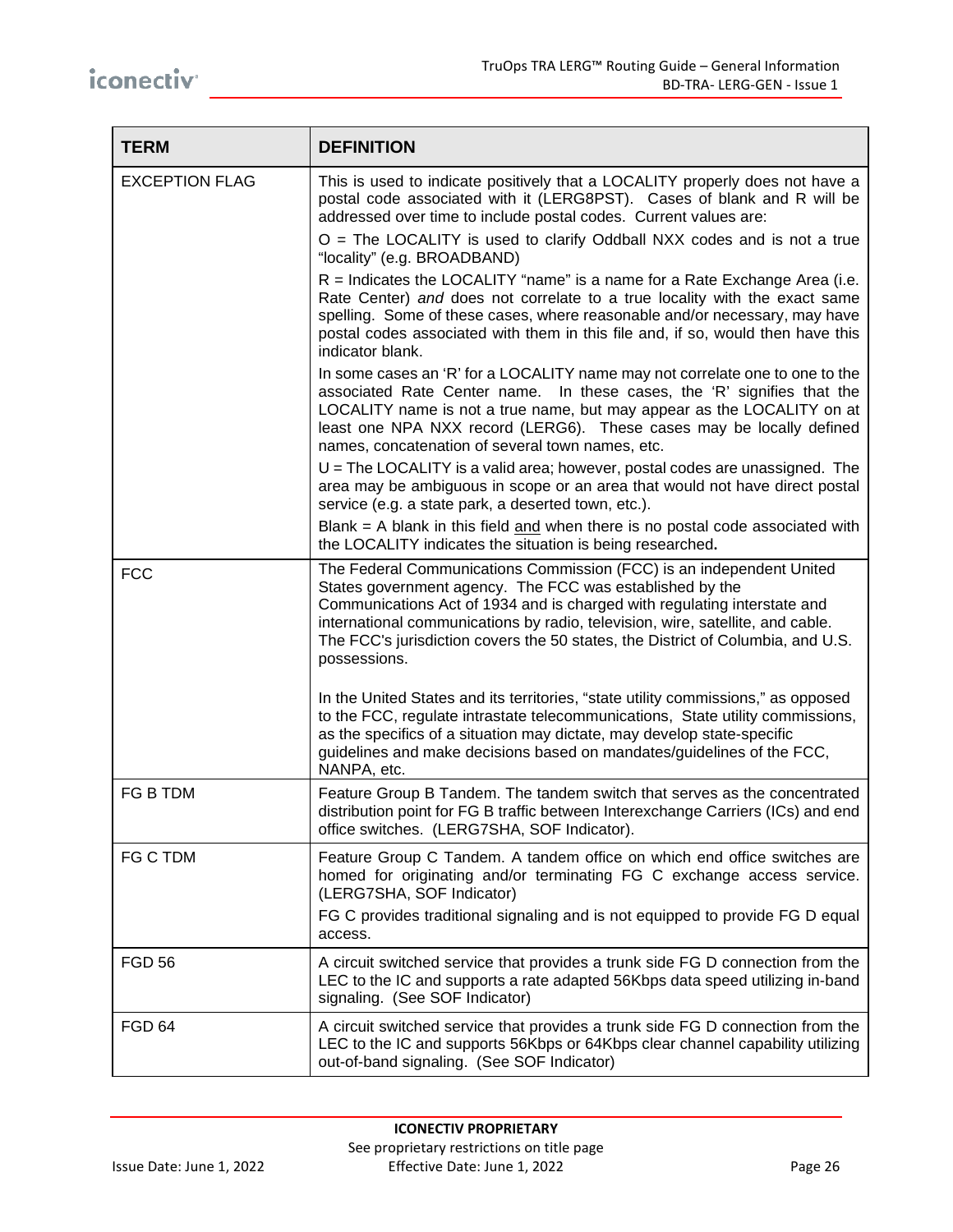| <b>TERM</b>                                     | <b>DEFINITION</b>                                                                                                                                                                                                                                                                                                                                                                                               |
|-------------------------------------------------|-----------------------------------------------------------------------------------------------------------------------------------------------------------------------------------------------------------------------------------------------------------------------------------------------------------------------------------------------------------------------------------------------------------------|
| FG D TDM                                        | Feature Group D Tandem. A tandem switch that serves as the concentrated<br>distribution point within the LATA or Sector within the LATA as determined by<br>the LEC for FG D traffic between switching entities and the Interexchange<br>Carriers.                                                                                                                                                              |
|                                                 | Allows a caller to access a presubscribed IC by dialing 1+10-digit telephone<br>number, and any other IC by dialing the corresponding 101XXXX access code<br>plus the telephone number. Provides trunk side equal access with "1+" /<br>"101XXXX" dialing. (LERG7SHA, See SOF Indicator).                                                                                                                       |
| <b>FQDN</b>                                     | A Fully Qualified Domain Name (FQDN) is the hostname component of a<br>Uniform Resource Identifier (URI).                                                                                                                                                                                                                                                                                                       |
|                                                 | The FQDN is associated with either an NPA NXX/NPA NXX-X or an LRN to<br>identify IP routing. It resolves to IP addresses contained within Route Lists<br>shared amongst IP interconnect partners.<br>(LERG16 and LERG17)                                                                                                                                                                                        |
| <b>FQDN OCN</b>                                 | This OCN represents the service provider that the FQDN belongs to.<br>(LERG16 and LERG17)                                                                                                                                                                                                                                                                                                                       |
| <b>FUNCTION</b>                                 | See TDM FUNC CODES                                                                                                                                                                                                                                                                                                                                                                                              |
| <b>FOOTNOTE</b>                                 | In files where this appears the footnote field provides additional information<br>about the given data element. It exists to permit flexibility for the data provider<br>to describe unique characteristics of the data.                                                                                                                                                                                        |
| <b>FOOTNOTE CODE</b>                            | Appears in the Country Code file. The footnote code can be looked up in<br>Section 9 of this document. (LERG2)                                                                                                                                                                                                                                                                                                  |
| <b>FUNCTIONS (Originating</b><br>/ Terminating) | See TANDEM                                                                                                                                                                                                                                                                                                                                                                                                      |
| <b>GENERAL</b>                                  | A CATEGORY value primarily used for TRA data and database management<br>needs. Some OCNs may not correspond to an assigned Company Code:<br>Gxxx = Used for AOCN identification only (e.g. not for switch<br>ownership, NXX assignments, etc.):                                                                                                                                                                 |
|                                                 | Ixxx = Interexchange Carrier, where xxx is an Interexchange Access<br>Customer (IAC) (aka Access Customer Name (ACNA)) () code - used for IC<br>(Interexchange Carrier) for such as 9YY NXXs and occasionally for operator<br>tandem interfaces. In some cases, for Ixxx OCNs, GENERAL may be used<br>as the CATEGORY value. This would appear as only an AOCN value, or on<br>switch records, as an OCN value. |
|                                                 | RECx = Represents NPA NXX BLOCKs that are in the process of being<br>"reclaimed" by the Numbering Administrator. This would appear as an AOCN<br>value only.                                                                                                                                                                                                                                                    |
|                                                 | TRAx = Telecom Routing Administration. This would appear as an AOCN<br>value only.                                                                                                                                                                                                                                                                                                                              |
|                                                 | Other OCNs used in the LERG can be formatted as:                                                                                                                                                                                                                                                                                                                                                                |
|                                                 | EMB1 - the AOCN of a small subset of companies not currently<br>associated with a "valid" AOCN                                                                                                                                                                                                                                                                                                                  |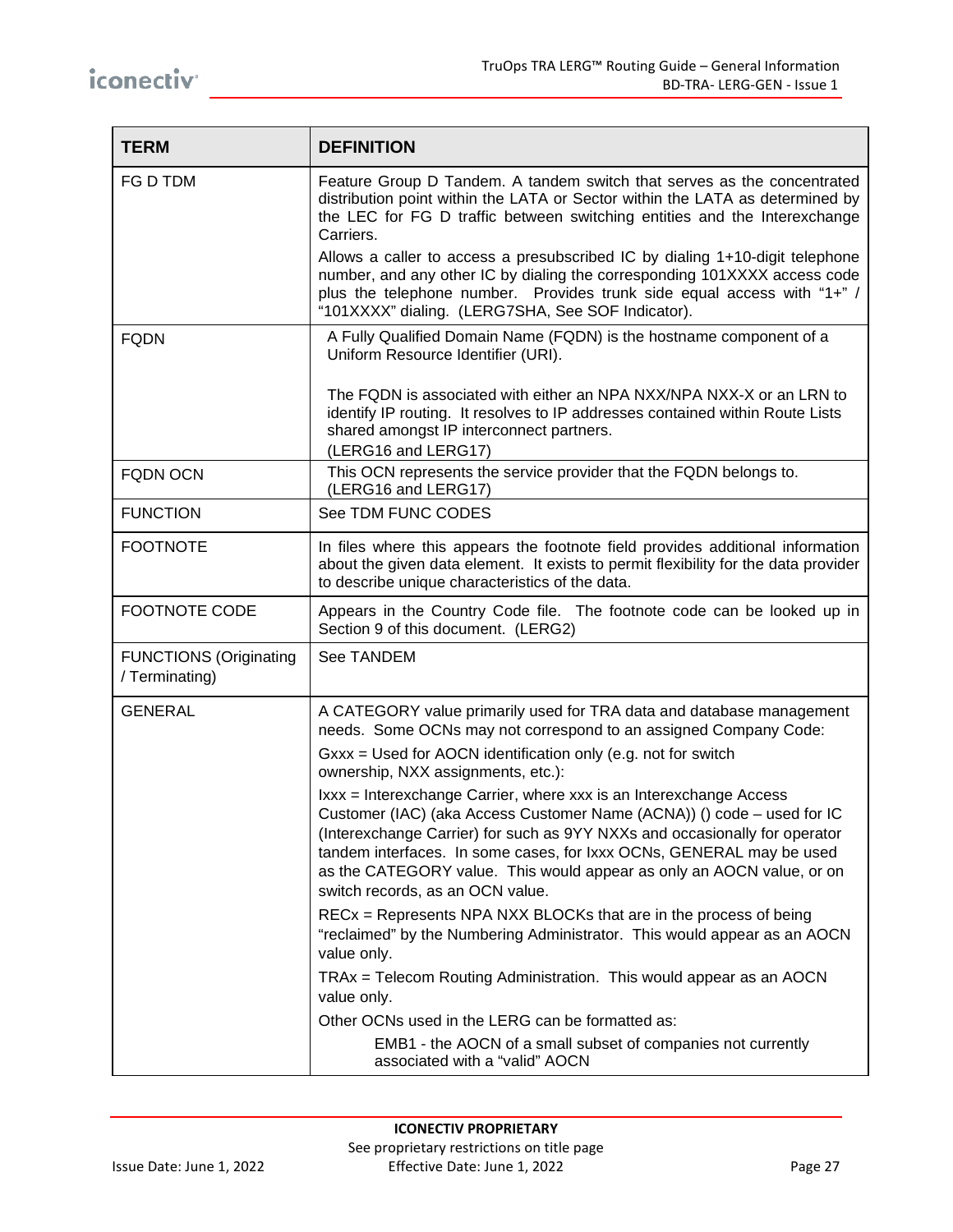| <b>TERM</b>                                                                                                       | <b>DEFINITION</b>                                                                                                                                                                                                                                                                                                                                                                                                                                                                                                                                                                                                                                                                                                                                                                                                                                                                          |
|-------------------------------------------------------------------------------------------------------------------|--------------------------------------------------------------------------------------------------------------------------------------------------------------------------------------------------------------------------------------------------------------------------------------------------------------------------------------------------------------------------------------------------------------------------------------------------------------------------------------------------------------------------------------------------------------------------------------------------------------------------------------------------------------------------------------------------------------------------------------------------------------------------------------------------------------------------------------------------------------------------------------------|
|                                                                                                                   | MULT - used as an OCN when the record applies to multiple<br>companies<br>TCAN - Telecom Canada (Used for Bell Canada NPA 900 records)<br>Other OCNs categorized as GENERAL to address unique situations are:<br>Cxxx (Caribbean), NONE, SNxx (Signaling Network Control Center), UNAS<br>(Unassigned RAO NPA).<br>GENERAL is also used for most embedded assignments of NECA Company<br>Codes that are categorized as OTHER by NECA.                                                                                                                                                                                                                                                                                                                                                                                                                                                      |
| <b>HORIZONTAL</b><br><b>COORDINATE (HC)</b><br>(MS Access: H-COORD<br>(LERG7))<br>(MS Access: MAJOR-H<br>(LERG8)) | HC and VC (Vertical Coordinate) are four- or five-digit numbers that relate to<br>the geographical location of a Switching Entity / POI or of a RATE CENTER.<br>HC and VC values are derived from Latitude and Longitude values via a<br>complicated algorithm. VC and HC are used to measure the "air mileage"<br>between like entities (e.g., Switching Entity to Switching Entity; RATE CENTER<br>to RATE CENTER). Some providers may occasionally identify values for<br>Switching Entity / POIs that vary from the true geographical location of the<br>Switching Entity / POI due to tariffs or other factors (e.g. Host/Remote,<br>POI/Actual Switch).<br>Do not confuse Vertical and Horizontal Coordinates of a switch with those of a<br>Rate Center (Also see MAJOR HORIZONTAL COORDINATE) - they may<br>sometimes be identical, sometimes may not. (Switch V&H: LERG7; RC V&H: |
| <b>HOST</b>                                                                                                       | LERG8)<br>A switching office that provides certain common processor functions for a<br>remote entity and for the traffic that originates and/or terminates in the remote.<br>(LERG7SHA, SOF Indicator)                                                                                                                                                                                                                                                                                                                                                                                                                                                                                                                                                                                                                                                                                     |
| <b>IAC</b>                                                                                                        | Interexchange Access Customer Code. These alpha codes are proprietary and<br>assigned by the Common Language organization in iconectiv. These are a<br>component of some of the Ixxx OCN codes and are assigned as OCNs by TRA<br>to identify certain interexchange carriers relative to Non-Geographic 5XX-NXX<br>and NPA 9YY assignments.<br>Note: IAC was previously known as (and is sometimes referred to as)<br>❖<br>Access Customer Name Abbreviation (ACNA)                                                                                                                                                                                                                                                                                                                                                                                                                        |
| IC                                                                                                                | Interexchange Carrier - Also referred to as IC. A telecommunications company<br>that carries non local traffic. In the US, this could be both inter/intra LATA toll<br>and, in Canada, this could be both inter/intra provincial toll. (See CATEGORY)                                                                                                                                                                                                                                                                                                                                                                                                                                                                                                                                                                                                                                      |
| <b>IDDD</b>                                                                                                       | International Direct Distance Dialing. A single-alpha value (Y/N) used to indicate<br>whether or not the switching entity has IDDD capability. (LERG7)<br>Note: Y indicates switch provides direct dialing for international<br>❖<br>calling. Signaling will be dependent upon the end office capability.<br>Non-equal access offices will utilize two-stage outpulsing. Equal<br>access offices will utilize Feature Group D signaling.                                                                                                                                                                                                                                                                                                                                                                                                                                                   |
| <b>ILEC</b>                                                                                                       | Incumbent Local Exchange Carrier - ILEC means (as stated in FCC 1996 Act,<br>Section 251(h) (1)), with respect to area, the local exchange carrier that on<br>February 8, 1996 provided telephone exchange service in such area; and on                                                                                                                                                                                                                                                                                                                                                                                                                                                                                                                                                                                                                                                    |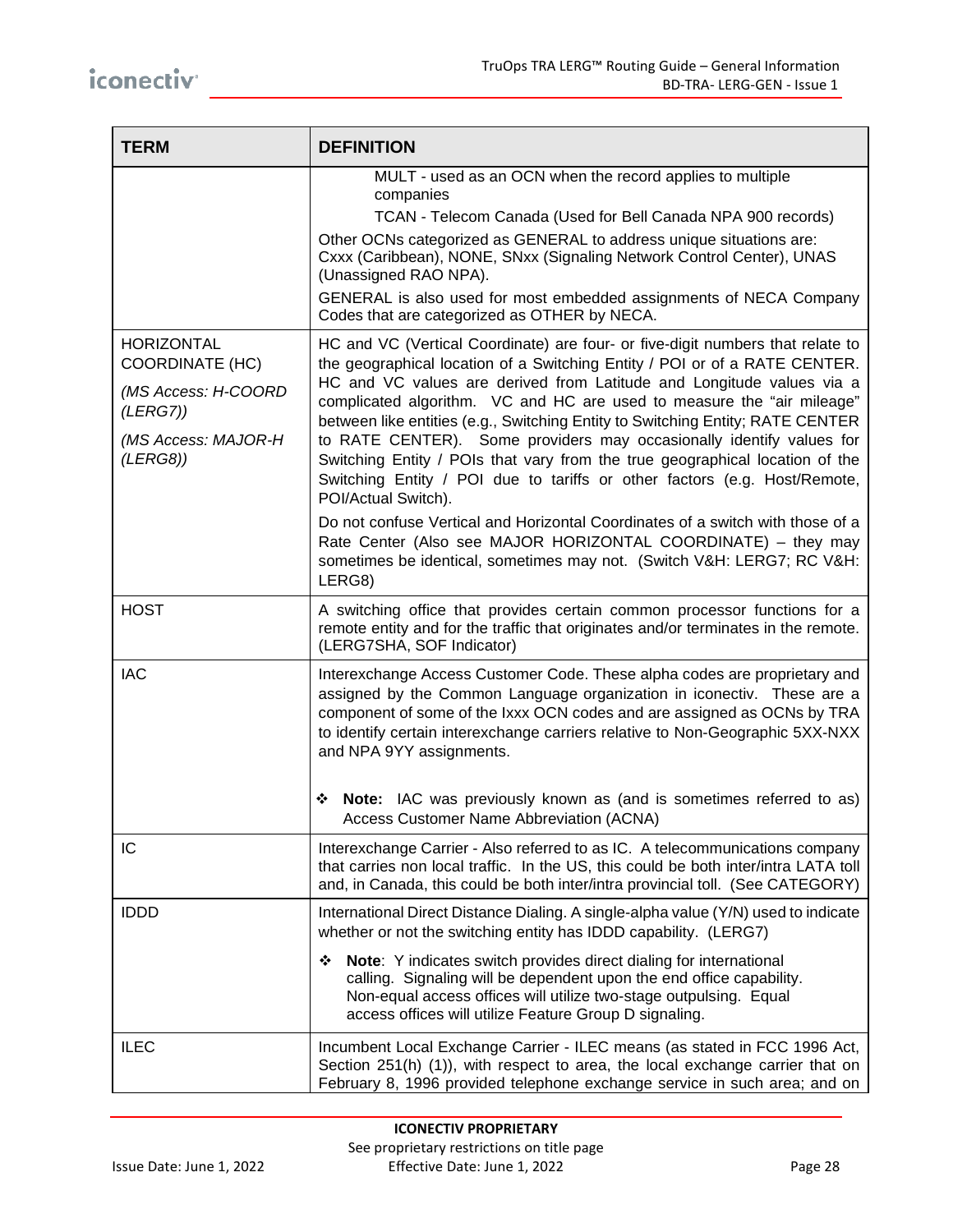| <b>TERM</b>         | <b>DEFINITION</b>                                                                                                                                                                                                                                                                                                                                                                                                                                                                                                                                                                                                                                                                                                                                                                                                                                                                                                                                        |
|---------------------|----------------------------------------------------------------------------------------------------------------------------------------------------------------------------------------------------------------------------------------------------------------------------------------------------------------------------------------------------------------------------------------------------------------------------------------------------------------------------------------------------------------------------------------------------------------------------------------------------------------------------------------------------------------------------------------------------------------------------------------------------------------------------------------------------------------------------------------------------------------------------------------------------------------------------------------------------------|
|                     | February 8, 1996, was deemed to be a member of the National Exchange<br>Carrier Association (NECA) pursuant to section 69.601(b) of the Commission's<br>regulation (47 C.F.R. 69.601(b) or by the CRTC or other regulator); or is a<br>person or entity that, on or after February 8, 1996, became a successor or<br>assignee of a member described in clause (1). (See CATEGORY)                                                                                                                                                                                                                                                                                                                                                                                                                                                                                                                                                                        |
|                     | ❖ Note: To differentiate between incumbent independent telephone<br>companies and Bell Operating Companies (BOC) that existed prior to<br>1984, the independent companies are identified by the ILEC category<br>and the BOCs are identified by the RBOC category.                                                                                                                                                                                                                                                                                                                                                                                                                                                                                                                                                                                                                                                                                       |
| <b>ILEC OCN</b>     | This is the OCN of the ILEC whose tariff defines the associated LIR. The field<br>is blank if a RATE CENTER is UNASSIGNED relative to an LIR (LERG8LIR).                                                                                                                                                                                                                                                                                                                                                                                                                                                                                                                                                                                                                                                                                                                                                                                                 |
|                     | • Note: LIRs are only associated with Canada.                                                                                                                                                                                                                                                                                                                                                                                                                                                                                                                                                                                                                                                                                                                                                                                                                                                                                                            |
| Insert files        | "Insert" files exist for LERG6, LERG7, LERG7SHA, and LERG12.<br>Insert files provide a means to identify data record changes on a month-to-<br>month basis. Since a given LERG is based on a monthly snapshot of a<br>dynamically changing database, records appearing in an Insert file may have<br>an EFFDATE in the prior month, or in the future. For example, database<br>activities performed after a March LERG is created (at beginning of month) may<br>yet have an EFFDATE in March. This change would then appear in the<br>appropriate "insert" file provided with the June LERG. Similar database activity<br>in March may have an EFFDATE in a future month such as October as well.<br>Insert files are NOT comprehensive lists of ALL future activity reported in the<br>main file. Since data will be reported in the LERG with an EFFDATE until that<br>date is past, the given EFFDATE for the key involved will appear, perhaps only |
|                     | once, in an Insert file (e.g. following the month of its addition). (See ACTIVITY<br>CODE, DATE OF ACTIVITY and VERSION).<br>Need and use of Insert files is at the user's discretion, based on how the primary<br>files are being used, the extent of any need to reconcile near term month-to-<br>month data changes, etc. These files essentially provide a means to reconcile                                                                                                                                                                                                                                                                                                                                                                                                                                                                                                                                                                        |
|                     | and address changes to current data in the current LERG (new records, lost<br>records, changed records) for which no indication of such occurring was<br>provided in the previous LERG and to isolate future activity not previously<br>reported.                                                                                                                                                                                                                                                                                                                                                                                                                                                                                                                                                                                                                                                                                                        |
| <b>INTERMED OFC</b> | Intermediate Office. Identifies a switching entity that performs an "intermediate"<br>office/tandem function in certain network architecture arrangements.<br>An<br>"intermediate office" is a switching entity, other than the originating or<br>terminating end office or access tandem, used to assist in call completion. (SOF<br>Indicator)                                                                                                                                                                                                                                                                                                                                                                                                                                                                                                                                                                                                         |
| <b>INTL</b>         | Used as a CATEGORY value. International - A company, or international<br>division thereof, operating solely in the international arena, outside of the<br>NANP area. INTERNATIONAL may also be used for a company that operates<br>in the NANP but outside the jurisdiction of the FCC/CRTC. For example:                                                                                                                                                                                                                                                                                                                                                                                                                                                                                                                                                                                                                                                |
|                     | TeleBarbados Inc.<br>045E                                                                                                                                                                                                                                                                                                                                                                                                                                                                                                                                                                                                                                                                                                                                                                                                                                                                                                                                |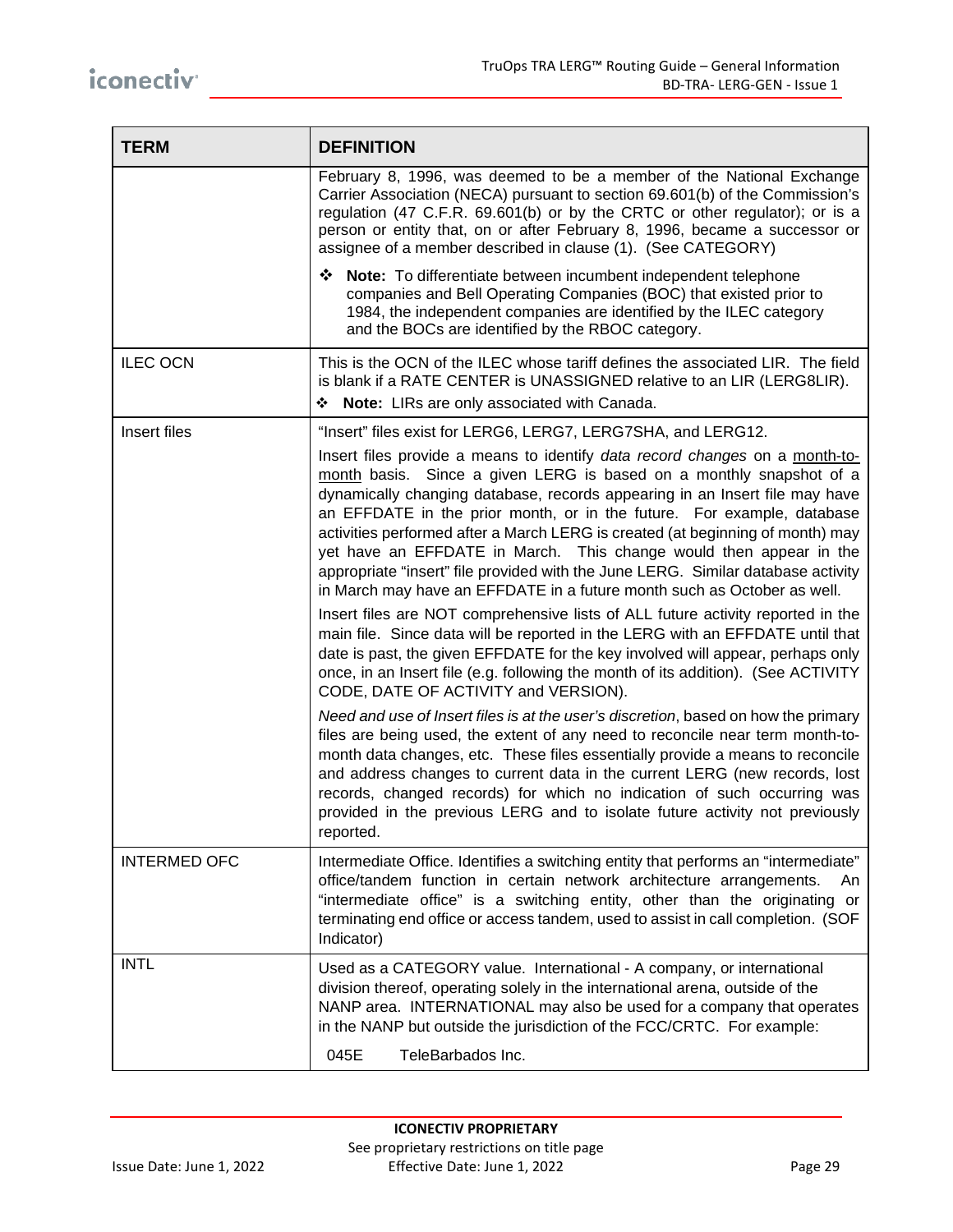| <b>TERM</b>                                | <b>DEFINITION</b>                                                                                                                                                                                                                                                                                                                                                                                                                                                                                                                                                                                                                                                                                           |
|--------------------------------------------|-------------------------------------------------------------------------------------------------------------------------------------------------------------------------------------------------------------------------------------------------------------------------------------------------------------------------------------------------------------------------------------------------------------------------------------------------------------------------------------------------------------------------------------------------------------------------------------------------------------------------------------------------------------------------------------------------------------|
|                                            | 077A<br>Hanaro Telecom, Inc.                                                                                                                                                                                                                                                                                                                                                                                                                                                                                                                                                                                                                                                                                |
|                                            | 326B<br>Gateway Communications (UK) Limited                                                                                                                                                                                                                                                                                                                                                                                                                                                                                                                                                                                                                                                                 |
|                                            | 500A<br>Telefonica Celular De Bolivia (Telecel S.A.)                                                                                                                                                                                                                                                                                                                                                                                                                                                                                                                                                                                                                                                        |
|                                            | 577B<br>Innove Communications, Inc.                                                                                                                                                                                                                                                                                                                                                                                                                                                                                                                                                                                                                                                                         |
| <b>INTRALATA TDM</b>                       | An IntraLATA tandem switch connects one trunk to another and serves as a<br>trunk concentration and distribution function to minimize direct end office<br>interconnection. IntraLATA tandem traffic can be either intrastate IntraLATA or<br>interstate IntraLATA as defined in the tariffs on file with the appropriate<br>regulatory body. An IntraLATA tandem completes billable toll messages that<br>originate and terminate within the same LATA. A switch that completes<br>IntraLATA toll traffic between subtending end offices. If the IntraLATA tandem<br>field is not specified, then no tandem exists that serves the IntraLATA tandem<br>function for that switch. (LERG7SHA, SOF Indicator) |
| <b>INTRA PRSUB</b>                         | A switching entity that has Dual PIC capability. This allows subscribers<br>IntraLATA equal access and gives them the ability to pre-subscribe an<br>IntraLATA Carrier that may be different from their current InterLATA Carrier.<br>(See SOF Indicator)                                                                                                                                                                                                                                                                                                                                                                                                                                                   |
| <b>IP CAPABLE</b><br><b>INDICATOR</b>      | The Code Holder (OCN assigned the NXX) or the Block Holder (OCN<br>assigned the Thousands Block (NXX-X)) has chosen to identify that the CO<br>Code or Thousands Block can be routed via IP. This does not preclude the<br>call from being terminated via a TDM (Time Division Multiplex)<br>interconnection. (LERG17)<br>Note: The NPA NXX/NXX-Xs in LERG17 are a subset of LERG6 NPA<br>❖                                                                                                                                                                                                                                                                                                                 |
| <b>IP CAPABLE OCN</b>                      | NXX/NXX-Xs.<br>The Code Holder (OCN appearing on the LRN record) has chosen to identify,<br>via population of this field, the OCN of a company to which IP traffic can be<br>routed. This does not preclude the call from being terminated via a TDM<br>(Time Division Multiplex) interconnection. IP CAPABLE OCN can be the<br>same OCN as the Code Holder. (LERG16)<br>Note: The LRNs in LERG16 are a subset of LERG12 LRNs (i.e. the LRNs<br>❖<br>appearing in LERG16 also appear in LERG12).                                                                                                                                                                                                            |
| <b>IPES</b>                                | Internet Protocol Enabled Services - A SP deploying IP-enabled services,<br>including VoIP services, on a commercial basis to residential and business<br>customers. Company Codes in this Category shall be used to identify IP-<br>enabled Service Providers interconnecting to the PSTN. VoIP is transmission<br>of voice (such as ordinary telephone calls) using Internet Protocol. (See<br>CATEGORY)                                                                                                                                                                                                                                                                                                  |
| <b>ISDN FS OFC</b><br>(MS Access: ISDN FS) | ISDN Foreign Serving Office. A single eleven-character field that indicates,<br>when appropriate, that ISDN services are available to subscribers in a given<br>office; however, they are actually "served" by the identified "foreign" (i.e.,<br>different) office. (See SOF Indicator)                                                                                                                                                                                                                                                                                                                                                                                                                    |
| <b>ISDN MultiRate</b>                      | A circuit switched service that allows customers to set up n x 64Kbps (n by 64)<br>calls from an ISDN Primary Rate Interface circuit in real time and in the same                                                                                                                                                                                                                                                                                                                                                                                                                                                                                                                                           |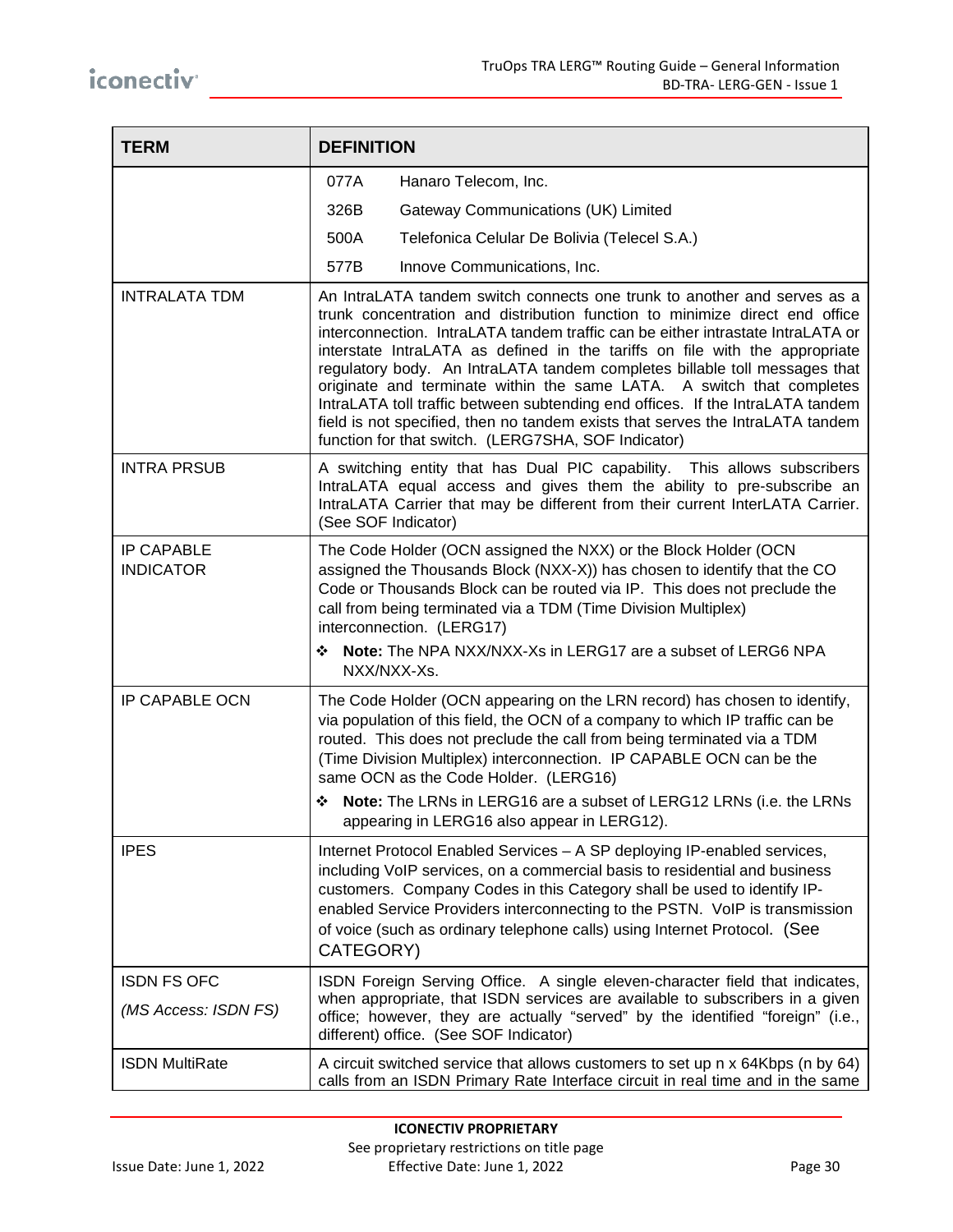| <b>TERM</b>                                                              | <b>DEFINITION</b>                                                                                                                                                                                                                                                                                                                                                                                                                                                                                                                                                                                                                                                                                                                                                                                                                                                                                                                                 |
|--------------------------------------------------------------------------|---------------------------------------------------------------------------------------------------------------------------------------------------------------------------------------------------------------------------------------------------------------------------------------------------------------------------------------------------------------------------------------------------------------------------------------------------------------------------------------------------------------------------------------------------------------------------------------------------------------------------------------------------------------------------------------------------------------------------------------------------------------------------------------------------------------------------------------------------------------------------------------------------------------------------------------------------|
|                                                                          | manner as any circuit switched ISDN call. ISDN MultiRate is an extension of<br>the 64Kbps service offering in that it can set up a call from 64Kbps to 1,536Kbps<br>(1 DS0 to 24 DS0s) in bandwidth capacity. (See SOF Indicator)                                                                                                                                                                                                                                                                                                                                                                                                                                                                                                                                                                                                                                                                                                                 |
| <b>L RESELLER</b>                                                        | Local Reseller - An access customer who resells the access service obtained<br>from a local exchange carrier (e.g. ILEC, CLEC, RBOC). (See CATEGORY).                                                                                                                                                                                                                                                                                                                                                                                                                                                                                                                                                                                                                                                                                                                                                                                             |
| <b>LARGE NETWORK</b>                                                     | Used for Signaling System 7 (SS7) Network Code assignments. A large CCS<br>network is a CCS network that provides signaling for more than 75 signaling<br>points (operated, administered, and maintained by the operator of the network)<br>in the first year of operation and at least 150 signaling points (belonging to the<br>network) by the end of the first 5 years of operation. Also, it must have at least<br>6 network elements providing STP functionality in the first year of operation, and<br>at least 12 network elements providing STP functionality by the end of 5 years<br>of operations. (LERG4)                                                                                                                                                                                                                                                                                                                            |
| <b>LAST MODIFICATION</b><br><b>DATE</b><br>(MS Access: LAST<br>MODIFIED) | For currently active records (including their future views, if any) this is the latest<br>date (prior to the LERG production date) that, based on current information in<br>BIRRDS, activity (changes) to the record was last effective (i.e. EFFDATE of<br>the last change). It is possible, if no changes have since occurred, that this date<br>is the same as the "E" STATUS DATE. For all views associated with future<br>establishing records, this date is the establishing date of the record. (LERG6,<br>LERG7, LERG7SHA)                                                                                                                                                                                                                                                                                                                                                                                                                |
| LATA                                                                     | A Local Access and Transport Area (LATA) defines the area within which those<br>local SPs directly addressed by the 1984 Modified Final Judgment (MFJ) (i.e.<br>AT&T Divestiture) are permitted to carry traffic. Cross-LATA traffic, except in<br>isolated waivered cases, is handled by interexchange carriers. Although LATA<br>restrictions do not apply to companies not addressed by the MFJ, due to the<br>various interconnection needs among carriers, the influence of LATA<br>restrictions impacts all carriers to a degree.                                                                                                                                                                                                                                                                                                                                                                                                           |
|                                                                          | A LATA is defined by a <i>three-position</i> number, each of which has an associated<br>LATA NAME, e.g., 120 for Maine.                                                                                                                                                                                                                                                                                                                                                                                                                                                                                                                                                                                                                                                                                                                                                                                                                           |
|                                                                          | Some LATA descriptions indicate a five position field for the LATA code. The<br>last two digits are for the LATA sub-zone (in Florida only) which represent Equal<br>Access Exchange Areas (EAEAs). The LATA sub-zone is blank in all other<br>cases.                                                                                                                                                                                                                                                                                                                                                                                                                                                                                                                                                                                                                                                                                             |
|                                                                          | Notes:<br>❖                                                                                                                                                                                                                                                                                                                                                                                                                                                                                                                                                                                                                                                                                                                                                                                                                                                                                                                                       |
|                                                                          | For switch LATA, in isolated cases where the switch (or switches in a common<br>building) serves NXXs in two LATAs, the LATA entry might be different from<br>the geographical LATA of the switch. In such cases the LATA identifies the<br>LATA to which Interexchange Carriers deliver traffic for access to the NXXs<br>assigned to the particular switch / LATA.<br>It is possible, depending on circumstances, for a switch to be in one LATA and<br>its tandem(s) in another LATA, or for an NXX to be associated with a Rate<br>Center that is in one LATA, while being served by a switch in another LATA.<br>Although the LATA values associated with a switch, tandem, and Rate Center<br>relative to an NPA NXX are usually all the same value, exceptions, as noted,<br>can exist. It is important to understand the context of which LATA is being<br>referred to when attempting to assess the "proper" LATA for a given situation. |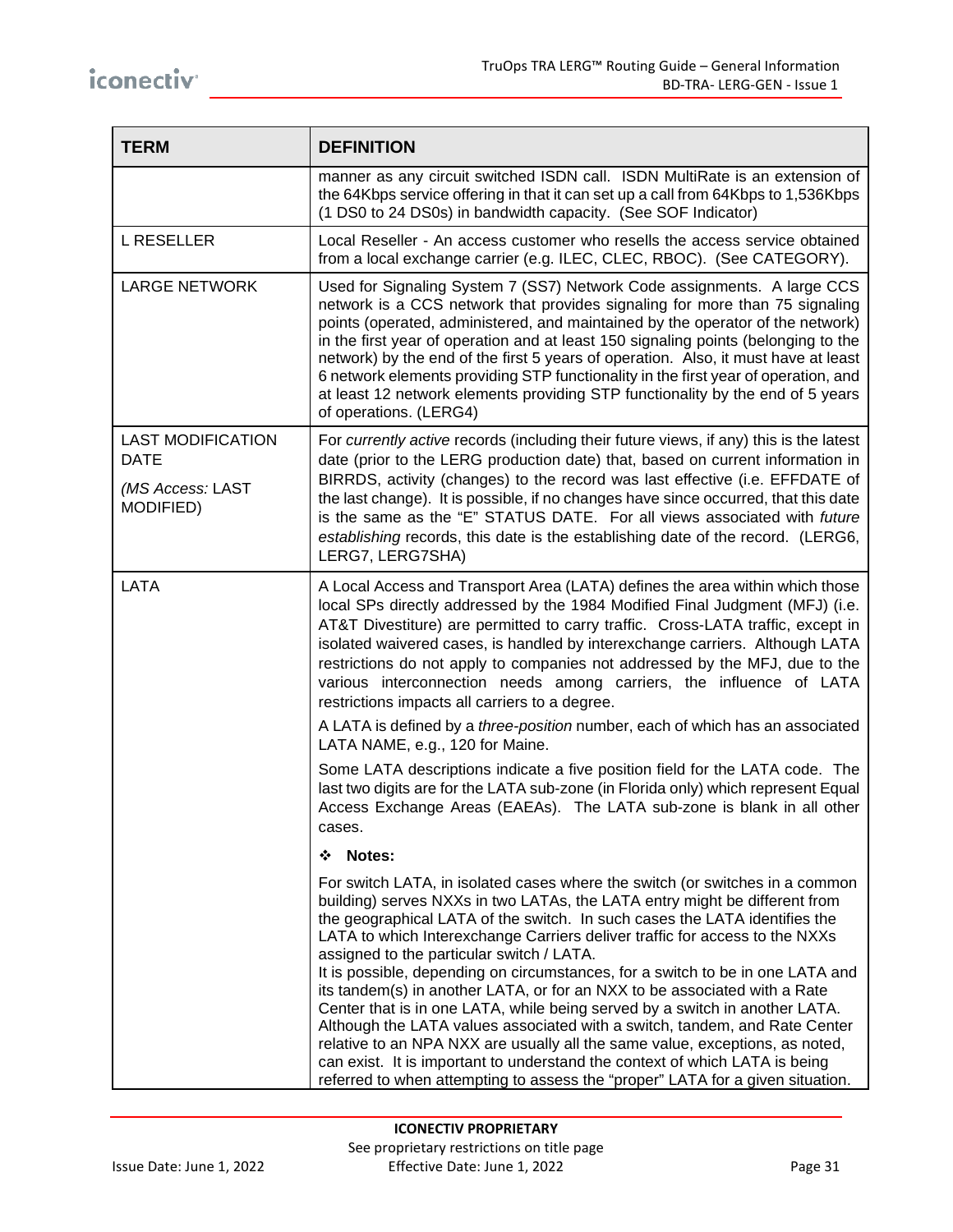| <b>TERM</b>                                             | <b>DEFINITION</b>                                                                                                                                                                                                                                                                                                                                                                                                                                                                                                                                                                                                                                                                                                                                                                                                                                                                                                                                                                                                                                                                 |
|---------------------------------------------------------|-----------------------------------------------------------------------------------------------------------------------------------------------------------------------------------------------------------------------------------------------------------------------------------------------------------------------------------------------------------------------------------------------------------------------------------------------------------------------------------------------------------------------------------------------------------------------------------------------------------------------------------------------------------------------------------------------------------------------------------------------------------------------------------------------------------------------------------------------------------------------------------------------------------------------------------------------------------------------------------------------------------------------------------------------------------------------------------|
|                                                         | LATA 99999 may be found for some records. These are generally cases of<br>Oddball NXXs which are not associated with a single LATA. Oddball NXXs in<br>particular may be designated as assigned to "multiple" carriers (e.g. 411), and<br>given NPAs may overlay more than one LATA, there is not a means to<br>associated such NXXs to a single LATA. Although cross-LATA NPAs are the<br>minority of cases, all Oddball NXXs appear with LATA 99999.<br>LATAs were created as part of the 1984 AT&T Divestiture process and based<br>on the then existing network (e.g. local access tandem serving area). Some<br>LATAs were defined during the year or two after divestiture. The geographical<br>"boundaries" of LATAs are generally within, but do occasionally cross, state<br>boundaries.<br>LATAs technically only pertain to FCC managed areas in the NANP.<br>However, for purposes of data consistency, LATAs are associated with other<br>NANP countries (e.g. 888 is the entire country of Canada) and with US<br>Territories that have joined the NANP since 1984. |
| <b>LATA NAME</b>                                        | The name of the Local Access and Transport Area (LATA), or LATA-like code,<br>e.g., Maine. (various files)                                                                                                                                                                                                                                                                                                                                                                                                                                                                                                                                                                                                                                                                                                                                                                                                                                                                                                                                                                        |
| <b>LERG</b>                                             | The LERG™ Routing Guide.                                                                                                                                                                                                                                                                                                                                                                                                                                                                                                                                                                                                                                                                                                                                                                                                                                                                                                                                                                                                                                                          |
| LERG FILE NUMBER                                        | An eight-character value that signifies the specific LERG file that associated<br>information in LERGEND is provided for (LERG6). (LERGEND)                                                                                                                                                                                                                                                                                                                                                                                                                                                                                                                                                                                                                                                                                                                                                                                                                                                                                                                                       |
| LINES FROM/TO                                           | Two four-digit values representing numbers served by the associated switching<br>entity for the NPA NXX (i.e., both working and spare). The first four digits<br>represent the starting number in the block of numbers. The last four digits<br>represent the last number in the block of numbers. In LERG6, for "A" BLOCK<br>IDs, the FROM will be 0000 and TO will be 9999 with the exception of NXX 555<br>which will have 1212 and 1212 respectively; numeric blocks 0-9 should be 0000-<br>0999, 1000-1999, etc. where the first digit of the FROM and TO is the same as<br>the BLOCK ID. A "full set" of BLOCK IDs (0-9) should not be assumed;<br>therefore, a full complement of ranges equating to 0000-9999 should not be<br>assumed for NXX records that have numeric BLOCK IDs. (See TBP IND,<br>BLOCK ID) (LERG6)                                                                                                                                                                                                                                                    |
| <b>LIR</b>                                              | See LOCAL INTERCONNECTION REGION                                                                                                                                                                                                                                                                                                                                                                                                                                                                                                                                                                                                                                                                                                                                                                                                                                                                                                                                                                                                                                                  |
| LIR CODE                                                | This is a field unique to the LERG (i.e. not defined in a tariff, by the CRTC, etc.)<br>to provide a means to more readily identify some LIRs which may be "coded" in<br>the associated tariff (e.g. LIR1, LIR2, etc.). If an LIR CODE does not apply, the<br>field is blank.                                                                                                                                                                                                                                                                                                                                                                                                                                                                                                                                                                                                                                                                                                                                                                                                     |
| <b>LIR FULLNAME</b>                                     | See LOCAL INTERCONNECTION REGION                                                                                                                                                                                                                                                                                                                                                                                                                                                                                                                                                                                                                                                                                                                                                                                                                                                                                                                                                                                                                                                  |
| LNP CAPABLE                                             | LNP (Local Number Portability) Capable signifies that the switch is able to<br>process SS7 LNP messages. (See SOF Indicator)                                                                                                                                                                                                                                                                                                                                                                                                                                                                                                                                                                                                                                                                                                                                                                                                                                                                                                                                                      |
| <b>LOCAL</b><br><b>INTERCONNECTION</b><br><b>REGION</b> | Applicable only to Canada, a Local Interconnection Region (LIR) is a<br>geographic area specified by an ILEC within which traffic is exchanged with<br>CLECs on a Bill and Keep basis as specified in Telecom Decision CRTC<br>2004-46. Not all areas in Canada (e.g. remote areas) may have an<br>associated LIR, thus some Rate Centers may appear as UNASSIGNED (to an<br>LIR). (LERG8LIR)                                                                                                                                                                                                                                                                                                                                                                                                                                                                                                                                                                                                                                                                                     |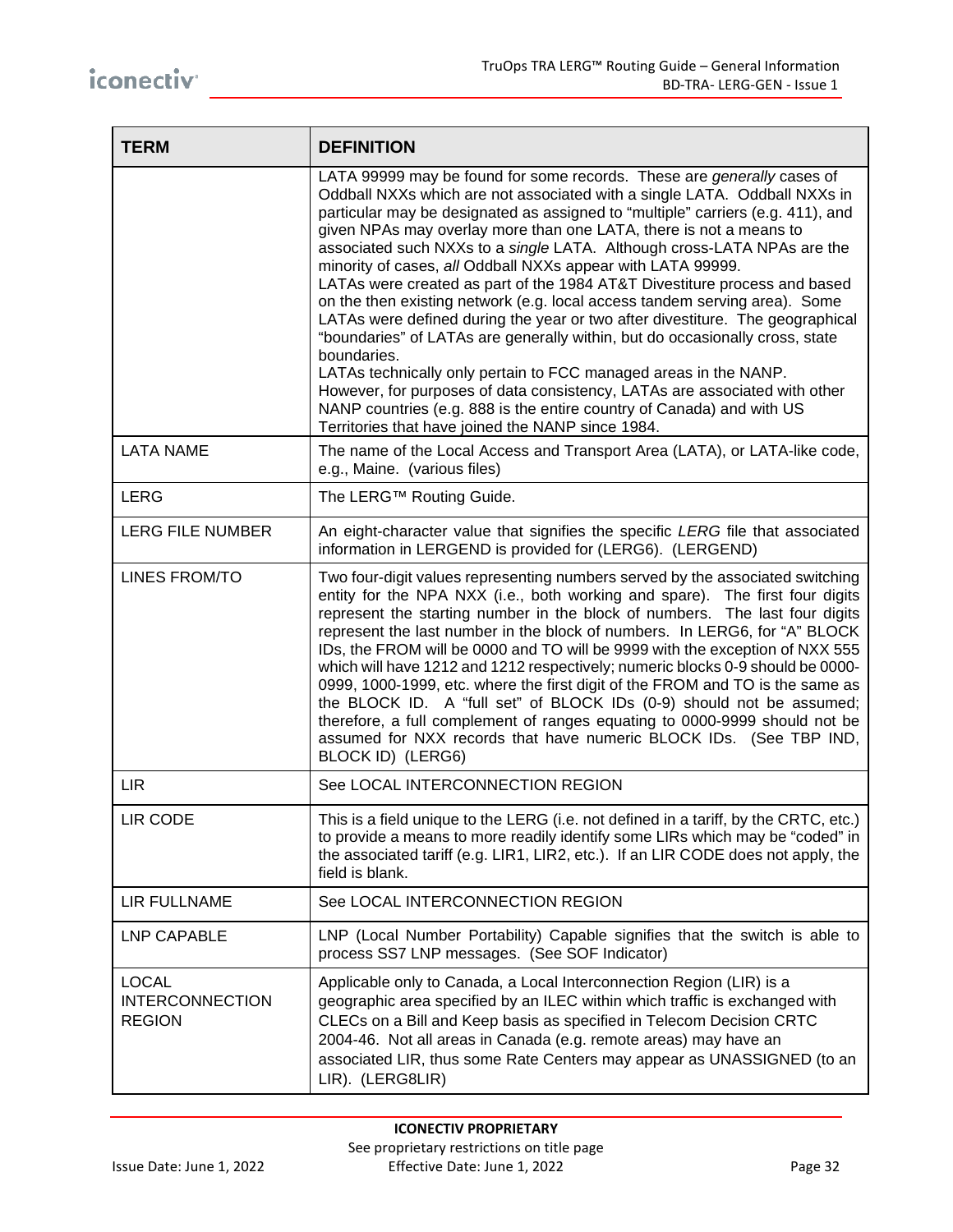| <b>TERM</b>                                                      | <b>DEFINITION</b>                                                                                                                                                                                                                                                                                                                                                                                                                                                                                                                                                                                                                                                                                      |  |  |  |  |
|------------------------------------------------------------------|--------------------------------------------------------------------------------------------------------------------------------------------------------------------------------------------------------------------------------------------------------------------------------------------------------------------------------------------------------------------------------------------------------------------------------------------------------------------------------------------------------------------------------------------------------------------------------------------------------------------------------------------------------------------------------------------------------|--|--|--|--|
|                                                                  | Note: For internal database reasons, reporting considerations, etc. the LIR<br>❖<br>is a 10-character field that will contain an abbreviated version of the LIR<br>FULL NAME in cases when the LIR FULL NAME exceeds 10 characters.<br>The LIR FULL NAME is 50 characters. The LIR FULL NAME is the tariff<br>name of the LIR (maybe a code), hyphen, and the POI location (if<br>identified in the tariff). The 10-character name abbreviates, if applicable,<br>the LIR tariff name or, if that is a coded value, the POI location.                                                                                                                                                                  |  |  |  |  |
| <b>LOCAL TDM</b>                                                 | A Local Exchange Carrier (LEC) switching system, specifically identified as a<br>Local tandem in the LERG, that provides a traffic concentration and distribution<br>function for local traffic originating and/or terminating within a local calling area<br>as defined in the state tariff(s) on file with the appropriate regulatory body. A<br>Local tandem provides trunk-to-trunk connections to more than one end office<br>within a local calling area.                                                                                                                                                                                                                                        |  |  |  |  |
|                                                                  | Although interconnection at more than one Local tandem may be required to<br>provide access to all end offices within a local calling area, only the "homing" or<br>"subtending" interconnection is reflected in the LERG. Also, there may be end<br>offices that do not subtend nor interconnect with a Local tandem.                                                                                                                                                                                                                                                                                                                                                                                 |  |  |  |  |
|                                                                  | If the Local tandem field is not specified, then no tandem exists that serves the<br>Local tandem function for that switch. A host/remote scenario does not<br>constitute a Local tandem homing arrangement. Nor should an office be<br>considered a Local tandem if local traffic is routed to that office solely for<br>emergency or special routing arrangements, e.g., Type 2A Interconnected<br>wireless. (LERG7SHA, SOF Indicator)                                                                                                                                                                                                                                                               |  |  |  |  |
| <b>LOCALITY</b>                                                  | This is the name of a locality served by a NPA NXX BLOCK when appearing in<br>LERG6. In the majority of cases, this is a valid jurisdictional name, but can<br>sometimes be a locally defined name for an area. The locality entered on an<br>NPA NXX BLOCK often is what appears as the called place on a subscriber's<br>bill. LOCALITYs map to a given RATE CENTER. A RATE CENTER may be<br>associated with multiple LOCALITYs (LERG8LOC); however, only one appears<br>in LERG6. The one appearing in LERG6 is at the discretion of the company<br>assigned the NPA NXX BLOCK. Some companies use the RATE CENTER<br>"name" as the LOCALITY "name". (LERG6, LERG8LOC, LERG8PST,<br>LERG10, LERG11) |  |  |  |  |
|                                                                  | <b>Note:</b> The LOCALITY field consists of up to 10 characters. In cases<br>❖<br>where the locality name exceeds 10 characters, it has been<br>abbreviated. LERG8LOC has a mapping of the ten-character<br>LOCALITY to LOCALITY FULL NAME. LOCALITY FULL NAME is the<br>full proper spelling of the locality, to a maximum of 50 characters.                                                                                                                                                                                                                                                                                                                                                          |  |  |  |  |
| <b>LOCALITY FULL NAME</b>                                        | See LOCALITY (LERG8LOC)                                                                                                                                                                                                                                                                                                                                                                                                                                                                                                                                                                                                                                                                                |  |  |  |  |
| <b>LOCALITY INDEX</b><br>(MS Access: LOC<br><i><b>INDEX)</b></i> | This is a two position field that is used, when necessary, to clarify a LOCALITY.<br>It is part of the LOCALITY record key. This is often used in cases when a<br>LOCALITY is defined in two different areas of a given state/province. Such<br>LOCALITYs will often relate to different Rate Centers as well. Only a small<br>percentage of LOCALITY records have this field populated. When populated,<br>it may often have two characters that correlate to a county or similar                                                                                                                                                                                                                     |  |  |  |  |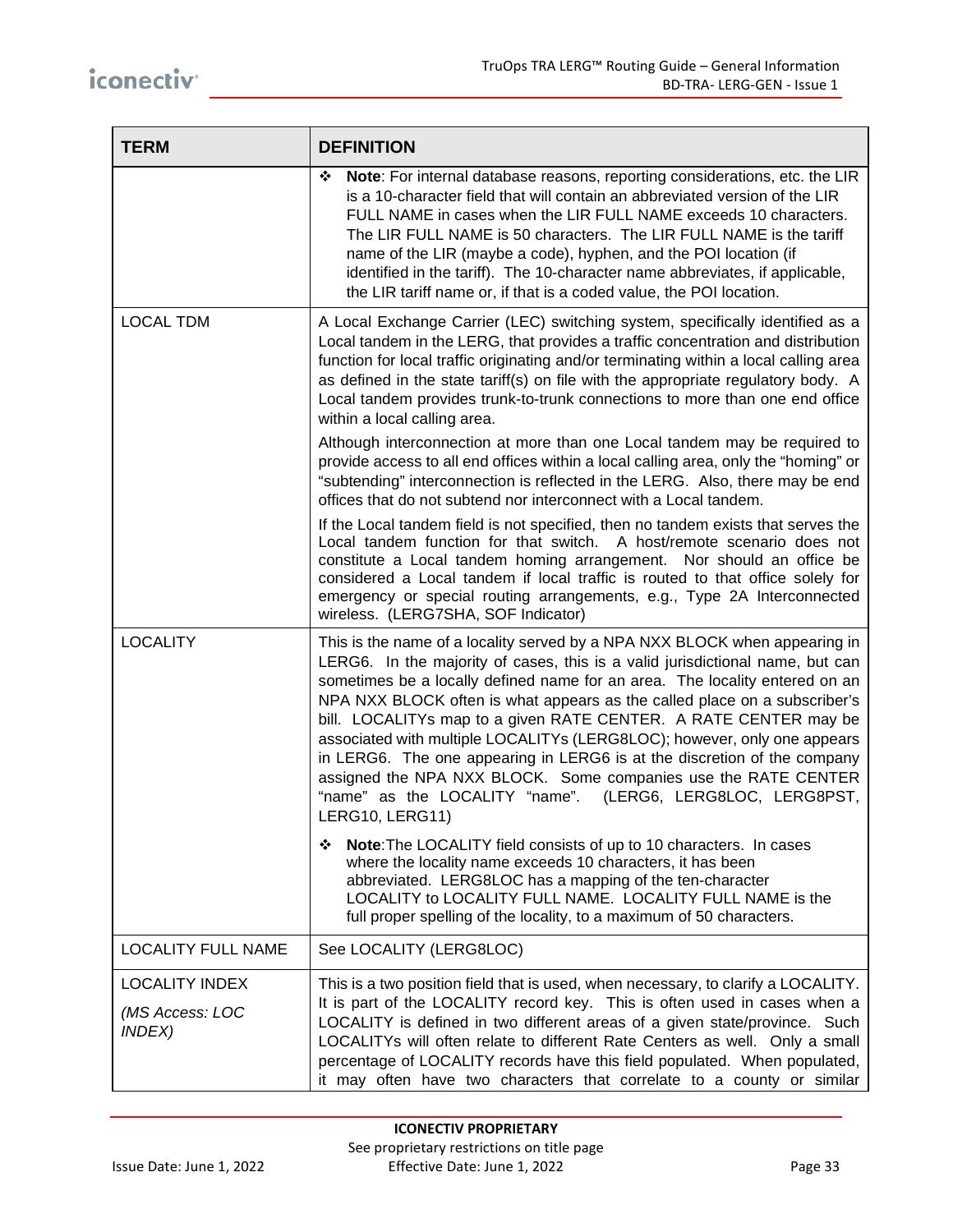| <b>TERM</b>                                                          | <b>DEFINITION</b>                                                                                                                                                                                                                                                                                                                                                                                                                                                                                                                                                                                                                                                                                                                                                                                                                                                                                                                                                                                                                                                                                                |  |  |  |  |
|----------------------------------------------------------------------|------------------------------------------------------------------------------------------------------------------------------------------------------------------------------------------------------------------------------------------------------------------------------------------------------------------------------------------------------------------------------------------------------------------------------------------------------------------------------------------------------------------------------------------------------------------------------------------------------------------------------------------------------------------------------------------------------------------------------------------------------------------------------------------------------------------------------------------------------------------------------------------------------------------------------------------------------------------------------------------------------------------------------------------------------------------------------------------------------------------|--|--|--|--|
|                                                                      | jurisdictional area. The full name of the LOCALITY will usually have additional<br>information to clarify where the LOCALITY is. (LERG6, LERG8LOC, LERG10,<br>LERG11)                                                                                                                                                                                                                                                                                                                                                                                                                                                                                                                                                                                                                                                                                                                                                                                                                                                                                                                                            |  |  |  |  |
|                                                                      | Note: A LOCALITY INDEX of PC indicates the record exists for Postal<br>❖<br>Code reasons. The USPS Postal Code data may have more than one<br>county associated for a given LOCALITY although the LOCALITY is<br>actually only in one county. Where necessary a PC LOCALITY<br>INDEX is used to permit the ZIP data in LERG8PST to reflect the full<br>extent of ZIPs for a LOCALITY. PC is used for a LOCALITY record<br>that is mapped to a given county only for reasons of Postal Code<br>coverage. The counties associated with a LOCALITY INDEX of PC<br>are for Postal Code relationships only, not due to geopolitical reasons.                                                                                                                                                                                                                                                                                                                                                                                                                                                                          |  |  |  |  |
| <b>LOCATION (NPA)</b>                                                | This is the NANP assigned name of the NPA, e.g., Maryland (301). (LERG3)                                                                                                                                                                                                                                                                                                                                                                                                                                                                                                                                                                                                                                                                                                                                                                                                                                                                                                                                                                                                                                         |  |  |  |  |
| <b>LRN</b>                                                           | A Location Routing Number (LRN) is used in support of Local Number<br>Portability. It is a ten-digit number, based on an NPA NXX assigned to a SP,<br>that is designated by the SP to route ported numbers within the NANP.<br>(LERG12)                                                                                                                                                                                                                                                                                                                                                                                                                                                                                                                                                                                                                                                                                                                                                                                                                                                                          |  |  |  |  |
| <b>MAJOR HORIZONTAL</b><br><b>COORDINATE</b><br>(MS Access: MAJOR-H) | Major "Rate Center" Horizontal Coordinate. See Horizontal Coordinate (HC) for<br>additional information. Major V&H Coordinates are used to rate Message<br>Telephone Service (MTS) calls. The coordinates are used to determine mileage<br>between RATE CENTERs. A wireline company may have rate plans that base<br>toll charges on the distance between RATE CENTERs (including calls placed<br>to wireless numbers). (See also MINOR RC-VC.) If a company does not specify<br>in its tariff the conditions for using major or minor Rate Center V&H coordinates,<br>the major coordinates are used in all cases. A Rate Center is technically a<br>"point" (i.e. the V&H Coordinates point) within the boundaries of a Rate<br>Exchange Area as defined in local tariffs, although the term is often used<br>synonymously to mean the Rate Exchange Area itself (LERG8)<br>Do not confuse Vertical and Horizontal Coordinates of a switch (Also see<br>HORIZONTAL COORDINATE (HC)) with those of a Rate Center - they may<br>sometimes be identical, sometimes may not. (Switch V&H: LERG7; RC V&H:<br>LERG8) |  |  |  |  |
| <b>MAJOR VERTICAL</b><br><b>COORDINATE</b><br>(MS Access: MAJOR-V)   | Major "Rate Center" Horizontal Coordinate.<br>See MAJOR HORIZONTAL<br>COORDINATE. (LERG8)                                                                                                                                                                                                                                                                                                                                                                                                                                                                                                                                                                                                                                                                                                                                                                                                                                                                                                                                                                                                                        |  |  |  |  |
|                                                                      |                                                                                                                                                                                                                                                                                                                                                                                                                                                                                                                                                                                                                                                                                                                                                                                                                                                                                                                                                                                                                                                                                                                  |  |  |  |  |
| <b>MEMBER</b>                                                        | The last of three sets of three numbers constituting a Point Code. (NETWORK-<br>CLUSTER-MEMBER). XXX in positions 7-9 (MEMBER-from) and in positions<br>10-12 (MEMBER-to) of LERG4, in lieu of actual numeric members, indicates<br>the company assigned the NETWORK and CLUSTER has the ability to<br>utilize/assign internally MEMBERs 000-255. (LERG4)<br>Note: Assignments made to small companies are done in sets of four<br>❖                                                                                                                                                                                                                                                                                                                                                                                                                                                                                                                                                                                                                                                                             |  |  |  |  |
|                                                                      | (4) numbers defined by member-from and member-to.                                                                                                                                                                                                                                                                                                                                                                                                                                                                                                                                                                                                                                                                                                                                                                                                                                                                                                                                                                                                                                                                |  |  |  |  |
| <b>MINOR HORIZONTAL</b><br><b>COORDINATE</b>                         | Minor Rate Center Horizontal Coordinate.                                                                                                                                                                                                                                                                                                                                                                                                                                                                                                                                                                                                                                                                                                                                                                                                                                                                                                                                                                                                                                                                         |  |  |  |  |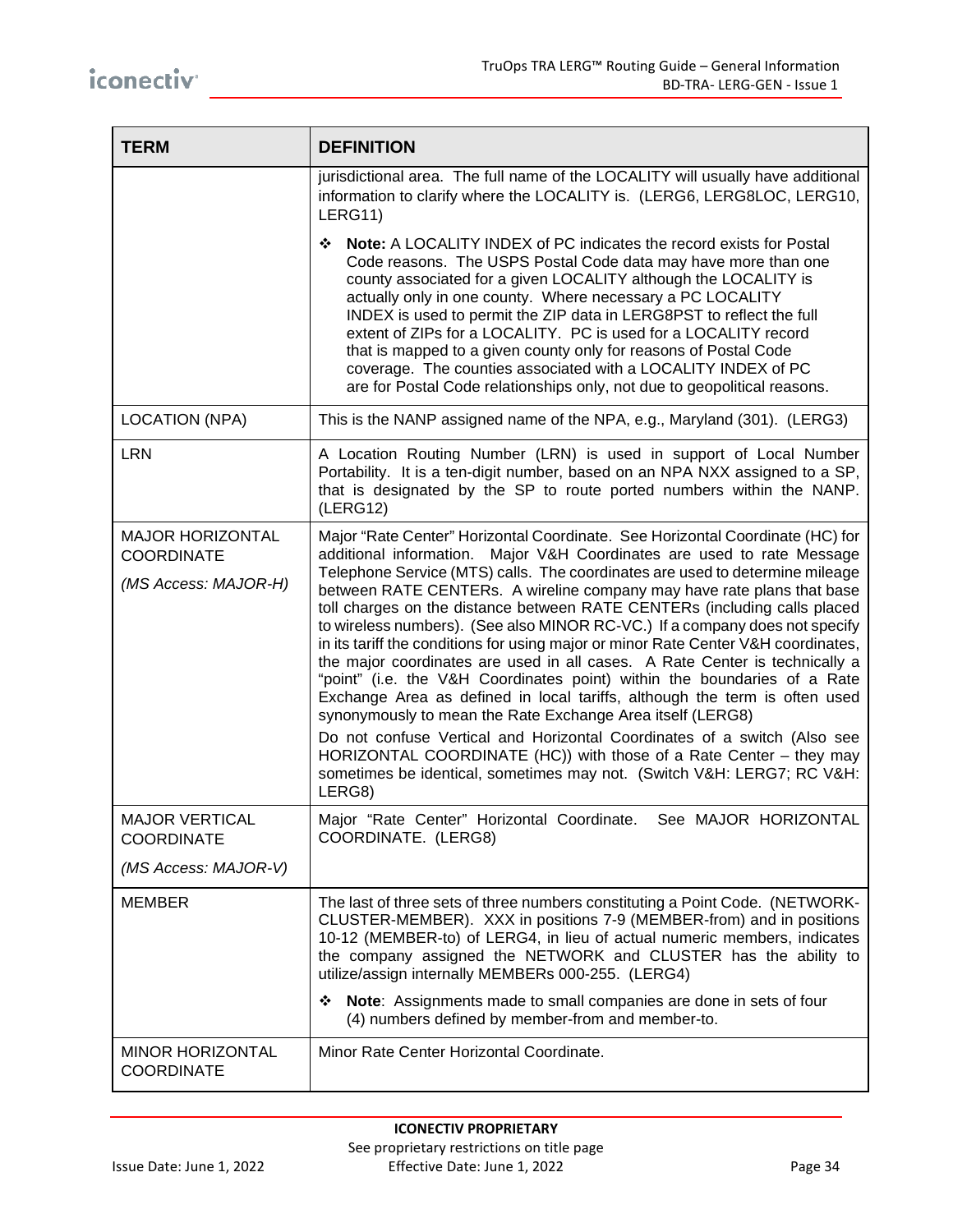| <b>TERM</b>                                                        | <b>DEFINITION</b>                                                                                                                                                                                                                                                                                                                                                                                                                                                                                                                                                                                                                                                                                                                                                                                                                                                                                                                                                                                                                               |  |  |  |  |
|--------------------------------------------------------------------|-------------------------------------------------------------------------------------------------------------------------------------------------------------------------------------------------------------------------------------------------------------------------------------------------------------------------------------------------------------------------------------------------------------------------------------------------------------------------------------------------------------------------------------------------------------------------------------------------------------------------------------------------------------------------------------------------------------------------------------------------------------------------------------------------------------------------------------------------------------------------------------------------------------------------------------------------------------------------------------------------------------------------------------------------|--|--|--|--|
| (MS Access: MINOR-H)                                               | Note: Minor V&H Coordinates in Alaska are computed using a different<br>❖<br>algorithm than major V&H coordinates. (See also MINOR VERTICAL<br>COORDINATE.) (LERG8)                                                                                                                                                                                                                                                                                                                                                                                                                                                                                                                                                                                                                                                                                                                                                                                                                                                                             |  |  |  |  |
| <b>MINOR VERTICAL</b><br><b>COORDINATE</b><br>(MS Access: MINOR-V) | Minor Rate Center Vertical Coordinate. A five-digit number used with the<br>MINOR HORIZONTAL COORDINATE to pinpoint a Rate Center. Minor V&H<br>Coordinates are used to rate Message Telephone Service (MTS) calls when the<br>calling and called NPA NXXs are in Rate Centers that are closer together than<br>a number of air miles specified in the rating company's tariff.<br>Note: Minor V&H Coordinates in Alaska are computed using a different<br>❖<br>algorithm than major V&H coordinates. (See also MAJOR HORIZONTAL<br>COORDINATE.) (LERG8)                                                                                                                                                                                                                                                                                                                                                                                                                                                                                        |  |  |  |  |
| MTA1, MTA2                                                         | Major Trading Area (MTA) is a coded value (see table below) used by the U.S.<br>Federal government for determining service areas for some wireless SPs. Data<br>in the LERG map a Rate Center to the MTA in which it exists. Due to<br>noncontiguous boundaries between MTAs and Rate Centers there may, on<br>occasion, be two MTAs associated with a Rate Center. (LERG8)<br>01 New York<br>02 Los Angeles-San Diego<br>03 Chicago<br>04 San Francisco-Oakland-San Jose<br>05 Detroit<br>06 Charlotte-Greensboro-Greenville-Raleigh<br>07 Dallas-Fort Worth<br>08 Boston-Providence<br>09 Philadelphia<br>10 Washington-Baltimore<br>11 Atlanta<br>12 Minneapolis-St. Paul<br>13 Tampa-St. Petersburg-Orlando<br>14 Houston<br>15 Miami-Fort Lauderdale<br>16 Cleveland<br>17 New Orleans-Baton Rouge<br>18 Cincinnati-Dayton<br>19 St. Louis<br>20 Milwaukee<br>21 Pittsburgh<br>22 Denver<br>23 Richmond-Norfolk<br>24 Seattle (Excluding Alaska)<br>25 Puerto Rico-U.S. Virgin Islands<br>26 Louisville-Lexington-Evansville<br>27 Phoenix |  |  |  |  |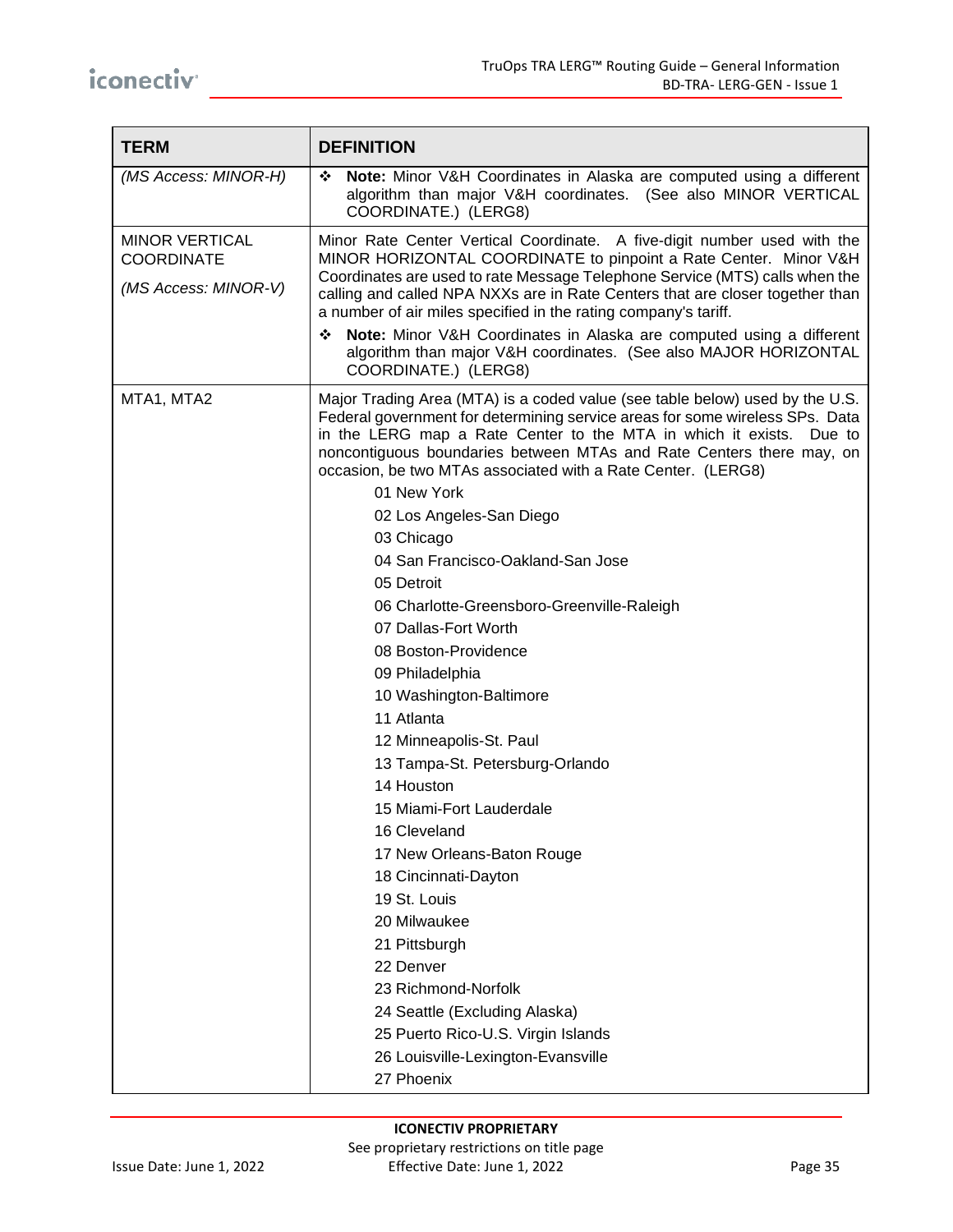| <b>TERM</b>    | <b>DEFINITION</b>                                                                                                                                                                                                                                                                                                                                                                                                                                                                    |  |  |  |  |
|----------------|--------------------------------------------------------------------------------------------------------------------------------------------------------------------------------------------------------------------------------------------------------------------------------------------------------------------------------------------------------------------------------------------------------------------------------------------------------------------------------------|--|--|--|--|
|                | 28 Memphis-Jackson<br>29 Birmingham<br>30 Portland<br>31 Indianapolis<br>32 Des Moines-Quad Cities<br>33 San Antonio<br>34 Kansas City<br>35 Buffalo-Rochester<br>36 Salt Lake City<br>37 Jacksonville<br>38 Columbus<br>39 El Paso-Albuquerque<br>40 Little Rock<br>41 Oklahoma City<br>42 Spokane-Billings                                                                                                                                                                         |  |  |  |  |
|                | 43 Nashville<br>44 Knoxville<br>45 Omaha<br>46 Wichita<br>47 Honolulu<br>48 Tulsa<br>49 Alaska<br>50 Guam-Northern Mariana Islands<br>51 American Samoa                                                                                                                                                                                                                                                                                                                              |  |  |  |  |
| <b>NANP</b>    | The North American Numbering Plan. This covers a group of countries (United<br>States and some of its territories, Canada, and certain islands in the Atlantic<br>and Caribbean) that follow a common numbering plan in the generic form of 1-<br>NPA-NXX-xxxx. The NANP has also been referred to as World Zone 1 within<br>the World Zones defined by the International Telecommunications Union (ITU).                                                                            |  |  |  |  |
| <b>NANPA</b>   | North American Numbering Plan Administrator.<br>NANPA administers<br>assignments of certain codes (e.g. CIC Codes, 555 Line Number Assignments,<br>etc.) for the countries that constitute the NANP. NANPA also serves as a<br>centralized CO Code Administrator (assignments of NXXs) and as the<br>Thousands Block Pooling Administrator (assignments of NXX-Xs) to companies<br>serving areas of the United States and United States Territories that participate<br>in the NANP. |  |  |  |  |
| <b>NETWORK</b> | Relative to Point Codes, the first of the three sets of three numbers constituting<br>a Point Code (NETWORK-CLUSTER-MEMBER). (LERG4)                                                                                                                                                                                                                                                                                                                                                 |  |  |  |  |
| <b>NPA</b>     | The Numbering Plan Area code is the first three digits of a 10 digit NANP<br>telephone number. The NPA, combined with the Central Office Code (COC,<br>aka NXX), is the Destination Code being reported. An NPA is commonly                                                                                                                                                                                                                                                          |  |  |  |  |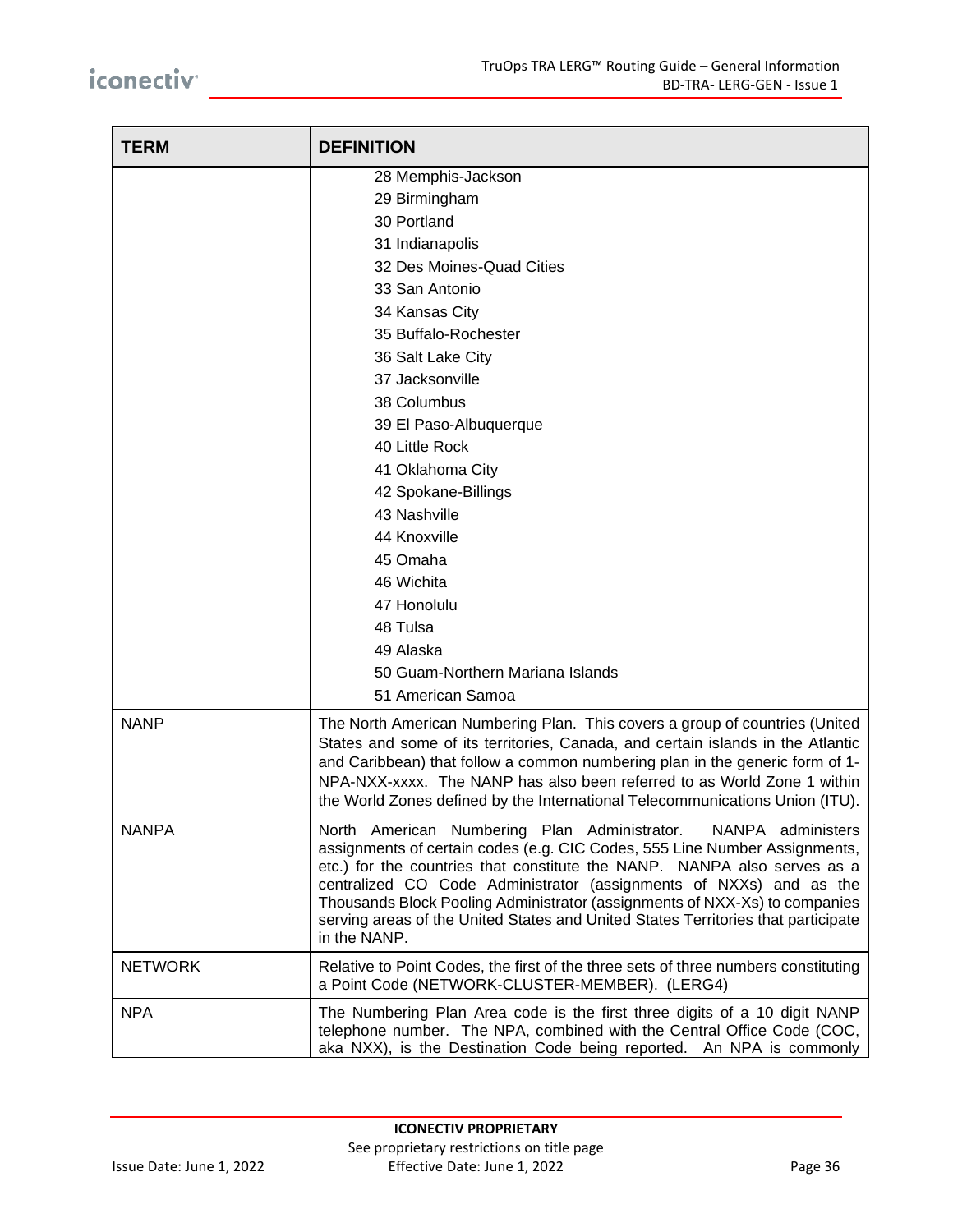| <b>TERM</b> | <b>DEFINITION</b>                                                                                                                                                                                                                                                                                                                                                                                                                                                                                              |  |  |  |  |
|-------------|----------------------------------------------------------------------------------------------------------------------------------------------------------------------------------------------------------------------------------------------------------------------------------------------------------------------------------------------------------------------------------------------------------------------------------------------------------------------------------------------------------------|--|--|--|--|
|             | referred to as an Area Code. The number format for NPA is NXX (where N=2-<br>9, X=0-9). The earlier NNX format existed until the mid-1990s. (various files)                                                                                                                                                                                                                                                                                                                                                    |  |  |  |  |
| <b>NXX</b>  | This may also be referred to as a Central Office Code (COC) or Destination<br>Code. NXXs are technically the three digits following the NPA (Area Code) in<br>the numbering schema used by countries participating in the NANP. The<br>number format is NXX (where N=2-9, X=0-9). (various files)                                                                                                                                                                                                              |  |  |  |  |
| <b>OCN</b>  | OCN (Operating Company Number), a four-position alphanumeric field, is a<br>method for identifying NPA-NXX code-holders, switching entity companies,<br>non-facility-based SPs such as resellers, billing SPs, etc. The term has been<br>defined by TRA and employed in this capacity since 1984. A complete listing<br>of OCNs and the "names" of the companies they refer to is contained in LERG1.<br>(LERG1 and other files)                                                                               |  |  |  |  |
|             | TRA uses the NECA assigned Company Codes as a subset of its OCNs. If a<br>company does not require a Company Code to be assigned, yet needs an OCN<br>for various other (primarily LERG-related) reasons, the Telecom Routing<br>Administration (TRA) may uniquely assign an OCN to that company. TRA<br>assignment of OCNs includes, but is not limited to, the following types of<br>situations:                                                                                                             |  |  |  |  |
|             | OCNs of NXXs within Service Access Codes.<br>Administrative OCNs (e.g. AOCN).<br>OCNs associated with Access Tandem Codes.<br>Procedures are in place to ensure that:                                                                                                                                                                                                                                                                                                                                          |  |  |  |  |
|             | 1. Any company (facility-based or non-facility-based) that needs an OCN<br>should obtain a NECA Company Code as outlined in the NECA Company<br>Code Assignment Guidelines. NECA assignments (new, as well as<br>changes to existing) are forwarded to TRA by NECA. TRA will then use<br>these assignments as the previously mentioned subset of its OCN values.<br>(Contact NECA via its website: www.neca.org regarding Company Codes).<br>2. Companies that have been assigned NECA Company Code(s) may use |  |  |  |  |
|             | one or more of such codes to represent their data in the LERG.<br>OCN lists in TRA databases will include all NECA Company Code<br>3.<br>assignments, and will include TRA assigned OCNs as noted earlier. To<br>avoid confusion with NECA Company Codes that follow an nXXX format (n<br>$=$ numeric, $X =$ alphanumeric), TRA assigned OCNs follow an aXXX format<br>$(a = alpha, X = alpha numberic).$                                                                                                      |  |  |  |  |
|             | The OCN definition and related processes address:                                                                                                                                                                                                                                                                                                                                                                                                                                                              |  |  |  |  |
|             | 1. The identification of SPs that are non-facility-based (such as billing SPs)<br>and facility-based.                                                                                                                                                                                                                                                                                                                                                                                                          |  |  |  |  |
|             | 2. TRA identification of companies which have only administrative<br>responsibilities within TRA databases but which have no other need for<br>OCNs or NECA-assigned Company Codes.                                                                                                                                                                                                                                                                                                                            |  |  |  |  |
|             | 3. Assurance of an exact, 1-to-1 relationship between NECA assigned<br>Company Codes that are used as OCNs (i.e., that all NECA Company<br>Codes constitute a subset of OCNs, and that information and codes pertain<br>to the identical companies).                                                                                                                                                                                                                                                           |  |  |  |  |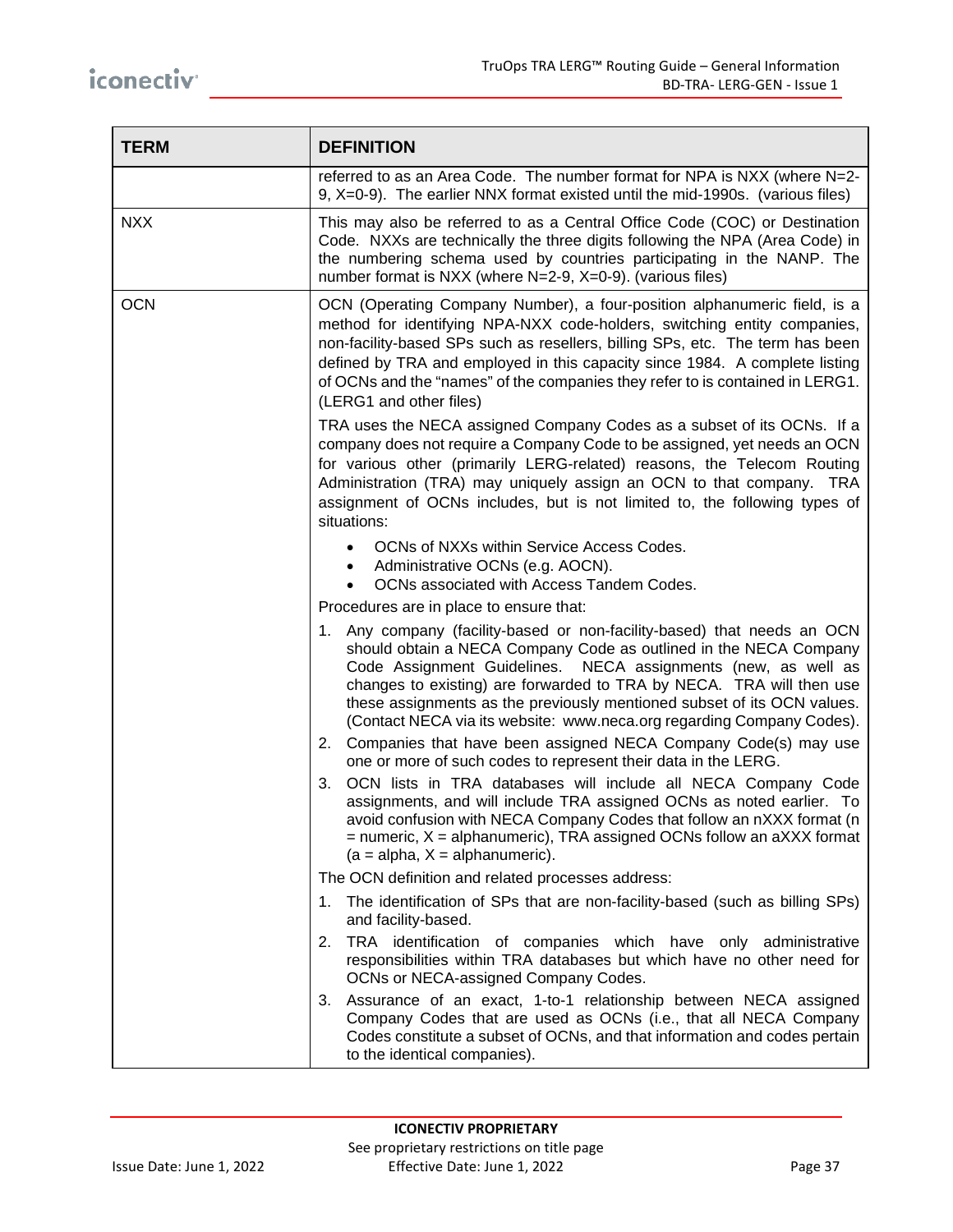| <b>TERM</b> | <b>DEFINITION</b>                                                                                                                                                                                                                                                                                                                                                                                                                                                                                                                                                                               |  |  |  |  |
|-------------|-------------------------------------------------------------------------------------------------------------------------------------------------------------------------------------------------------------------------------------------------------------------------------------------------------------------------------------------------------------------------------------------------------------------------------------------------------------------------------------------------------------------------------------------------------------------------------------------------|--|--|--|--|
|             | For database management needs, some OCNs may not correspond to an<br>assigned Company Code. For example,                                                                                                                                                                                                                                                                                                                                                                                                                                                                                        |  |  |  |  |
|             | Gxxx = General – primarily used to identify an AOCN.                                                                                                                                                                                                                                                                                                                                                                                                                                                                                                                                            |  |  |  |  |
|             | $lxxx$ = Interexchange Carrier, where xxx is an IAC (Interexchange Access<br>Customer) code – used for IC (Interexchange Carrier) assignments of 9YY<br>NXXs and occasionally for operator services tandems.                                                                                                                                                                                                                                                                                                                                                                                    |  |  |  |  |
|             | $RECx =$ Represents NPA NXX BLOCKs that are in the process of being<br>"reclaimed" by the Numbering Administrator.                                                                                                                                                                                                                                                                                                                                                                                                                                                                              |  |  |  |  |
|             | TRAx = Telecom Routing Administration                                                                                                                                                                                                                                                                                                                                                                                                                                                                                                                                                           |  |  |  |  |
|             | Other OCNs used in the LERG can be formatted as: <i>EMB1</i> (the AOCN of a<br>small subset companies not currently associated with a "valid" AOCN), MULT<br>(used when the record applies to multiple companies), TCAN (Telecom<br>Canada)                                                                                                                                                                                                                                                                                                                                                     |  |  |  |  |
|             | Other OCNs not used against LERG data elements, but used in the LIDB<br>Access Routing Guide (LARG) and the Calling Name Access Routing Guide<br>(CNARG) to address unique data needs are: NONE, SNxx, and UNAS                                                                                                                                                                                                                                                                                                                                                                                 |  |  |  |  |
|             | ❖ Notes:                                                                                                                                                                                                                                                                                                                                                                                                                                                                                                                                                                                        |  |  |  |  |
|             | (1) As with certain other data elements provided in the LERG, when using<br>OCN values in reports, cross relating with other information, etc., please<br>ensure you understand the extent and limitations of the data. For<br>example, the company assigned a given NXX may operate that NXX<br>through a switch belonging to another company and/or may have another<br>company as a tandem provider. Therefore, it is critical to understand the<br>nature of data requests, the nature of data provided on other reports,<br>etc., to ensure proper use of the LERG data. (See OVERALL OCN) |  |  |  |  |
|             | (2) The OCN associated with an LRN (LERG12) is that of the NPA NXX.<br>This may be different from that of the switch owner (LERG7) or what<br>may have been provided by the SP to NPAC as the Service Provider<br>IDentifiers (SPID) associated with the LRN.                                                                                                                                                                                                                                                                                                                                   |  |  |  |  |
|             | (3) For various reasons, not all OCNs that are listed in the OCN file will<br>appear in other files. Reasons include OCNs assigned to companies<br>that have yet to have NXX assignments, use of an "overall" OCN by<br>some companies in lieu of state-specific OCNs, etc.                                                                                                                                                                                                                                                                                                                     |  |  |  |  |
|             | (4) On occasion, and for various reasons, a NECA assigned Company Code<br>that may be used as an OCN may be "expired" by NECA or, a TRA<br>assigned OCN may be "expired' by TRA. However, for purposes of<br>completeness and for user reference, such cases will continue to be<br>provided in LERG1. Contact Information (last name) will provide an<br>expiration date and appear as "EXPIRED mm/dd/yy" and Contact<br>Information (first name) will be "NECA" or "TRA", as appropriate.                                                                                                     |  |  |  |  |
|             | (5) SPIDs used in number pooling databases (i.e. NPAC), have historically<br>been populated with OCN values (i.e. limited to numeric NECA assigned<br>company code values). Similar to TRA use of aXXX values, unique SPID<br>needs (i.e. non OCN based) have utilized "X" i.e. Xxxx or, similarly, "Y".<br>These are not included in the OCN listing provided in TRA products,<br>however, TRA will not use "X" or "Y" as a leading character for an OCN<br>in an effort to avoid conflict with such SPID assignments.                                                                         |  |  |  |  |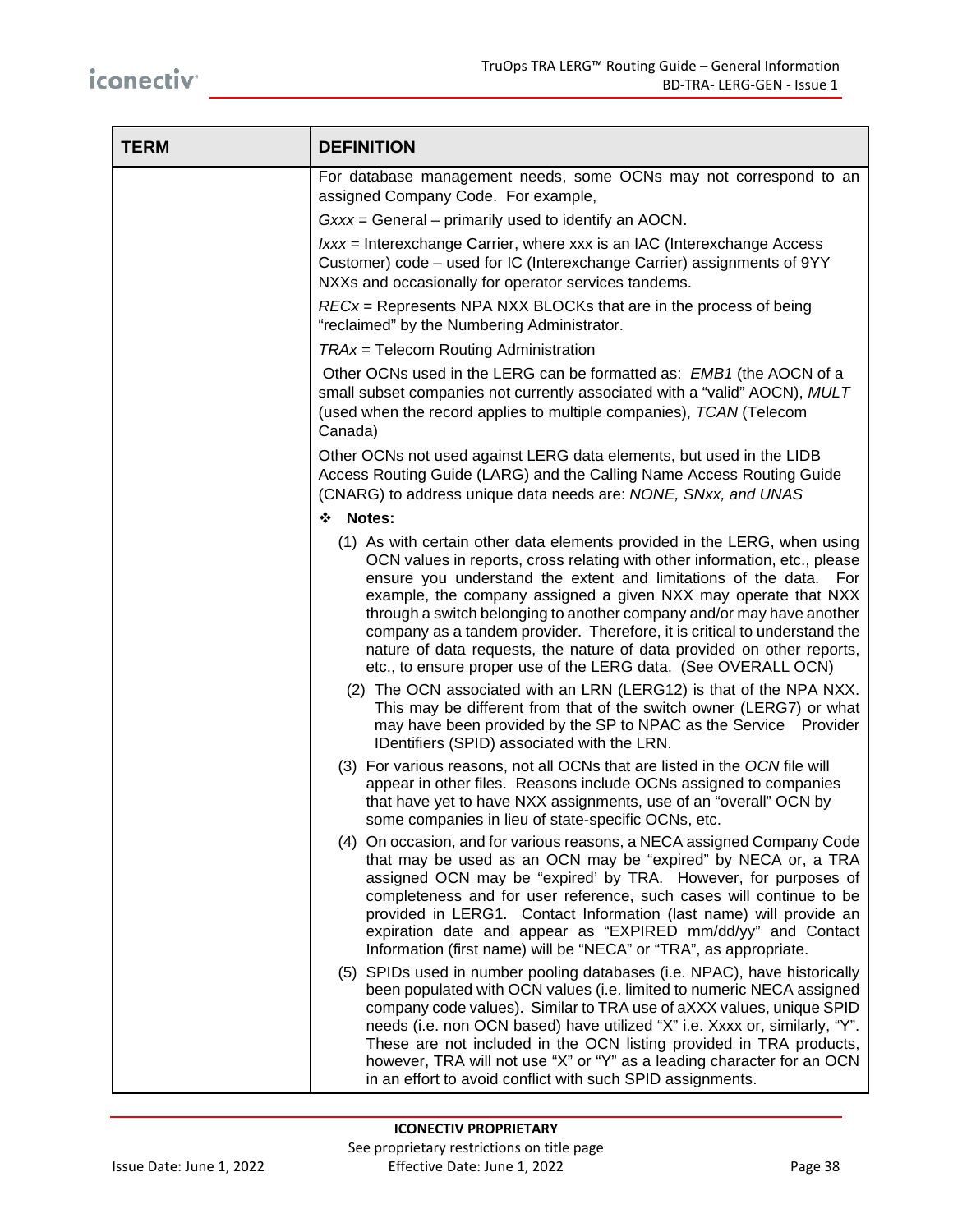| <b>TERM</b>                          | <b>DEFINITION</b>                                                                                                                                                                                                                                                                                                                                                                                                                                                                                        |  |  |  |  |
|--------------------------------------|----------------------------------------------------------------------------------------------------------------------------------------------------------------------------------------------------------------------------------------------------------------------------------------------------------------------------------------------------------------------------------------------------------------------------------------------------------------------------------------------------------|--|--|--|--|
|                                      | A company (OCN) that has a TARGET OCN associated with it is also known<br>as a Combined Entity Company Code (CECC).                                                                                                                                                                                                                                                                                                                                                                                      |  |  |  |  |
| <b>OCN NAME</b>                      | This is a twenty-character (for abbreviated Operating Company Name value) or<br>a fifty-character (for the full Operating Company Name value) field, e.g.,<br>ACKERMAN TEL CO. (LERG1)                                                                                                                                                                                                                                                                                                                   |  |  |  |  |
|                                      | OCN NAMEs are updated through the NECA Company Code process if the<br>OCN itself is a NECA Company Code. Mergers and acquisitions, marketing<br>names, etc., do not necessarily correlate with the current official/legal name of<br>a company. Questions regarding the accuracy and/or up-to-date aspects of a<br>given company name should be directed in most cases to the specific company<br>and/or NECA. Abbreviations (e.g. Incorporated vs. Inc. can vary across<br>different sources of names). |  |  |  |  |
|                                      | In cases of OCNs that have an identified TARGET OCN, the OCN NAME (not<br>the TARGET OCN NAME) is referred to by NECA as the "former name".                                                                                                                                                                                                                                                                                                                                                              |  |  |  |  |
| <b>Oddball Codes</b>                 | See listing and descriptions under COCTYPE. (LERG6, LERG6ODD)                                                                                                                                                                                                                                                                                                                                                                                                                                            |  |  |  |  |
| <b>OFF SHORE</b>                     | Those locations outside the continental portion of the U.S. and Canada that form<br>part of the NANP and are supported by BIRRDS, e.g., Alaska, Hawaii, some<br>Caribbean Islands, Newfoundland and Labrador, Prince Edward Island.                                                                                                                                                                                                                                                                      |  |  |  |  |
| <b>Operating Company</b><br>Name     | See OCN NAME                                                                                                                                                                                                                                                                                                                                                                                                                                                                                             |  |  |  |  |
| <b>Operating Company</b><br>Number   | See OCN                                                                                                                                                                                                                                                                                                                                                                                                                                                                                                  |  |  |  |  |
| OPR SVC CODE                         | An operator-only dialable code assigned for a specific service when used by an<br>operator services subsystem to access operator services outside the originating<br>operators' system. A listing of these codes can be found in Section 4 of this<br>document. (LERG6ATC, LERG9ATC, LERG11, LERG12)                                                                                                                                                                                                     |  |  |  |  |
| <b>Originating Tandem</b>            | See TANDEM                                                                                                                                                                                                                                                                                                                                                                                                                                                                                               |  |  |  |  |
| (MS Access: ORIG)                    |                                                                                                                                                                                                                                                                                                                                                                                                                                                                                                          |  |  |  |  |
| OS TDM (Operator<br>Services Tandem) | An Operator Services (OS) tandem switch serves as the concentrated<br>distribution point for providing a host of services that may include toll and<br>intercept. The OS Tandem is an integral part of the network as it performs<br>Alternate Billing Services, Automated Coin Telephone Service, Automatic<br>Message Accounting (AMA) teleprocessing, and Automatic Call Distribution for<br>operator handling of calls. (LERG7SHA, SOF Indicator)                                                    |  |  |  |  |
| <b>OTHER</b>                         | Used as an embedded CATEGORY value in NECA Company Code<br>assignments. OTHER translates to a subset of GENERAL and a subset of<br>RBOC in the LERG. (See CATEGORY)                                                                                                                                                                                                                                                                                                                                      |  |  |  |  |
| <b>OVERALL OCN</b>                   | This field identifies the "Overall" Company Code (referred to by TRA as an<br>"Overall" OCN) as assigned by the NECA companies. Not all OCNs are<br>Company Codes, and not all Company Codes have "Overall" Company Codes;<br>therefore, cases will exist where the OVERALL OCN field is blank.                                                                                                                                                                                                          |  |  |  |  |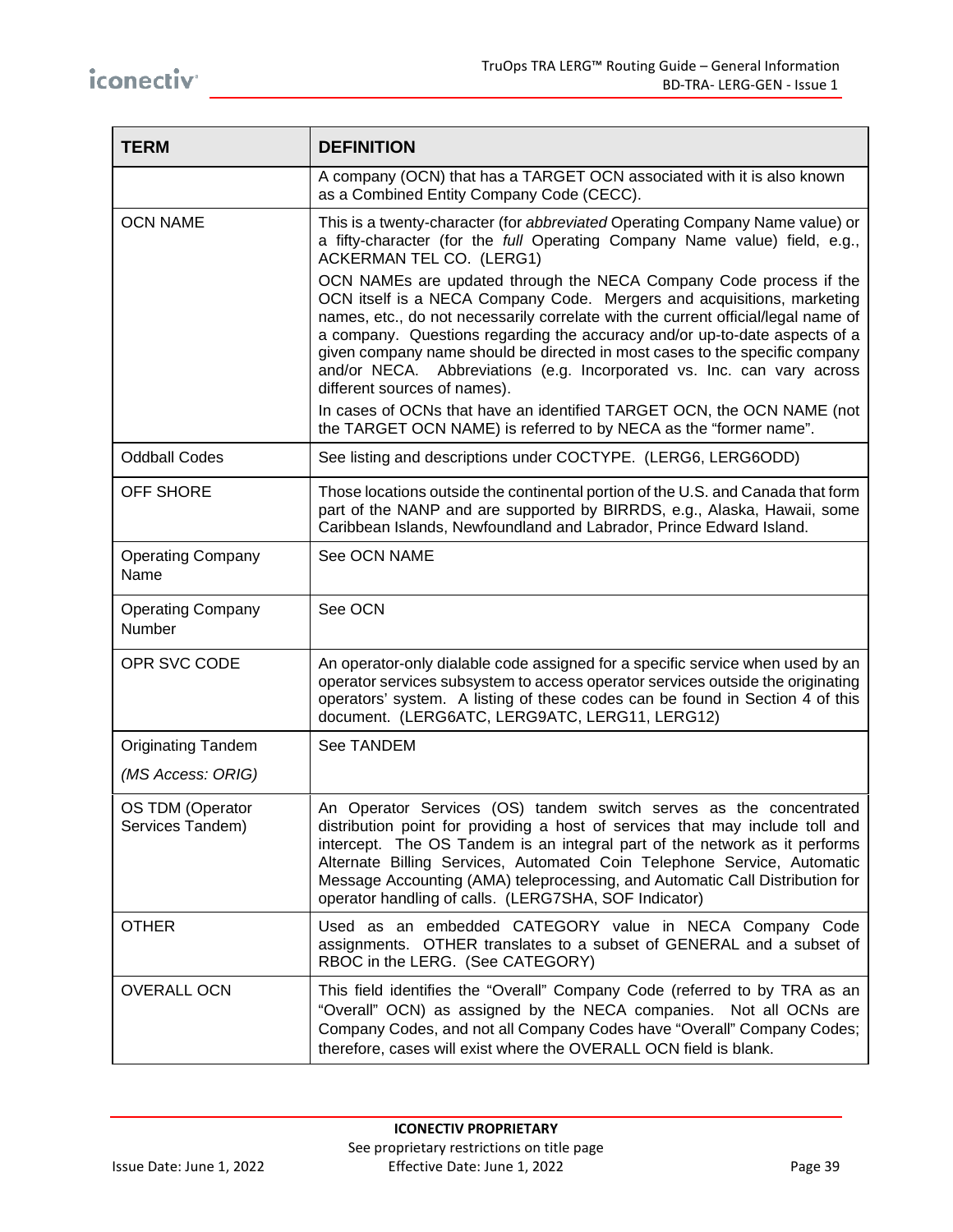| <b>TERM</b>               | <b>DEFINITION</b>                                                                                                                                                                                                                                                                                                                                                                                                                                                                                                                                                                                                                                                                                                                 |  |  |  |  |
|---------------------------|-----------------------------------------------------------------------------------------------------------------------------------------------------------------------------------------------------------------------------------------------------------------------------------------------------------------------------------------------------------------------------------------------------------------------------------------------------------------------------------------------------------------------------------------------------------------------------------------------------------------------------------------------------------------------------------------------------------------------------------|--|--|--|--|
|                           | "Overall" OCNs can be used when attempting to identify OCNs that may be<br>related to the same "company." However, bear in mind that the term "company"<br>itself is imprecise. Totally separate "companies" may have the same "name,"<br>but be operating in different states. Likewise "company" XYZ and XYZ Wireless<br>may corporately be under the same umbrella, but for various reasons, at various<br>times, may be treated as separate "companies." (LERG1)                                                                                                                                                                                                                                                              |  |  |  |  |
| <b>OVERALL TARGET OCN</b> | Although this would be expected to be the OVERALL OCN of the acquiring<br>company, nuances of specific mergers or acquisitions could vary. Therefore,<br>the OVERALL TARGET OCN is being uniquely identified. It is also possible<br>that an acquired company may map to a TARGET OCN, however the OVERALL<br>TARGET OCN may be blank. (LERG1)                                                                                                                                                                                                                                                                                                                                                                                    |  |  |  |  |
| P RESELLER                | Personal Communications Service Reseller - A company that resells PCS<br>services obtained from Personal Communications Services providers. (See<br>CATEGORY)                                                                                                                                                                                                                                                                                                                                                                                                                                                                                                                                                                     |  |  |  |  |
| PAIRED CODE               | Paired Country Code (a.k.a. pseudo-Country Code) - A paired Country Code is<br>an AT&T assigned Country Code for non-equal access originated ILDS<br>(International Long Distance Service) calls. These codes provide a three-digit<br>code for translation. The three digits are either the actual three-digit ITU<br>assigned Country Code, the actual one or two digit ITU assigned Country Code<br>filled with leading zeroes to ensure a three-digit code, or three totally unrelated<br>digits, e.g., the ITU assigned Country Code for Russia is "7", and the paired<br>Country Code is "007". Use of paired codes may still exist in some legacy<br>telecommunications processes, but are not used going forward. (LERG2) |  |  |  |  |
| PC (flag)                 | Point Code – a nine-digit numeric element used to identify a particular node in<br>the Signaling System 7 (SS7) network. (LERG7)                                                                                                                                                                                                                                                                                                                                                                                                                                                                                                                                                                                                  |  |  |  |  |
|                           | To indicate the existence, non-existence or change in the Point Code the<br>following means of "flagging" will be used:                                                                                                                                                                                                                                                                                                                                                                                                                                                                                                                                                                                                           |  |  |  |  |
|                           | If the SWITCH currently, or at a future effective date, does not have a Point<br>Code (or has one "removed"), the current (or future) view of the SWITCH<br>record will contain a blank in the PC field.<br>If the SWITCH record currently has a Point Code or will have one placed on it<br>in the future, the PC value will be a "P". A "P" will exist on all future views of<br>this record as well, unless the cases above or below apply.<br>If a sequential future view of the SWITCH record finds that the previous view<br>(non-blank) PC value "changed" to another (non-blank) value, the PC field will<br>contain a "C".                                                                                               |  |  |  |  |
|                           | Note: To obtain the point code associated with a particular switch, you<br>❖<br>should contact the SP of the switch.                                                                                                                                                                                                                                                                                                                                                                                                                                                                                                                                                                                                              |  |  |  |  |
| <b>PCS</b>                | Personal Communications Service - A company that provides an all-digital,<br>higher frequency limited to (1900MHz and/or higher) alternative to traditional<br>cellular telecommunications service. In the United States this is referenced by<br>FCC Regulations Part 24. (See CATEGORY)                                                                                                                                                                                                                                                                                                                                                                                                                                         |  |  |  |  |
| PERMISSIVE DIALING        | A term used with NPA Relief, originally defined in the LERG for Area Code<br>Splits. Permissive Dialing Start and End dates are provided in LERG3 when<br>NPA relief is required.                                                                                                                                                                                                                                                                                                                                                                                                                                                                                                                                                 |  |  |  |  |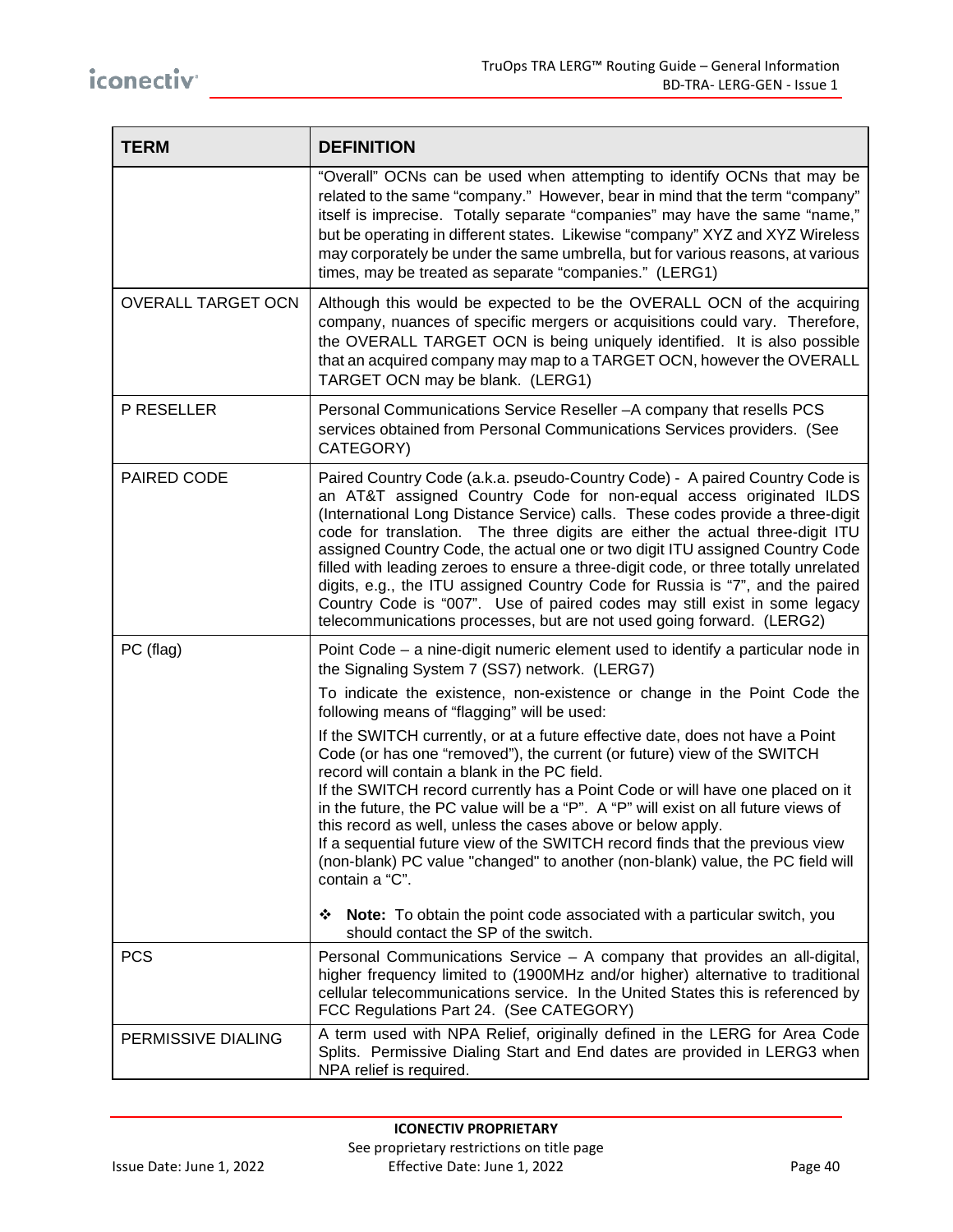| <b>TERM</b>                                 | <b>DEFINITION</b>                                                                                                                                                                                                                                                                                                                                                                                                                          |  |  |  |  |
|---------------------------------------------|--------------------------------------------------------------------------------------------------------------------------------------------------------------------------------------------------------------------------------------------------------------------------------------------------------------------------------------------------------------------------------------------------------------------------------------------|--|--|--|--|
|                                             | In the case of an Overlay (the preferred method for NPA relief):                                                                                                                                                                                                                                                                                                                                                                           |  |  |  |  |
|                                             | Permissive Dialing as originally defined in the LERG does not apply,<br>however the Start and End dates are populated as follows:                                                                                                                                                                                                                                                                                                          |  |  |  |  |
|                                             | START DATE: The date the record was permitted to have its first<br>NXX made effective. Permissive dialing here does NOT mean the<br>ten-digit permissive dialing period that may occur with initial overlays<br>in a given area.                                                                                                                                                                                                           |  |  |  |  |
|                                             | END DATE: Blank as it only applies in the case of a Split                                                                                                                                                                                                                                                                                                                                                                                  |  |  |  |  |
|                                             | In the case of Split (historical NPA relief, rarely applies today):                                                                                                                                                                                                                                                                                                                                                                        |  |  |  |  |
|                                             | Permissive dialing is the period when a subscriber may dial someone<br>using either that person's new or old NPA. The Start and End<br>represent the following:                                                                                                                                                                                                                                                                            |  |  |  |  |
|                                             | START DATE: The start date of the permissive dialing period.                                                                                                                                                                                                                                                                                                                                                                               |  |  |  |  |
|                                             | END DATE: The end date of the permissive dialing period.                                                                                                                                                                                                                                                                                                                                                                                   |  |  |  |  |
|                                             | (LERG3)                                                                                                                                                                                                                                                                                                                                                                                                                                    |  |  |  |  |
| PERMISSIVE DIALING<br><b>END/START DATE</b> | See PERMISSIVE DIALING                                                                                                                                                                                                                                                                                                                                                                                                                     |  |  |  |  |
| (MS Access: PD END,<br>PD START)            |                                                                                                                                                                                                                                                                                                                                                                                                                                            |  |  |  |  |
| <b>PMC</b>                                  | Public Mobile Carrier Type II Interconnected at the tandem. See COCTYPE.<br>(LERG6, LERG9)                                                                                                                                                                                                                                                                                                                                                 |  |  |  |  |
| <b>POI</b>                                  | Point of Interface (also called Point of Interconnection) – the point (location) at<br>which two SPs interconnect to hand off (exchange) traffic from one provider to<br>another.                                                                                                                                                                                                                                                          |  |  |  |  |
| Portability                                 | See Section 2.2 of this document (under LERG6) for further information<br>regarding portability.                                                                                                                                                                                                                                                                                                                                           |  |  |  |  |
| <b>PORTABLE</b>                             | A 'Y' in this field indicates that at least one line number in the NPA NXX BLOCK<br>may be ported either due to Thousands-Block-Number Pooling and/or SP Local<br>Number Portability. Porting involves mapping a given line number to a Location<br>Routing Number (LRN) via the Number Portability Administration Center<br>(NPAC) for routing the call (i.e. the basic process involved with Local Number<br>Portability, (LNP). (LERG6) |  |  |  |  |
|                                             | Note: Line numbers associated with paging are not to be considered<br>❖<br>SP portable. In cases where an entire NPA NXX or an entire<br>thousands block is dedicated to paging numbers, the PORTABLE<br>indicator will be "N".                                                                                                                                                                                                            |  |  |  |  |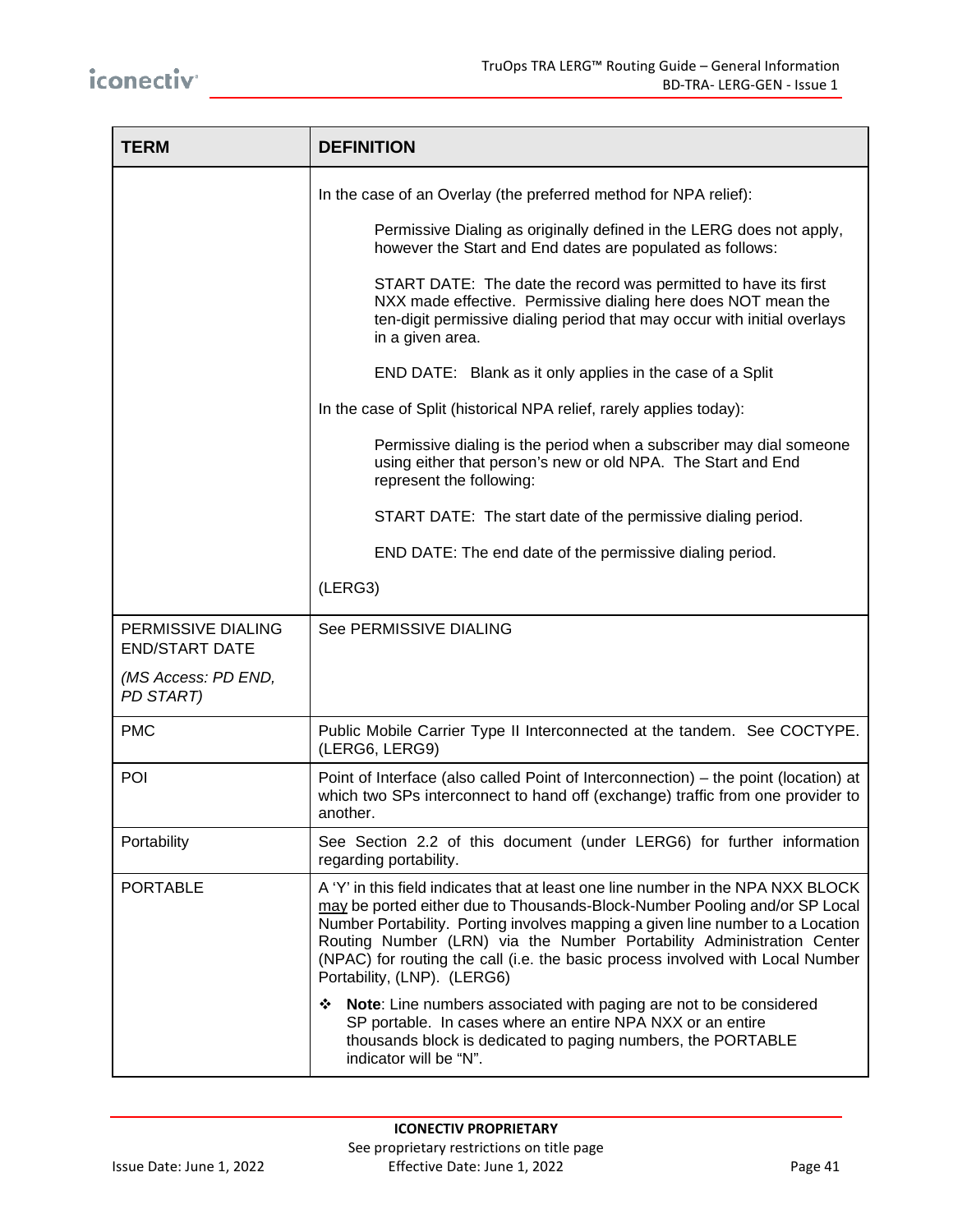| <b>TERM</b>     | <b>DEFINITION</b>                                                                                                                                                                                                                                                                                                                                                                                                                                                                                                                                                                                                                                                                                                                                                                                                                                                                                 |  |  |  |  |  |
|-----------------|---------------------------------------------------------------------------------------------------------------------------------------------------------------------------------------------------------------------------------------------------------------------------------------------------------------------------------------------------------------------------------------------------------------------------------------------------------------------------------------------------------------------------------------------------------------------------------------------------------------------------------------------------------------------------------------------------------------------------------------------------------------------------------------------------------------------------------------------------------------------------------------------------|--|--|--|--|--|
| POSTAL CODE     | Postal Code is a field in various LERG files. It identifies the ZIP code in the<br>United States and the Postal Code of non-US areas. Field length in (LERG1,<br>LERG7) is 9 to accommodate ZIP+4 should such be provided. In LERG8PST<br>the field length is 7 (to accommodate 7 positions for Canada data (currently not<br>included in LERG8PST)). Zip+4 is not included in (LERG8PST). In the majority<br>of cases, the field is populated with a 5 digit ZIP code for United States and U.S.<br>Territories or the 7-character alphanumeric coding of Canadian postal codes.                                                                                                                                                                                                                                                                                                                 |  |  |  |  |  |
|                 | ❖ Note: Regarding LERG8PST, also see USAGE INDICATOR,<br>EXCEPTION FLAG, and LOCALITY INDEX.                                                                                                                                                                                                                                                                                                                                                                                                                                                                                                                                                                                                                                                                                                                                                                                                      |  |  |  |  |  |
| <b>POTS</b>     | Plain Old Telephone Service (POTS) is a term used to refer to lines connected<br>to a local switching system that have basic service capability. This generally<br>does not include wireless or any special services that some wireline lines may<br>handle.                                                                                                                                                                                                                                                                                                                                                                                                                                                                                                                                                                                                                                      |  |  |  |  |  |
| <b>PRI 64</b>   | An ISDN Primary Rate Interface (PRI) access capability that allows a customer<br>premise device to communicate directly with the network and/or another ISDN<br>equipped location, utilizing an out-of-band protocol and has data rates of<br>56Kbps, 64Kbps clear, or multiple combinations of 56 or 64Kbps clear. PRI is<br>23 64Kbps clear channels, which can be used for any combination of voice and<br>data, and one 64Kbps data channel that is used for signaling (23B+D). (See<br>SOF Indicator)                                                                                                                                                                                                                                                                                                                                                                                        |  |  |  |  |  |
| <b>PROVINCE</b> | See STATE.                                                                                                                                                                                                                                                                                                                                                                                                                                                                                                                                                                                                                                                                                                                                                                                                                                                                                        |  |  |  |  |  |
| <b>RAO</b>      | A Revenue Accounting Office (RAO) is a three-character code that may contain<br>alphas and/or numerics. An RAO is used in various billing systems for purposes<br>of collating various billing records to ensure calls and related telephony charges<br>are provided to, and ultimately billed by, the proper companies.<br>Bill-to RAOs are high-level collection nodes within this concept. When further<br>breakdowns are needed, Send-to RAOs are used. A Send-to RAO should<br>always have an associated Bill-to RAO. A Bill-to RAO may have none, or<br>several, associated Send-to RAOs.<br>The RAO Administrator in iconectiv assigns RAOs. To contact the RAO<br>Administrator, email RAOAdmin@iconectiv.com. RAO Assignment guidelines<br>are available at www.trainfo.com.                                                                                                             |  |  |  |  |  |
| RATE CENTER     | A Rate Center is technically a point (e.g. approximate midpoint) of a<br>geographical area that is usually called a Rate Exchange Area, although the<br>term Rate Center has also been used synonymously with the geographic area<br>itself. The Rate Center point is used as basis to determine mileage between<br>Rate Centers. Rate Exchange Area and Rate Center information, as well as<br>other aspects (e.g. V&H) are addressed and defined in local exchange tariffs<br>filed with each state commission by SPs operating in each state. Specifics of<br>which companies file such tariffs, extent of the content, formats, etc., although<br>consistent in several aspects across different states, may vary by state.<br>(LERG6, LERG8)<br>LERG6 files "map" NPA NXXs (and BLOCK IDs) to Rate Centers. LERG8 files<br>provide information such as Rate Center V&H, Locality names, etc. |  |  |  |  |  |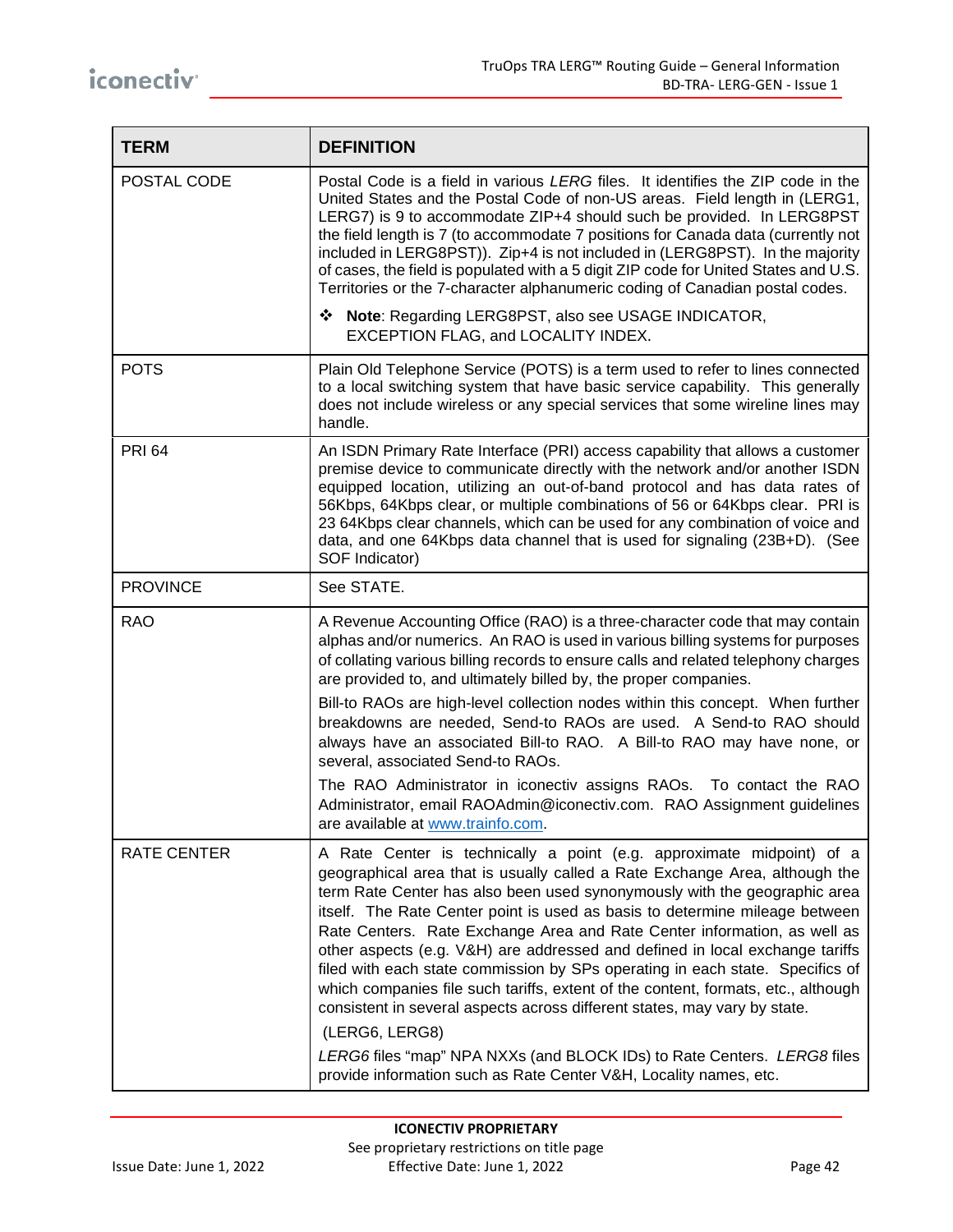| <b>TERM</b> | <b>DEFINITION</b>                                                                                                                                                                                                                                                                                                                                                                                                                                                     |                                                                                                                                                                                                                                                                                                                                                                                                                                                                                                                                                                   |  |  |  |
|-------------|-----------------------------------------------------------------------------------------------------------------------------------------------------------------------------------------------------------------------------------------------------------------------------------------------------------------------------------------------------------------------------------------------------------------------------------------------------------------------|-------------------------------------------------------------------------------------------------------------------------------------------------------------------------------------------------------------------------------------------------------------------------------------------------------------------------------------------------------------------------------------------------------------------------------------------------------------------------------------------------------------------------------------------------------------------|--|--|--|
|             | Note: The RC TYPE field is used to identify Rate Centers requiring<br>❖<br>special identification. The following are examples of RC TYPEs<br>identifying a particular Rate Center:                                                                                                                                                                                                                                                                                    |                                                                                                                                                                                                                                                                                                                                                                                                                                                                                                                                                                   |  |  |  |
|             | <b>RC</b> Type<br>Field<br>Value                                                                                                                                                                                                                                                                                                                                                                                                                                      | Description                                                                                                                                                                                                                                                                                                                                                                                                                                                                                                                                                       |  |  |  |
|             | <b>Blank</b>                                                                                                                                                                                                                                                                                                                                                                                                                                                          | Unrestricted - The Rate Center provides a range<br>of telecommunications<br>services<br>and<br>is<br>not<br>restricted to a specific function.                                                                                                                                                                                                                                                                                                                                                                                                                    |  |  |  |
|             | S                                                                                                                                                                                                                                                                                                                                                                                                                                                                     | Zoned: Suburban Zones apply to large<br>metropolitan areas and may include only the area<br>around a city (e.g., Pittsburgh Suburban Zones)<br>or the city and its surrounding area (e.g.,<br>Wheeling Suburban Zones). The exchange area<br>must be large enough to warrant a subdivision of<br>two or more suburban zones. Suburban Zones<br>are assigned a vertical and horizontal coordinate<br>for use in measurements between Rate Centers,<br>suburban zones or Zoned Cities, in the same<br>manner as Rate Center vertical and horizontal<br>coordinates. |  |  |  |
|             | Z                                                                                                                                                                                                                                                                                                                                                                                                                                                                     | Zoned City: Unit established to further define<br>large exchange areas usually encompassing a<br>city (e.g., New York City). Each zoned city will be<br>assigned a vertical and horizontal coordinate<br>(identified as the "Major Zone"). In addition, the<br>zoned city will be sub-divided into two or more<br>city zones. Vertical and Horizontal coordinates<br>will be assigned to each city zone to be used in<br>the same manner as suburban zone vertical and<br>horizontal coordinates                                                                  |  |  |  |
|             | $\mathbf +$                                                                                                                                                                                                                                                                                                                                                                                                                                                           | Restricted: Operator switched non-dialed<br>services (e.g. ring down lines). This currently<br>only applies to isolated cases in Alaska.                                                                                                                                                                                                                                                                                                                                                                                                                          |  |  |  |
|             | Note: The RATE CENTER (aka RATE CENTER ABBREVIATION)<br>❖<br>field consists of up to 10 characters. In cases where the Rate Center<br>name exceeds 10 characters, it has been abbreviated. LERG8 has a<br>mapping of the ten-character RATE CENTER to RATE CENTER<br>FULL NAME. RATE CENTER FULL NAME is the full proper spelling<br>of the Rate Center name. This is the LOCALITY FULL NAME(s) from<br>which a Rate Center name stems in the vast majority of cases. |                                                                                                                                                                                                                                                                                                                                                                                                                                                                                                                                                                   |  |  |  |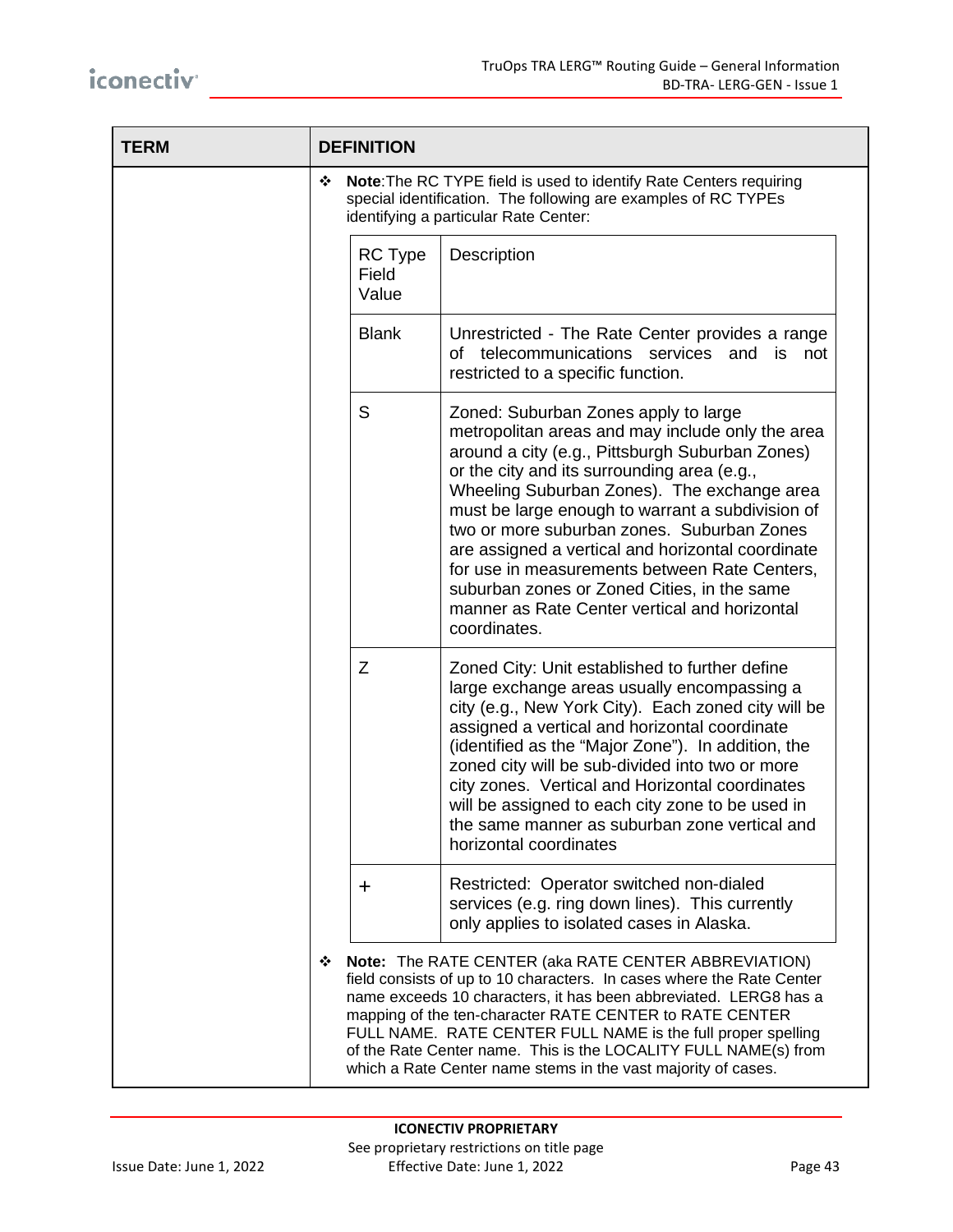| <b>TERM</b>                              | <b>DEFINITION</b>                                                                                                                                                                                                                                                                                                                |                                                                                                                                                                                                                                                                                                                                                                                                                                                                                                                                                                                                                                                                                                                                                                                                                        |                      |  |  |  |
|------------------------------------------|----------------------------------------------------------------------------------------------------------------------------------------------------------------------------------------------------------------------------------------------------------------------------------------------------------------------------------|------------------------------------------------------------------------------------------------------------------------------------------------------------------------------------------------------------------------------------------------------------------------------------------------------------------------------------------------------------------------------------------------------------------------------------------------------------------------------------------------------------------------------------------------------------------------------------------------------------------------------------------------------------------------------------------------------------------------------------------------------------------------------------------------------------------------|----------------------|--|--|--|
| RATE CENTER<br><b>ABBREVIATION</b>       | See RATE CENTER (LERG8)                                                                                                                                                                                                                                                                                                          |                                                                                                                                                                                                                                                                                                                                                                                                                                                                                                                                                                                                                                                                                                                                                                                                                        |                      |  |  |  |
| RATE CENTER FULL<br><b>NAME</b>          |                                                                                                                                                                                                                                                                                                                                  | See RATE CENTER (LERG8)                                                                                                                                                                                                                                                                                                                                                                                                                                                                                                                                                                                                                                                                                                                                                                                                |                      |  |  |  |
| <b>RATE CENTER</b><br><b>PORTABILITY</b> |                                                                                                                                                                                                                                                                                                                                  | This is a Y/N field (Canadian Rate Center records only) that will correlate to<br>whether the Rate Center has been identified as "portable" by the Canadian<br>Radio-television and Telecommunications Commission (CRTC) or, whether at<br>least one NXX in the Rate Center has been flagged as portable in LERG6 by<br>the assigned Code Holder. (LERG8LIR)                                                                                                                                                                                                                                                                                                                                                                                                                                                           |                      |  |  |  |
| <b>RBOC</b>                              |                                                                                                                                                                                                                                                                                                                                  | Regional Bell Operating Company - Sometimes referred to as a Bell Operating<br>Company (BOC). This term was initially used to identify the seven corporations<br>that resulted from the AT&T January 1, 1984 divestiture. The previously existing<br>22 BOCs were grouped into seven different corporations. Subsequent to<br>January 1, 1984 divestiture, mergers and acquisitions involving all or parts of<br>the original seven RBOCs, among themselves and as well as other entities,<br>have occurred. The RBOC CATEGORY is still used to identify entities from the<br>original seven corporations, regardless of current ownership, that continue to<br>be regulated by provisions of the 1984 AT&T divestiture. In some cases, the<br>CATEGORY value used by NECA may be OTHER for an RBOC. (See<br>CATEGORY) |                      |  |  |  |
| <b>RC</b>                                |                                                                                                                                                                                                                                                                                                                                  | Rate Center. (See RATE CENTER)                                                                                                                                                                                                                                                                                                                                                                                                                                                                                                                                                                                                                                                                                                                                                                                         |                      |  |  |  |
| <b>RCC</b>                               | Radio Common Carrier-Dedicated Type 1 Interconnected at the end office. See<br>COCTYPE. (LERG6)                                                                                                                                                                                                                                  |                                                                                                                                                                                                                                                                                                                                                                                                                                                                                                                                                                                                                                                                                                                                                                                                                        |                      |  |  |  |
| <b>RC TYPE</b>                           | Rate Center Type. (See RATE CENTER)                                                                                                                                                                                                                                                                                              |                                                                                                                                                                                                                                                                                                                                                                                                                                                                                                                                                                                                                                                                                                                                                                                                                        |                      |  |  |  |
| <b>RECORD COUNT</b>                      |                                                                                                                                                                                                                                                                                                                                  | The count of records in each data file for a given monthly LERG. (LERGEND)                                                                                                                                                                                                                                                                                                                                                                                                                                                                                                                                                                                                                                                                                                                                             |                      |  |  |  |
| <b>RECORD TYPE</b>                       | Indicates if a given "line" of data pertains to the tandem itself (Record Type =<br>A); ATC codes (if any) using that tandem (B); to subtending NPA NXX and<br>switch information (C). (LERG9)                                                                                                                                   |                                                                                                                                                                                                                                                                                                                                                                                                                                                                                                                                                                                                                                                                                                                                                                                                                        |                      |  |  |  |
| <b>REGION</b>                            | REGION is the "original" RBOC associated with the LATA series in the<br>following table for LATA series 1xx through 7xx. Independent companies in<br>the US choosing to follow the LATA "concept" were assigned LATA numbers<br>in the 9xx series. The 8xx series define non-US areas and US Territories in<br>the NANP. (LERG5) |                                                                                                                                                                                                                                                                                                                                                                                                                                                                                                                                                                                                                                                                                                                                                                                                                        |                      |  |  |  |
|                                          |                                                                                                                                                                                                                                                                                                                                  | <b>LATA Series</b>                                                                                                                                                                                                                                                                                                                                                                                                                                                                                                                                                                                                                                                                                                                                                                                                     | <b>REGION</b>        |  |  |  |
|                                          |                                                                                                                                                                                                                                                                                                                                  | 1xx                                                                                                                                                                                                                                                                                                                                                                                                                                                                                                                                                                                                                                                                                                                                                                                                                    | <b>NYNEX</b>         |  |  |  |
|                                          |                                                                                                                                                                                                                                                                                                                                  | 2xx                                                                                                                                                                                                                                                                                                                                                                                                                                                                                                                                                                                                                                                                                                                                                                                                                    | <b>Bell Atlantic</b> |  |  |  |
|                                          |                                                                                                                                                                                                                                                                                                                                  | 3xx                                                                                                                                                                                                                                                                                                                                                                                                                                                                                                                                                                                                                                                                                                                                                                                                                    | Ameritech            |  |  |  |
|                                          |                                                                                                                                                                                                                                                                                                                                  | 4xx                                                                                                                                                                                                                                                                                                                                                                                                                                                                                                                                                                                                                                                                                                                                                                                                                    | <b>BellSouth</b>     |  |  |  |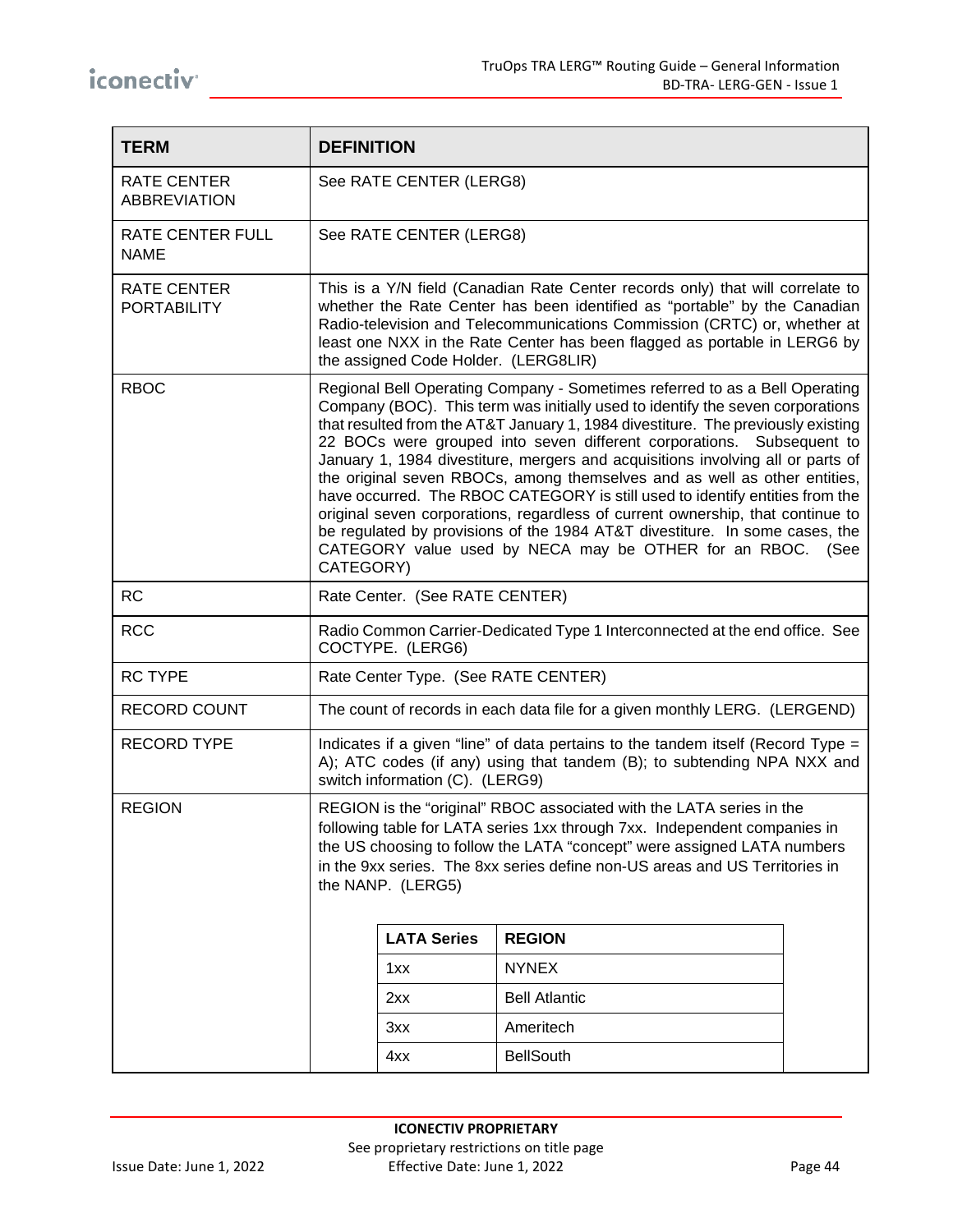| <b>TERM</b>                   | <b>DEFINITION</b>                                                                                                                                                                                                                                                                                                                                                                                                                                                                                                                                                                                                                                                                                                                                                                                                                                                                                                                                                                                                                                       |                                             |                                                                                                                                                                                                                                                                                                                                                                                                                                                                                                                                                                                                                                                                                                                                     |  |
|-------------------------------|---------------------------------------------------------------------------------------------------------------------------------------------------------------------------------------------------------------------------------------------------------------------------------------------------------------------------------------------------------------------------------------------------------------------------------------------------------------------------------------------------------------------------------------------------------------------------------------------------------------------------------------------------------------------------------------------------------------------------------------------------------------------------------------------------------------------------------------------------------------------------------------------------------------------------------------------------------------------------------------------------------------------------------------------------------|---------------------------------------------|-------------------------------------------------------------------------------------------------------------------------------------------------------------------------------------------------------------------------------------------------------------------------------------------------------------------------------------------------------------------------------------------------------------------------------------------------------------------------------------------------------------------------------------------------------------------------------------------------------------------------------------------------------------------------------------------------------------------------------------|--|
|                               |                                                                                                                                                                                                                                                                                                                                                                                                                                                                                                                                                                                                                                                                                                                                                                                                                                                                                                                                                                                                                                                         | 5xx                                         | Southwestern Bell Corporation                                                                                                                                                                                                                                                                                                                                                                                                                                                                                                                                                                                                                                                                                                       |  |
|                               |                                                                                                                                                                                                                                                                                                                                                                                                                                                                                                                                                                                                                                                                                                                                                                                                                                                                                                                                                                                                                                                         | 6xx                                         | <b>US West</b>                                                                                                                                                                                                                                                                                                                                                                                                                                                                                                                                                                                                                                                                                                                      |  |
|                               |                                                                                                                                                                                                                                                                                                                                                                                                                                                                                                                                                                                                                                                                                                                                                                                                                                                                                                                                                                                                                                                         | 7xx                                         | Pacific Bell Corporation                                                                                                                                                                                                                                                                                                                                                                                                                                                                                                                                                                                                                                                                                                            |  |
|                               |                                                                                                                                                                                                                                                                                                                                                                                                                                                                                                                                                                                                                                                                                                                                                                                                                                                                                                                                                                                                                                                         | 8xx                                         | Off Shore and International                                                                                                                                                                                                                                                                                                                                                                                                                                                                                                                                                                                                                                                                                                         |  |
|                               |                                                                                                                                                                                                                                                                                                                                                                                                                                                                                                                                                                                                                                                                                                                                                                                                                                                                                                                                                                                                                                                         | 9xx                                         | Independents                                                                                                                                                                                                                                                                                                                                                                                                                                                                                                                                                                                                                                                                                                                        |  |
| <b>RELEASE DATE</b>           | This is the "product date" of the monthly LERG (i.e., the first of each calendar<br>month). (LERGEND)                                                                                                                                                                                                                                                                                                                                                                                                                                                                                                                                                                                                                                                                                                                                                                                                                                                                                                                                                   |                                             |                                                                                                                                                                                                                                                                                                                                                                                                                                                                                                                                                                                                                                                                                                                                     |  |
| <b>REMOTE</b>                 | A switching office that is dependent on another office (the "host") for certain<br>common processor functions, usually originating and terminating traffic for the<br>remote are provided via the host switch. (SOF Indicator, LERG7, LERG7SHA)<br><b>Note:</b> A smart remote is defined as a remote switch that is assigned a<br>❖<br>unique Point Code for routing purposes and has installed software that<br>enables the functionality to provide a switched path or direct trunking to the<br>smart remote. In cases where the smart remote has some dependency on<br>the host for administrative functions only, AND routing to it is NOT permitted<br>via the host, a DS(x) CLLI entity code is required for the smart remote. If<br>an existing remote switch is upgraded to a smart remote AND routing to it<br>via the host is no longer permitted, the RS(x) CLLI entity code is required to<br>be updated to a $DS(x)$ . Failure to utilize $DS(x)$ may result in dropped calls,<br>customer complaints, lost revenue, and related issues. |                                             |                                                                                                                                                                                                                                                                                                                                                                                                                                                                                                                                                                                                                                                                                                                                     |  |
| <b>RLEC</b>                   |                                                                                                                                                                                                                                                                                                                                                                                                                                                                                                                                                                                                                                                                                                                                                                                                                                                                                                                                                                                                                                                         | Rural LEC (RLEC) Indicator                  |                                                                                                                                                                                                                                                                                                                                                                                                                                                                                                                                                                                                                                                                                                                                     |  |
| Rural LEC (RLEC)<br>Indicator | (LERG1)                                                                                                                                                                                                                                                                                                                                                                                                                                                                                                                                                                                                                                                                                                                                                                                                                                                                                                                                                                                                                                                 |                                             | 'X' indicates that the OCN is identified in data supplied by the NECA in support<br>of FCC 13-135 and related activities surrounding rural call completion. Blank<br>otherwise. Data is updated based on annual lists of Rural ILECs and Rural<br>CLECs issued by NECA via the FCC. Only those OCNs currently on the list are<br>flagged (i.e. previously flagged OCNs not on the current list are not flagged).                                                                                                                                                                                                                                                                                                                    |  |
| SEND-TO RAO                   |                                                                                                                                                                                                                                                                                                                                                                                                                                                                                                                                                                                                                                                                                                                                                                                                                                                                                                                                                                                                                                                         | See RAO. (LERG7)                            |                                                                                                                                                                                                                                                                                                                                                                                                                                                                                                                                                                                                                                                                                                                                     |  |
| <b>Serving Wire Center</b>    |                                                                                                                                                                                                                                                                                                                                                                                                                                                                                                                                                                                                                                                                                                                                                                                                                                                                                                                                                                                                                                                         | this is not identified as such in the LERG. | The LERG does not contain a specific data element entitled "Serving Wire<br>Center" (SWC) or "Wire Center" (WC). Use of this term is somewhat ambiguous<br>within the telecommunications industry. Therefore, users should assess LERG<br>data relative to their own definition of the term. It may, depending on the<br>definition being used, refer to data that are indeed in the LERG such as SWITCH<br>(CLLI) or the first 8 characters of the SWITCH; however, it may or may not<br>correlate to Points of Interfaces; it may or may not pertain to locations that house<br>only tandem switches; etc. Serving Wire Centers also may be referred to<br>sometimes by a "name" (e.g. the Newtown SWC or Newtown WC), and if so, |  |
| <b>SHA IND</b>                |                                                                                                                                                                                                                                                                                                                                                                                                                                                                                                                                                                                                                                                                                                                                                                                                                                                                                                                                                                                                                                                         |                                             | See SWITCH HOMING ARRANGEMENT INDICATOR                                                                                                                                                                                                                                                                                                                                                                                                                                                                                                                                                                                                                                                                                             |  |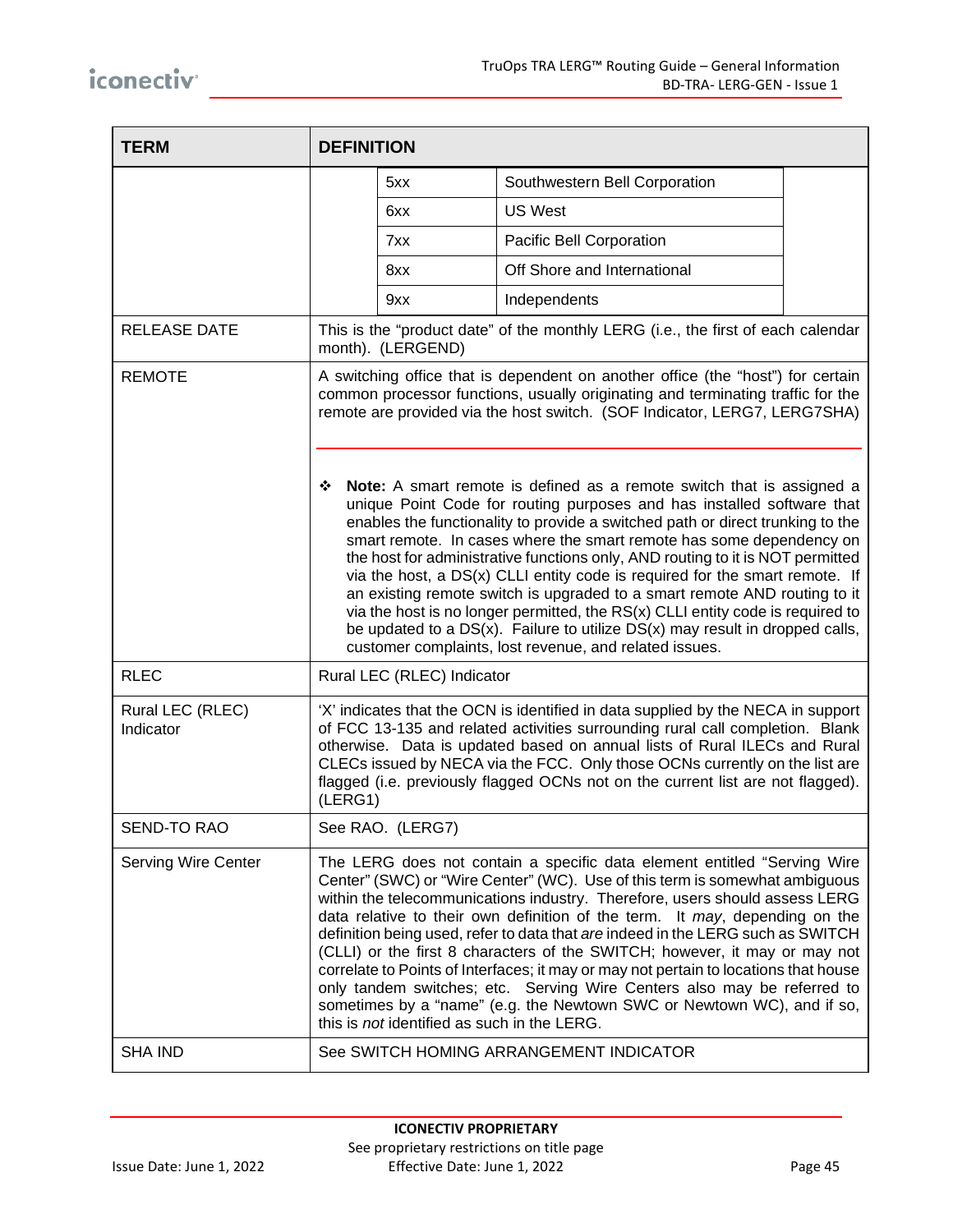| <b>TERM</b>                     | <b>DEFINITION</b>                                                                                                                                                                                                                                                                                                                                                                                                                                                                                                                  |                                                 |                                                                                                                                                                                                                                                                                                                                                                                                                                                                                                                                                                                                                                                                                                                                                                                                                                                                                                                                                                                            |
|---------------------------------|------------------------------------------------------------------------------------------------------------------------------------------------------------------------------------------------------------------------------------------------------------------------------------------------------------------------------------------------------------------------------------------------------------------------------------------------------------------------------------------------------------------------------------|-------------------------------------------------|--------------------------------------------------------------------------------------------------------------------------------------------------------------------------------------------------------------------------------------------------------------------------------------------------------------------------------------------------------------------------------------------------------------------------------------------------------------------------------------------------------------------------------------------------------------------------------------------------------------------------------------------------------------------------------------------------------------------------------------------------------------------------------------------------------------------------------------------------------------------------------------------------------------------------------------------------------------------------------------------|
| <b>SILEC</b>                    | See Small ILEC (SILEC) Indicator                                                                                                                                                                                                                                                                                                                                                                                                                                                                                                   |                                                 |                                                                                                                                                                                                                                                                                                                                                                                                                                                                                                                                                                                                                                                                                                                                                                                                                                                                                                                                                                                            |
| Small ILEC (SILEC)<br>Indicator | SILEC). (LERG1)                                                                                                                                                                                                                                                                                                                                                                                                                                                                                                                    | SP OCNs and are identified as such by the CRTC. | Small Incumbent Local Exchange Carriers (SILECs) pertain only to Canadian<br>This field will be blank when the field does not apply to the OCN key and will<br>have a value of 'X' when it does apply (i.e. when the OCN is considered a                                                                                                                                                                                                                                                                                                                                                                                                                                                                                                                                                                                                                                                                                                                                                   |
| <b>SMALL NETWORK</b>            | A term used with SS7 Network Code assignments for a company that has<br>fewer than 75 signaling points. A small CCS network is a CCS network that<br>does not meet the criteria of being a large CCS network.                                                                                                                                                                                                                                                                                                                      |                                                 |                                                                                                                                                                                                                                                                                                                                                                                                                                                                                                                                                                                                                                                                                                                                                                                                                                                                                                                                                                                            |
|                                 |                                                                                                                                                                                                                                                                                                                                                                                                                                                                                                                                    |                                                 | Five of the network identification field codes, namely 1, 2, 3, 4, and 5 are<br>reserved for assignment to small CCS networks and CCS groups. For network<br>codes 1, 2, 3, and 4, their associated network cluster field codes shall be<br>assigned as network codes for small networks. For network code 5, the network<br>cluster and cluster member fields shall be partitioned into signaling point code<br>blocks that shall be assigned to CCS groups that are not eligible for a network<br>code assignment. For network code 5, a network cluster code is associated<br>with each State, Province, or Territory in the United States and Canada.<br>Similarly, specific network clusters are associated with the Caribbean, Atlantic,<br>and Pacific countries, and territories within North America. Point code blocks<br>from the respective network cluster codes are assigned to CCS groups<br>according to the physical locations of the signaling points in the CCS groups. |
| <b>SOF Indicator</b>            |                                                                                                                                                                                                                                                                                                                                                                                                                                                                                                                                    | <b>Switching Entity-Office Functionality</b>    |                                                                                                                                                                                                                                                                                                                                                                                                                                                                                                                                                                                                                                                                                                                                                                                                                                                                                                                                                                                            |
|                                 | This list identifies the functionality that a switching entity has been designated<br>to perform. SOF Indicators are listed in the order they appear in LERG data<br>products. This is intended to identify what functions are (or will be) performed,<br>not necessarily what functions "could be" performed if a specific release,<br>process, etc., were implemented. In the LERG, the applicability of a given<br>functionality is noted with an "X" in the field. (LERG7, See the specific term in<br>this Glossary of Terms) |                                                 |                                                                                                                                                                                                                                                                                                                                                                                                                                                                                                                                                                                                                                                                                                                                                                                                                                                                                                                                                                                            |
|                                 | <b>SOF</b>                                                                                                                                                                                                                                                                                                                                                                                                                                                                                                                         | <b>FUNCTIONALITY</b>                            | <b>DEFINITION</b>                                                                                                                                                                                                                                                                                                                                                                                                                                                                                                                                                                                                                                                                                                                                                                                                                                                                                                                                                                          |
|                                 | 1                                                                                                                                                                                                                                                                                                                                                                                                                                                                                                                                  | <b>END OFC</b>                                  | <b>End Office</b>                                                                                                                                                                                                                                                                                                                                                                                                                                                                                                                                                                                                                                                                                                                                                                                                                                                                                                                                                                          |
|                                 | 2                                                                                                                                                                                                                                                                                                                                                                                                                                                                                                                                  | <b>HOST</b>                                     | Host                                                                                                                                                                                                                                                                                                                                                                                                                                                                                                                                                                                                                                                                                                                                                                                                                                                                                                                                                                                       |
|                                 | 3                                                                                                                                                                                                                                                                                                                                                                                                                                                                                                                                  | <b>REMOTE</b>                                   | Remote                                                                                                                                                                                                                                                                                                                                                                                                                                                                                                                                                                                                                                                                                                                                                                                                                                                                                                                                                                                     |
|                                 | 4                                                                                                                                                                                                                                                                                                                                                                                                                                                                                                                                  | DA OFC                                          | <b>Directory Assistance Office</b>                                                                                                                                                                                                                                                                                                                                                                                                                                                                                                                                                                                                                                                                                                                                                                                                                                                                                                                                                         |
|                                 | 5                                                                                                                                                                                                                                                                                                                                                                                                                                                                                                                                  | CLASS 4/5                                       | Class 4 AND Class 5 Function                                                                                                                                                                                                                                                                                                                                                                                                                                                                                                                                                                                                                                                                                                                                                                                                                                                                                                                                                               |
|                                 | 6                                                                                                                                                                                                                                                                                                                                                                                                                                                                                                                                  | <b>WIRELESS OFC</b>                             | <b>Wireless OFC</b>                                                                                                                                                                                                                                                                                                                                                                                                                                                                                                                                                                                                                                                                                                                                                                                                                                                                                                                                                                        |
|                                 | $7 - 11$                                                                                                                                                                                                                                                                                                                                                                                                                                                                                                                           | filler                                          |                                                                                                                                                                                                                                                                                                                                                                                                                                                                                                                                                                                                                                                                                                                                                                                                                                                                                                                                                                                            |
|                                 | 12                                                                                                                                                                                                                                                                                                                                                                                                                                                                                                                                 | FG B TDM                                        | Feature Group B Tandem Function                                                                                                                                                                                                                                                                                                                                                                                                                                                                                                                                                                                                                                                                                                                                                                                                                                                                                                                                                            |
|                                 | 13                                                                                                                                                                                                                                                                                                                                                                                                                                                                                                                                 | FG C TDM                                        | Feature Group C Tandem Function                                                                                                                                                                                                                                                                                                                                                                                                                                                                                                                                                                                                                                                                                                                                                                                                                                                                                                                                                            |
|                                 | 14                                                                                                                                                                                                                                                                                                                                                                                                                                                                                                                                 | FG D TDM                                        | Feature Group D Tandem Function                                                                                                                                                                                                                                                                                                                                                                                                                                                                                                                                                                                                                                                                                                                                                                                                                                                                                                                                                            |
|                                 | 15                                                                                                                                                                                                                                                                                                                                                                                                                                                                                                                                 | OS TDM                                          | <b>Operator Services Tandem Function</b>                                                                                                                                                                                                                                                                                                                                                                                                                                                                                                                                                                                                                                                                                                                                                                                                                                                                                                                                                   |
|                                 | 16                                                                                                                                                                                                                                                                                                                                                                                                                                                                                                                                 | <b>INTERMED OFC</b>                             | Intermediate Office                                                                                                                                                                                                                                                                                                                                                                                                                                                                                                                                                                                                                                                                                                                                                                                                                                                                                                                                                                        |
|                                 | 17                                                                                                                                                                                                                                                                                                                                                                                                                                                                                                                                 | DA TDM                                          | Directory Assistance Tandem                                                                                                                                                                                                                                                                                                                                                                                                                                                                                                                                                                                                                                                                                                                                                                                                                                                                                                                                                                |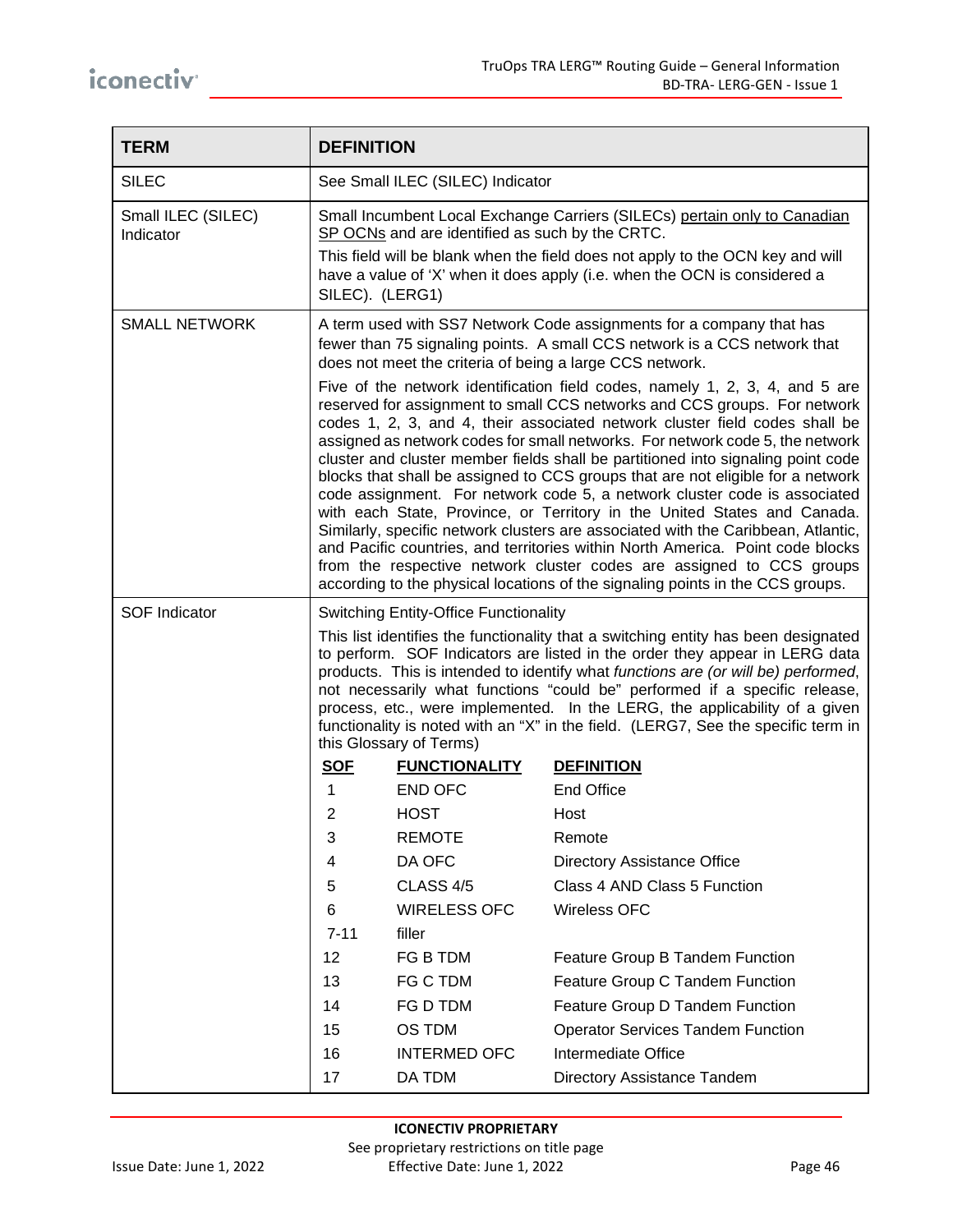| <b>TERM</b>     | <b>DEFINITION</b>                                                                                                                                                                                                       |                      |                                                                                                                                                                                                                                                                                                                                                                              |
|-----------------|-------------------------------------------------------------------------------------------------------------------------------------------------------------------------------------------------------------------------|----------------------|------------------------------------------------------------------------------------------------------------------------------------------------------------------------------------------------------------------------------------------------------------------------------------------------------------------------------------------------------------------------------|
|                 | 18                                                                                                                                                                                                                      | 911 TDM              | 911 Tandem                                                                                                                                                                                                                                                                                                                                                                   |
|                 | 19                                                                                                                                                                                                                      | filler               |                                                                                                                                                                                                                                                                                                                                                                              |
|                 | 20                                                                                                                                                                                                                      | <b>LOCAL TDM</b>     | Local tandem                                                                                                                                                                                                                                                                                                                                                                 |
|                 | 21                                                                                                                                                                                                                      | <b>INTRALATA TDM</b> | IntraLATA tandem                                                                                                                                                                                                                                                                                                                                                             |
|                 | 22                                                                                                                                                                                                                      | <b>CS DATA TDM</b>   | <b>Circuit Switched Data Tandem</b>                                                                                                                                                                                                                                                                                                                                          |
|                 | 23                                                                                                                                                                                                                      | BCR <sub>5</sub>     | Basic Rate Interface - Data Rate 56kbps                                                                                                                                                                                                                                                                                                                                      |
|                 | 24                                                                                                                                                                                                                      | BCR <sub>6</sub>     | Basic Rate Interface - Data Rate 64kbps                                                                                                                                                                                                                                                                                                                                      |
|                 | 25                                                                                                                                                                                                                      | <b>PRI 64</b>        | Primary Rate Interface                                                                                                                                                                                                                                                                                                                                                       |
|                 | 26                                                                                                                                                                                                                      | <b>ISDN MULTIRT</b>  | <b>ISDN Multirate</b>                                                                                                                                                                                                                                                                                                                                                        |
|                 | 27                                                                                                                                                                                                                      | <b>ISDN FS OFC</b>   | ISDN Foreign Serving Office                                                                                                                                                                                                                                                                                                                                                  |
|                 | 28-33                                                                                                                                                                                                                   | filler               |                                                                                                                                                                                                                                                                                                                                                                              |
|                 | 34                                                                                                                                                                                                                      | <b>STP</b>           | <b>Signal Transfer Point</b>                                                                                                                                                                                                                                                                                                                                                 |
|                 | 35                                                                                                                                                                                                                      | CCS AC OFC           | CCS Access Capable Office                                                                                                                                                                                                                                                                                                                                                    |
|                 | 36                                                                                                                                                                                                                      | filler               |                                                                                                                                                                                                                                                                                                                                                                              |
|                 | 37                                                                                                                                                                                                                      | 800 SSP              | Switch Can Perform 800 Database Queries                                                                                                                                                                                                                                                                                                                                      |
|                 | 38                                                                                                                                                                                                                      | <b>LNP CAPABLE</b>   | Local Number Portability Capable                                                                                                                                                                                                                                                                                                                                             |
|                 | 39-41                                                                                                                                                                                                                   | filler               |                                                                                                                                                                                                                                                                                                                                                                              |
|                 | 42                                                                                                                                                                                                                      | <b>CIP</b>           | Carrier Identification Parameter (SS7)                                                                                                                                                                                                                                                                                                                                       |
|                 | 43                                                                                                                                                                                                                      | <b>CSP</b>           | Carrier Selection Parameter (SS7)                                                                                                                                                                                                                                                                                                                                            |
|                 | 44                                                                                                                                                                                                                      | filler               |                                                                                                                                                                                                                                                                                                                                                                              |
|                 | <b>SOF</b>                                                                                                                                                                                                              | <b>FUNCTIONALITY</b> | <b>DEFINITION</b>                                                                                                                                                                                                                                                                                                                                                            |
|                 | 45                                                                                                                                                                                                                      | <b>SW56</b>          | Switched 56kbps Service                                                                                                                                                                                                                                                                                                                                                      |
|                 | 46                                                                                                                                                                                                                      | <b>FGD 56</b>        | Feature Group D 56kbps Service                                                                                                                                                                                                                                                                                                                                               |
|                 | 47                                                                                                                                                                                                                      | FGD <sub>64</sub>    | Feature Group D 64kpbs Service                                                                                                                                                                                                                                                                                                                                               |
|                 | 48                                                                                                                                                                                                                      | <b>INTRA PRESUB</b>  | <b>IntraLATA Presubscribed Service</b>                                                                                                                                                                                                                                                                                                                                       |
|                 | 49                                                                                                                                                                                                                      | <b>CALL AGENT</b>    | Switch is a Call Agent                                                                                                                                                                                                                                                                                                                                                       |
|                 | 50                                                                                                                                                                                                                      | <b>TRUNK GATEWAY</b> | Switch is a Trunk Gateway                                                                                                                                                                                                                                                                                                                                                    |
|                 | 51                                                                                                                                                                                                                      |                      | ACCESS GATEWAY Switch is an Access Gateway                                                                                                                                                                                                                                                                                                                                   |
|                 | 52-55                                                                                                                                                                                                                   | filler               |                                                                                                                                                                                                                                                                                                                                                                              |
| <b>SP</b>       | Service Provider                                                                                                                                                                                                        |                      |                                                                                                                                                                                                                                                                                                                                                                              |
| SP <sub>1</sub> |                                                                                                                                                                                                                         |                      | Service Provider Type 1. COCTYPE data entry used to identify a dedicated<br>NPA NXX BLOCK assigned to a SP (Type 1 interconnected) offering<br>miscellaneous types of service. Utilizing an NPA NXX BLOCK, the SP may<br>offer a variety of services to end user subscribers, e.g., ISDN services, Personal<br>Communications Services (PCS), Voice Mail, etc. (See COCTYPE) |
| SP <sub>2</sub> | Service Provider Type 2A. COCTYPE data entry used to identify a dedicated<br>NPA NXX BLOCK assigned to a SP (Type 2A interconnected) offering<br>miscellaneous types of service. Utilizing an NPA NXX BLOCK, the SP may |                      |                                                                                                                                                                                                                                                                                                                                                                              |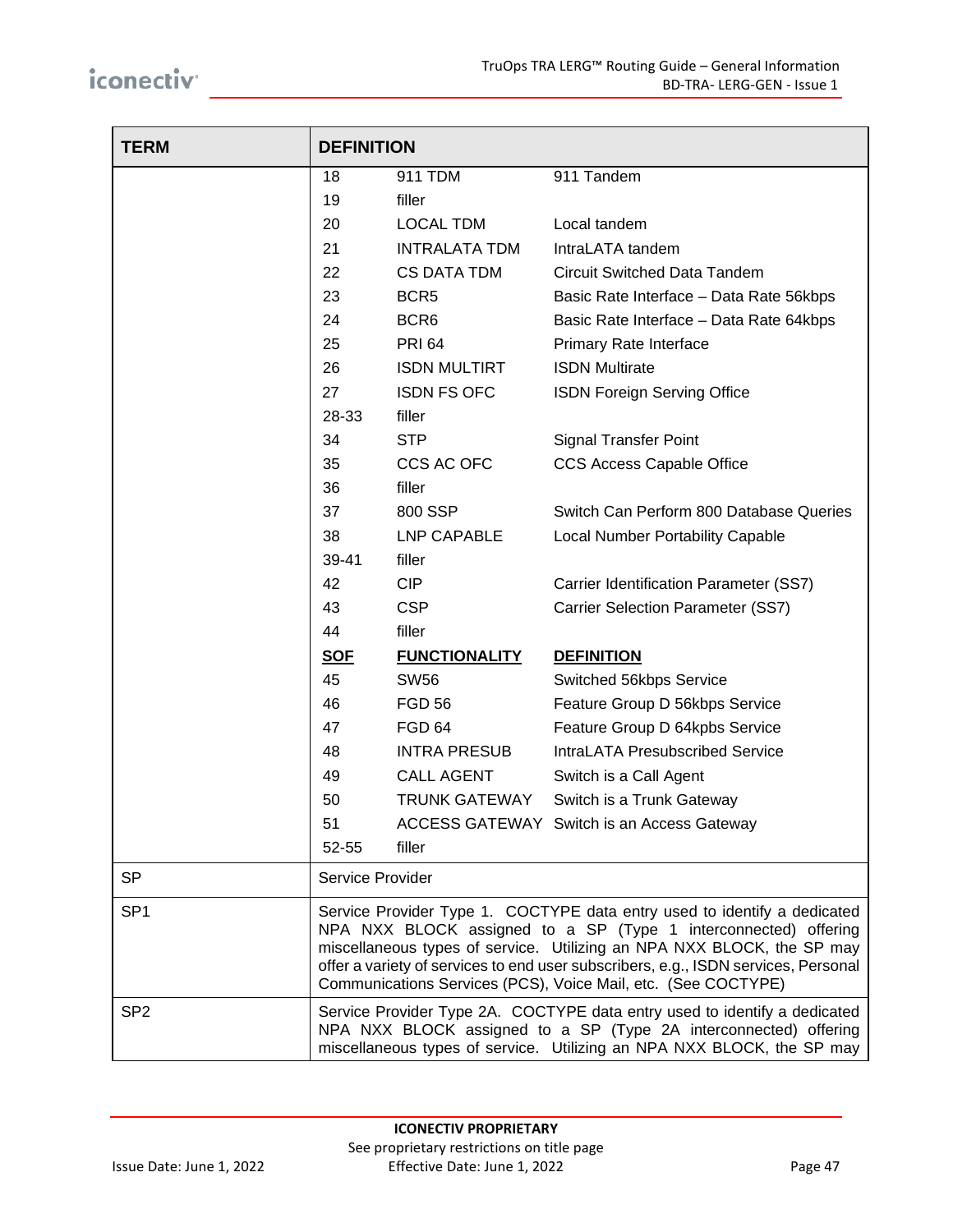| <b>TERM</b>            | <b>DEFINITION</b>                                                                                                                                                                                                                                                                                                                                                                                                                                                                                                                                                                                    |  |
|------------------------|------------------------------------------------------------------------------------------------------------------------------------------------------------------------------------------------------------------------------------------------------------------------------------------------------------------------------------------------------------------------------------------------------------------------------------------------------------------------------------------------------------------------------------------------------------------------------------------------------|--|
|                        | offer a variety of services to end user subscribers, e.g., ISDN services, Personal<br>Communications Services (PCS), Voice Mail, etc. (See COCTYPE)                                                                                                                                                                                                                                                                                                                                                                                                                                                  |  |
| <b>SPLIT INDICATOR</b> | This indicator will be set to 'Y' when the associated Rate Center is<br>geographically split across NPA boundaries. this indicator does not pertain to<br>NPA (Area Code) splits. (LERG8)                                                                                                                                                                                                                                                                                                                                                                                                            |  |
| <b>SSC</b>             | Special Service Code (SSC) is used in conjunction with the COCTYPE field to<br>identify further special services provided by a Destination Code (NXX) record.<br>(LERG6, LERG9). Allowable codes are:                                                                                                                                                                                                                                                                                                                                                                                                |  |
|                        | INTRALATA – for INTRALATA use only. Calls can only originate and<br>A<br>$=$<br>terminate within the LATA to which the NXX or thousands block is<br>assigned. An NXX "A" record and all associated thousands blocks must<br>show (or not show) an SSC of A.                                                                                                                                                                                                                                                                                                                                          |  |
|                        | Paging Services - Information supplied by data providers regarding the<br>B<br>$=$<br>"use" of an NXX or thousands block may vary over time due to a<br>company's line assignments.<br>Such changes are not necessarily<br>conveyed to those maintaining the data. For example, a COCTYPE<br>/SSC combination of EOC B (i.e. shared wireline/paging) may<br>technically become an EOC N (i.e. wireline only), but the data provider<br>may not be aware that the initial inclusion of some cellular lines may<br>have since changed.                                                                 |  |
|                        | C<br>Cellular Services – Information supplied by data providers regarding the<br>$=$<br>"use" of an NXX or thousands block may vary over time due to a<br>company's line assignments. Such changes are not necessarily<br>conveyed to those maintaining the data. For example, a COCTYPE<br>/SSC combination of EOC C (i.e. shared wireline/cellular) may<br>technically become an EOC N (i.e. wireline only), but the data provider<br>may not be aware that the initial inclusion of some cellular lines may<br>have since changed.                                                                |  |
|                        | Pseudo 800 Service Code - Used for INWATS service. These numbers<br>J.<br>$=$<br>are the actual ring to number for an 800 number that is PIC'd to a long<br>distance carrier and terminates within the LATA. Even if the A record<br>is marked SSC I, thousands blocks do not have to have the SSC of I.                                                                                                                                                                                                                                                                                             |  |
|                        | J<br>Designates that this NXX and/or thousands block has an<br>$=$<br>extended/expanded local calling area. Specifically, "J" designates that:                                                                                                                                                                                                                                                                                                                                                                                                                                                       |  |
|                        | A non-pooled NXX has all 10,000 TNs dedicated to a unique<br>extended/expanded 2-way local calling area.<br>A pooled NXX is dedicated to a unique extended/expanded 2-way<br>local calling area and must have all of its subtending thousands<br>blocks designated with "J" as well. A thousands block(s)<br>designated with "J" must subtend an NPA-NXX-A record which is<br>also designated with "J".<br>Is applicable in, e.g., AR, MO, KS, NC, or TX.<br>Is a state tariffed service. It is advisable to refer to the state<br>tariff(s) for the identification of Exchange Areas / Rate Centers |  |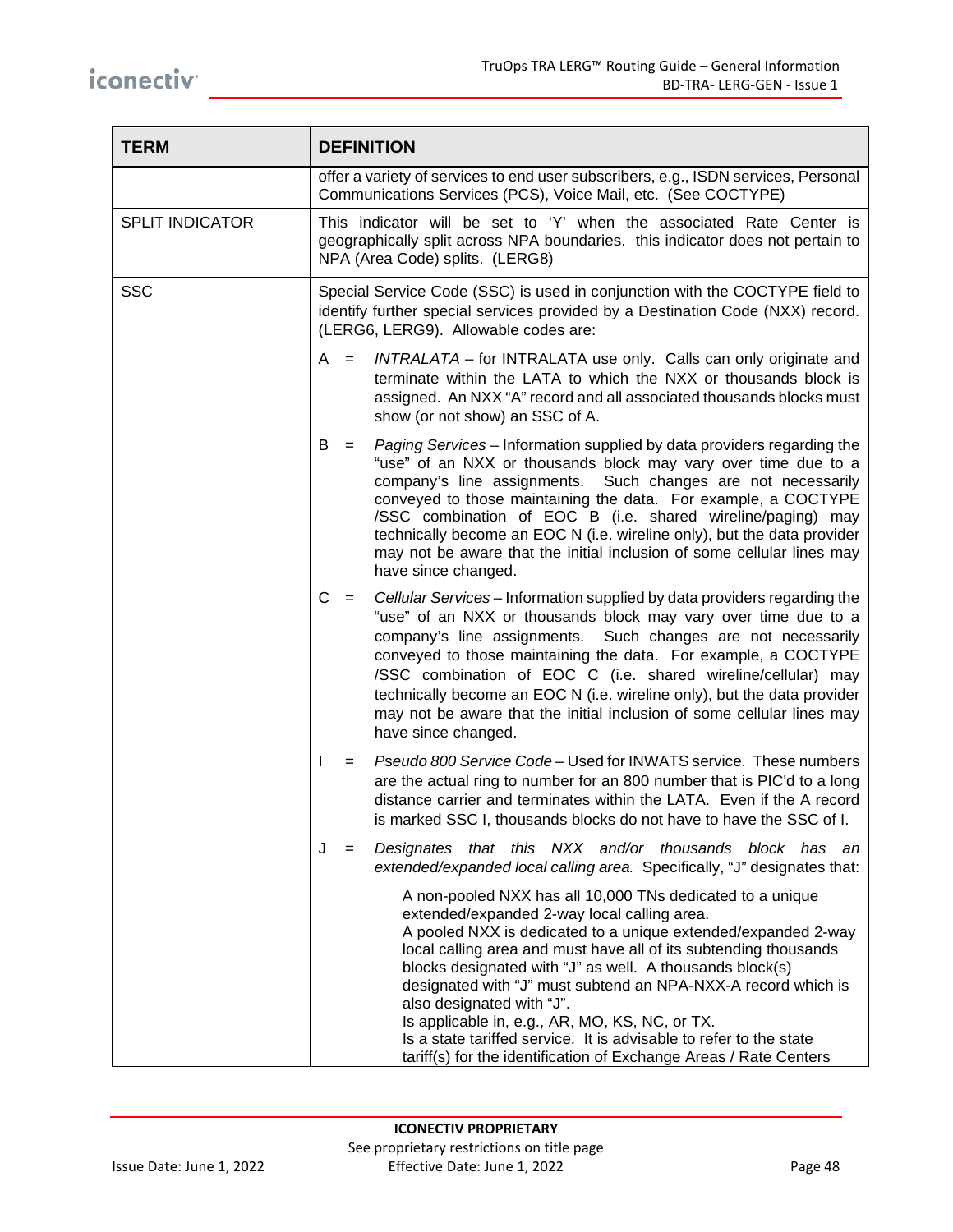| <b>TERM</b> | <b>DEFINITION</b> |                                                                                                                                                                                                                                                                                                                                                                                                                                                                                                                                                                                                                                                                                                                                                                                                                                                                                                                                                                                        |
|-------------|-------------------|----------------------------------------------------------------------------------------------------------------------------------------------------------------------------------------------------------------------------------------------------------------------------------------------------------------------------------------------------------------------------------------------------------------------------------------------------------------------------------------------------------------------------------------------------------------------------------------------------------------------------------------------------------------------------------------------------------------------------------------------------------------------------------------------------------------------------------------------------------------------------------------------------------------------------------------------------------------------------------------|
|             | $M =$             | associated with this unique extended/expanded 2-way local<br>calling area service.<br>The extended/expanded local calling area of an NXX(s) showing a<br>"J" is unique from the local calling area of an NXX(s) in the same<br>Exchange Area / Rate Center that do not show a "J". Not all<br>extended/expanded calling areas require a dedicated NXX;<br>however, the "J" is only used when a dedicated NXX is required.<br>Local Mass Calling - This is different than choke or high volume calling<br>codes that are Oddball codes identified with a COCTYPE of HVL.<br>When an NXX is <i>dedicated</i> to a specific switch and Rate Center and is<br>involved with "Mass Calling", it would be considered non-Oddball and<br>represented as COCTYPE EOC / SSC M (when some lines serve for<br>"Mass Calling") or COCTYPE EOC / SSC MO (when all assigned lines<br>serve for "Mass Calling"). Cases where "MO" is used can only apply to<br>NXX "A" records that are not portable. |
|             | N<br>$=$          | Not Applicable - No SSC is needed, nor is one applicable. Examples<br>of types of services where an SSC of "N" is used may include POTS,<br>9YY Service, Test Code, and Non-Geographic 5XX-NXX or 6YY.                                                                                                                                                                                                                                                                                                                                                                                                                                                                                                                                                                                                                                                                                                                                                                                 |
|             | O<br>$=$          | Other – When "O" is used, there may be restrictions and/or special<br>services that are otherwise not definable by an existing SSC value (e.g.<br>"blockable" codes as defined by the New York Public Service<br>Commission). These restrictions and/or special services may apply to<br>some or to all lines within the NXX "A" record or thousands block. Any<br>need for further clarification should be addressed to the AOCN<br>associated with the NXX "A" record or thousands block to which the "O"<br>has been associated. Where "O" is used, there must be an explanation<br>of the service type entered into the NOTES field in BIRRDS for that<br>NXX "A" record and/or thousands block (e.g. mass calling, blockable,<br>etc.). NOTES appear only in the LERG when the "record" is an "Oddball<br>Code." When the SSC value of "O" is used in conjunction with the SSC<br>value of "M" on an NPA-NXX-A record, the NPA-NXX cannot be ported<br>or pooled.                 |
|             | $R =$             | Two-way Conventional Mobile Radio - This is a pre-cellular technology<br>primarily used for situations where there needed to be two-way<br>communications and an ability to patch to a phone. This is similar to<br>the old push-to-talk systems in a fleet arrangement. This was also<br>referred to as Improved Mobile Telephone Service (IMTS).                                                                                                                                                                                                                                                                                                                                                                                                                                                                                                                                                                                                                                     |
|             |                   | Information supplied by data providers regarding the "use" of an NXX<br>or thousands block may very over time due to a company's line<br>assignments. Such changes are not necessarily conveyed to those<br>maintaining the data. For example, COCTYPE/SSC combination of<br>EOC R (share wireline/mobile) may technically become an EOC N<br>(wireline only), but the data provider may not be aware that the initial<br>inclusion of some cellular lines may have since changed.                                                                                                                                                                                                                                                                                                                                                                                                                                                                                                     |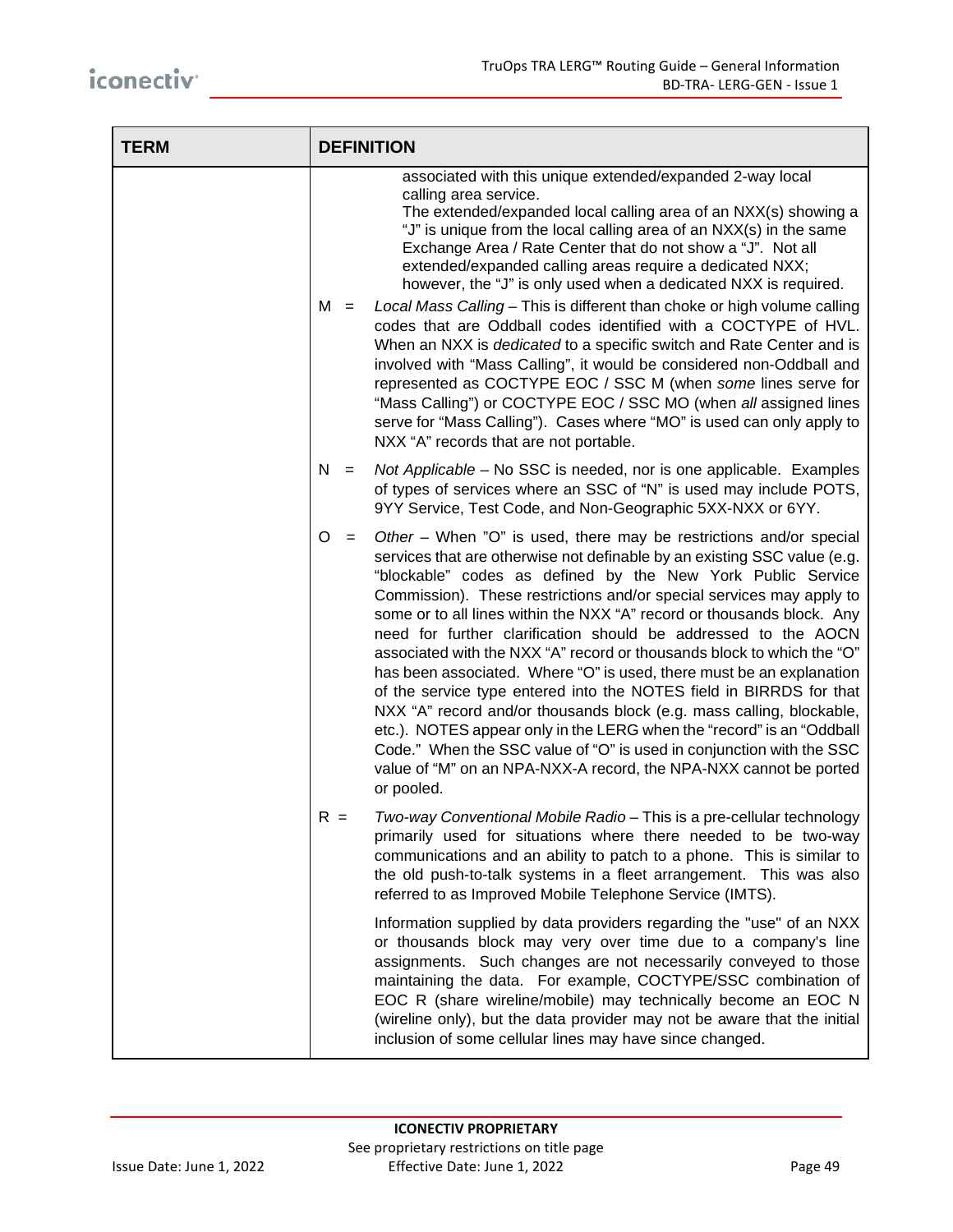| <b>TERM</b> | <b>DEFINITION</b>                                                                                                                                                                                                                                                                                                                                                                                                                                                                                                                                                                     |  |  |
|-------------|---------------------------------------------------------------------------------------------------------------------------------------------------------------------------------------------------------------------------------------------------------------------------------------------------------------------------------------------------------------------------------------------------------------------------------------------------------------------------------------------------------------------------------------------------------------------------------------|--|--|
|             | S<br>Miscellaneous Services - For example, Personal Communications<br>$=$<br>Services (PCS), Voice Mail, etc.                                                                                                                                                                                                                                                                                                                                                                                                                                                                         |  |  |
|             | T.<br><i>Time – This is used if an entire thousands block or entire NXX is</i><br>$=$<br>dedicated to providing a "time of day" announcement or service. T can<br>only be associated with a COCTYPE of INP.                                                                                                                                                                                                                                                                                                                                                                           |  |  |
|             | = Internet Protocol Voice Enabled Services<br>V                                                                                                                                                                                                                                                                                                                                                                                                                                                                                                                                       |  |  |
|             | Weather - This is used if an entire thousands block or entire NXX is<br>$W =$<br>dedicated to providing a "weather" announcement or service. W can<br>only be associated with a COCTYPE of INP.                                                                                                                                                                                                                                                                                                                                                                                       |  |  |
|             | = Service Provider requests Local Exchange<br>X.<br>Company IntraLATA Special Billing Option                                                                                                                                                                                                                                                                                                                                                                                                                                                                                          |  |  |
|             | X indicates that there may be line numbers or thousands blocks<br>assigned to a SP who has requested a LEC IntraLATA special billing<br>option on a LATA-wide basis. IntraLATA toll calls originating from LEC<br>wireline subscribers are billed to the SP as specified by state tariffs. A<br>B, C or R entry, or combinations of B, and/or C, and/or R, and/or S<br>entries should always accompany an "X" entry in the SSC field.                                                                                                                                                 |  |  |
|             | Z.<br>= Service Provider requests SELECTIVE Local<br>Exchange Company IntraLATA Special Billing Option<br>Z indicates that there may be line numbers or thousands blocks<br>assigned to a SP who has requested a LEC IntraLATA special billing<br>option on a SELECTIVE Exchange basis.<br>IntraLATA toll calls<br>originating from LEC wireline subscribers, in SELECTED Exchanges,<br>are billed to the SP as specified by state tariffs. A B, C, or R entry or<br>combinations of B, and/or C, and/or R, and/or S entries should always<br>accompany a "Z" entry in the SSC field. |  |  |
|             | = Puerto Rico and U.S. Virgin Islands<br>8                                                                                                                                                                                                                                                                                                                                                                                                                                                                                                                                            |  |  |
|             | The SSC value of "8" applies to NXXs in Puerto Rico and the U.S. Virgin<br>Islands. The original SSC "8" definition was used when the NANP areas<br>in the Caribbean and Atlantic were all handled by NPA 809.                                                                                                                                                                                                                                                                                                                                                                        |  |  |
|             | The digit "8" in the SSC field identifies those codes that are within<br>Puerto Rico and the U.S. Virgin Islands and belong to either WATS<br>Band 4 (for Florida and Rhode Island) or WATS Band 5 (for the<br>remainder of the continental U.S. portion of the NANP) and must be<br>screened at the WATS originating screening office to pass calls from<br>WATS Band 4 or 5. These codes must be reviewed each month in<br>order to provide up-to-date originating WATS screening.                                                                                                  |  |  |
|             | Although the Atlantic/Caribbean are now associated with area specific<br>NPAs, use of "8" has been retained in deference to billing and other<br>systems that may still utilize the value in their processing of data.                                                                                                                                                                                                                                                                                                                                                                |  |  |
| STATE (ST)  | This is the two-letter abbreviation that identifies a state, territory, province<br>(Canada), or country (e.g. Caribbean NANP members). The two-letter code is                                                                                                                                                                                                                                                                                                                                                                                                                        |  |  |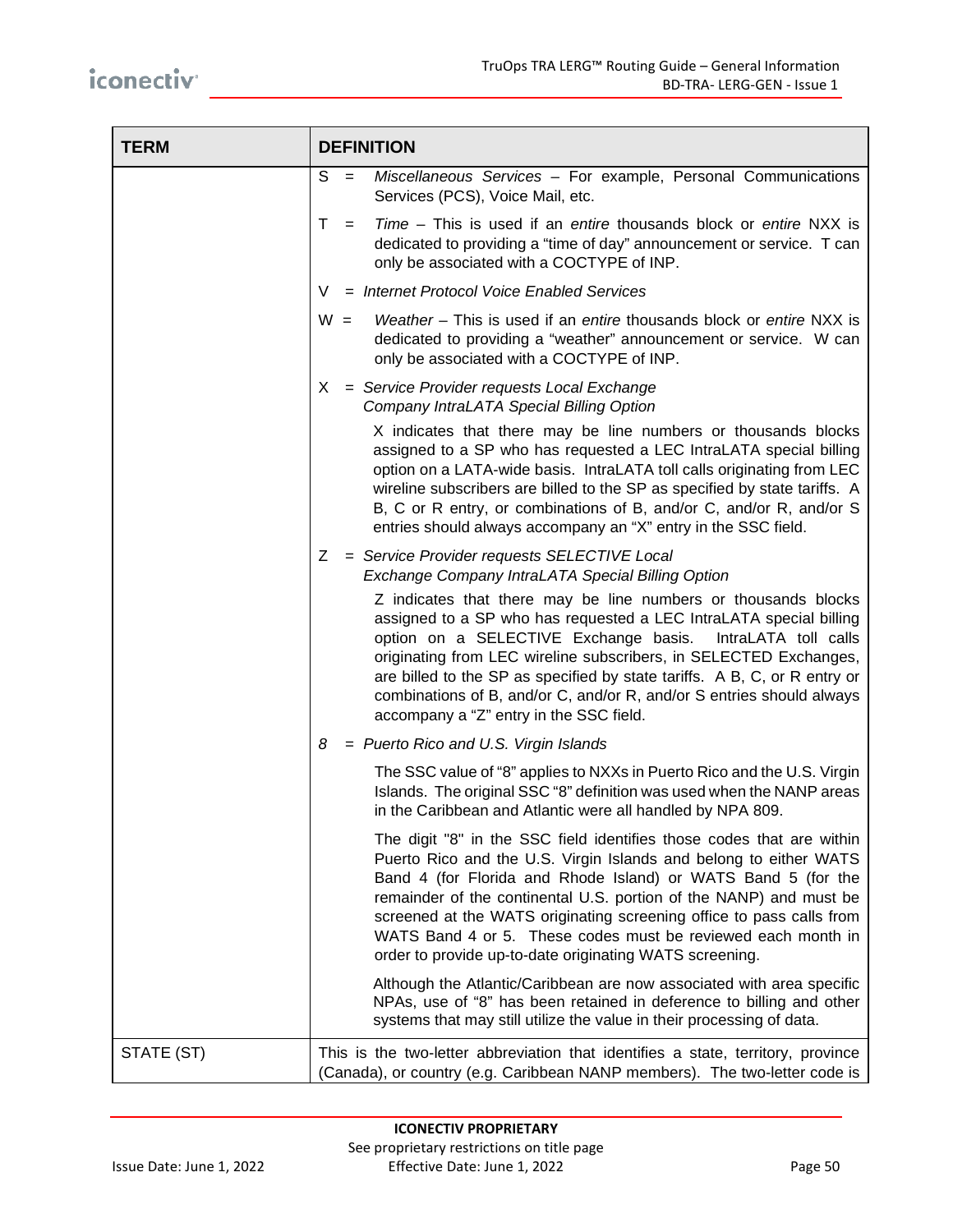| <b>TERM</b>   | <b>DEFINITION</b>                                                                                                                                                                                                                                                                                                                                                                                                                                                                                                                                                                                                                                                                                                               |
|---------------|---------------------------------------------------------------------------------------------------------------------------------------------------------------------------------------------------------------------------------------------------------------------------------------------------------------------------------------------------------------------------------------------------------------------------------------------------------------------------------------------------------------------------------------------------------------------------------------------------------------------------------------------------------------------------------------------------------------------------------|
|               | usually that which is used by iconectiv Common Language. Outside the United<br>States' set of two-character state codes, the value used for a location may<br>occasionally be different than two-letter codes used by other sources (e.g.<br>foreign postal services).                                                                                                                                                                                                                                                                                                                                                                                                                                                          |
|               | A listing of those codes that appear in the LERG is provided on a table<br>immediately following this Glossary of Terms.                                                                                                                                                                                                                                                                                                                                                                                                                                                                                                                                                                                                        |
|               | The STATE code used for an OCN (LERG1) may be either the state in which a<br>company, defined by that OCN, solely operates within or, in some cases such<br>as nationally used OCNs, can be the state in which the company is incorporated                                                                                                                                                                                                                                                                                                                                                                                                                                                                                      |
| <b>STATUS</b> | Used in conjunction with an EFFDATE, the STATUS code indicates a specific<br>type of activity that is to occur on that date in all files that provide future activity.                                                                                                                                                                                                                                                                                                                                                                                                                                                                                                                                                          |
|               | $E$ = indicates that the specific record is to be "established" in the network<br>on the associated EFFDATE.                                                                                                                                                                                                                                                                                                                                                                                                                                                                                                                                                                                                                    |
|               | $M =$ indicates that a record in existence before associated "M" EFFDATE<br>will have some data element(s) changed on the "M" EFFDATE. To<br>determine the changing element(s) you must compare the data, field by<br>field, to the preexisting state of the record (also provided in the LERG,<br>usually the preceding line).                                                                                                                                                                                                                                                                                                                                                                                                 |
|               | $D =$ indicates that the specific record is to be "disconnected" from the<br>$\bullet$<br>network on the associated EFFDATE.                                                                                                                                                                                                                                                                                                                                                                                                                                                                                                                                                                                                    |
|               | Blank = indicates the information provided is "current/active" at the time the<br>$\bullet$<br>LERG was produced.                                                                                                                                                                                                                                                                                                                                                                                                                                                                                                                                                                                                               |
|               | Note (LERG8LIR):<br>❖                                                                                                                                                                                                                                                                                                                                                                                                                                                                                                                                                                                                                                                                                                           |
|               | The STATUS in LERG8LIR refers to the status of the LIR to RATE CENTER<br>relationship and not to the LIR itself.                                                                                                                                                                                                                                                                                                                                                                                                                                                                                                                                                                                                                |
|               | ❖ Note (LERG9):                                                                                                                                                                                                                                                                                                                                                                                                                                                                                                                                                                                                                                                                                                                 |
|               | The Homing Switch STATUS code in LERG9 files is based on the NPA<br>NXX/SWITCH combination appearing under a given homed-to switch. An "E"<br>or "D" STATUS means the combination is being established or disconnected<br>relative to the homed-to switch. This does not necessarily mean that the NPA<br>NXX and/or switch are disconnecting from the network. For example, an NPA<br>NXX that may be moving from one switch to another (represented by a "M"<br>(modify) STATUS in LERG6 files), where the "new" switch is under a different<br>homed-to tandem than the "old" switch, will appear in LERG9 files with a "D"<br>STATUS under the "old" homed-to tandem, and an "E" STATUS under the "new"<br>homed-to tandem. |
| <b>STP</b>    | Signal Transfer Point. A packet switch in the CCS network used for SS7<br>interconnection. (LERG7SHA, SOF Indicator)                                                                                                                                                                                                                                                                                                                                                                                                                                                                                                                                                                                                            |
|               | If the STP fields are populated (STPs occur in pairs; if one of the STP fields is<br>populated, the other must also be populated), the switching entity has common<br>channel signaling for IntraLATA use and, if it is also a CCS AC OFC (See                                                                                                                                                                                                                                                                                                                                                                                                                                                                                  |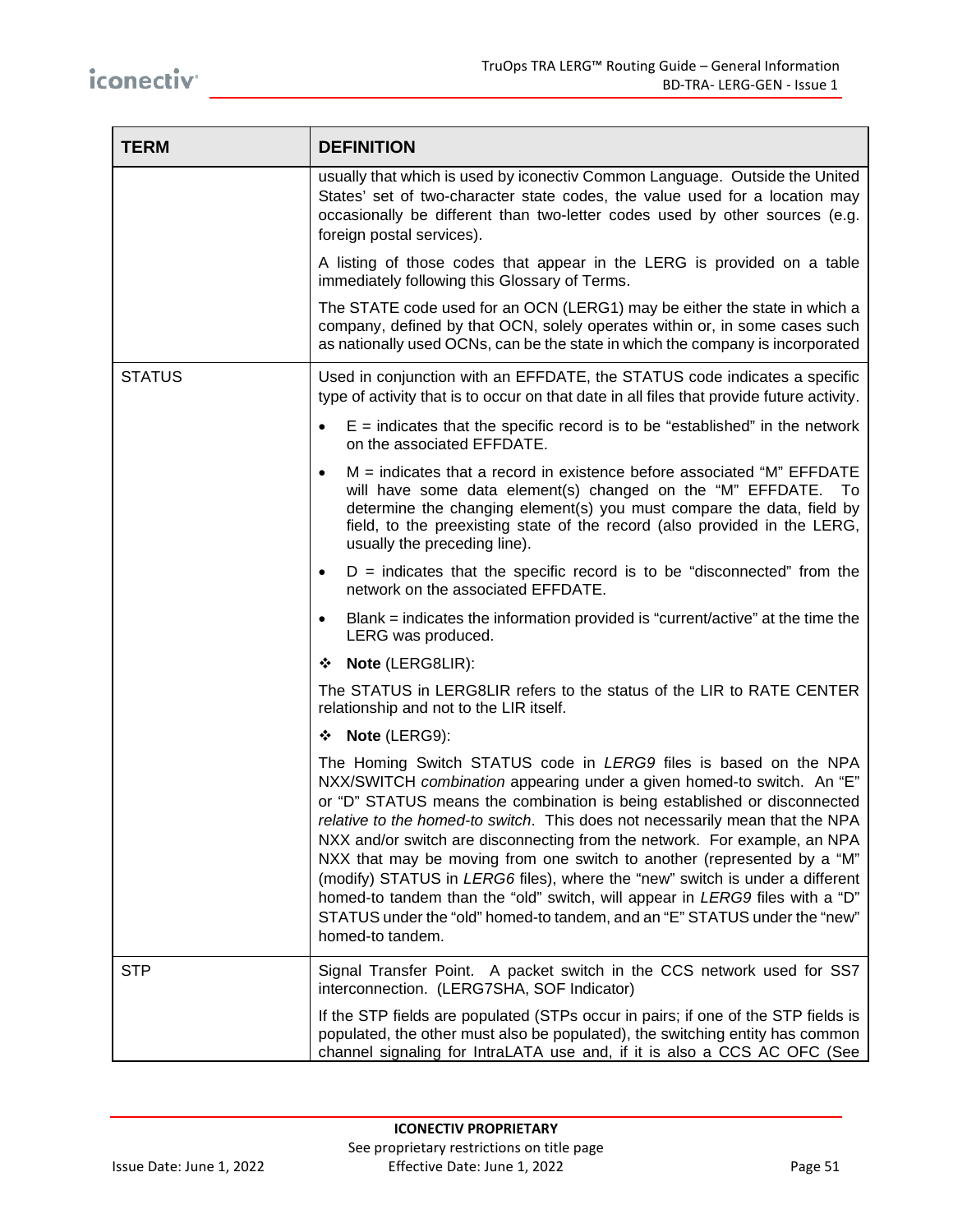| <b>TERM</b>                                                 | <b>DEFINITION</b>                                                                                                                                                                                                                                                                                                                                                                                                            |  |  |
|-------------------------------------------------------------|------------------------------------------------------------------------------------------------------------------------------------------------------------------------------------------------------------------------------------------------------------------------------------------------------------------------------------------------------------------------------------------------------------------------------|--|--|
|                                                             | definition in this Glossary of Terms), it can be used by access purchasers for<br>InterLATA common channel signaling.                                                                                                                                                                                                                                                                                                        |  |  |
| <b>STREET</b>                                               | Street portion of the switching entity address. (LERG7)                                                                                                                                                                                                                                                                                                                                                                      |  |  |
| <b>SWITCH</b>                                               | Also may be referenced as SWITCH ID, switch, switching entity, etc. It is<br>identified by an eleven-character descriptor/identifier. Outside the specific<br>exceptions denoted below, it is intended that this descriptor/identifier be an<br>established Common Language Location Identifier (CLLI) of the switch. (See<br>CLN INDICATOR). Some reasons this field may not contain a true CLLI are:                       |  |  |
|                                                             | 1. For NXXs in Non-Geographic 5XX-NXX, 600, 6YY, and NPA 9YY, the<br>SWITCH field is used to provide assignment, status, and routing information<br>about the NXX (See Chapter 4 of this document for a more detailed<br>overview).                                                                                                                                                                                          |  |  |
|                                                             | 2. For NXXs in the Caribbean and Bermuda NPAs, the SWITCH field is<br>populated with SWCHxxUNKNO, where xx identifies one of the countries or<br>territories in the Caribbean or Bermuda.                                                                                                                                                                                                                                    |  |  |
|                                                             | 3. For NPA 710, the SWITCH field is populated with RTGETSAGENT (See<br>Chapter 4 of this document for a more detailed overview).                                                                                                                                                                                                                                                                                             |  |  |
|                                                             | 4. For Oddball NXXs, the SWITCH field is often populated with<br>XXXXXXXXXX as an indication that the "switch" involved may vary based<br>on the type or service provided, due to carriers processing of a given NXX<br>differently than other (e.g. network by network), etc.                                                                                                                                               |  |  |
|                                                             | • Note: In some cases, the SWITCH may be a value that represents a<br>"POI and is <i>technically</i> not a "switch." In such cases, it is expected<br>that the data provided in LERG7SHA maps a POI to the ACTUAL<br>SWITCH associated with the POI.                                                                                                                                                                         |  |  |
|                                                             | Note: Occasionally, a LERG6 record may have the switch field blank.<br>❖<br>These represent current views of records that will also have a<br>following future view that populated the field, even if that view will<br>contain XXXXXXXXXXX. These are cases of older, company specific<br>and generally Oddball Codes, which the assigned/using party is now<br>expanding for their presence in the LERG.                   |  |  |
|                                                             | ❖<br><b>Note:</b> "Switch" is a term that has a basic definition of being a network<br>element that will "switch" (e.g. route) call traffic to various other<br>locations based on an assessment of the specifics of the transmission<br>type, numbering protocol, etc., associated with the given call.<br>However, the term has often become used in a loose sense in many<br>areas of telecommunications. (Various files) |  |  |
| <b>SWITCH HOMING</b><br>ARRANGEMENT<br>(MS Access: SHA IND) | The Switch Homing Arrangement Indicator (SHA IND) is used to identify, in<br>combination with the SWITCH, the "homing" arrangement to be used for an NPA<br>NXX BLOCK. In correlating the LERG6 and LERG7SHA files, the SHA value<br>must be used in conjunction with the SWITCH to obtain the appropriate homing<br>for a given NPA NXX. (LERG6, LERG7SHA, LERG9, LERG12)                                                   |  |  |
| <b>SW 56</b>                                                | A switched 56Kbps service, generically known as Public Switched Digital<br>Service (PSDS), providing the end user (customer) with the ability to send and                                                                                                                                                                                                                                                                    |  |  |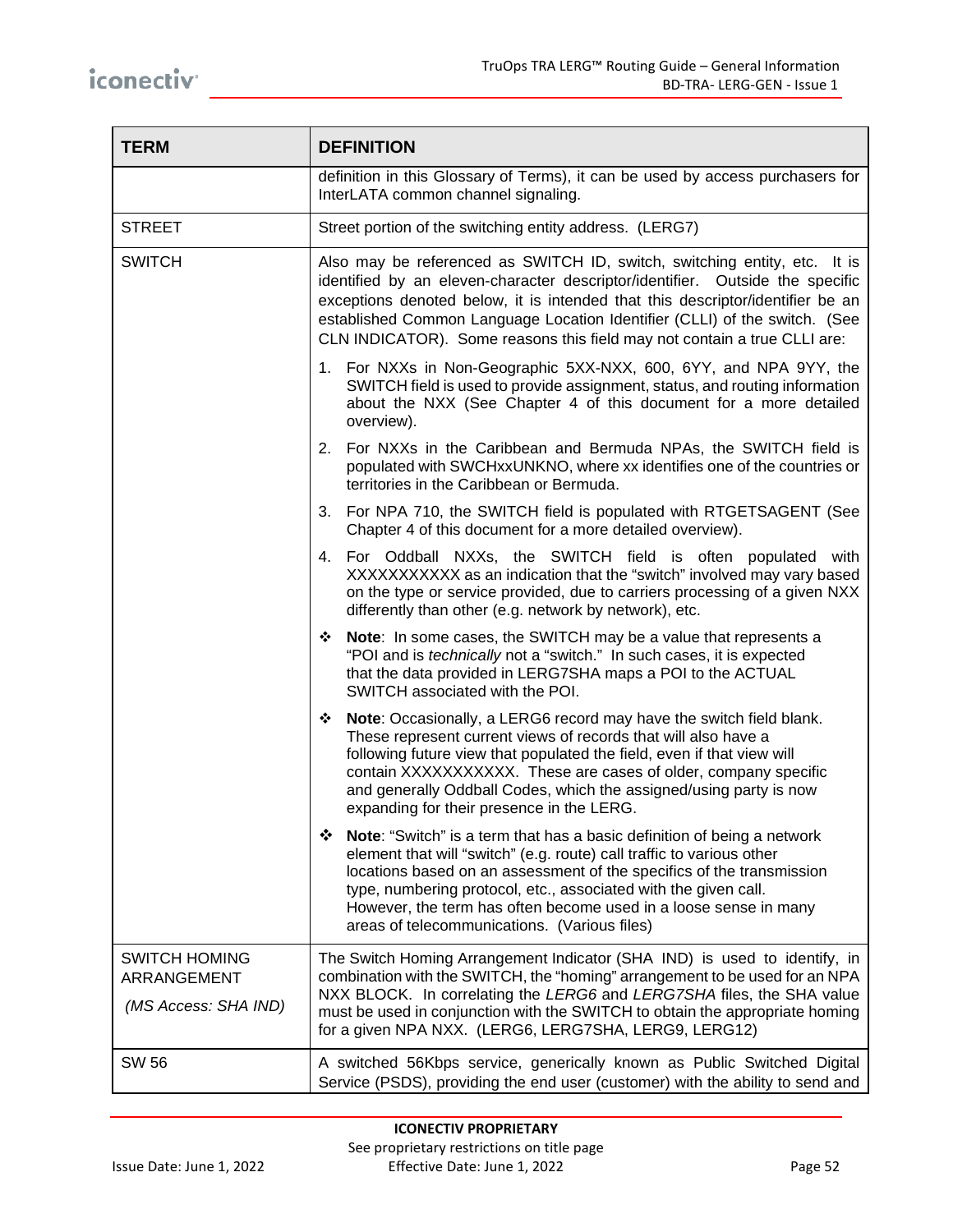| <b>TERM</b>       | <b>DEFINITION</b>                                                                                                                                                                                                                                                                                                                                                                                                                                                                                                                                                                                                                                                                                                                                                                                                                       |  |  |
|-------------------|-----------------------------------------------------------------------------------------------------------------------------------------------------------------------------------------------------------------------------------------------------------------------------------------------------------------------------------------------------------------------------------------------------------------------------------------------------------------------------------------------------------------------------------------------------------------------------------------------------------------------------------------------------------------------------------------------------------------------------------------------------------------------------------------------------------------------------------------|--|--|
|                   | receive data at a speed of 56Kbps over the Public Switched Network (PSN),<br>utilizing in-band signaling. (See SOF Indicator)                                                                                                                                                                                                                                                                                                                                                                                                                                                                                                                                                                                                                                                                                                           |  |  |
| <b>TARGET OCN</b> | This field identifies the current company for an OCN (via use of another OCN<br>value) in cases of mergers and acquisitions. Industry processes permit an<br>acquiring company to "retain" use of the acquired company's OCN which often<br>will also retain the acquired company's name. Thus, TARGET OCN essentially<br>permits identification of the acquiring company. TARGET OCN is different from<br>an OVERALL OCN. The acquired company may have had several OCNs, as<br>well as an OVERALL OCN. Although specific situations may vary, the acquired<br>company's OCNs, as well as OVERALL OCN, would be expected to map to the<br>TARGET OCN(s) of the acquiring company. This field is based on the acquiring<br>company's desire to make use of it, and as such may not be populated in cases<br>when it could otherwise be. |  |  |
|                   | Use of TARGET OCN is at the option of the acquiring company, it is possible<br>an acquiring company may not make use of this field. Also, the use and<br>identification of TARGET OCNs requires positive actions to be taken by the<br>acquiring company.                                                                                                                                                                                                                                                                                                                                                                                                                                                                                                                                                                               |  |  |
|                   | The company (OCN) that the TARGET OCN is associated with is also known<br>as a Combined Entity Company Code (CECC).                                                                                                                                                                                                                                                                                                                                                                                                                                                                                                                                                                                                                                                                                                                     |  |  |
|                   | (LERG1)                                                                                                                                                                                                                                                                                                                                                                                                                                                                                                                                                                                                                                                                                                                                                                                                                                 |  |  |
| <b>TBP IND</b>    | See THOUSANDS BLOCK POOLING INDICATOR                                                                                                                                                                                                                                                                                                                                                                                                                                                                                                                                                                                                                                                                                                                                                                                                   |  |  |
| <b>TDM</b>        | TANDEM. A tandem switch connects one trunk to another and serves a<br>concentration and distribution function to minimize direct end office<br>interconnection. It is a switch or connection between an originating switch and<br>the final switch call destination. A tandem switch does not allow origination or<br>termination of telephone calls. Tandems serve a designated geographic area<br>consisting of specific Rate Centers. (LERG7, LERG7SHA, LERG9)                                                                                                                                                                                                                                                                                                                                                                       |  |  |
|                   | Tandem switches may perform one or more of the following functions or homing<br>relationship:                                                                                                                                                                                                                                                                                                                                                                                                                                                                                                                                                                                                                                                                                                                                           |  |  |
|                   | Feature Group B Tandem (inter/intra LATA)<br>Feature Group C Tandem (inter/intra LATA)<br>Feature Group D Tandem (inter/intra LATA)<br>Operator Services Tandem (inter/intra LATA)                                                                                                                                                                                                                                                                                                                                                                                                                                                                                                                                                                                                                                                      |  |  |
|                   | Tandems that serve multi-LATAs have multiple appearances in LERG9.                                                                                                                                                                                                                                                                                                                                                                                                                                                                                                                                                                                                                                                                                                                                                                      |  |  |
|                   | In some cases, homing arrangements are provided between a switching<br>entity/POI and the following types of offices. These are not tandems but the<br>homing relationships may be provided in the same manner (e.g. files, etc.) as<br>actual switch/tandem homing:                                                                                                                                                                                                                                                                                                                                                                                                                                                                                                                                                                    |  |  |
|                   | <b>Signaling Transfer Points</b><br>End Office Host<br>800 SSP Office<br>Intermediate Office                                                                                                                                                                                                                                                                                                                                                                                                                                                                                                                                                                                                                                                                                                                                            |  |  |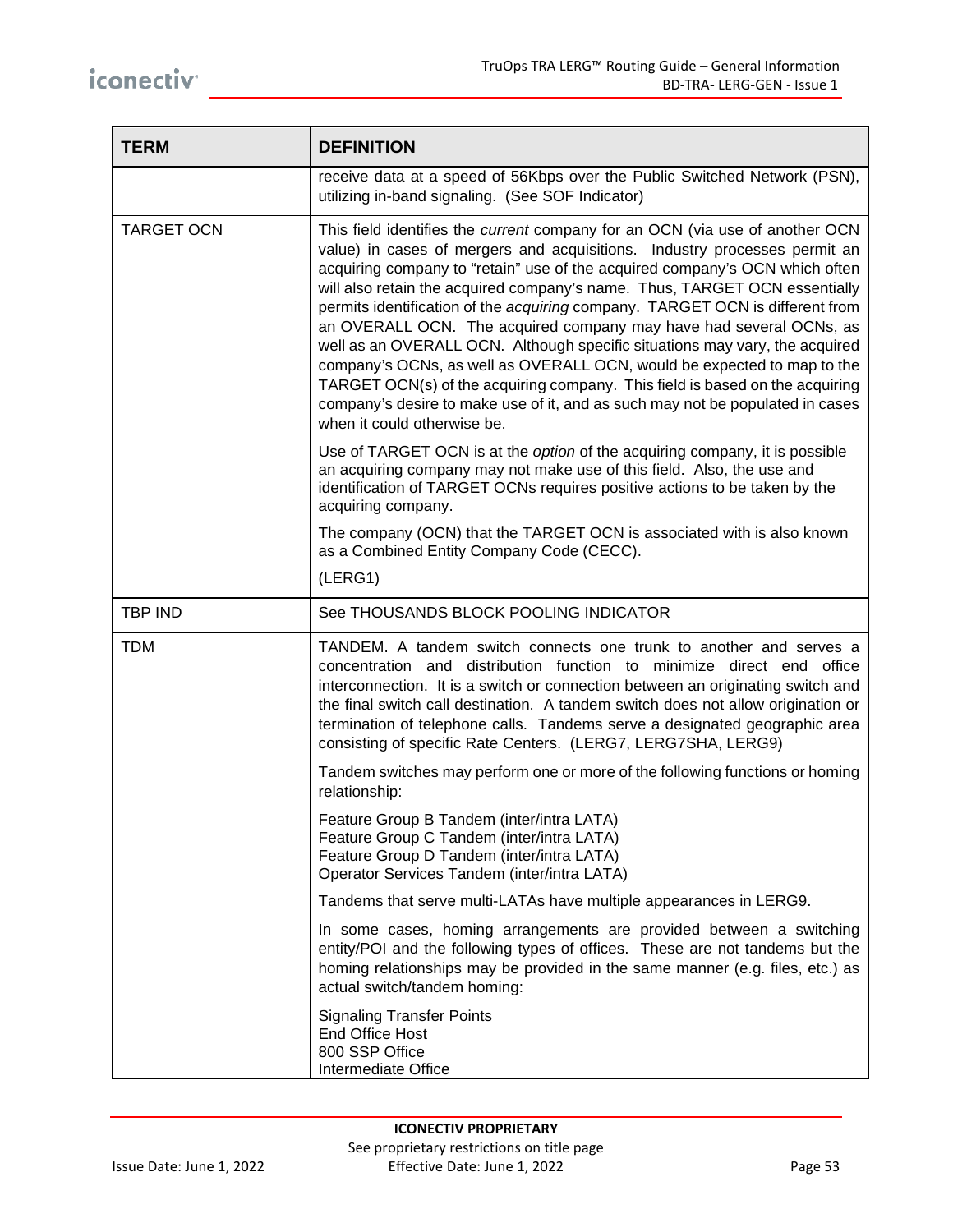| <b>TERM</b>                              | <b>DEFINITION</b>                                                                                                                                                                                                                                                                                                                                                                                                                                                                                                                                                                                                                                                                        |  |
|------------------------------------------|------------------------------------------------------------------------------------------------------------------------------------------------------------------------------------------------------------------------------------------------------------------------------------------------------------------------------------------------------------------------------------------------------------------------------------------------------------------------------------------------------------------------------------------------------------------------------------------------------------------------------------------------------------------------------------------|--|
|                                          | Actual Switch/POI relationships                                                                                                                                                                                                                                                                                                                                                                                                                                                                                                                                                                                                                                                          |  |
| TDM FUNC CODES                           | TANDEM FUNCTION. A single character field, which identifies the type of<br>tandem function performed and whether it performs this function for Originating<br>and/or Terminating traffic from or to a subtending End Office (LERG9). The<br>"field" itself may concurrently contain several of these specific values, as may<br>be applicable since a given switch may perform various functions.                                                                                                                                                                                                                                                                                        |  |
|                                          | $A =$ Actual Switch<br>$B =$ Feature Group B Tandem<br>$C =$ Feature Group C Tandem<br>$D =$ Feature Group D Tandem (i.e., Equal Access tandem)<br>$F =$ Foreign Served Office<br>$H = Host$<br>$J =$ Feature Group B Intermediate Office<br>$K =$ Feature Group C Intermediate Office<br>$L =$ Feature Group D Intermediate Office<br>M = Circuit Switched Data Tandem<br>O = Operator Services Tandem<br>S = Signaling Transfer Point (pertains to both STP1 and STP2 in<br>LERG7SHA, thus an NPA NXX will appear under two STPs in<br>LERG9)<br>$T = IntraLATA$ tandem<br>$U =$ Local tandem<br>$3 =$ Call Agent homing<br>4 = Trunk Gateway Homing<br>8 = 800 SSP (Originating Only) |  |
| <b>Telecom Routing</b><br>Administration | See TRA                                                                                                                                                                                                                                                                                                                                                                                                                                                                                                                                                                                                                                                                                  |  |
| <b>Terminating Digits</b>                | See TR DIG                                                                                                                                                                                                                                                                                                                                                                                                                                                                                                                                                                                                                                                                               |  |
| <b>Terminating Tandem</b>                | See TANDEM                                                                                                                                                                                                                                                                                                                                                                                                                                                                                                                                                                                                                                                                               |  |
| (MS Access: TERM)                        |                                                                                                                                                                                                                                                                                                                                                                                                                                                                                                                                                                                                                                                                                          |  |
| <b>TEST LINE</b>                         | This is a line number component of the associated NPA NXX that the SP has<br>indicated is a test line. This is optional entry for BLOCK records. Test lines<br>may be operational only for a specified period and thereafter subject to later<br>assignment to a subscriber. Assignment, use, and other aspects of test line<br>numbers are largely a function of company-specific policies. (LERG6)                                                                                                                                                                                                                                                                                     |  |
| TEST LINE RESPONSE                       | This field indicates the type of response that a call placed to the indicated TEST<br>LINE should return:<br>$A =$ Announcement<br>$M =$ Milliwatt tone                                                                                                                                                                                                                                                                                                                                                                                                                                                                                                                                  |  |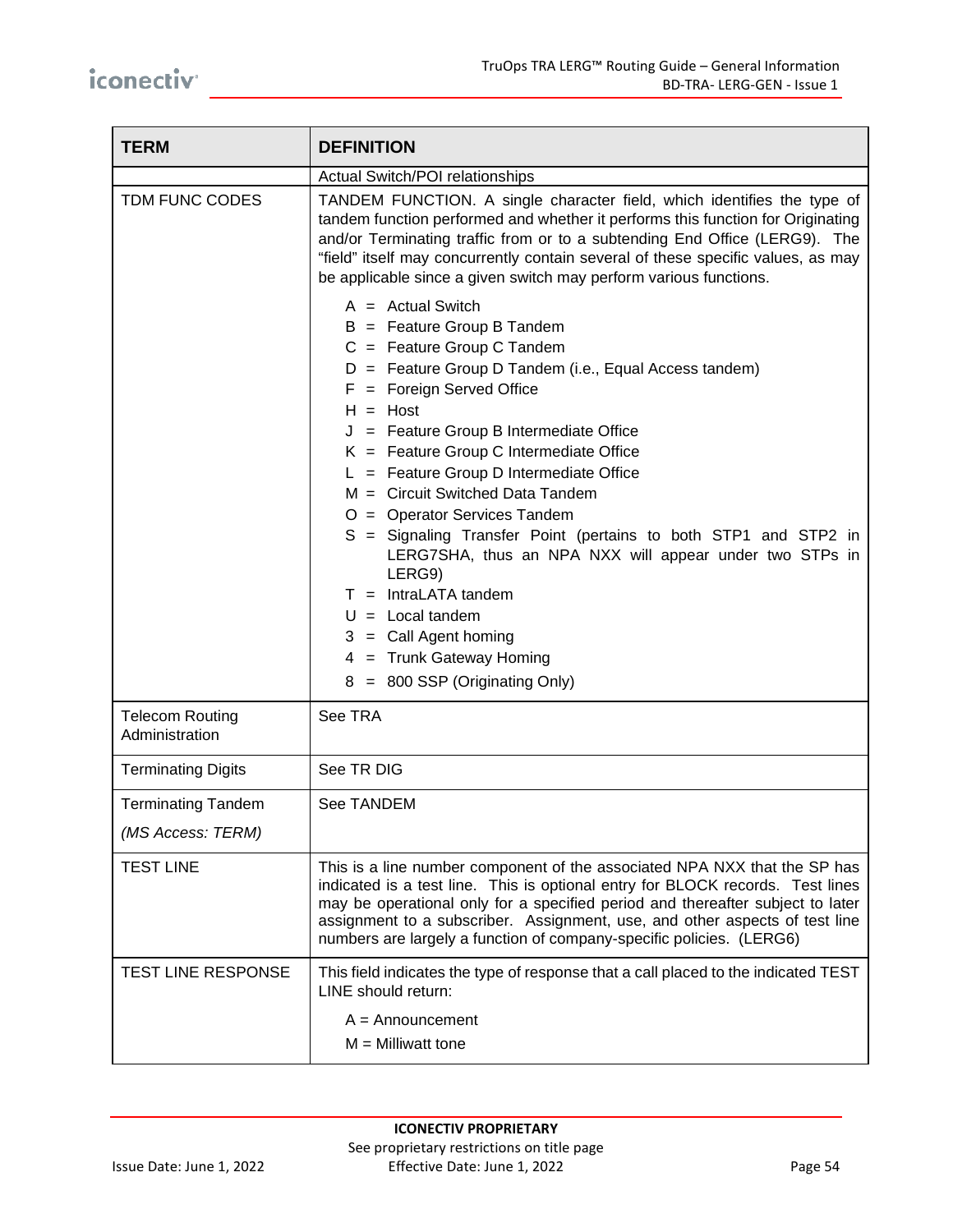| <b>TERM</b>                                                      | <b>DEFINITION</b>                                                                                                                                                                                                                                                                                                                                                                                                                                                                                                              |
|------------------------------------------------------------------|--------------------------------------------------------------------------------------------------------------------------------------------------------------------------------------------------------------------------------------------------------------------------------------------------------------------------------------------------------------------------------------------------------------------------------------------------------------------------------------------------------------------------------|
| <b>TEST NUMBER END</b><br><b>DATE</b>                            | This is the date that TEST NUMBER x has been announced to no longer be<br>This should be a date before the actual start date of the NPA.<br>available.<br>(LERG3)                                                                                                                                                                                                                                                                                                                                                              |
| <b>TEST NUMBER START</b><br><b>DATE</b>                          | This is the date that TEST NUMBER x has been announced to be available.<br>This should be a date before the actual start date of the NPA. (LERG3)                                                                                                                                                                                                                                                                                                                                                                              |
| <b>TEST NUMBER x</b><br>(4 instances where $x = 1$<br>through 4) | For NPA Splits/Overlays this is a test number (up to 4 permitted). If all 4 fields<br>are populated, check the FOOTNOTE field to see if additional ones may exist.<br>This is seven digits since the NPA portion is the NPA of the specific NPA record.<br>TEST NUMBER x (including TEST NUMBER START DATE and TEST<br>NUMBER END DATE) is removed after a few months of the TEST NUMBER<br>END DATE to avoid issues with the SP potentially assigning the given line<br>number to a subscriber at some point in time. (LERG3) |
| <b>THOUSANDS BLOCK</b>                                           | Permissible values are Y, N, S, I:                                                                                                                                                                                                                                                                                                                                                                                                                                                                                             |
| POOLING INDICATOR                                                | Y = Indicates that the NPA NXX has been identified to be part of a pool of NXXs,<br>within a given NPA, that are assigned 1000 lines at a time by the NANPA<br>(currently only applicable to the United States and Puerto Rico) to potentially<br>different companies. (LERG6)                                                                                                                                                                                                                                                 |
|                                                                  | $N =$ Indicates that the NXX is not publicly pooled and that there is no information<br>below the NXX level.                                                                                                                                                                                                                                                                                                                                                                                                                   |
|                                                                  | $S =$ Indicates that the NXX is not publicly pooled, but that the SP has chosen,<br>for purposes of Intra Service Provider Porting, seven-digit routing, or other<br>reason, to show its fully assigned NXX to be "split" at the thousands block level.<br>This can apply to any NPA within the NANP.                                                                                                                                                                                                                          |
|                                                                  | $I =$ Indicates the same as "S", except that the NANPA has been requested by<br>the Code Holder to establish BIRRDS system controls regarding the "split" of its<br>NXX into thousands blocks. This applies to only NPAs that are Pooled and<br>currently applicable to just FCC regulated areas (U.S. and U.S. Territories).                                                                                                                                                                                                  |
| <b>TIME ZONE</b>                                                 | This field designates the time zone(s) associated with the geographic coverage<br>of the NPA (LERG3):                                                                                                                                                                                                                                                                                                                                                                                                                          |
|                                                                  | $0 = Not$ applicable (e.g. NPA 9YY)<br>1 = Guam and the Commonwealth of the Northern Mariana Islands (CNMI)<br>$(GMT + 10)$<br>2 = Hawaii (GMT -10), American Samoa (GMT -11)<br>$3 = Alaska (GMT - 9)$<br>$4 =$ Pacific (GMT $-8$ )<br>$5 =$ Mountain (GMT $-7$ )<br>$6 =$ Central (GMT $-6$ )<br>$7 =$ Eastern (GMT $-5$ )<br>$8 =$ Atlantic (GMT $-4$ )<br>$9$ = Newfoundland (GMT $-3.5$ )                                                                                                                                 |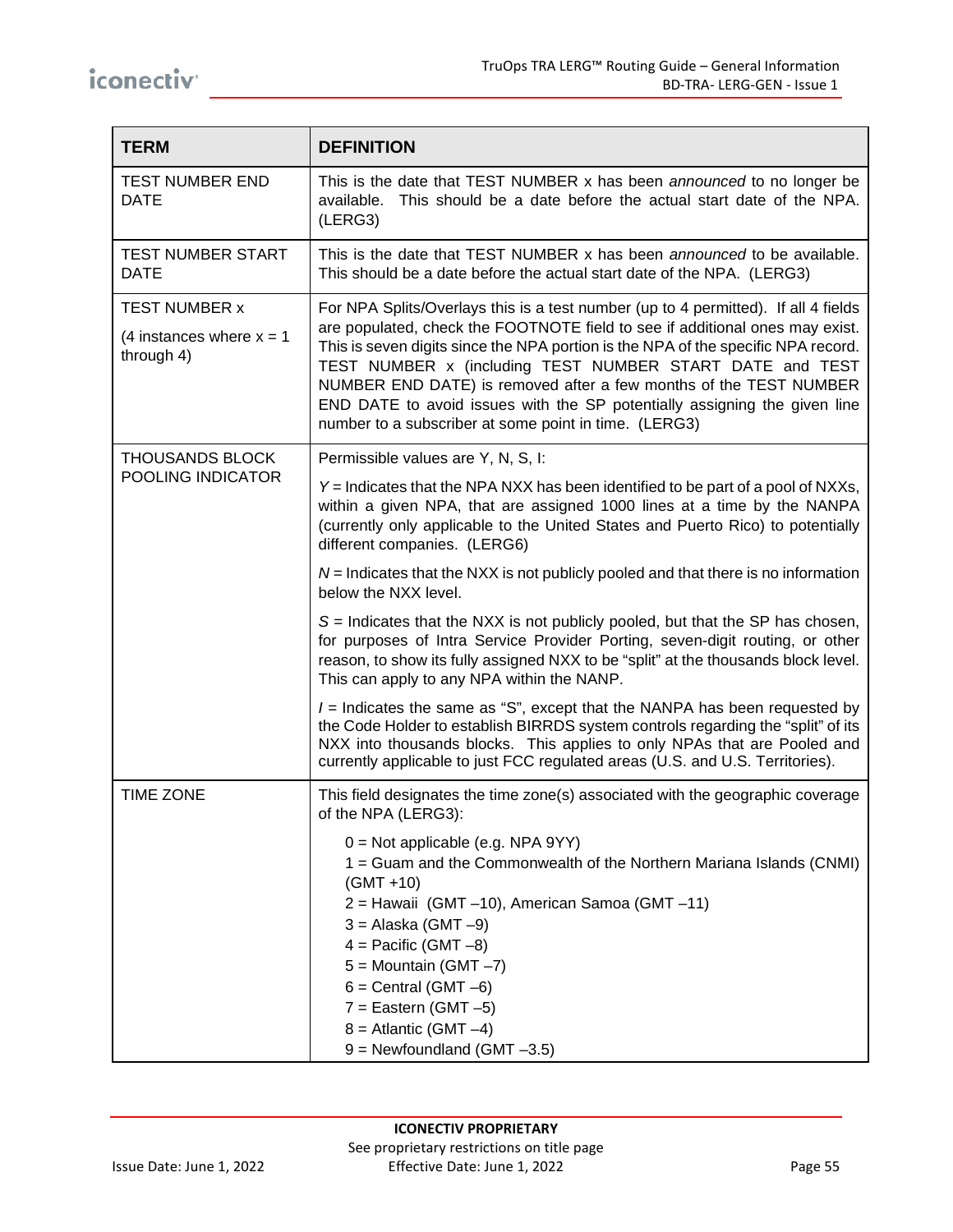| <b>TERM</b>             | <b>DEFINITION</b>                                                                                                                                                                                                                                        |  |  |
|-------------------------|----------------------------------------------------------------------------------------------------------------------------------------------------------------------------------------------------------------------------------------------------------|--|--|
|                         | Standard time, as hour offsets from Greenwich Mean Time (GMT), is<br>parenthetically noted. If an area observes Daylight Savings Time (DST) the<br>offset should be adjusted accordingly during DST observance (e.g. Pacific<br>under DST is $GMT -7$ ). |  |  |
| <b>TOTAL LINES/VIEW</b> | Identifies the TOTAL number of unique lines per VIEW ID. (LERG9) (See VIEW<br>ID, VIEW LINE #)                                                                                                                                                           |  |  |
| TR DIG                  | ❖ Note: The following does not apply to NPA NXX records at the<br>Thousands Block Level. TR DIG values associated with numeric<br>block records will appear as NA.                                                                                       |  |  |
|                         | These fields indicate the number of terminating digits (TR DIGs) to be outpulsed<br>to a switching entity/POI or tandem when completing (terminating) a call<br>(LERG6).                                                                                 |  |  |
|                         | The EO (End Office) field indicates the number of terminating digits required for<br>a call to be directly routed to the "end office" where the NPA NXX resides.                                                                                         |  |  |
|                         | The AT (Access Tandem) field indicates the number of terminating digits<br>required if the routing of the call is via the primary access tandem associated in<br>LERG7SHA and LERG9 with that end office.                                                |  |  |
|                         | Both the EO field and the AT field must be populated. Blank entries are not<br>allowed.                                                                                                                                                                  |  |  |
|                         | The entries in the TR DIG fields depend, in part, on the entry in the COCTYPE<br>field. Currently, the following COCTYPE fields are in use:                                                                                                              |  |  |
|                         | $coc$<br><b>TYPE</b><br><b>Description</b>                                                                                                                                                                                                               |  |  |
|                         | <b>ATC</b><br>Access Tandem Code (0/1XX)<br><b>CDA</b><br>Customer Directory Assistance only (line number 1212)<br><b>EOC</b><br><b>End Office Code</b>                                                                                                  |  |  |
|                         | <b>PLN</b><br>Planned Code - non-routable<br><b>PMC</b><br>Public Mobile Carrier (Type 2A Interconnected)                                                                                                                                                |  |  |
|                         | Radio Common Carrier (Type 1 Interconnected)<br><b>RCC</b>                                                                                                                                                                                               |  |  |
|                         | <b>SIC</b><br>Special 800 Service Code<br>SP <sub>1</sub><br>Service Provider - Misc Service (Type 1 Interconnected)                                                                                                                                     |  |  |
|                         | SP <sub>2</sub><br>Service Provider - Misc Service (Type 2A Interconnected)                                                                                                                                                                              |  |  |
|                         | <b>TST</b><br><b>Standard Plant Test Code</b>                                                                                                                                                                                                            |  |  |
|                         | These COCTYPEs can be grouped as follows:<br>(Group 1) All non-Oddball Codes except TST and ATC<br>(Group 2) TST<br>(Group 3) ATC<br>(Group 4) Oddball Codes                                                                                             |  |  |
|                         | Each of these groups is discussed further as follows:                                                                                                                                                                                                    |  |  |
|                         | Group 1: All Non Oddball COCTYPEs Except TST and ATC                                                                                                                                                                                                     |  |  |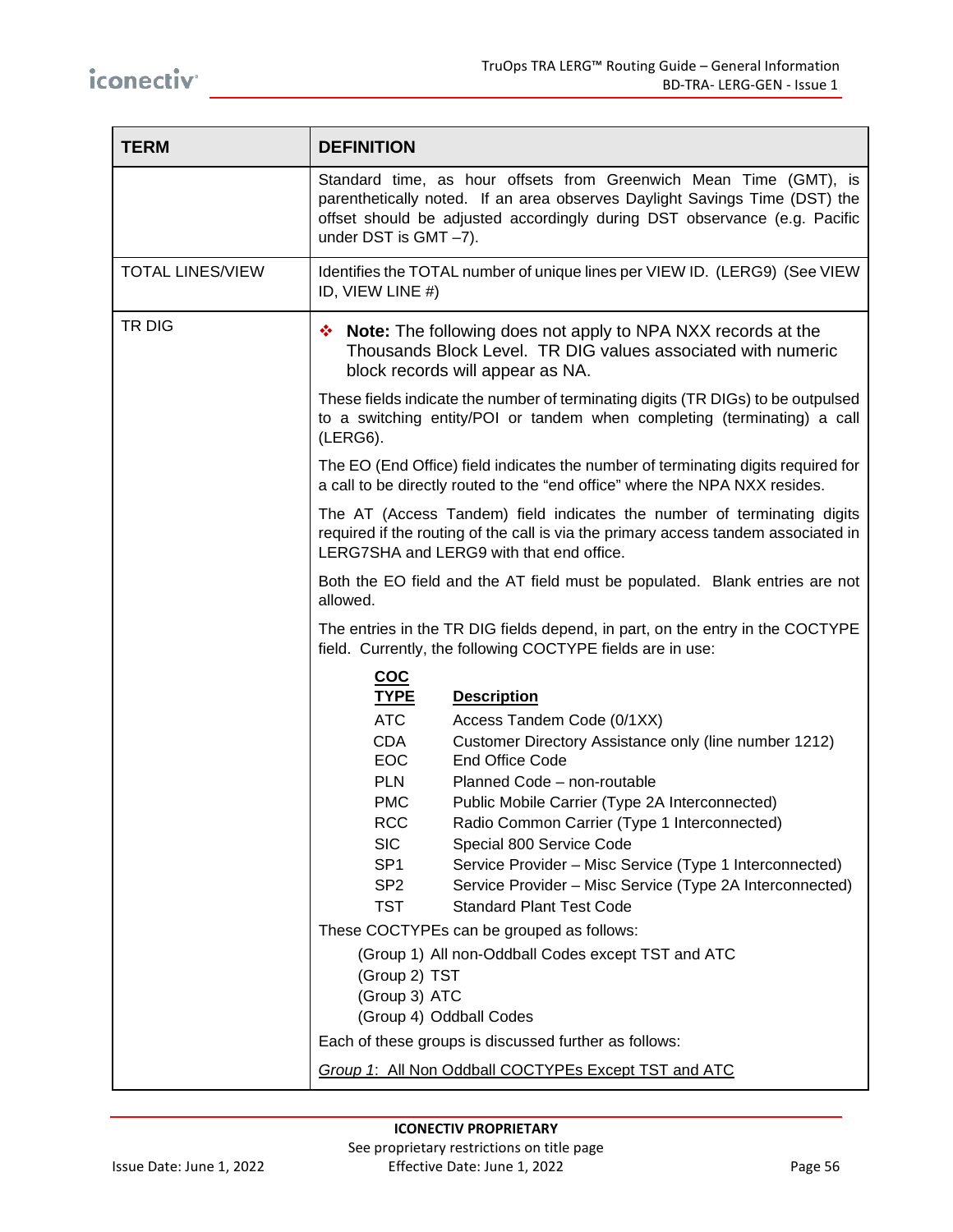| <b>TERM</b> | <b>DEFINITION</b>                                                                                                                                                                                                                                                                                                                                                            |                   |                   |                                                                               |
|-------------|------------------------------------------------------------------------------------------------------------------------------------------------------------------------------------------------------------------------------------------------------------------------------------------------------------------------------------------------------------------------------|-------------------|-------------------|-------------------------------------------------------------------------------|
|             | EO Field: The number of digits in this field will be either 10 or 7, or NA. CDA will<br>always be 10.                                                                                                                                                                                                                                                                        |                   |                   |                                                                               |
|             | NA (Not Applicable) exists for Host/Remote situations where the host and<br>remote switches are in different LATAs.                                                                                                                                                                                                                                                          |                   |                   |                                                                               |
|             | AT Field: This field will be populated with a value of 10 or 7 based on what is<br>requested by the FG D tandem owner. CDA will always be 10.                                                                                                                                                                                                                                |                   |                   |                                                                               |
|             | Access Tandem.                                                                                                                                                                                                                                                                                                                                                               |                   |                   | NA can exist for mass calling NXXs where the call should not be routed to the |
|             | Group 2: COCTYPE of TST                                                                                                                                                                                                                                                                                                                                                      |                   |                   |                                                                               |
|             | Test codes labeled with a COCTYPE of TST are special use codes. The<br>required number of terminating digits in either the EO or the AT field could range<br>from as few as 3 to as many as 10.                                                                                                                                                                              |                   |                   |                                                                               |
|             | Group 3: COCTYPE of ATC                                                                                                                                                                                                                                                                                                                                                      |                   |                   |                                                                               |
|             | When the COCTYPE is ATC, the call either will be terminated directly at an<br>Operator Service Tandem or will be terminated at an Exchange Carrier's Access<br>Tandem. The Terminating Digits on the ATC record indicate the digits to be<br>terminated directly to an Operator Service tandem.                                                                              |                   |                   |                                                                               |
|             | <b>EO</b> Field: This field will always be NA if the termination is directly to the<br>Operator Services tandem. Exceptions (not NA) may exist if the ATC code is<br>associated with an End Office instead of an Operator Services tandem.                                                                                                                                   |                   |                   |                                                                               |
|             | AT Field: The entry in this field for an ATC code can be as low as 3 and as high<br>as 11, depending on (1) whether an NPA must be sent, (2) if the ATC code is 3<br>digits or else $a$ "+" (0 digits) and, (3) the maximum number of digits of the<br>required Operator Service code that can be sent (3-5 digits). See table below<br>for determination of AT Field value: |                   |                   |                                                                               |
|             | <b>AT Field Value</b>                                                                                                                                                                                                                                                                                                                                                        | <b>NPA Length</b> | <b>ATC Length</b> | <b>Maximum OSC Length</b>                                                     |
|             | 3                                                                                                                                                                                                                                                                                                                                                                            | 0                 | 0                 | 3                                                                             |
|             | 4                                                                                                                                                                                                                                                                                                                                                                            | 0                 | 0                 | 4                                                                             |
|             | 5                                                                                                                                                                                                                                                                                                                                                                            | 0                 | 0                 | 5                                                                             |
|             | 6                                                                                                                                                                                                                                                                                                                                                                            | 3                 | $\pmb{0}$         | 3                                                                             |
|             | $\,6$                                                                                                                                                                                                                                                                                                                                                                        | 0                 | 3                 | 3                                                                             |
|             | $\overline{7}$                                                                                                                                                                                                                                                                                                                                                               | 3                 | $\pmb{0}$         | $\overline{\mathbf{4}}$                                                       |
|             | $\overline{7}$                                                                                                                                                                                                                                                                                                                                                               | 0                 | 3                 | 4                                                                             |
|             | 8                                                                                                                                                                                                                                                                                                                                                                            | 3                 | $\pmb{0}$         | 5                                                                             |
|             | 8                                                                                                                                                                                                                                                                                                                                                                            | 0                 | 3                 | 5                                                                             |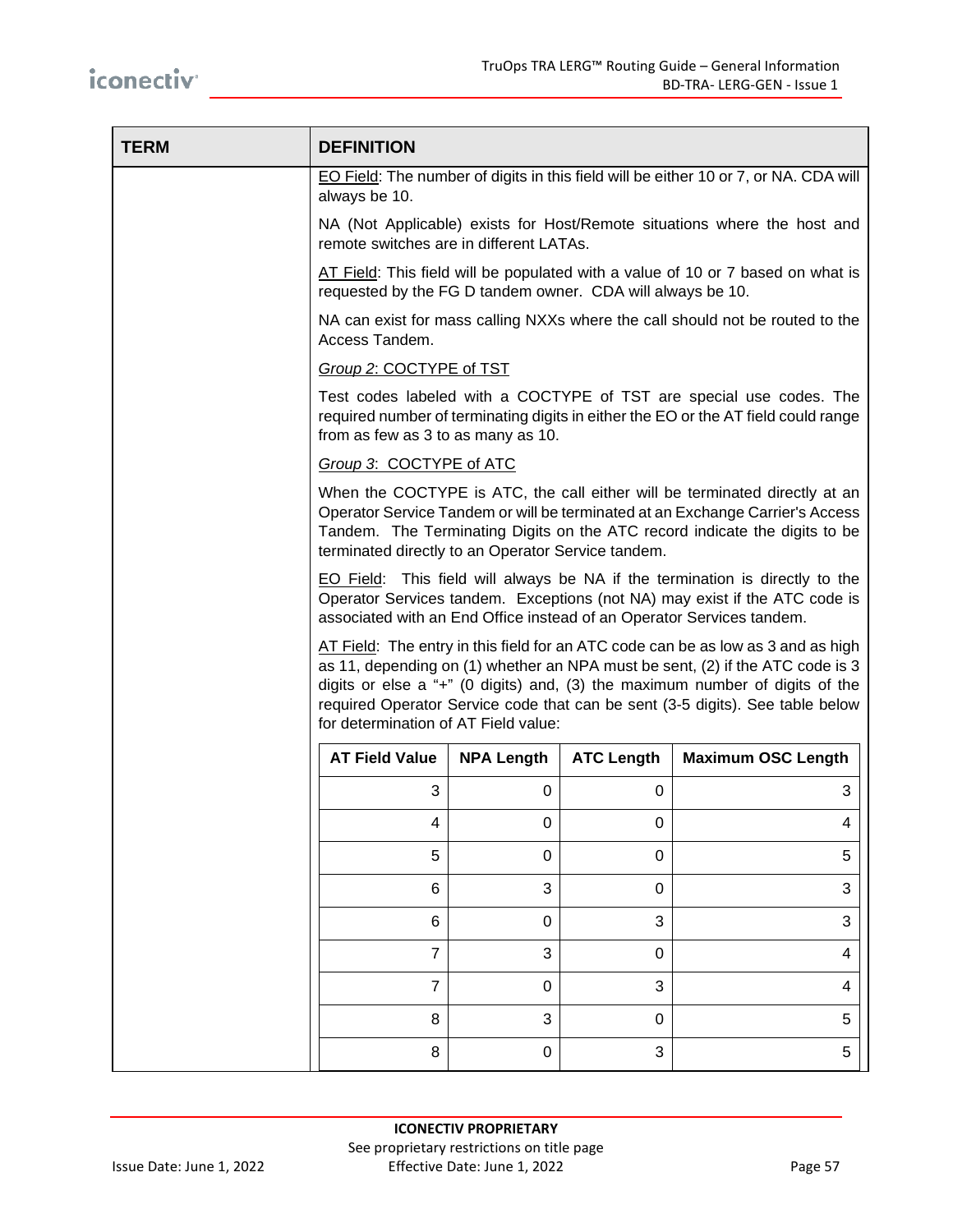| <b>TERM</b>            | <b>DEFINITION</b>                                                                                                                                                                                                                                                                                                                          |                                                                                                                                                                                                                                                                                                 |                                                                                                                                                                                              |                                                                                                                                                                                                                                            |
|------------------------|--------------------------------------------------------------------------------------------------------------------------------------------------------------------------------------------------------------------------------------------------------------------------------------------------------------------------------------------|-------------------------------------------------------------------------------------------------------------------------------------------------------------------------------------------------------------------------------------------------------------------------------------------------|----------------------------------------------------------------------------------------------------------------------------------------------------------------------------------------------|--------------------------------------------------------------------------------------------------------------------------------------------------------------------------------------------------------------------------------------------|
|                        | 9                                                                                                                                                                                                                                                                                                                                          | 3                                                                                                                                                                                                                                                                                               | 3                                                                                                                                                                                            | 3                                                                                                                                                                                                                                          |
|                        | 10                                                                                                                                                                                                                                                                                                                                         | 3.                                                                                                                                                                                                                                                                                              | 3                                                                                                                                                                                            | 4                                                                                                                                                                                                                                          |
|                        | 11                                                                                                                                                                                                                                                                                                                                         | 3                                                                                                                                                                                                                                                                                               | 3                                                                                                                                                                                            | 5                                                                                                                                                                                                                                          |
|                        | Group 4: Oddball COCTYPEs                                                                                                                                                                                                                                                                                                                  |                                                                                                                                                                                                                                                                                                 |                                                                                                                                                                                              |                                                                                                                                                                                                                                            |
|                        |                                                                                                                                                                                                                                                                                                                                            |                                                                                                                                                                                                                                                                                                 |                                                                                                                                                                                              | Terminating digits for Oddball Codes, unless otherwise specifically noted below,<br>would generally follow the requirements of Group 1. However, given the nature<br>of Oddball Codes, use of NA may be applicable where Group 1 is noted. |
|                        | Oddball Code COCTYPEs:                                                                                                                                                                                                                                                                                                                     |                                                                                                                                                                                                                                                                                                 |                                                                                                                                                                                              |                                                                                                                                                                                                                                            |
|                        | <b>COCTYPE</b><br><b>Definition</b>                                                                                                                                                                                                                                                                                                        |                                                                                                                                                                                                                                                                                                 | TR DIG EO                                                                                                                                                                                    | <b>TR DIG AT</b>                                                                                                                                                                                                                           |
|                        | <b>AIN</b><br><b>BLG</b><br><b>Billing Only</b><br><b>Broadband</b><br><b>BRD</b><br><b>CTV</b><br><b>ENP</b><br><b>FGB</b><br><b>HVL</b><br><b>High Volume</b><br><b>INP</b><br>N11<br><b>ONA</b><br><b>RTG</b><br><b>UFA</b><br>700                                                                                                      | Advanced Intelligent Network<br><b>Cable Television</b><br><b>Emergency Preparedness</b><br>Feature Group B Access<br><b>Information Provider</b><br>NXXs 211 through 911<br>Open Network Architecture<br><b>Routing Only</b><br>Unavailable for Assignment<br>700 IntraLATA Presubscription NA | See Group 1<br>NA.<br>See Group 1<br>See Group 1<br>See Group 1<br><b>NA</b><br>See Group 1<br>See Group 1, NA if<br>976 or 976-Like<br><b>NA</b><br>See Group 1<br>See Group 1<br><b>NA</b> | See Group 1<br>NA.<br>See Group 1<br>See Group 1<br>See Group 1<br><b>NA</b><br>See Group 1<br>See Group 1, NA if<br>976 or 976-Like<br><b>NA</b><br>See Group 1<br>See Group 1<br><b>NA</b><br><b>NA</b>                                  |
| <b>TRA</b>             | TRA in this document refers to the Telecom Routing Administration group in<br>iconectiv. TRA has existed since 1984 as the process maintaining various<br>centralized industry databases and related output products.                                                                                                                      |                                                                                                                                                                                                                                                                                                 |                                                                                                                                                                                              |                                                                                                                                                                                                                                            |
|                        | For further information regarding TRA please contact the TRA CCC:                                                                                                                                                                                                                                                                          |                                                                                                                                                                                                                                                                                                 |                                                                                                                                                                                              |                                                                                                                                                                                                                                            |
|                        | Phone: 866-NPA-NXXS (866-672-6997) or 732-699-6700<br>www.trainfo.com.                                                                                                                                                                                                                                                                     |                                                                                                                                                                                                                                                                                                 |                                                                                                                                                                                              |                                                                                                                                                                                                                                            |
| <b>TRUNK GATEWAY</b>   | A TRUNK GATEWAY provides an interface between the PSTN digital trunk<br>facility and a Voice over Packet (VoP) core network. (LERG7SHA, See SOF<br>Indicator)                                                                                                                                                                              |                                                                                                                                                                                                                                                                                                 |                                                                                                                                                                                              |                                                                                                                                                                                                                                            |
| <b>ULEC</b>            | Unbundled Local Exchange Carrier - A CLEC that purchases and combines<br>unbundled network elements from the ILEC to provide telecommunications<br>service to customers. Network elements include the facility or equipment and<br>its features, functions, and capabilities used to provide telecommunications<br>service. (See CATEGORY) |                                                                                                                                                                                                                                                                                                 |                                                                                                                                                                                              |                                                                                                                                                                                                                                            |
| <b>USAGE INDICATOR</b> | Postal Code (LERG8PST). Current values are:                                                                                                                                                                                                                                                                                                |                                                                                                                                                                                                                                                                                                 |                                                                                                                                                                                              | This is used to provide, when applicable, additional information about a specific                                                                                                                                                          |
|                        |                                                                                                                                                                                                                                                                                                                                            | Blank = No special (i.e. N, P, or U) indicator applies.                                                                                                                                                                                                                                         |                                                                                                                                                                                              |                                                                                                                                                                                                                                            |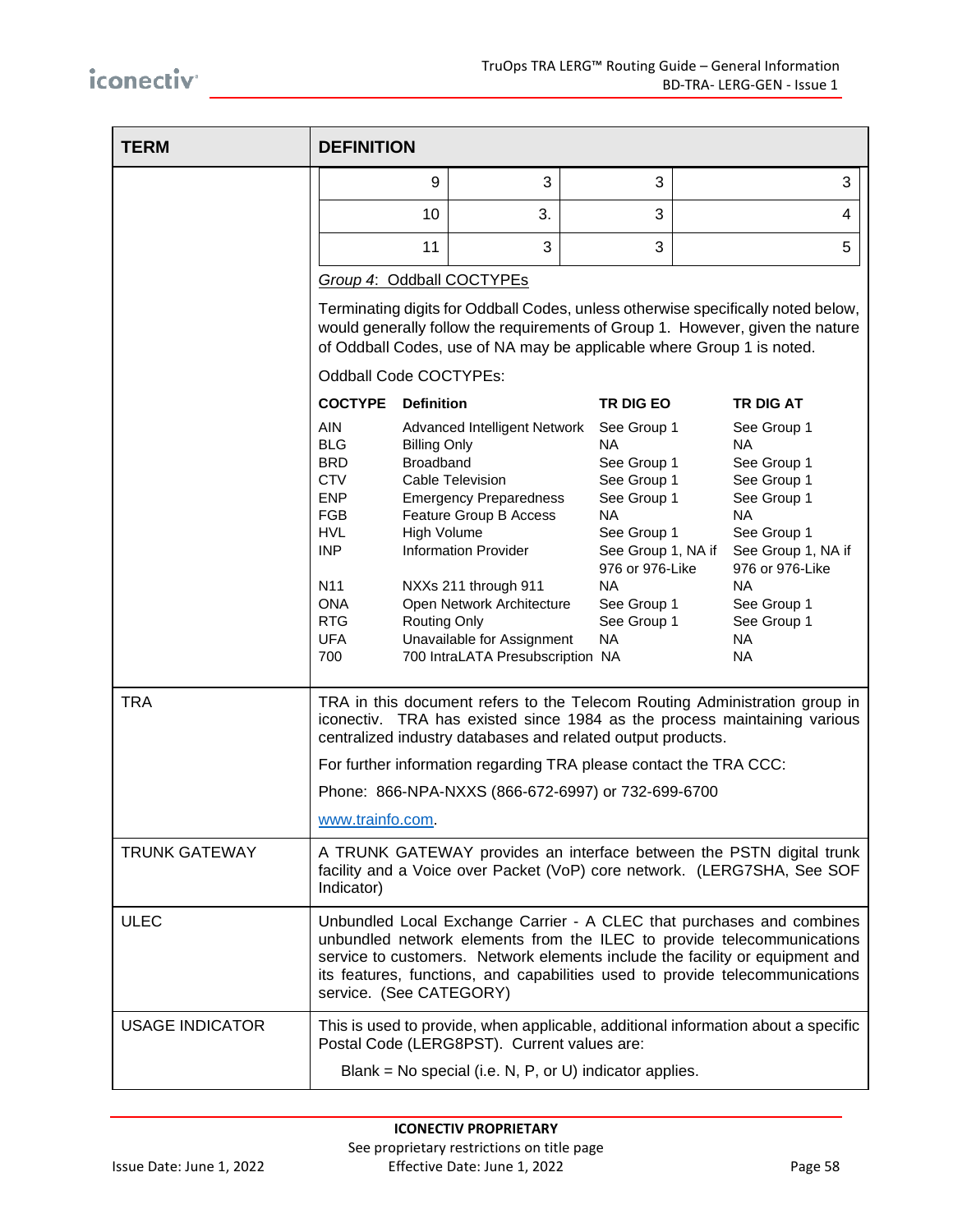| <b>TERM</b>                                         | <b>DEFINITION</b>                                                                                                                                                                                                                                                                                                                                                                                                                                                                                                                                                                                                                                      |
|-----------------------------------------------------|--------------------------------------------------------------------------------------------------------------------------------------------------------------------------------------------------------------------------------------------------------------------------------------------------------------------------------------------------------------------------------------------------------------------------------------------------------------------------------------------------------------------------------------------------------------------------------------------------------------------------------------------------------|
|                                                     | $N =$ Indicates that the POSTAL CODE is associated with the LOCALITY<br>(e.g. historically), but that the LOCALITY is not recommended by the<br>postal authority for use with that POSTAL CODE. The LOCALITY may<br>be completely deemed not recommended by the postal authority or, in<br>some cases, it is not valid for some postal codes, but valid for others.<br>Once data is fully initialized, at least one other LOCALITY record in this<br>file should have the same POSTAL CODE without this indicator being<br>set.                                                                                                                        |
|                                                     | P = Indicates the POSTAL CODE is a P.O. Box                                                                                                                                                                                                                                                                                                                                                                                                                                                                                                                                                                                                            |
|                                                     | $U =$ Indicates that the POSTAL CODE is assigned to a unique company or<br>organization although it is associated with a LOCALITY.                                                                                                                                                                                                                                                                                                                                                                                                                                                                                                                     |
| <b>V&amp;H Coordinates</b>                          | See Horizontal Coordinate (HC), Vertical Coordinate (VC) and MAJOR RC VC<br>/ HC.                                                                                                                                                                                                                                                                                                                                                                                                                                                                                                                                                                      |
| <b>VERSION</b>                                      | In Insert files only. This should always be an 'A'; however, the field may, on<br>occasion, contain a 'B', etc. You should only have one "version" letter for a<br>given Activity Date. Versions exist should updates to issued activity be required<br>for LERG One-Day Changes users but are not directly pertinent to monthly<br>LERG "Insert" users. (Insert files)                                                                                                                                                                                                                                                                                |
| <b>VERTICAL</b><br>COORDINATE (VC)                  | See HORIZONTAL (HC) (LERG7, LERG8)                                                                                                                                                                                                                                                                                                                                                                                                                                                                                                                                                                                                                     |
| (MS Access: V-COORD<br>(LERG7), MAJOR-V<br>(LERG8)) |                                                                                                                                                                                                                                                                                                                                                                                                                                                                                                                                                                                                                                                        |
| <b>VIEW ID</b>                                      | This associates an "ID" number with the given "view" of a record. In the LERG9<br>files, data for a given key/effective date may be broken down further (e.g.<br>subtending switch / NPA NXX combinations). View ID is then intended as a<br>means to identify the "continuation" of the given information across multiple<br>lines. The VIEW ID value may vary month-to-month for a given key and is a<br>tracking vehicle, not specifically a data element associated with the key. VIEW<br>IDs are sequentially assigned based on the actual sort order in the final version<br>of the LERG .DAT files. (LERG9) (See VIEW LINE #, TOTAL LINES/VIEW) |
| VIEW LINE #                                         | VIEW LINE # tracks the sequential number of "lines" of data for a given VIEW<br>ID. (LERG9) (See VIEW ID, TOTAL LINES/VIEW)                                                                                                                                                                                                                                                                                                                                                                                                                                                                                                                            |
| <b>W RESELLER</b>                                   | Wireless Reseller - A company that resells wireless services obtained from<br>wireless SPs. (See CATEGORY)                                                                                                                                                                                                                                                                                                                                                                                                                                                                                                                                             |
| <b>WATS</b>                                         | Wide Area Telecommunications Service (less common, but occasionally<br>referred to as Wide Area Telephone Service)                                                                                                                                                                                                                                                                                                                                                                                                                                                                                                                                     |
| <b>Wire Center</b>                                  | See Serving Wire Center.                                                                                                                                                                                                                                                                                                                                                                                                                                                                                                                                                                                                                               |
| <b>WIRELESS</b>                                     | Wireless -This includes cellular companies, paging companies, and Improved<br>Mobile Telephone System (IMTS) (radio). Multiple frequencies 1900 MHz and                                                                                                                                                                                                                                                                                                                                                                                                                                                                                                |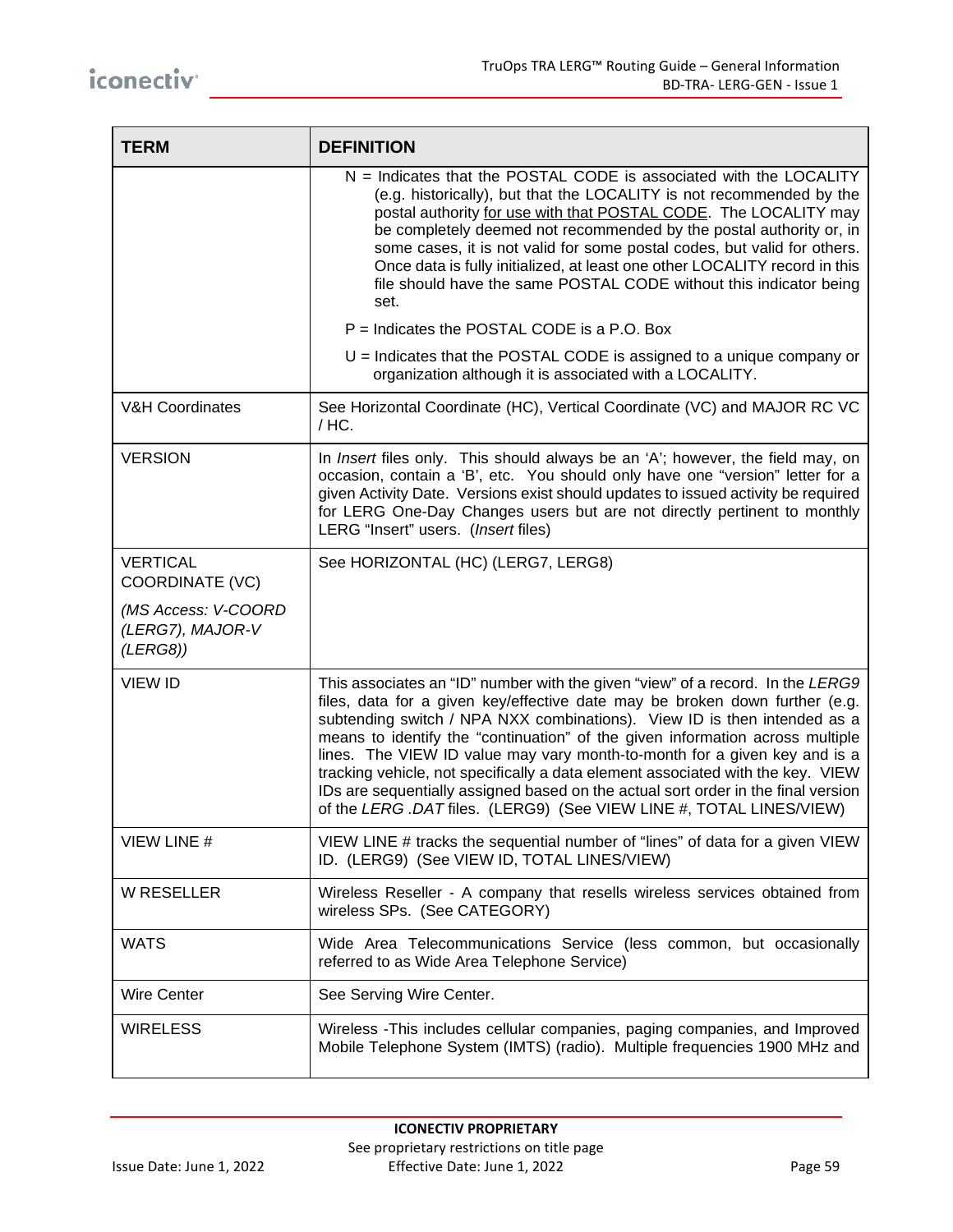| <b>TERM</b>         | <b>DEFINITION</b>                                                                                                                                                                                                                                                                                                     |
|---------------------|-----------------------------------------------------------------------------------------------------------------------------------------------------------------------------------------------------------------------------------------------------------------------------------------------------------------------|
|                     | lower (700, 850, etc.)). In the United States this is referenced by FCC<br>Regulations Part 22 (See CATEGORY)                                                                                                                                                                                                         |
| <b>WIRELESS OFC</b> | Wireless Office. An interconnection point that provides originating dial tone<br>and/or a terminating service to a Wireless subscriber. (See SOF Indicator)                                                                                                                                                           |
| <b>YY</b>           | YY, used for certain NYY NPAs (i.e. 6YY, 8YY, 9YY, and formerly 5YY (now<br>5XX-NXX)), signifies a number where both digits are the same. However, YY<br>can never be 11 and valid YY values may vary by NPA.                                                                                                         |
| <b>ZIP CODE</b>     | See POSTAL CODE                                                                                                                                                                                                                                                                                                       |
|                     | Identifies the ZIP code associated with an address in the United States. This<br>would be the Postal Code used in addresses of non-US areas in the NANP.                                                                                                                                                              |
| 800 SSP             | A switching entity that can launch database queries for originating NPA 800 (i.e.<br>toll free) traffic. This is an originating only function. (See SOF Indicator,<br>LERG7SHA, LERG9, See SWITCH.)                                                                                                                   |
| 911 Tandem          | This Switching Office Functionality (SOF) indicator is used to identify a switch<br>that serves as a 911 Tandem. A 911 Tandem provides trunk-to-trunk<br>connections between end offices and a switch that services Public Safety<br>Answering Points (PSAPs). PSAPs are not included in the LERG. (SOF<br>Indicator) |
|                     | The specific municipalities and geographic area that the associated 911 service<br>may cover, PSAPs, etc., are not addressed in the LERG.                                                                                                                                                                             |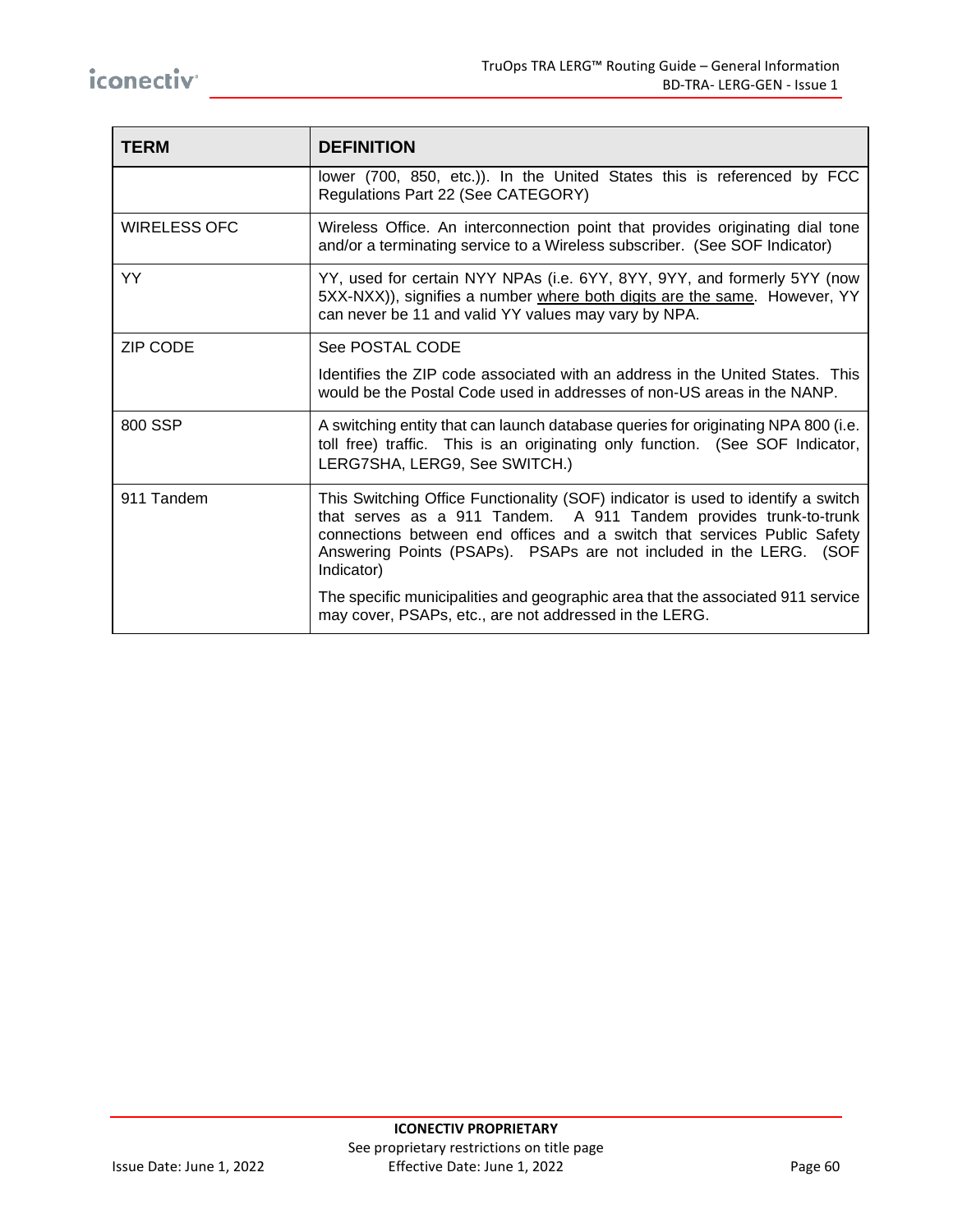### **State, Province, and Island Code Table**

| Canada                        |           |             | <b>United States</b> |           | <b>United States (cont'd)</b> |                |
|-------------------------------|-----------|-------------|----------------------|-----------|-------------------------------|----------------|
| Alberta                       | AB        |             | Alabama              | <b>AL</b> | Montana                       | МT             |
| <b>British Columbia</b>       | <b>BC</b> |             | Alaska               | AK        | Nebraska                      | <b>NE</b>      |
| Manitoba                      | <b>MB</b> |             | Arizona              | ΑZ        | Nevada                        | <b>NV</b>      |
| <b>New Brunswick</b>          | <b>NB</b> |             | Arkansas             | AR        | New Hampshire                 | <b>NH</b>      |
| Newfoundland**                | <b>NF</b> |             | California           | CA        | New Jersey                    | <b>NJ</b>      |
| Northwest Territory           | <b>NT</b> |             | Colorado             | CO        | <b>New Mexico</b>             | <b>NM</b>      |
| Nova Scotia                   | <b>NS</b> |             | Connecticut          | <b>CT</b> | New York                      | <b>NY</b>      |
| Nunavut Territory**           | VU        |             | Delaware             | <b>DE</b> | North Carolina                | <b>NC</b>      |
| Ontario                       | ON        |             | District of Columbia | DC        | North Dakota                  | <b>ND</b>      |
| <b>Prince Edward Island</b>   | PE        |             | Florida              | FL.       | Ohio                          | OH             |
| Quebec**                      | PQ        |             | Georgia              | GA        | Oklahoma                      | OK             |
| Saskatchewan                  | <b>SK</b> |             | Hawaii               | HI        | Oregon                        | <b>OR</b>      |
| <b>Yukon Territory</b>        | YT        |             | Idaho                | ID        | Pennsylvania                  | PA             |
|                               |           |             | <b>Illinois</b>      | IL        | Rhode Island                  | R <sub>l</sub> |
| <b>Mexico</b>                 | MX        |             | Indiana              | IN        | South Carolina                | <b>SC</b>      |
|                               |           |             | lowa                 | IA        | South Dakota                  | <b>SD</b>      |
| <b>Islands</b>                | TRA*      | <b>ISO2</b> | Kansas               | KS        | Tennessee                     | <b>TN</b>      |
| American Samoa****            | AS        | <b>AS</b>   | Kentucky             | KY        | Texas                         | <b>TX</b>      |
| Anguilla                      | Al        | AI          | Louisiana            | LA        | Utah                          | UT             |
| Antigua                       | AN        | AG          | Maine                | <b>ME</b> | Vermont                       | VT             |
| <b>Bahamas</b>                | BA        | <b>BS</b>   | Maryland             | MD        | Virginia                      | VA             |
| <b>Barbados</b>               | <b>BD</b> | <b>BB</b>   | Massachusetts        | MA        | Washington                    | <b>WA</b>      |
| Bermuda                       | <b>BM</b> | <b>BM</b>   | Michigan             | MI        | West Virginia                 | WV             |
| <b>British Virgin Islands</b> | <b>BV</b> | VG          | Minnesota            | <b>MN</b> | Wisconsin                     | WI             |
| Cayman Islands                | CQ        | KY          | Mississippi          | <b>MS</b> | Wyoming                       | <b>WY</b>      |
| CNMI (N. Marianas)***         | <b>NN</b> | <b>MP</b>   | Missouri             | <b>MO</b> |                               |                |
| Dominica                      | <b>DM</b> | <b>DM</b>   |                      |           |                               |                |
| Dominican Republic            | <b>DR</b> | <b>DO</b>   |                      |           |                               |                |
| Grenada                       | <b>GN</b> | GD          |                      |           |                               |                |
| Guam                          | GU        | GU          |                      |           |                               |                |
| Jamaica                       | ЛU        | <b>JM</b>   |                      |           |                               |                |
| Montserrat                    | <b>RT</b> | <b>MS</b>   |                      |           |                               |                |
| Puerto Rico                   | <b>PR</b> | <b>PR</b>   |                      |           |                               |                |
| St. Kitts & Nevis             | KA        | KN          |                      |           |                               |                |
| St. Lucia                     | <b>SA</b> | LC          |                      |           |                               |                |
| St. Maarten                   | <b>SF</b> | <b>SX</b>   |                      |           |                               |                |
| St. Vincent                   | ZF        | VC          |                      |           |                               |                |
| Trinidad & Tobago             | <b>TR</b> | <b>TT</b>   |                      |           |                               |                |
| <b>Turks &amp; Caicos</b>     | <b>TC</b> | <b>TC</b>   |                      |           |                               |                |

\* Applies to the list of codes used in TRA products but may be qualified further in field definitions and/or the following notes<br>\*\* Capada Bost codes are: Noutfoundlead! ebroder NL: Nunoust Territory NLI: Quebec OC (Capada

Canada Post codes are: Newfoundland/Labrador, NL; Nunavut Territory, NU; Quebec, QC (Canada Post abbreviations are used for some contact addresses). Canada Post codes also currently correlate to ISO 3166-2 codes.

\*\*\* USPS code is MP

\*\*\*\* AS is the USPS code; AM is the Common Language code (used for CLLIs only)

**Note**: For "Islands", their ISO2 value is noted above for reference

US Virgin Islands VI VI

**Note**: Codes are based on Common Language assignments and may not correlate to other sources (e.g. postal, ISO2, etc.) **Note**: Mexico pertains only to data in the iconectiv *TPM™ Data Source*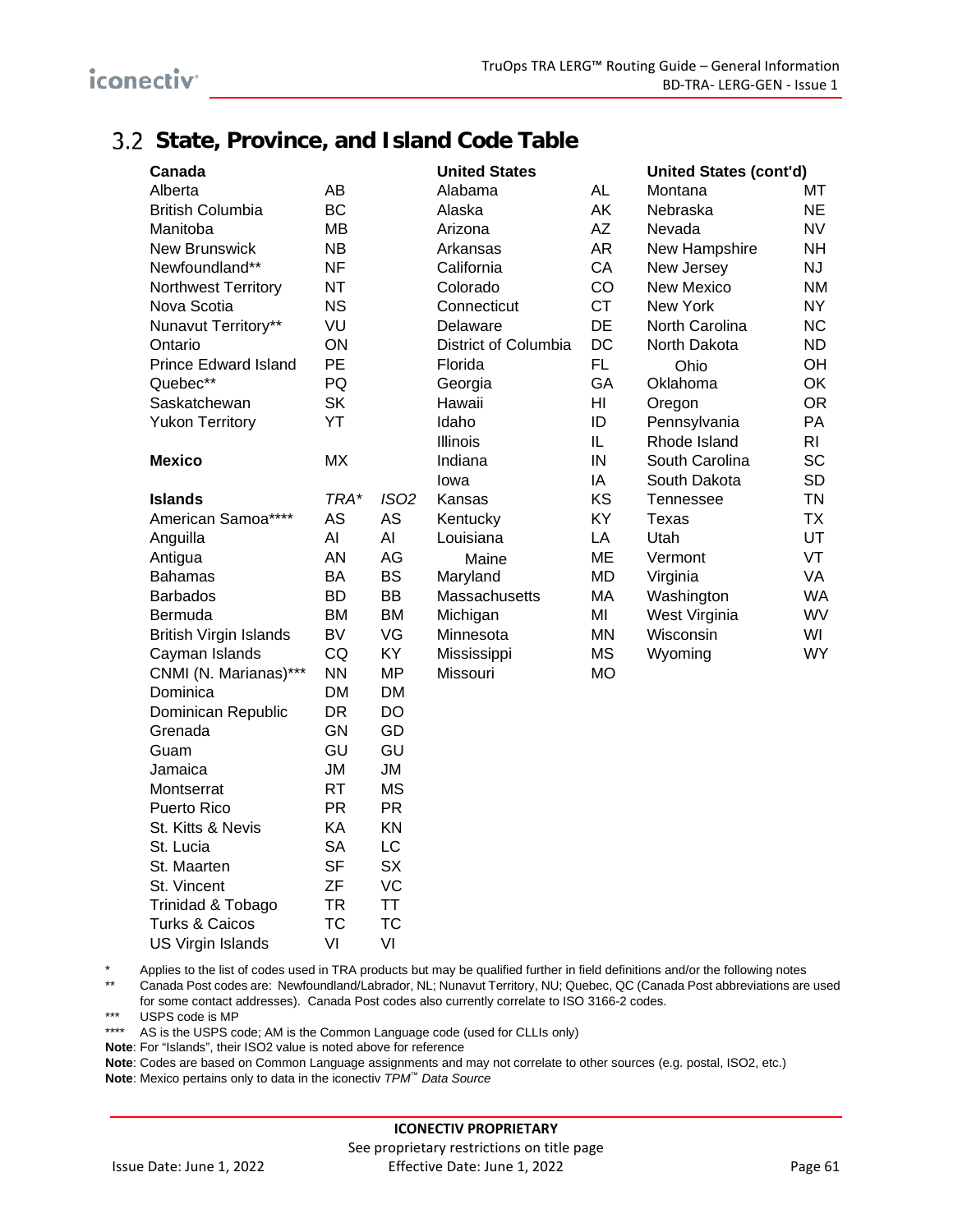# iconectiv<sup>-</sup>

## <span id="page-65-0"></span>**Chapter 4 Additional NANP Numbering Considerations**

This section addresses unique and/or special NPAs, NXXs, routing codes, operator codes, etc. within the NANP. Some of these numbering resources may represent historical usage for which definitive industry documentation confirming the universality of use may be limited. The referenced numbering resources may not always exist in the data sections of the LERG or, if they do, may be provided with a unique set of data characteristics that are further explained in this section. Further information is also available, in some cases, at [www.nationalnanpa.com](http://www.nationalnanpa.com/) and/or [www.cnac.ca.](http://www.cnac.ca/) Due to the ongoing evolution of telephony numbering, please reference these sites for any recent updates that may have occurred. In some cases, the implementation and use of the numbering resources described in this section may vary by individual SP, NPA, state/province/country, etc.

## **Special Plant Test Codes (1XX)**

This section lists Plant Test routing codes in the 1XX series. Other Plant Test or general "test" codes may exist as specific NXXs, other specific 0/1XX codes, or specific line numbers within an NXX. They may locally be defined by a SP, may be used for an interim period (e.g. NPA split test numbers), etc.

ASSIGNED:

- 100 Balance Termination/Quiet
- 101 Testboard
- 102 Milliwatt Supply
- 103 Signaling Test Termination
- 104 Two-Way Transmission and Noise Checking
- 105 Automatic Transmission Measuring
- 106 CCSA LOOP-Around Transmission Test
- 107 Par Meter Generator
- 108 DS-0 Loopback Test System
- 109 ECHO Canceller

As of April 1, 2022; there are no Special Plant Test Codes (1XX) in BIRRDS or LERG.

### **4.2 Service Codes (N11)**

These codes are dialed as the noted three digits. Details regarding the implementation, routing, and specific use of the following may vary to some degree by NPA, state/province/country, etc., since the actual use, as well assignment, of some of these codes fall under the auspices of varying jurisdictional and regulatory bodies (e.g. state utility commissions). However, the following are generally accepted designations, especially with the United States, its territories, and Canada, separately denoted if applicable. N11 codes identified in the LERG are classified as a component of "Oddball" codes. N11 cannot be assigned as NPAs since obvious conflicts would arise.

N11 usage in the United States is defined by the FCC, which has formally addressed 211, 311, 511, 711, 811, and 911.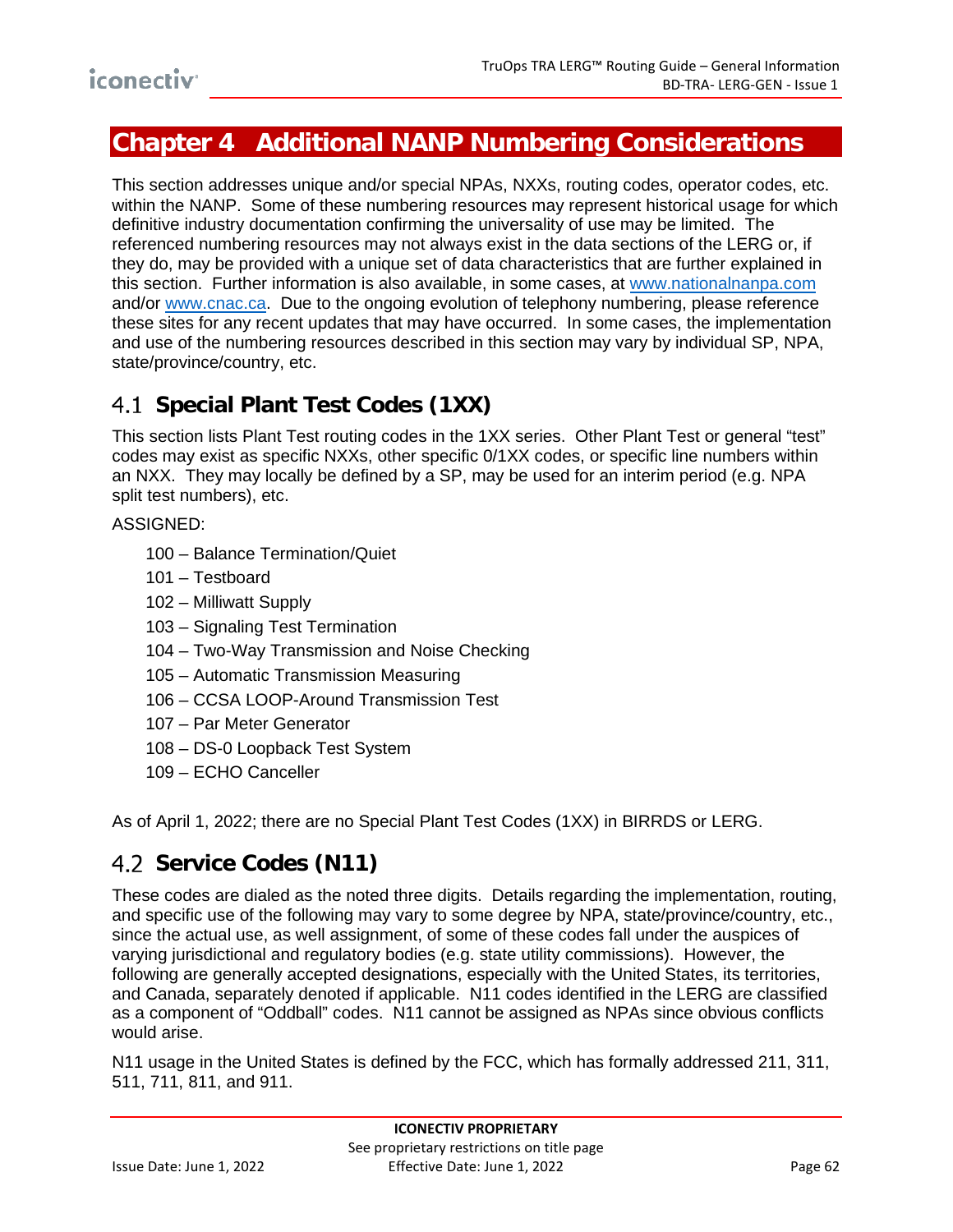In Canada N11 code use is defined by the CRTC.

N11 use in other NANP countries is managed by the country's regulatory authority; however, should such assignments exist or be made as valid NXXs, the assignee in those cases may face some problems due to handling of N11 in call-processing and in general telecom-related software, resulting in call-completion issues and related issues.

- 211 Community Support and Referral Services
- 311 Non-Emergency Government Services
- 411 Local Directory Assistance
- 511 Government Provided Traffic/Travel/Road Condition Report
- 611 Repair Service
- 711 Telecom Relay Operator for Hearing/Speech Impaired
- 811 U.S. = One Call Services for Pipeline/Utility Excavations Canada = Non-urgent Health Care Telephone Triage Service
- 911 Emergencies (Police, Fire, Ambulance, etc.)

### **Service Access Codes (SACs) (e.g., NPA N00, etc.)**

Service Access Codes (SACs) are 3-digit "NPA" codes. Although NPA codes are normally used to identify specific geographical areas, certain of these NPA codes have been allocated to identify generic services or to provide access capability and are known as service access codes (SACs). The common trait, which is in contrast to a geographic NPA code, is that SACs are nongeographic.

The following service access codes can be considered SAC codes. NXX and line numbers are assigned by the appropriate party (i.e., a carrier or a governmental agency) that has been identified to have responsibility either for the entire SAC (e.g. NPA 710) or for specific NXXs (e.g. NPA 9YY). Toll-free are assigned a number at a time, from a common database, by companies serving as Toll-free SPs. Numbers in the format N00, N22 … N88 (except 555) that are not addressed by the table below are considered SACs, but do not currently have an assigned function.

Some SAC "NXX" assignments appear in the LERG as NPA NXX "records", some are listed below or in following subsections, and some are not listed. SAC NXXs are assigned by NANPA and, in Canada, by CNA, with the exception of 700 and 710. In some cases, NXX assignments may not pertain (e.g. toll-free is assigned by line number). The extent of assignments and associated data in the LERG is based on a combination of historical reporting practices, industry direction, NANPA/CNA direction, etc.

Use of NPA 456 for international inbound traffic was sunset November 2017 by the Industry Numbering Committee (INC).

 $\div$  **Note**:  $X = 0.9$ ,  $N = 2.9$ , YY signifies a number 0 or 2-9 where both digits are the same but as may be clarified further by footnotes.

ASSIGNED:

5XX – Non-Geographic 5XX-NXX **(4)**

600 – Canadian Services

6YY – Canadian Non-Geographic Codes **(5)**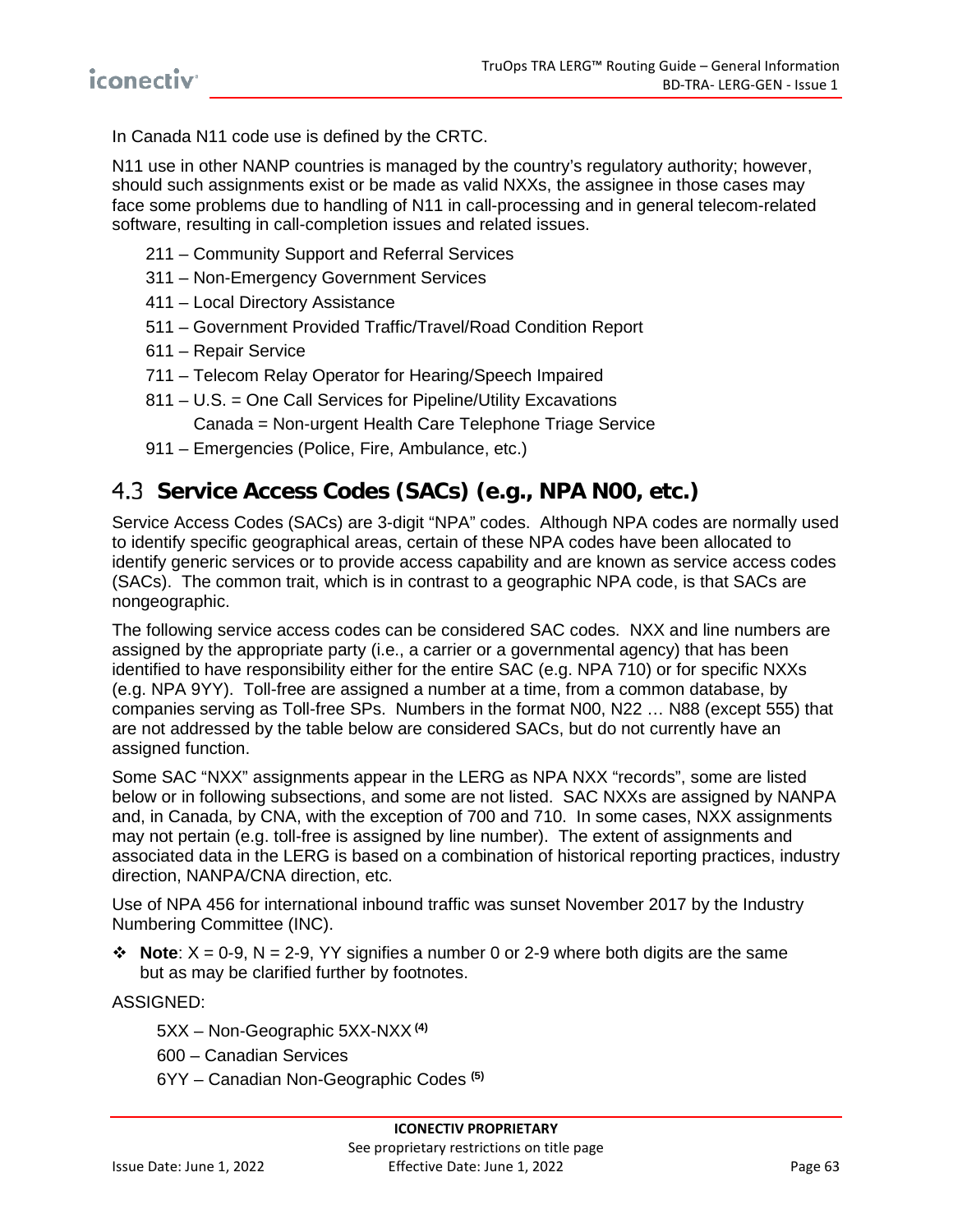700 – Interexchange Carriers

710 – U.S. Federal Government Services **(1)**

8YY – Toll Free Service **(3)**

9YY– 9YY (Premium Rate) Service **(1) (2)**

**(1)** Information regarding specific assignments for NPAs 710 and 9YY appear in the LERG6 files.

**(2)** 9YY is generic for 9YY (Premium Rate) Service. YY = 00 is in use while the remaining are reserved for future use.

**(3)** 8YY is generic for Toll Free Service. YY = 00, 88, 77, 66 are in use while the remaining are reserved for future use.

**(4)** This only pertains to non-geographic 5XX and does NOT refer to any NPA 5XX assignments that are geographic. A current list of non-geographic 5XXs is available at [www.nationalnanpa.com.](http://www.nationalnanpa.com/) XX is NOT universal (all combinations where X=2-9) in that only specific second and third digits are allocated as 5XX-NXX by NANPA.

**(5)** YY for 6YY applies to only: 22, 33, 44, 55, 77, and 88

### **4.3.1 Non-Geographic 5XX-NXX**

The following provides information regarding the data associated with non-geographic 5XX-NXX codes that are listed in LERG6.

Questions about these assignments should be referred to the NANPA website, [www.nationalnanpa.com.](http://www.nationalnanpa.com/)

The table below explains how non-geographic 5XX-NXX codes are represented in the LERG. Items noted with an "**\***" are defaulted values, since the field does not technically apply:

| <b>FIELD NAME</b>         | <b>VALUE OR INTERPRETATION</b>                            |
|---------------------------|-----------------------------------------------------------|
| LATA                      | 999                                                       |
| <b>LATA Name</b>          | <b>RESERVED FOR SVCS</b>                                  |
| <b>STATUS</b>             | No difference from standard definition                    |
| <b>EFFDATE</b> (Effective | This is the assignment date of the NXX. Activation is not |
| Date)                     | implied and may be pursuant to tariffs.                   |
| <b>NPA</b>                | Non-geographic 5XX                                        |
| NXX (COC)                 | Specific NXXs that are assigned by NANPA                  |
| <b>BLOCK</b>              | A                                                         |
| <b>COCTYPE</b>            | EOC*                                                      |
| <b>SSC</b>                | $N^*$                                                     |
| <b>OCN</b>                | Used to identify the party assigned the 5XX-NXX. See      |
|                           | OCN in the Glossary of Terms section of this document for |
|                           | more information.                                         |
| <b>AOCN</b>               | TRA1                                                      |
| <b>LOC NAME</b>           | SACSERVICE*                                               |
| <b>LOC COUNTY</b>         | Blank*                                                    |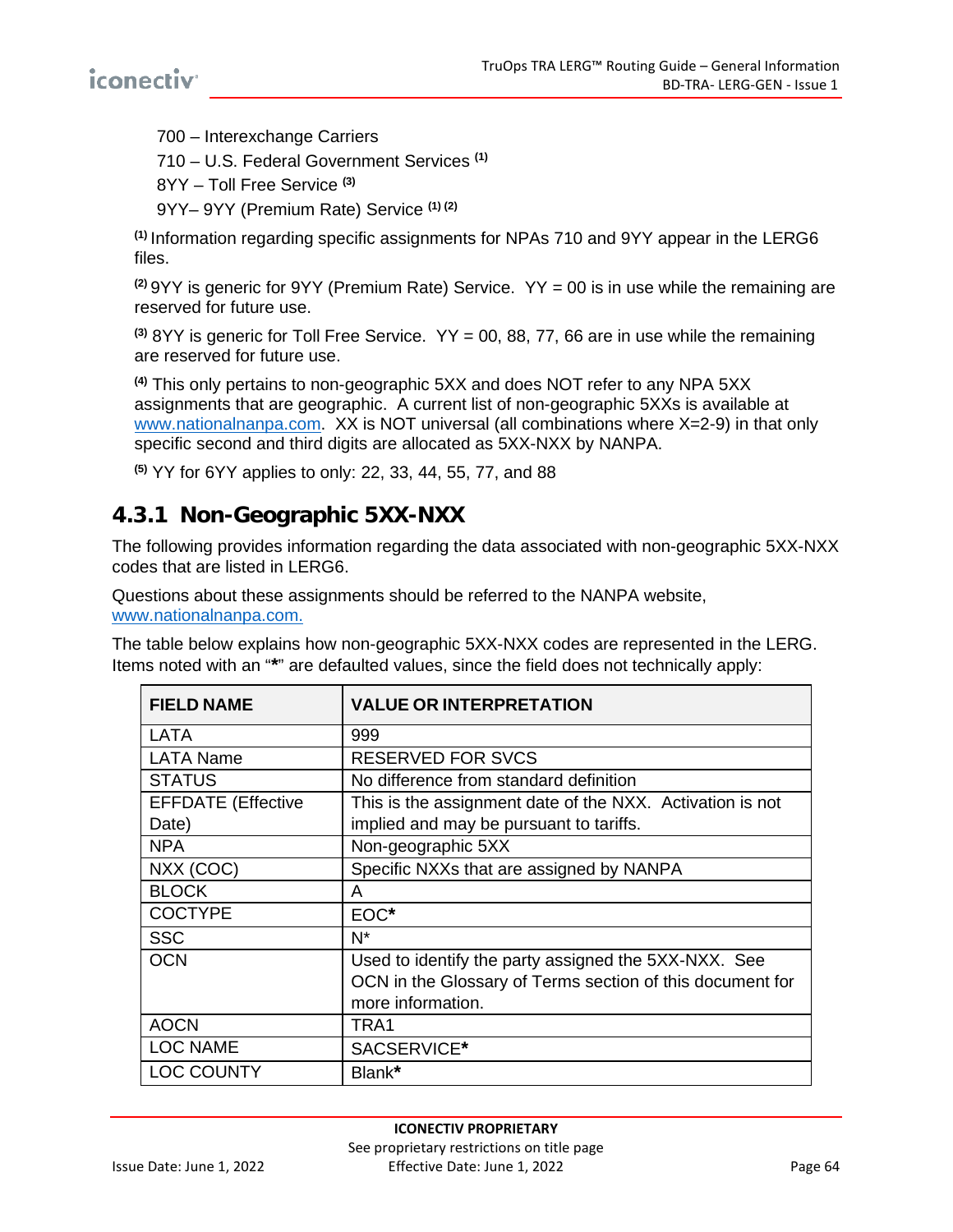| <b>LOC STATE/PROV</b>        | XX*                                    |
|------------------------------|----------------------------------------|
| <b>RATE CENTER /</b>         | SACSERVICE* / Blank*                   |
| <b>RCTYPE</b>                |                                        |
| <b>RC LATA</b>               | 999                                    |
| <b>SWITCH</b>                | (See explanation following this table) |
| <b>DIND</b>                  | Y                                      |
| <b>TRDIG EO</b>              | $7*$                                   |
| <b>TRDIG AT</b>              | $10*$                                  |
| <b>PORTABLE</b>              | N                                      |
| <b>SHA IND</b>               | $00*$                                  |
| <b>TEST LINE information</b> | Blank*                                 |
| <b>LINE RANGE</b>            | 0000-9999                              |
| POOLING INDICATOR            | N                                      |
|                              |                                        |

The SWITCH field provides some information about the non-geographic 5XX-NXX Code Holder, such as the Carrier Identification Code (CIC), or the assignment to a LEC or other company. The SWITCH field value in this case is not a CLLI code.

#### **SWITCH Example Explanation**

ASGNPC0222 0222 = Carrier Identification (CIC) Code

ASGNPCSOCNX

#### **4.3.2 NPA 6YY – Non-Geographic – Canada**

The following provides information regarding the data associated with NPA 6YY (Non-Geographic – Canada) codes that are listed in LERG6.

Questions about these assignments should be referred to the Canadian Numbering Administrator (CNA) website, [www.cnac.ca.](http://www.cnac.ca/)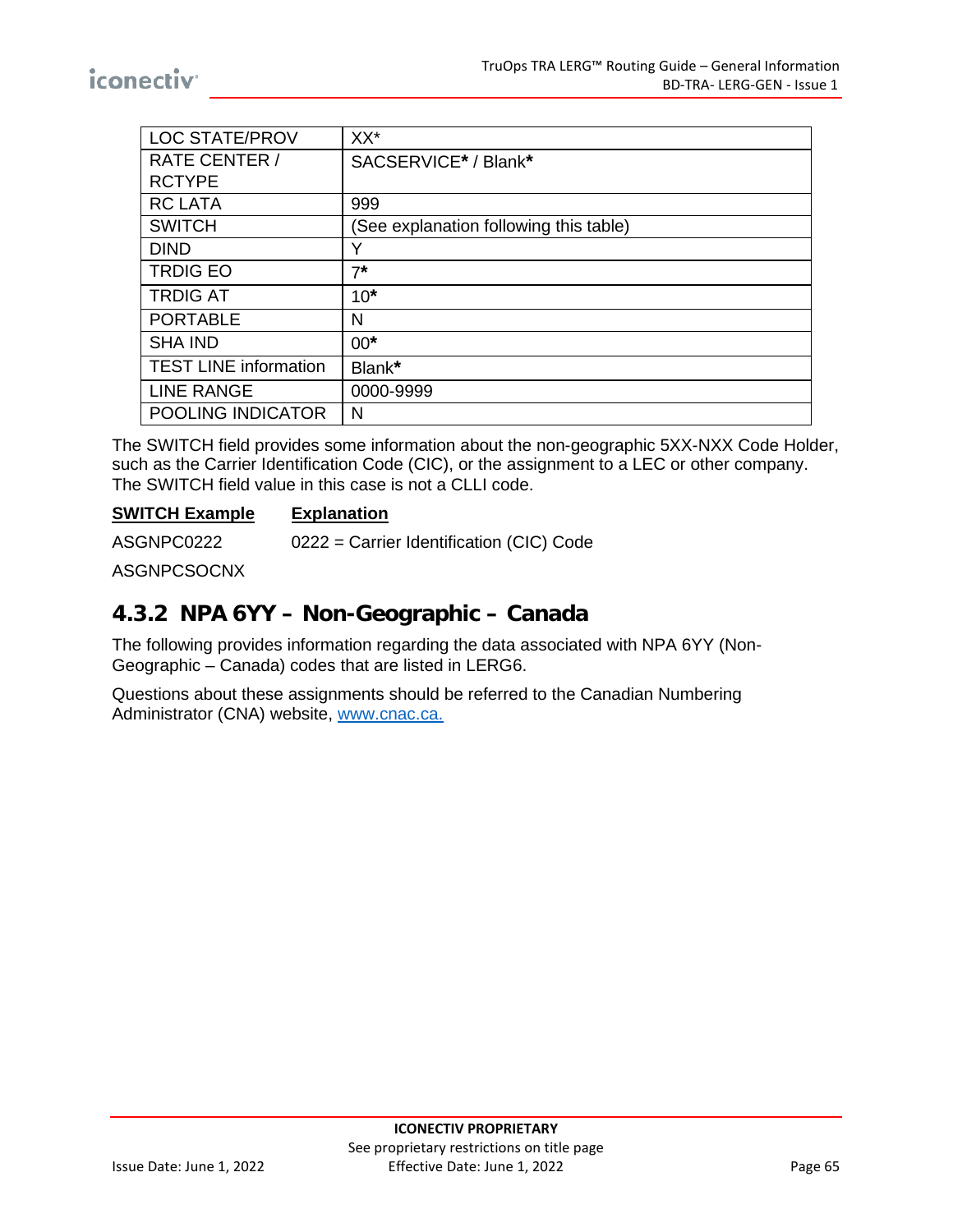The table below explains how NPA 6YY (Non-Geographic – Canada) codes are represented in the LERG. Items noted with an "**\***" are defaulted values, since the field does not technically apply:

| <b>FIELD NAME</b>            | <b>VALUE OR INTERPRETATION</b>                            |
|------------------------------|-----------------------------------------------------------|
| LATA                         | 888                                                       |
| <b>LATA Name</b>             | Canada                                                    |
| <b>STATUS</b>                | No difference from standard definition                    |
| <b>EFFDATE</b> (Effective    | The date that an NXX Code assignment is activated,        |
| Date)                        | returned, or has information changed.                     |
| <b>NPA</b>                   | Non-geographic 6YY                                        |
| NXX (COC)                    | Specific NXXs that are assigned by CNA                    |
| <b>BLOCK</b>                 | A                                                         |
| <b>COCTYPE</b>               | EOC*                                                      |
| <b>SSC</b>                   | $N^*$                                                     |
| <b>OCN</b>                   | Used to identify the party assigned the 6YY code. See     |
|                              | OCN in the Glossary of Terms section of this document for |
|                              | more information.                                         |
| <b>AOCN</b>                  | TRA1                                                      |
| <b>LOC NAME</b>              | NGC-CANADA (i.e., Non-Geographic Code - Canada)           |
| <b>LOC COUNTY</b>            | Blank*                                                    |
| <b>LOC STATE/PROV</b>        | $XX^*$                                                    |
| RATE CENTER /                | NGC-CANADA (i.e., Non-Geographic Code - Canada) /         |
| <b>RCTYPE</b>                | Blank*                                                    |
| <b>RC LATA</b>               | 888                                                       |
| <b>SWITCH</b>                | CANXXXXXXXX*                                              |
| <b>DIND</b>                  | $Y^*$                                                     |
| <b>TRDIG EO</b>              | <b>NA</b>                                                 |
| <b>TRDIG AT</b>              | <b>NA</b>                                                 |
| <b>PORTABLE</b>              | $\overline{\mathsf{N}}$                                   |
| <b>SHA IND</b>               | $00*$                                                     |
| <b>TEST LINE information</b> | Blank*                                                    |
| <b>LINE RANGE</b>            | 0000-9999                                                 |
| POOLING INDICATOR            | $\mathsf{N}$                                              |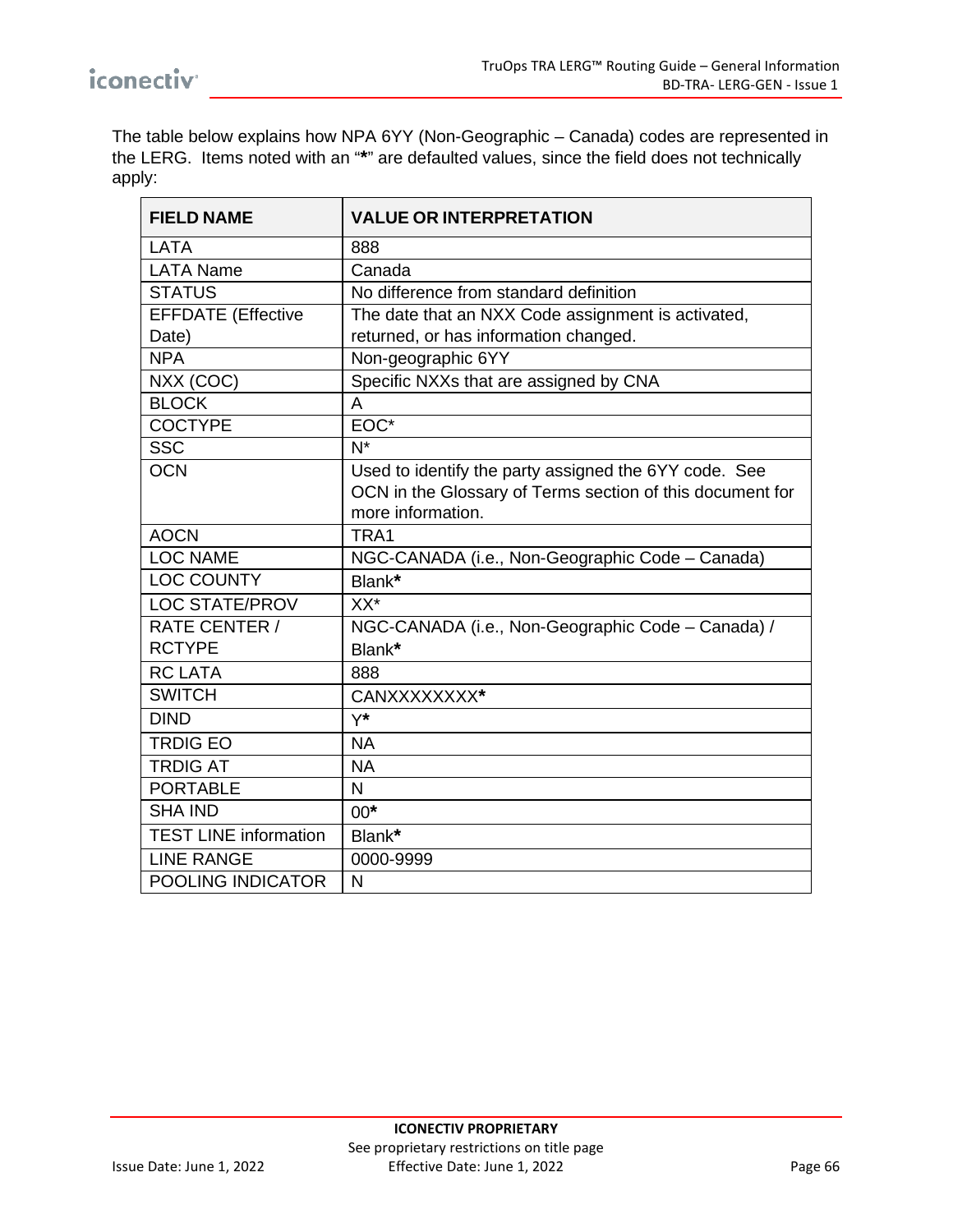### **4.3.3 NPA 800 – Toll Free (also pertains to 888, 877, 866, etc.)**

Prior to 1993, SAC 800 (i.e., toll-free) NXXs were assigned to entities under an interim plan to permit development of an SMS-800-Database that would provide SP number portability. After development was completed, 800 NXXs were moved to the database over a period of time. Currently, all Toll Free NXXs are in the TFNRegistry except the following (\*XX refers to XX=22 through 88, as such become activated):

| <u>SAC</u>                                                                | <u>NXX</u>                                                                | <b>Company Assignment</b>                                                                                                                                        | Country                                                                                                                                                                                                                         |
|---------------------------------------------------------------------------|---------------------------------------------------------------------------|------------------------------------------------------------------------------------------------------------------------------------------------------------------|---------------------------------------------------------------------------------------------------------------------------------------------------------------------------------------------------------------------------------|
| 800<br>800<br>800<br>800<br>800<br>800<br>800<br>800<br>800<br>800<br>800 | 271<br>389<br>415<br>534<br>623<br>703<br>740<br>744<br>751<br>904<br>907 | <b>Textel</b><br><b>Batelco</b><br><b>All American Cables</b><br><b>Bartelco</b><br>Bermuda Tel Co<br>STSJ Telephone Co<br>Cable & Wireless<br>Codetel<br>Tricom | Trinidad<br><b>Bahamas</b><br>Dominican Republic<br><b>Barbados</b><br>Bermuda<br>For Future Assignment<br>Virgin Islands (in Non-US areas)<br>Dominican Republic<br>For Future Assignment<br>Dominican Republic                |
| <b>OTHER</b>                                                              |                                                                           |                                                                                                                                                                  |                                                                                                                                                                                                                                 |
| <b>SAC</b>                                                                | $\overline{\text{NXX}}$                                                   | Reason                                                                                                                                                           | Comment                                                                                                                                                                                                                         |
| 8XX                                                                       | 250                                                                       | Special-use code                                                                                                                                                 | Line numbers 0000 through 1499<br>are reserved for toll-free testing;<br>other line-numbers (1500 through<br>9999) are available for regular<br>assignments                                                                     |
| 8XX                                                                       | 555                                                                       | Reserved-use code                                                                                                                                                | 800-555-1212 is used for "Toll-<br>free" Directory Assistance, and<br>also for standard line number<br>assignments. In all other<br>assigned 8XX SACs, NXX 555,<br>including line number 1212 is<br>closed for all assignments. |
| 800                                                                       | 855                                                                       | Hearing impaired                                                                                                                                                 | Other 8XX-855 codes available<br>for regular assignment                                                                                                                                                                         |
| 8XX                                                                       | 911                                                                       | Unavailable for assignment                                                                                                                                       | All other $8XX-N11$ codes $(N=2-9)$<br>are available for standard<br>assignments                                                                                                                                                |

#### *ASSIGNED TO NON-US CARIBBEAN*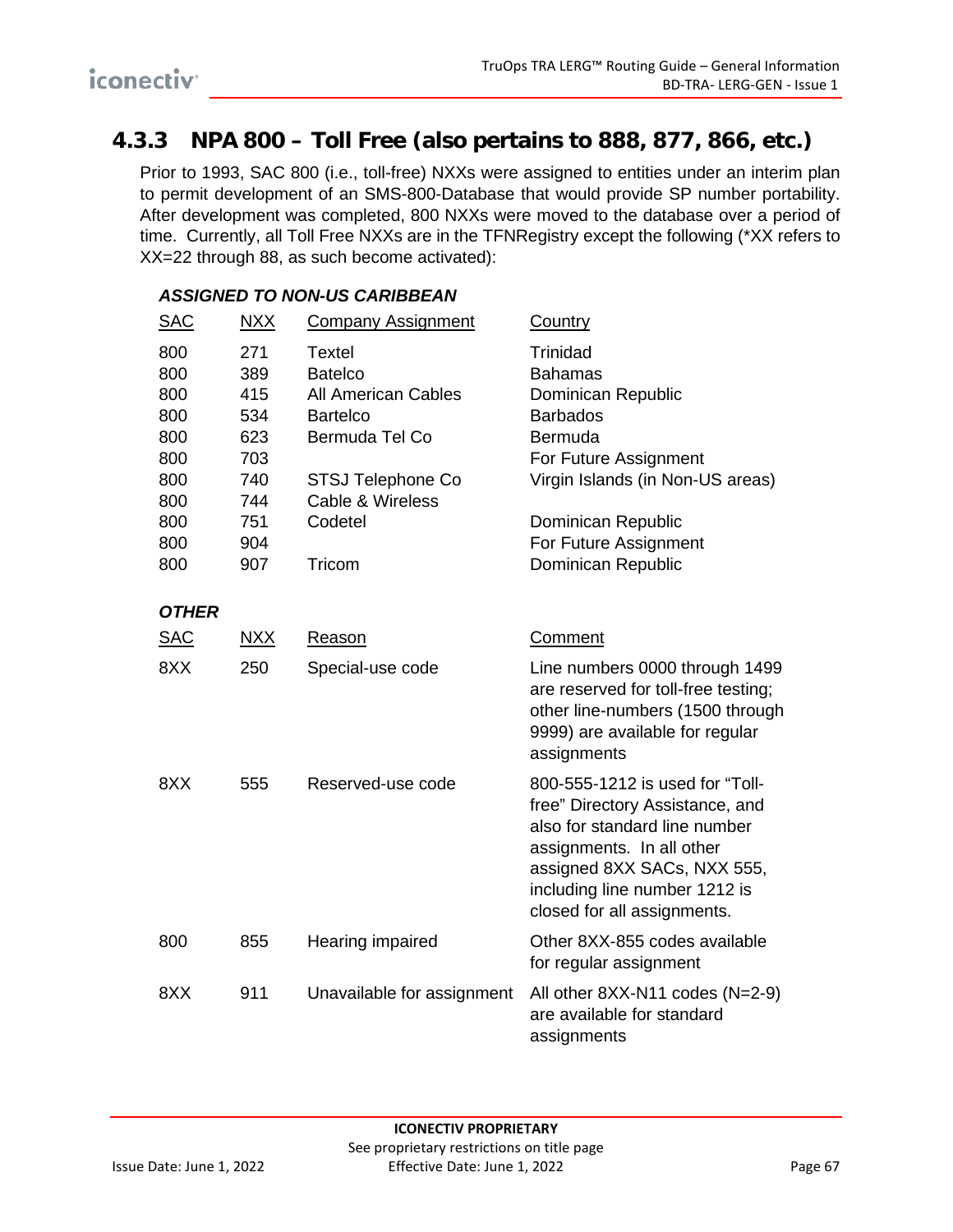As of February 15, 2008 the following have been available for standard assignments:

| 800 | N02. | Radio Common Carrier use N=2-9 |  |
|-----|------|--------------------------------|--|
| 800 | N12  | Radio Common Carrier use N=2-9 |  |

There is no SAC "8XX" data in the LERG. The numbers not listed above are considered SP portable and are in the TFNRegistry. That is, any line number in NXXs not listed above are individually obtained and serviced by any sanctioned 800-SP (one line number may be serviced by one provider, the next number by another). All numbers in any relief for 800 (888, 877, 866, etc.) are considered toll-free as well and are a component of the "800-SMS-Database" addressed herein. Questions about the numbers listed above should be directed to the NANPA [\(www.nationalnanpa.com\)](http://www.nationalnanpa.com/). Questions about the numbers in the TFNRegistry should be addressed to the Toll-Free Number Administrator Help Desk at [help@somos.com](mailto:help@somos.com) or 844-HEY-SOMOS. NPA 9YY – Premium Services

NPA 9YY numbers are used for premium services, with the cost of each 9YY call billed to the calling party.

NPA 9YY numbers are in the format 9YY-NXX-XXXX. 9YY-NXX codes (10000 line numbers) are each assigned to SPs who provide, and typically bill, for premium services. These SPs, in turn, assign individual numbers to their customers who also obtain revenue from providing the pay service.

The following provides information regarding the data associated with NPA 9YY listed in LERG6.

Questions regarding these assignments should be referred to the NANPA website, [www.nationalnanpa.com.](http://www.nationalnanpa.com/)

The information provided below explains how the NPA 9YY NXX codes are represented in the LERG. Items noted with an "**\***" are defaulted values, as the field does not technically apply:

| <b>FIELD NAME</b>         | <b>VALUE OR INTERPRETATION</b>                                    |
|---------------------------|-------------------------------------------------------------------|
| <b>LATA</b>               | 999*                                                              |
| <b>LATA Name</b>          | <b>RESERVED FOR SVCS*</b>                                         |
| <b>STATUS</b>             | No difference from standard definition                            |
| <b>EFFDATE</b> (Effective | This is the assignment date of the NXX. Activation is not implied |
| Date)                     | and may be pursuant to tariffs.                                   |
| <b>NPA</b>                | 9YY                                                               |
| NXX (COC)                 | Specific NXXs that are assigned by NANPA                          |
| <b>BLOCK</b>              | А                                                                 |
| <b>COCTYPE</b>            | $EOC^*$                                                           |
| <b>SSC</b>                | N*                                                                |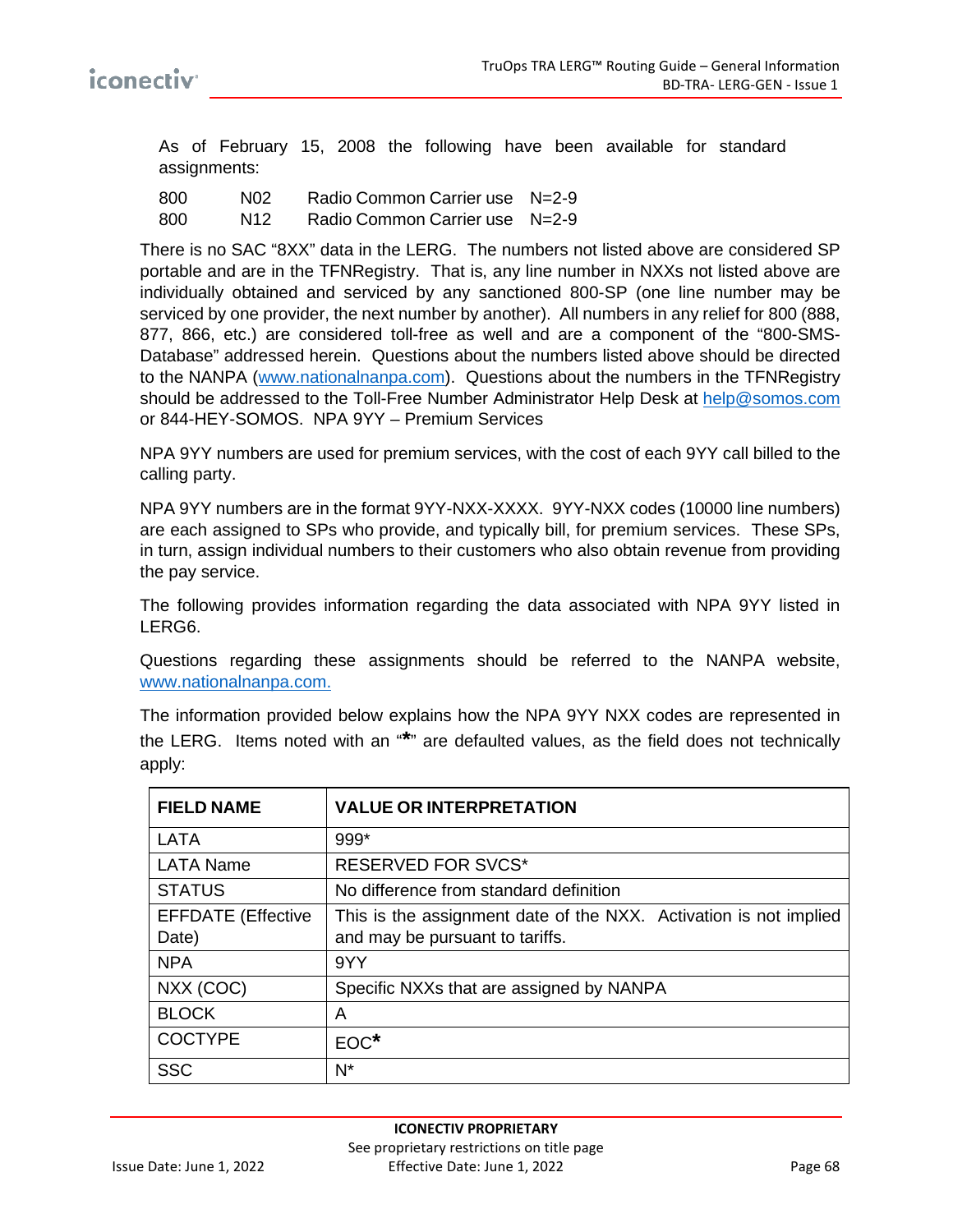| <b>FIELD NAME</b>                  | <b>VALUE OR INTERPRETATION</b>                                                                                                            |
|------------------------------------|-------------------------------------------------------------------------------------------------------------------------------------------|
| <b>OCN</b>                         | Used to identify the party assigned the NPA 9YY NXX. See OCN<br>in the Glossary of Terms section of this document for more<br>information |
| <b>AOCN</b>                        | TRA1                                                                                                                                      |
| <b>LOC NAME</b>                    | SACSERVICE*                                                                                                                               |
| <b>LOC COUNTY</b>                  | Blank*                                                                                                                                    |
| <b>LOC STATE</b>                   | XX*                                                                                                                                       |
| RATE CENTER /<br><b>RCTYPE</b>     | SACSERVICE <sup>*</sup> / Blank <sup>*</sup>                                                                                              |
| <b>SWITCH</b>                      | (See explanation following this table)                                                                                                    |
| <b>DIND</b>                        | Y                                                                                                                                         |
| <b>TRDIG EO</b>                    | $7^*$                                                                                                                                     |
| <b>TRDIG AT</b>                    | $10*$                                                                                                                                     |
| <b>PORTABLE</b>                    | $\mathsf{N}$                                                                                                                              |
| <b>SHA IND</b>                     | $00*$                                                                                                                                     |
| <b>TEST LINE</b><br>information    | Blank*                                                                                                                                    |
| <b>LINE RANGE</b>                  | 0000-9999                                                                                                                                 |
| <b>POOLING</b><br><b>INDICATOR</b> | N                                                                                                                                         |

The SWITCH field provides some information about the 9YY NXX Code Holder, such as the Carrier Identification Code (CIC), or the assignment to a LEC or other company. The SWITCH field value in this case is not a CLLI code.

#### **SWITCH Example Explanation**

| ASGNIC0222  | 0222 = Carrier Identification (CIC) Code                                      |
|-------------|-------------------------------------------------------------------------------|
| INTRALAT722 | LATA served by the $NXX = 722$                                                |
|             | SWCHxxUNKNO Switch unknown, assigned in state, etc. defined by xx (See STATE) |
|             | TELECOMMCAN Intra-Canada Routing Only                                         |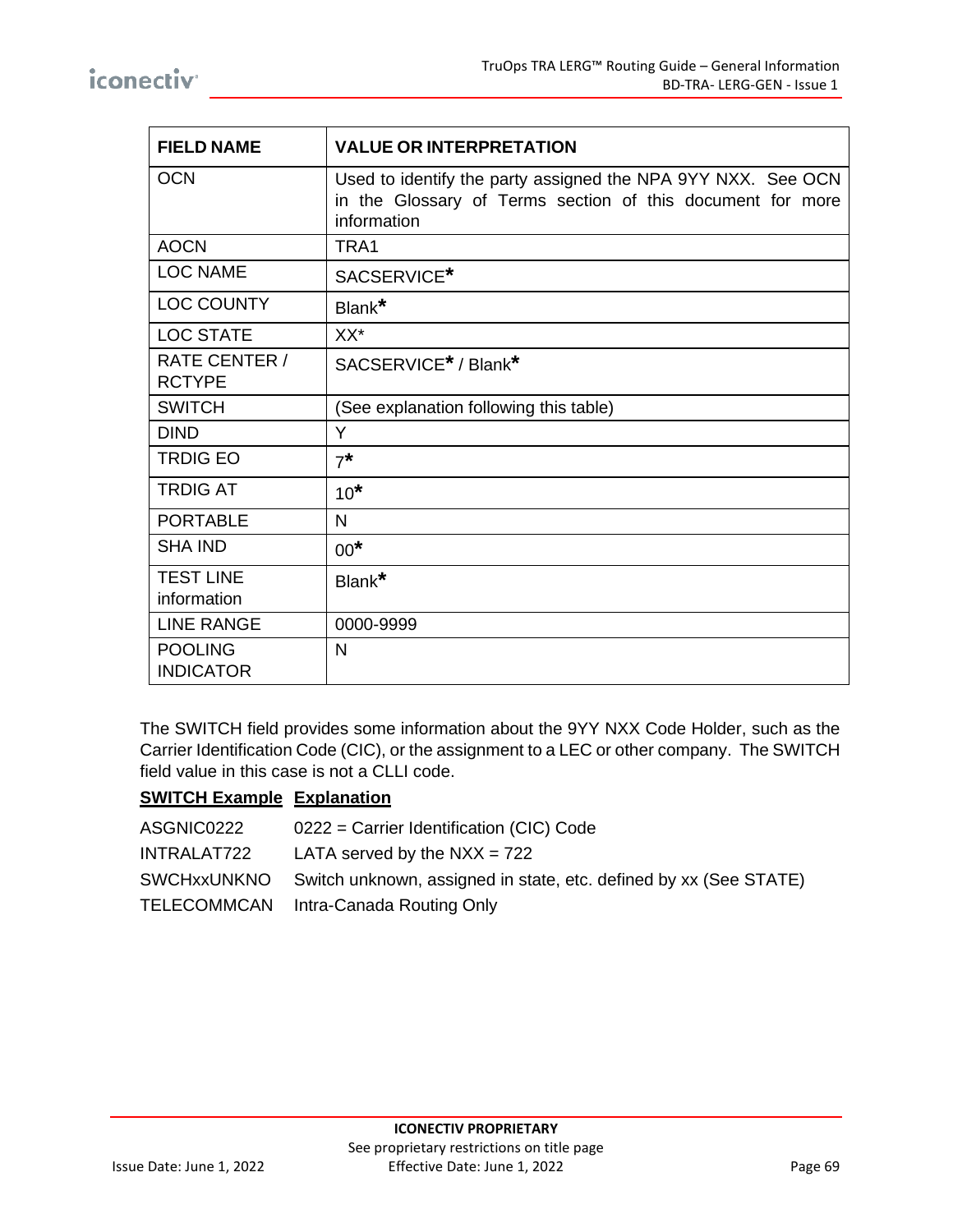## **Reserved NPAs**

The following can be considered *reserved NPAs* in that they have been set aside for potential future use as noted:

N9X – this grouping of numbers has been set aside to address, under current scenarios, how to deal with the need to expand the current 10 digit NANPA (N=2-  $9, X=0-9$ 

37X, 96X – this grouping of numbers have been set aside should there be need for a full series of ten consecutive numbers be needed for any new service, technological, etc. reasons that may develop as the industry evolves.

## **NANP Universal Central Office Codes**

The following NXX codes (N11 was addressed in the previous section) have unique functionalities within the United States and Canada, at a minimum, as described below. Due to the ever evolving nature of the industry, isolated cases may exist, on a grandfathered basis, where within a given NPA, one or more of the following, primarily within 958, 959, or 976, may be assigned (or may have been assigned at some point) to a SP as a standard NXX.

#### ASSIGNED:

555 – Toll Directory Assistance

- **Note:** LERG information relative to NXX 555 refers to the Directory Assistance aspects of 555 (i.e., line number 1212).
- 700 IntraLATA PIC Validation
	- **Note:** This definition only applies to the U.S. and its territories that participate in the NANP. 700 may be assigned to a single SP, but only with the understanding that line number 4141 is protected and is only used for its intended purpose. In 1996, line number 700-4141 was established in each NPA as access for verification of a customer's intral ATA carrier
- 950 FGB Access Code 950 plus the CIC make a Carrier Access Code (CAC): 950-XXXX.
- 958 Plant Test
- 959 Plant Test
- 976 Information Delivery Service only

### **Operator Service Codes**

The following are codes used historically in conjunction with operator-to-operator calls and are those associated, in whole or part, with ATCs in the LERG. With the many technological advances, increased number of carriers, third-party operator services, etc., that have occurred over the past few decades, the need for and use of these codes have diminished. However, they are still used in many cases.

| 121  | Inward                      |
|------|-----------------------------|
| -131 | <b>Directory Assistance</b> |
| 141  | Route Desk                  |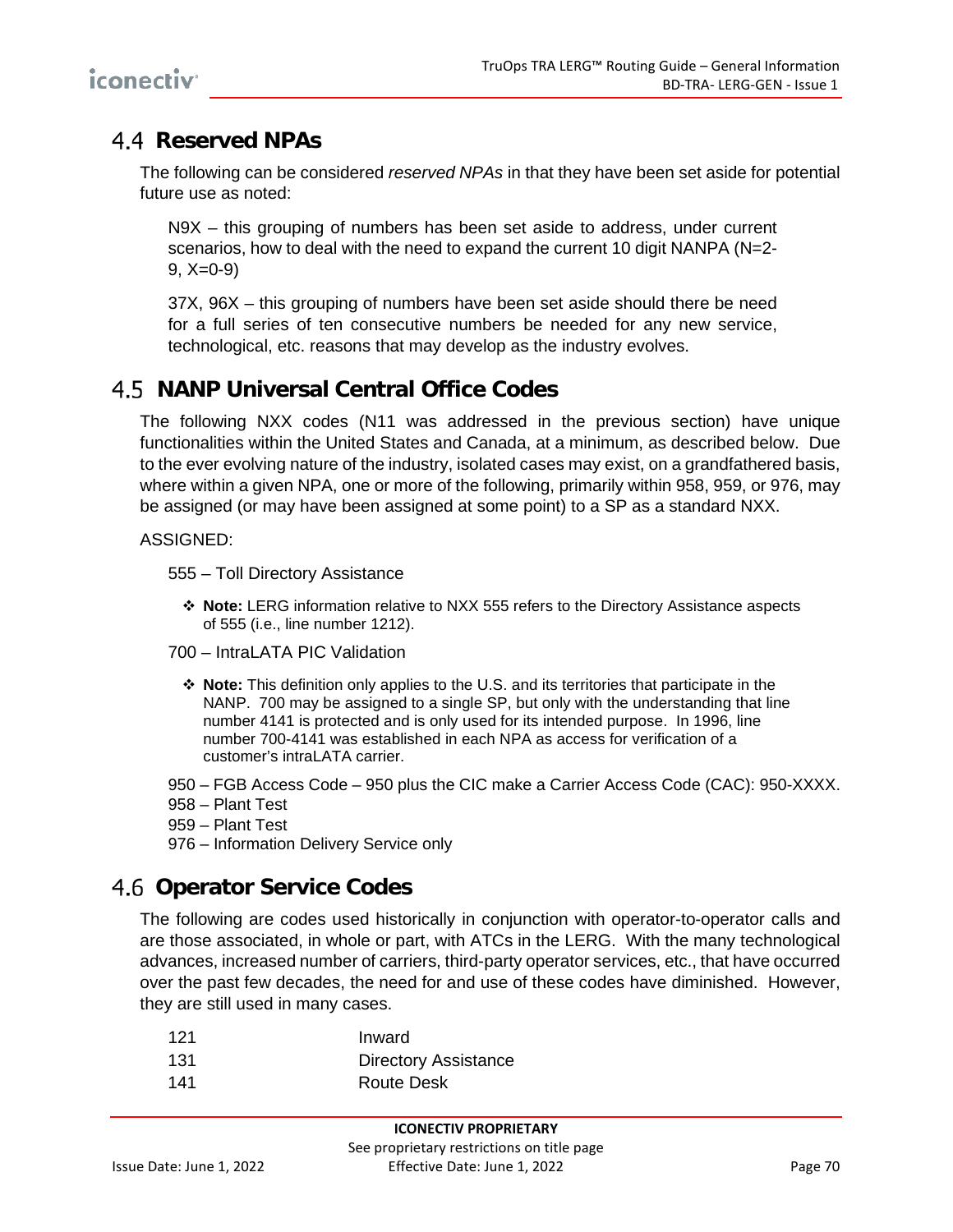| 160                | <b>IOC Access</b>                                      |
|--------------------|--------------------------------------------------------|
| 181, 11881         | <b>Toll Station</b>                                    |
| 1150, 11501        | Universal or Coin Callback                             |
| 1151, 11511        | Conference                                             |
| 1152, 11521, 11821 | Mobile                                                 |
| 1153, 11531, 11831 | Marine                                                 |
| 1154, 11541        | <b>Toll Terminal</b>                                   |
| 1155, 11551        | T&C Callback (Time and Charges)                        |
| 1156, 11561        | <b>Hotel Callback</b>                                  |
| 1157, 11571        | <b>IOTC Access Trunk</b>                               |
| 1158, 11581        | <b>Inward Completion Assistance</b>                    |
| 1159, 11591        | <b>Inward Busy Line Verification</b>                   |
| 1160, 11601        | Calling Card Validation (Dial Pulse Equipment)         |
| 1161, 11611        | Calling Card Validation (DTMF)                         |
| 1162, 11621        | Calling Card Validation (MF- Multifrequency Equipment) |
|                    |                                                        |

### **NPA 710 – Code Assignments, Routing Procedures, Definitions**

710 is a non-geographic, toll-free Numbering Plan Area (NPA) code that has been assigned by the NANPA to the United States Government. The NXX codes within NPA 710 are administered by the U.S. Government, the NANPA Code Administrators. Questions on the assignment of NPA 710 NXX codes should be addressed to:

Emergency Communications

Cybersecurity and Infrastructure Security Agency

Department of Homeland Security

This section describes how routing data for NPA 710 NXXs are provided in the LERG and other Telecom Routing Administration (TRA) data products that contain these fields. The NXXs will be in LATA 999.

In the TRA data products, information is provided for, and is identical for, all NXX values (200- 999) in NPA 710, with the exceptions of NXXs 555 and 976. Carriers should consider all NXXs, less any exceptions noted, as valid NPA 710 NXXs.

NPA 710 numbers are not technically terminated to any given switch, similar to the handling of toll-free numbers. Due to the special aspects of NPA 710, as with other unique type of numbers in the LERG (e.g. NPA 9YY), values in many of the TRA data product fields contain default values since the primary purpose of reporting these unique numbers is to identify their existence.

NPA 710 NXXs are listed in LERG6. Each data field in LERG6 is described below as applies identically to each NXX in NPA 710.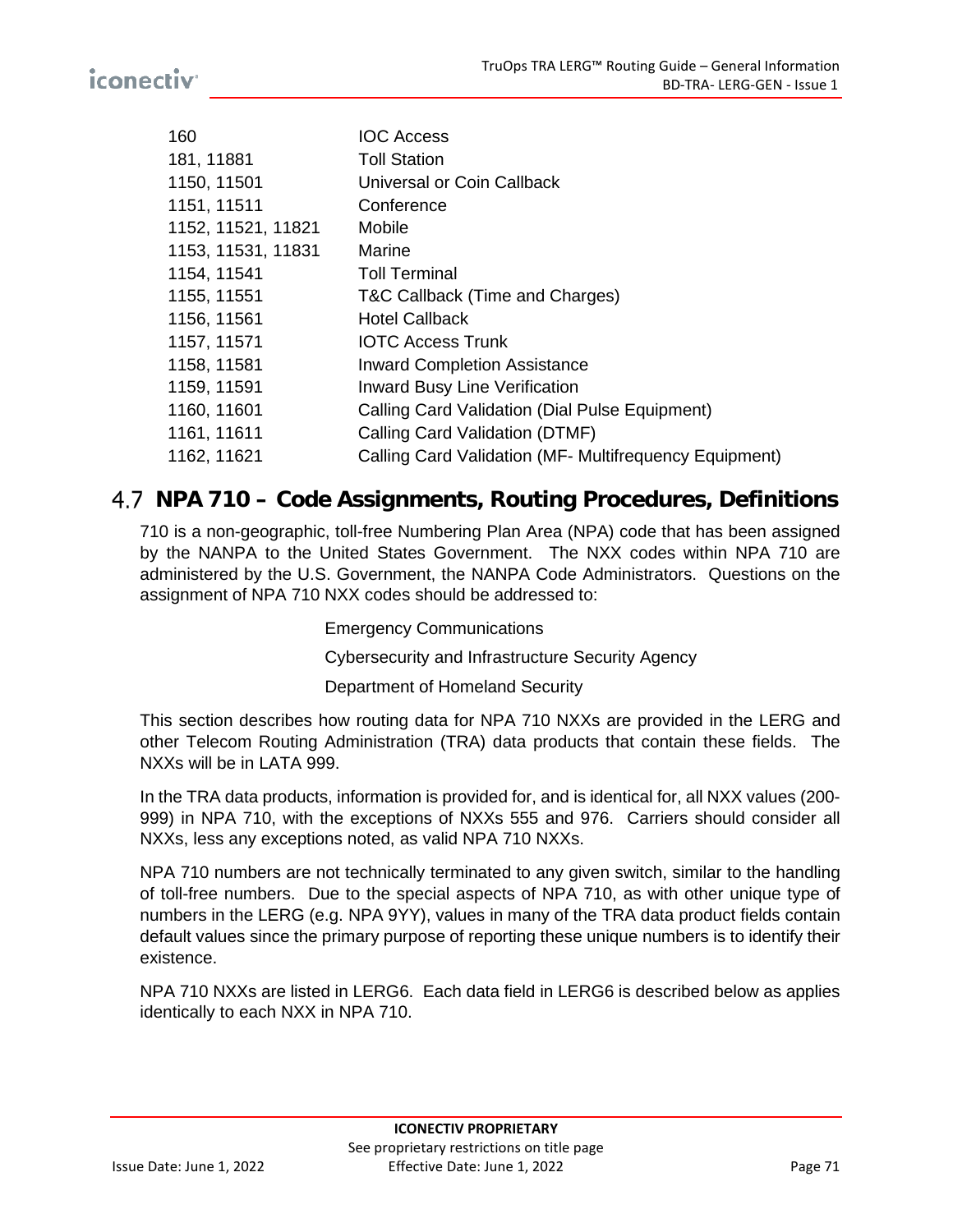| <b>FIELD NAME</b>                            | <b>VALUE OR INTERPRETATION</b>                                                                                                                                                                                                                                                                                      |
|----------------------------------------------|---------------------------------------------------------------------------------------------------------------------------------------------------------------------------------------------------------------------------------------------------------------------------------------------------------------------|
| LATA (of switch location)                    | 999                                                                                                                                                                                                                                                                                                                 |
| <b>LATA Name</b>                             | <b>RESERVED FOR SVCS</b>                                                                                                                                                                                                                                                                                            |
| <b>Status</b>                                | No difference from standard definition                                                                                                                                                                                                                                                                              |
| Effective Date (mmddyy)                      | With the exception of NXX 627 which pre-existed<br>in the LERG, all remaining NPA 710 NXXs (less<br>NXXs 555 and 976), were initialized in the LERG<br>with an EFFECTIVE DATE (E view) of 04/01/06,<br>for database initialization purposes. However,<br>these NXXs were in actual operation prior to this<br>date. |
| <b>NPA</b>                                   | 710                                                                                                                                                                                                                                                                                                                 |
| NXX (Central Office Code)                    | A record exists for each NXX in the range 200-<br>999 with the exception of NXXs 555 and 976.                                                                                                                                                                                                                       |
| <b>BLOCK ID</b>                              | A                                                                                                                                                                                                                                                                                                                   |
| COC Type                                     | EOC                                                                                                                                                                                                                                                                                                                 |
| Special Service Code (SSC)                   | N                                                                                                                                                                                                                                                                                                                   |
| Dialable Indicator (DIND)                    | Y                                                                                                                                                                                                                                                                                                                   |
| <b>Terminating Digits EO</b>                 | 10                                                                                                                                                                                                                                                                                                                  |
| <b>Terminating digits AT</b>                 | 10                                                                                                                                                                                                                                                                                                                  |
| Portable Indicator                           | N                                                                                                                                                                                                                                                                                                                   |
| <b>AOCN</b>                                  | TRA1                                                                                                                                                                                                                                                                                                                |
| <b>OCN</b>                                   | 4758 (the OCN assigned to the U.S. Government)                                                                                                                                                                                                                                                                      |
| <b>Locality Name</b>                         | 710SERVICE                                                                                                                                                                                                                                                                                                          |
| <b>Locality County</b>                       | <b>Blank</b>                                                                                                                                                                                                                                                                                                        |
| <b>Locality State</b>                        | TS (i.e., correlates to value in 5-6 <sup>th</sup> position of<br>SWITCH)                                                                                                                                                                                                                                           |
| Rate Center (RC) Name Abbreviation           | 710SERVICE                                                                                                                                                                                                                                                                                                          |
| RC Type                                      | blank                                                                                                                                                                                                                                                                                                               |
| Line Range Data                              | 0000-9999                                                                                                                                                                                                                                                                                                           |
| <b>SWITCH</b>                                | RTGETSAGENT (See explanation following this<br>table)                                                                                                                                                                                                                                                               |
| Switch Homing Arrangement (SHA)<br>Indicator | 00                                                                                                                                                                                                                                                                                                                  |
| Test Line (Number, response)                 | All fields appear as blank in the LERG. However,<br>each GETS agent has established a test number<br>as follows:<br>$AT&T$ :<br>710-984-4749<br>Verizon: 710-713-3197                                                                                                                                               |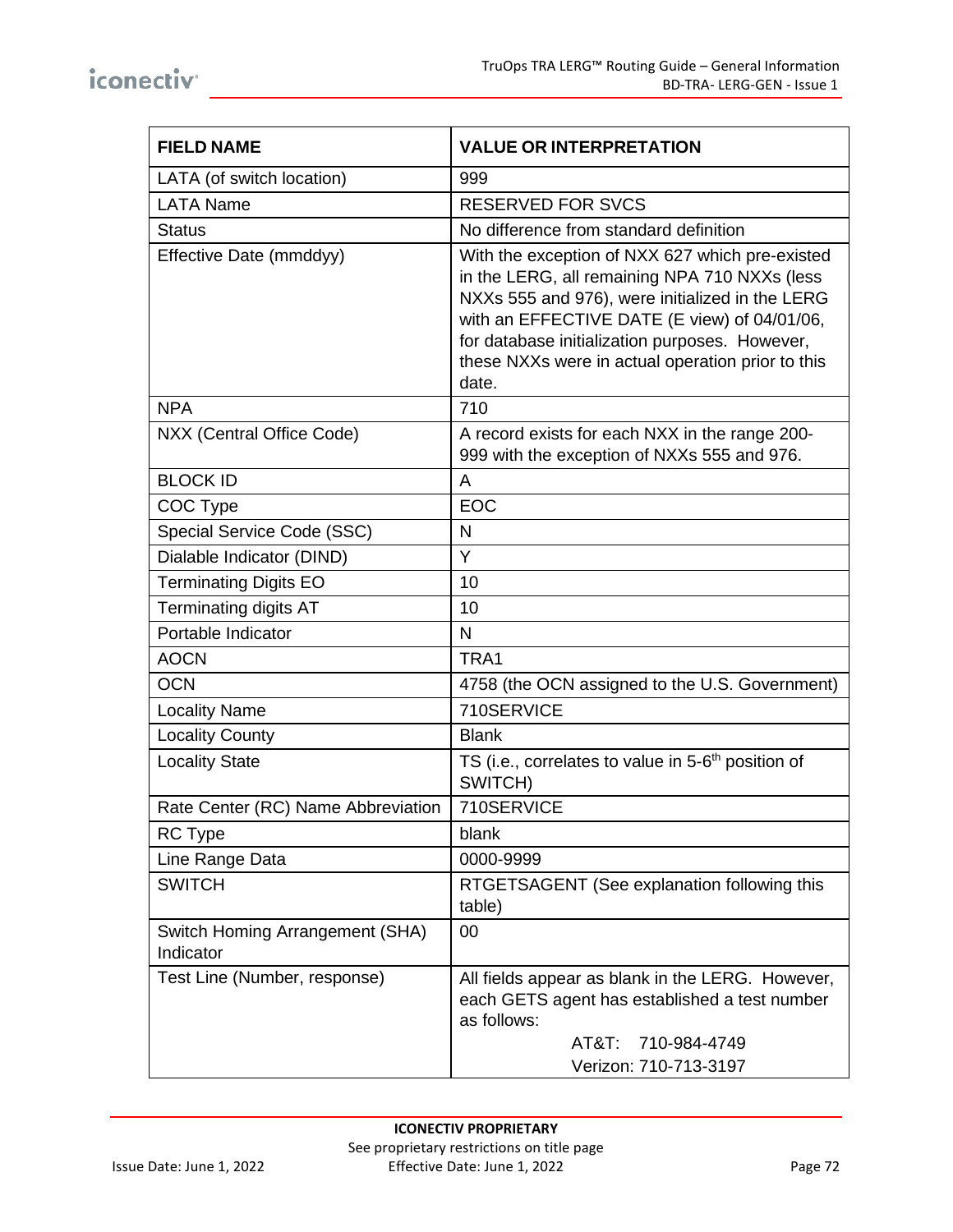| <b>FIELD NAME</b>                   | <b>VALUE OR INTERPRETATION</b> |  |
|-------------------------------------|--------------------------------|--|
|                                     | T-Mobile: 710-392-7875         |  |
| Thousands Block Pooling Indicator   | <sub>N</sub>                   |  |
| <b>LATA of Rate Center Location</b> | 999                            |  |
| <b>Creation Date in BIRRDS</b>      | As may apply                   |  |
| <b>E</b> Status Date                | As may apply                   |  |
| Last Modification Date*             | As may apply                   |  |

#### **SWITCH value of "RTGETSAGENT"**

In some cases, the U.S. Government has special arrangements with local carriers to handle calls to 710 NXXs. In other cases, where the local carrier, wireless carrier, PBX operator, VoIP carrier, payphone operator or any other call originator does not have a special arrangement with the U.S. Government, the call originator should "Route To the Government Emergency Telecommunications Service (GETS) AGENT" (RTGETSAGENT). The agents to which calls should be routed in these cases currently are AT&T, Sprint, or Verizon. Payphone operators can receive compensation under the same provisions as for toll free calling using SAC 800, 888, 877, 866, 855, or other toll-free SACs.

#### **International NPA 710 Processing**

Calls originating from outside the United States to NPA 710 numbers should be handled in an appropriate manner by carriers in other countries, and by international carriers, to permit their completion. Specific arrangements to handle and test such calls are managed by the Office of Emergency Communications, Department of Homeland Security.

In Canada specifically, as a large stakeholder in the NANP, the 710 NPA is supported in the CRTC decision (Telecom Decision CRTC 2005-7, 21 February 2005) that directs Canadian telecommunications SPs to activate NPA 710 and to route such calls as a non-geographic toll-free service.

### **976-LIKE Codes**

976-LIKE codes are NXXs that function as NXX 976 codes. NXX 976 has been used essentially as an NXX for pay services provided by various SPs (e.g. lottery numbers, time, weather, etc.). Use may vary by NPA. In response to consumer issues, regulatory decisions, etc. (all of which may vary by state and company) non-976 NXXs have been established in some jurisdictions to function as 976. These 976-LIKE NXXs may be used to isolate certain types of services from those provided via 976. These NXXs are routed to the SPs' processes (not necessarily a specific switch) and are usually IntraLATA in nature. Such codes may be found in the LERG as a type of "Oddball" code and should carry the COCTYPE value of INP (Information Provider), although all INP coded records are not necessarily "976-Like" situations.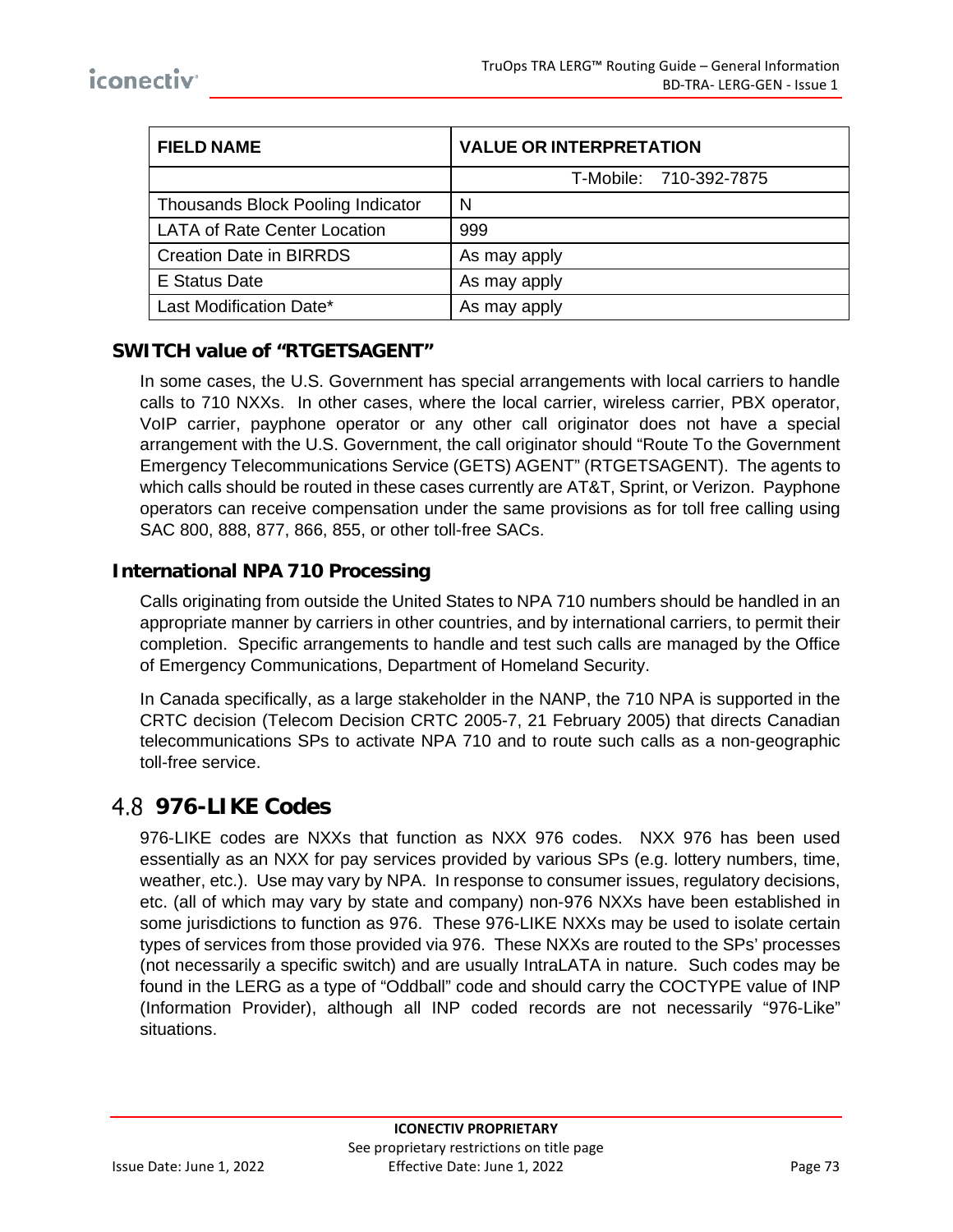# **NXX 555**

NXX 555 numbers (with the exception of line number 1212) were established by the industry as a means for subscribers to reach a wide variety of information services. Use of NXX 555, given its historical restriction to line number 1212 (and an additional few others in use by some carriers), was viewed as an underutilized set of numbers, as well as common to all NPAs.

NXX 555 numbers are assigned in the format 555-xxxx. The line number (xxxx) indicates the particular information service. NXX 555 numbers are assigned according to assignment guidelines maintained by the ATIS-Industry Numbering Committee (INC).

Effective in 2016, the original NXX 555 line numbers were returned/reclaimed by NANPA and the original assignment/use of 555 line numbers has been sunset by the industry. Embedded use of NXX 555 for Directory Assistance and as "dummy" numbers for use by such as the entertainment industry remain. Specifics can be obtained by contacting NANPA at [www.nationalnanpa.com.](http://www.nationalnanpa.com/)

References to NXX 555 in the LERG specifically pertain to use for Directory Assistance.

### **NXX 988**

On July 16, 2020, "the FCC adopted rules to establish 988 as the new, nationwide, 3-digit phone number for Americans in crisis to connect with suicide prevention and mental health crisis counselors"1 . Beginning July 16, 2022, dialing "988" will route the call to the National Suicide Prevention Lifeline.

NXX "988" is assigned as a geographic CO Code in several NPAs within the NANP and will continue to be assignable in any geographic NPA which has mandatory 10-digit dialing.

1 FCC News Release July 16, 2020 located at: https://www.fcc.gov/document/fcc-designates-988-national-suicide-prevention-lifeline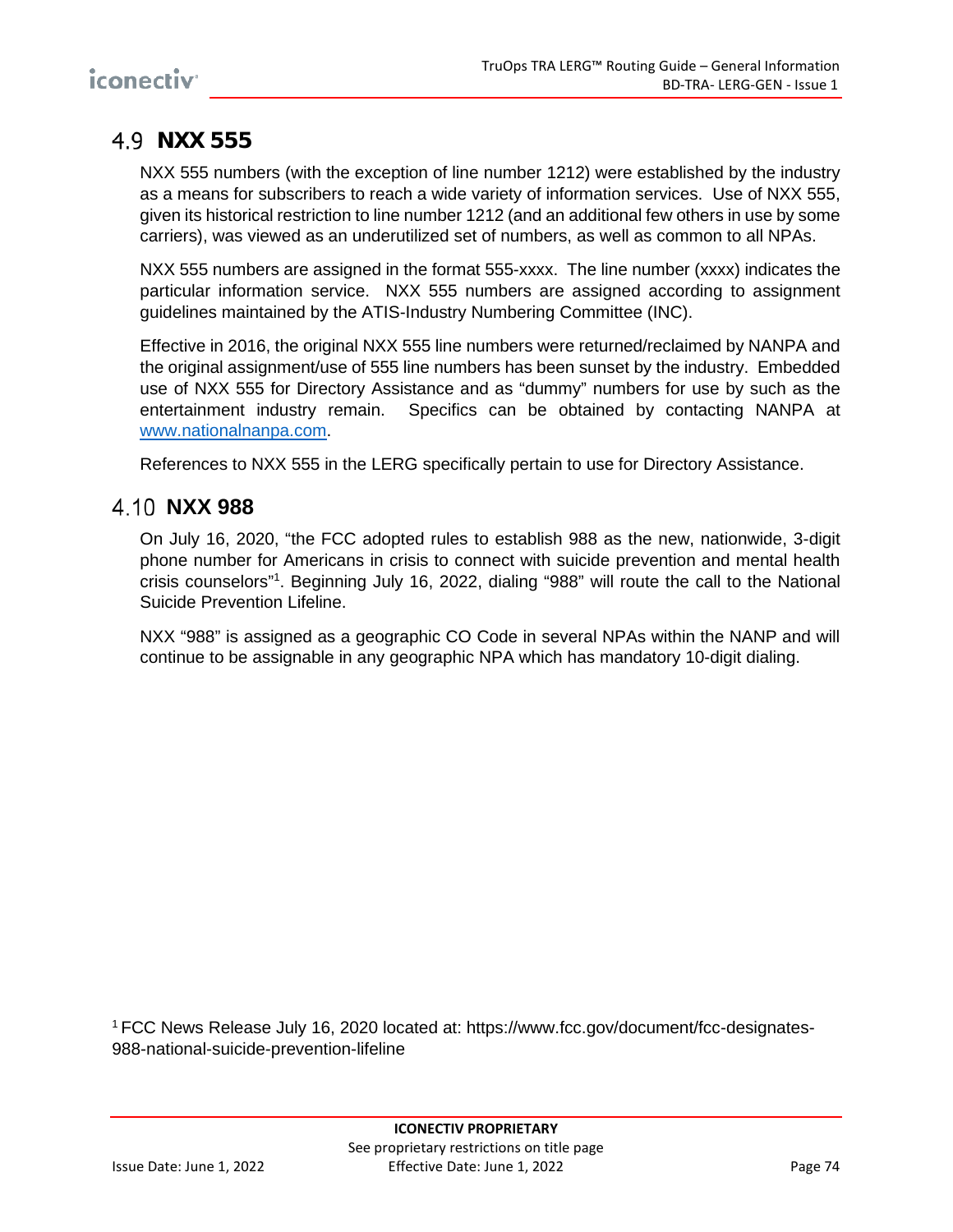# **Chapter 5 Signaling System 7 (SS7) Network Codes**

The Signaling System 7 (SS7) Point Codes are administered by iconectiv as maintenance agent for the ATIS Packet Technologies and Systems Committee (PTSC) (formerly a component of the T1S1 Committee). Questions regarding these assignments should be referred to iconectiv at [SS7PCAdmin@iconectiv.com.](mailto:SS7PCAdmin@iconectiv.com)

PTSC maintains American National Standard T1.111-1988. Chapter 8 (T1.111.8) of the standard, titled "Numbering Signaling Point Codes" describes the format for signaling Point Codes and the assignment procedures for point codes. Companies wishing to obtain SS7 Point Codes can obtain a CCS Point Code application form from [SS7PCAdmin.com.](mailto:SS7PCAdmin@iconectiv.com) The assignments themselves are provided in LERG4.

Also, see the [Glossary of Terms](#page-15-0) for NETWORK, CLUSTER, and MEMBER.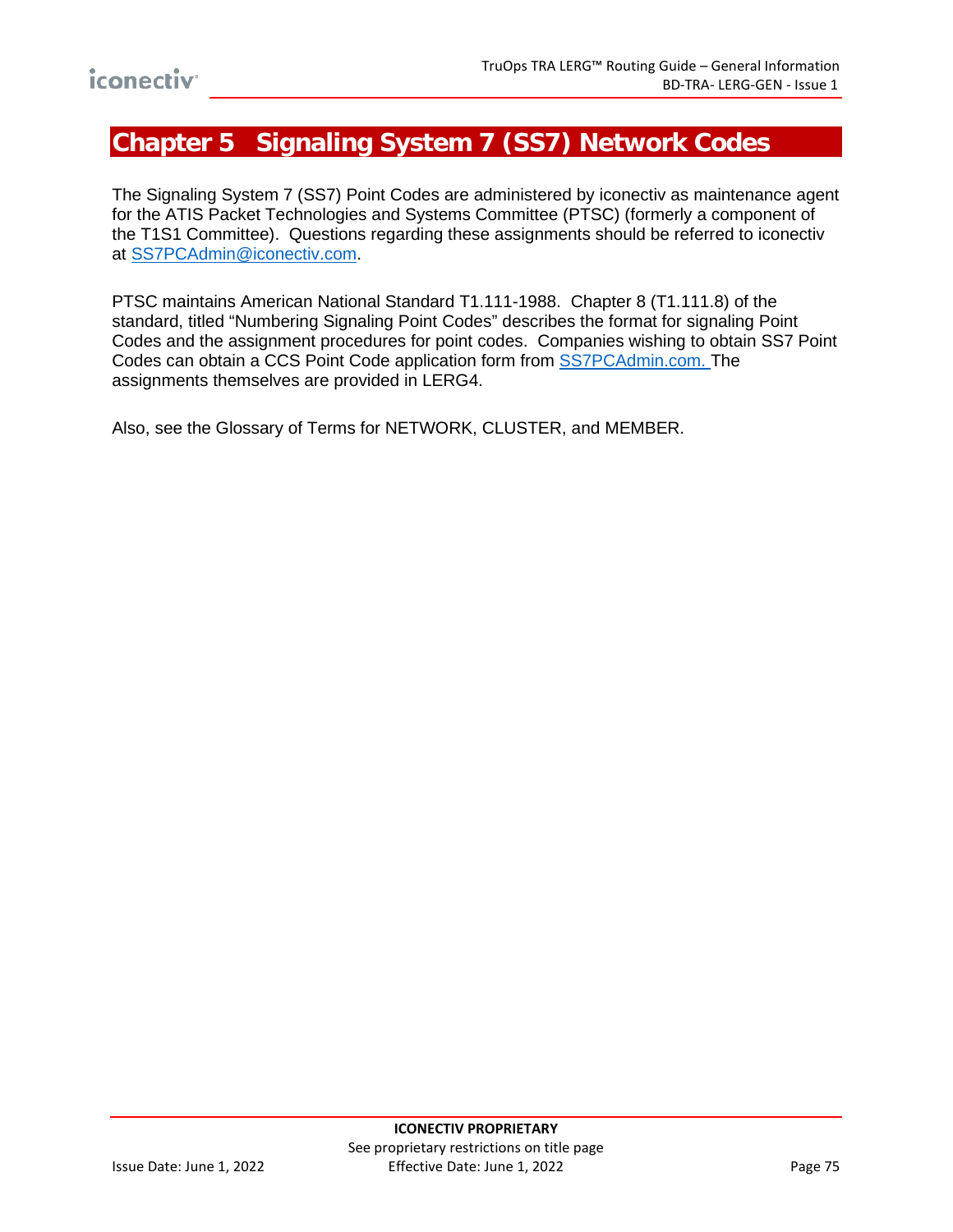# **Chapter 6 Vertical Service Codes**

Vertical Service Codes (VSCs) are customer-dialed codes used to access existing and future vertical services (e.g., Call Forwarding). VSCs are standardized in the format \*XX and \*2XX for touch-tone telephones and 11XX and 112XX for rotary telephones with  $X = 0$  to 9. The NANPA assigns VSCs upon request of SPs such as Local Exchange Carriers (LECs) interexchange carriers (ICs), commercial mobile radio service (CMRS) providers, etc., using guidelines agreed to by the industry and specified in document ATIS-0300058, Vertical Service Code Assignment Guidelines. VSCs are assigned on a national basis; i.e., a \*XX or \*2XX code assignment is intended to be used for the assigned service anywhere within the NANP area. The following section of this document provides the current list of VSCs that have been assigned by NANPA, with a brief definition of each service. The list of assigned VSCs will be updated, as may be necessary, to reflect new assignments.

The primary objective in the assignment of VSCs by NANPA is to standardize the access codes for services that are deemed universal or national in scope such that users may dial the same access code for a specific service regardless of where or by whom the service is being offered.

Requests for assignment of VSCs or for further information on these codes should be directed to NANPA via its website [www.nationalnanpa.com.](http://www.nationalnanpa.com/)

## **Vertical Service Code Assignments**

The following table lists the VSCs that have been assigned by NANPA. A small range of codes (\*94 to \*99) has been set aside for local use (i.e., to be used locally by carriers as appropriate), and thus no services will be assigned codes within this range by NANPA.

#### **TABLE A**

| <b>CODE</b> | <b>SERVICE ASSIGNMENT</b>                                                 |
|-------------|---------------------------------------------------------------------------|
| $*00$       | <b>Inward Voice Activated Services (English)</b>                          |
| $*01$       | <b>Inward Voice Activated Services (French)</b>                           |
| $*02$       | Deactivation/Activation of In-Session Activation(ISA) on a per line basis |
| $*03$       | Deactivation of In–Session Activation (ISA) on a per call basis           |
| $*04$       | Unassigned                                                                |
| $*05$       | Unassigned                                                                |
| $*06$       | Unassigned                                                                |
| $*07$       | Unassigned                                                                |
| $*08$       | Unassigned                                                                |
| $*09$       | Selective Call Blocking/Reporting                                         |
| $*1X$       | Unassigned <sup>1</sup>                                                   |

<span id="page-79-0"></span><sup>1</sup> Vertical Service codes in the \*1X range will be assigned only after all other available \*XX codes have been assigned, i.e., \*0X and \*4X through \*93.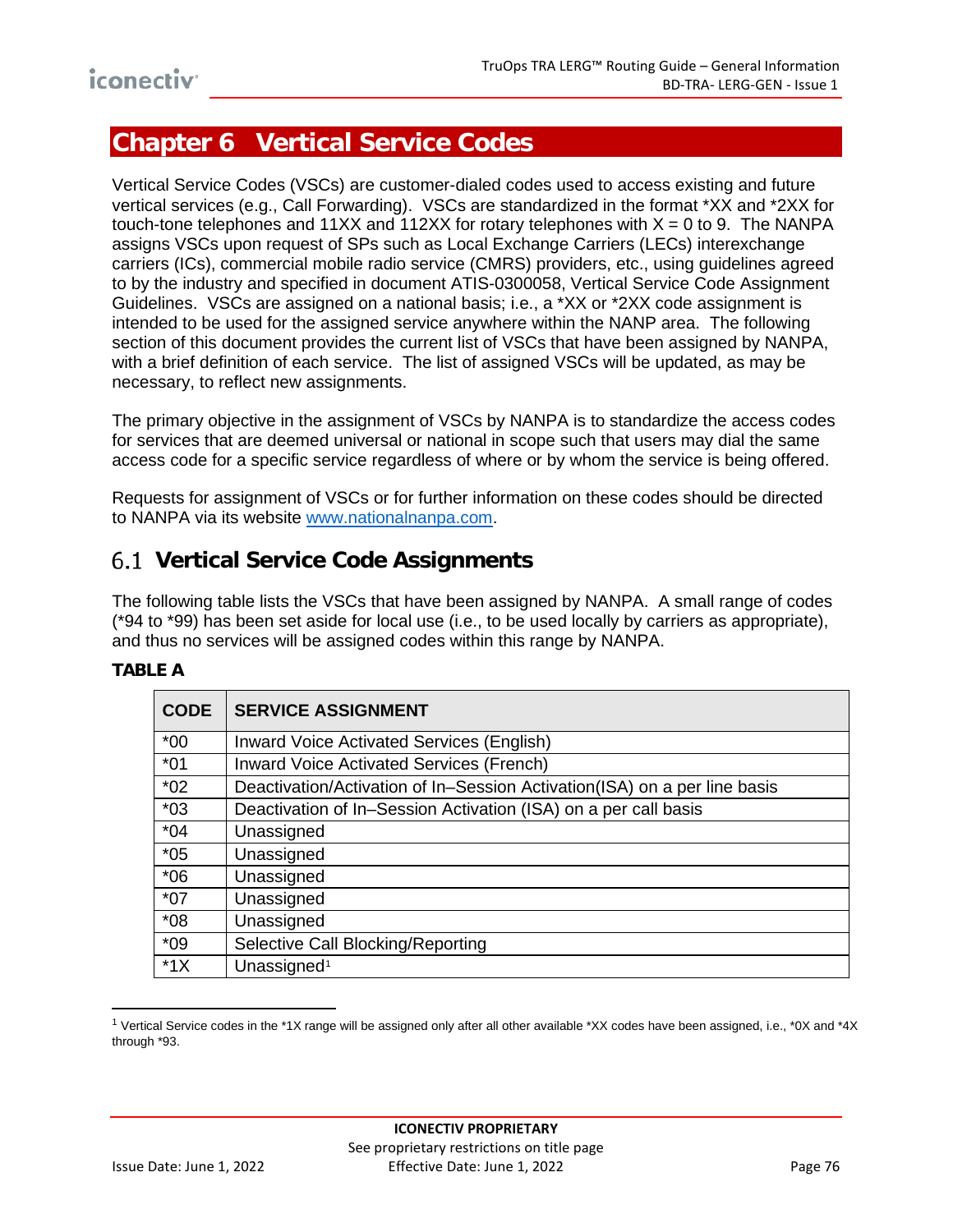| <b>CODE</b> | <b>SERVICE ASSIGNMENT</b>                                                          |
|-------------|------------------------------------------------------------------------------------|
| $*2X$       | Reserved for expansion to a three-digit numeric format (*2XX)                      |
| *228        | Over-the-Air Service Provisioning                                                  |
| $*272$      | <b>Access Wireless Priority Service</b>                                            |
| $*3X$       | Reserved for expansion to a three-digit numeric format (*3XX)                      |
| $*40$       | Change Forward-To Number for Customer Programmable Call Forwarding Busy<br>Line    |
| $*41$       | Six-Way Conference Calling Activation                                              |
| $*42$       | Change Forward-To Number for Customer Programmable Call Forwarding Don't<br>Answer |
| $*43$       | Drop last member of Six-Way Conference Call                                        |
| $*44$       | <b>Voice Activated Dialing</b>                                                     |
| $*45$       | Voice Dialing Extended Dial Tone                                                   |
| $*46$       | <b>French Voice Activated Network Control</b>                                      |
| $*47$       | <b>Override Feature Authorization</b>                                              |
| $*48$       | Override Do Not Disturb                                                            |
| $*49$       | Long Distance Signal                                                               |
| $*50$       | <b>Voice Activated Network Control</b>                                             |
| $*51$       | Who Called Me?                                                                     |
| $*52$       | Single Line Variety Package (SVP) - Call Hold                                      |
| $*53$       | Single Line Variety Package (SVP) - Distinctive Ring B                             |
| $*54$       | Single Line Variety Package (SVP) - Distinctive Ring C                             |
| $*55$       | Single Line Variety Package (SVP) - Distinctive Ring D                             |
| $*56$       | Change Forward-To Number for ISDN Call Forwarding                                  |
| $*57$       | <b>Customer Originated Trace</b>                                                   |
| $*58$       | ISDN Multi Button Key Set (MBKS) Manual Exclusion Activation                       |
| $*59$       | ISDN Multi Button Key Set (MBKS) Manual Exclusion Deactivation                     |
| $*60$       | Selective Call Rejection Activation                                                |
| $*61$       | Distinctive Ringing/Call Waiting Activation                                        |
| $*62$       | <b>Selective Call Waiting</b>                                                      |
| $*63$       | Selective Call Forwarding Activation                                               |
| $*64$       | Selective Call Acceptance Activation                                               |
| $*65$       | <b>Calling Number Delivery Activation</b>                                          |
| $*66$       | <b>Automatic Callback Activation</b>                                               |
| $*67$       | <b>Calling Number Delivery Blocking</b>                                            |
| $*68$       | Call Forwarding Busy Line/Don't Answer Activation                                  |
| $*69$       | <b>Automatic Recall Activation</b>                                                 |
| $*70$       | <b>Cancel Call Waiting</b>                                                         |
| $*71$       | Usage Sensitive Three-way Calling                                                  |
| $*72$       | <b>Call Forwarding Activation</b>                                                  |
| $*73$       | <b>Call Forwarding Deactivation</b>                                                |
| $*74$       | Speed Calling 8 - Change List                                                      |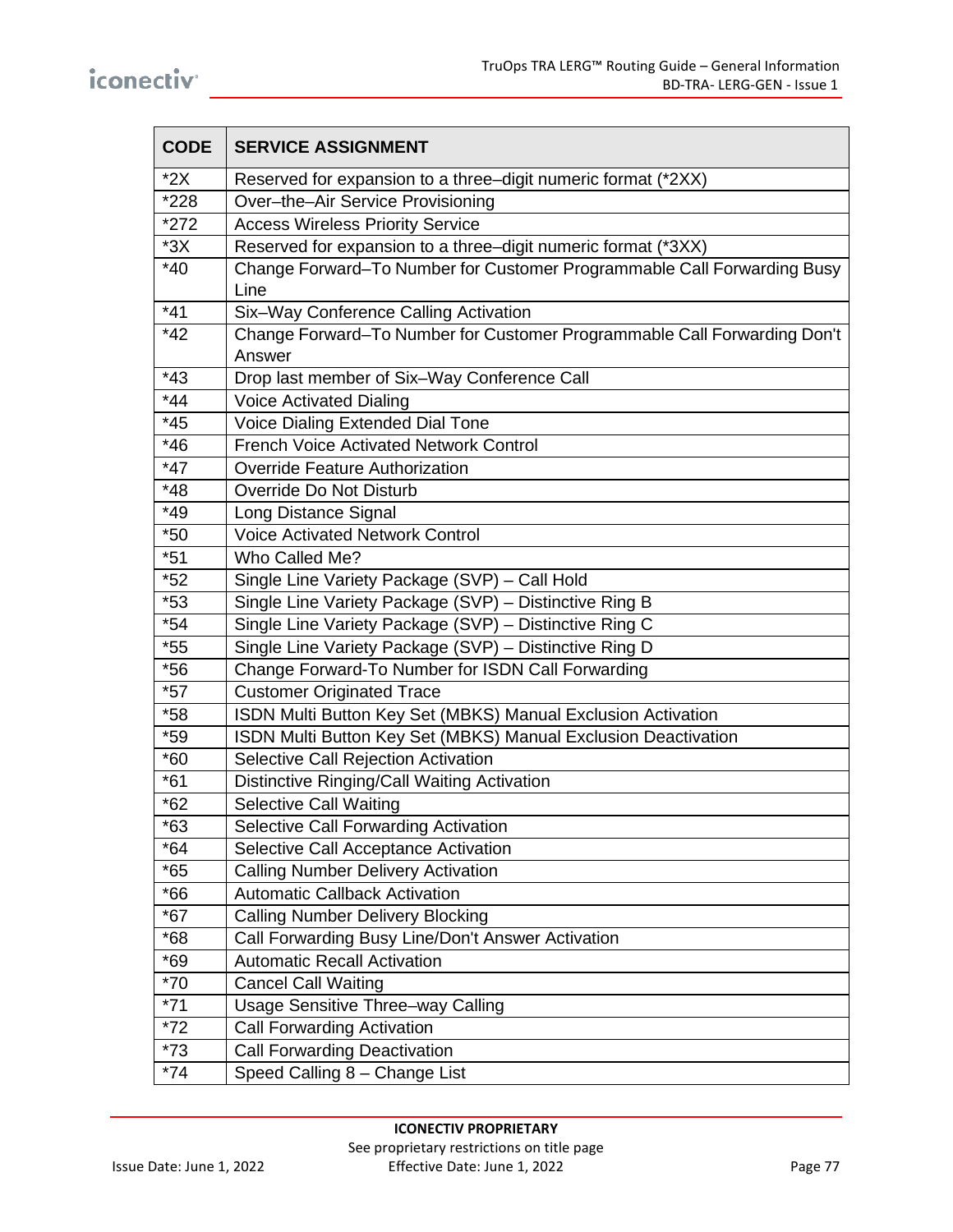| <b>CODE</b> | <b>SERVICE ASSIGNMENT</b>                                       |
|-------------|-----------------------------------------------------------------|
| $*75$       | Speed Calling 30 - Change List                                  |
| $*76$       | <b>Advanced Call Waiting Deluxe</b>                             |
| $*77$       | Anonymous Call Rejection Activation                             |
| $*78$       | Do Not Disturb Activation                                       |
| $*79$       | Do Not Disturb Deactivation                                     |
| $*80$       | Selective Call Rejection Deactivation                           |
| $*81$       | Distinctive Ringing/Call Waiting Deactivation                   |
| *82         | <b>Line Blocking Deactivation</b>                               |
| $*83$       | Selective Call Forwarding Deactivation                          |
| *84         | Selective Call Acceptance Deactivation                          |
| $*85$       | <b>Calling Number Delivery Deactivation</b>                     |
| $*86$       | <b>Automatic Callback Deactivation</b>                          |
| $*87$       | Anonymous Call Rejection Deactivation                           |
| *88         | Call Forwarding Busy Line/Don't Answer Deactivation             |
| *89         | <b>Automatic Recall Deactivation</b>                            |
| $*90$       | Customer Programmable Call Forwarding Busy Line Activation      |
| $*91$       | Customer Programmable Call Forwarding Busy Line Deactivation    |
| $*92$       | Customer Programmable Call Forwarding Don't Answer Activation   |
| $*93$       | Customer Programmable Call Forwarding Don't Answer Deactivation |
| $*94$       | <b>Reserved For Local Assignment</b>                            |
| $*95$       | Reserved For Local Assignment                                   |
| $*96$       | <b>Reserved For Local Assignment</b>                            |
| $*97$       | <b>Reserved For Local Assignment</b>                            |
| *98         | Reserved For Local Assignment                                   |
| *99         | <b>Reserved For Local Assignment</b>                            |

# **Definitions of Vertical Service Code Assignments**

Table B lists the above services in alphabetical order and provides a brief definition of each service. Underneath the service name are the \*XX service activation and deactivation codes from Table A. These definitions are not intended to be exhaustive, but have been provided to help SPs identify similar services that might be offered within their companies under different names.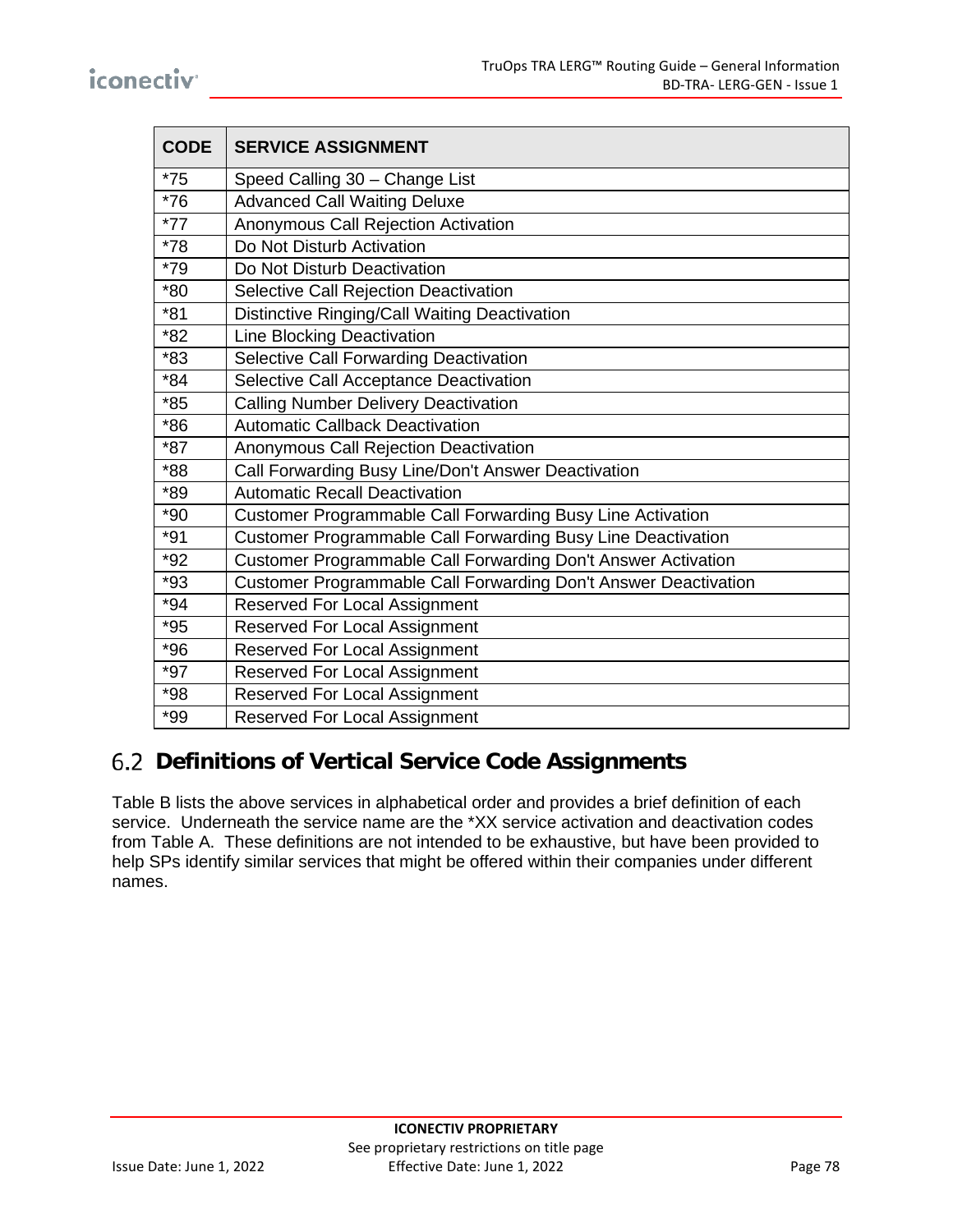### **TABLE B**

| <b>SERVICE</b>                                                                             | <b>DEFINITION</b>                                                                                                                                                                                                                                                                                         |
|--------------------------------------------------------------------------------------------|-----------------------------------------------------------------------------------------------------------------------------------------------------------------------------------------------------------------------------------------------------------------------------------------------------------|
| <b>Advanced Call Waiting Deluxe</b><br>$*76$                                               | Allows a subscriber to specify, in advance of incoming<br>calls, the termination treatment on incoming calls that<br>arrive while the subscriber is engaged in another<br>conversation                                                                                                                    |
| Anonymous Call Rejection<br>*77 Activation *87 Deactivation                                | Allows customers to reject calls from parties who have a<br>privacy feature that prevents the delivery of their calling<br>number to the called party                                                                                                                                                     |
| <b>Automatic Callback</b><br>*66 Activation *86 Deactivation                               | Allows a subscriber to automatically place a call to the<br>last station called by the subscriber when that station<br>becomes idle.                                                                                                                                                                      |
| <b>Automatic Recall</b><br>*69 Activation *89 Deactivation                                 | Allows a subscriber to automatically place a call to the<br>last station that called the subscriber, when that station<br>becomes idle.                                                                                                                                                                   |
| Call Forwarding<br>*72 Activation *73 Deactivation                                         | Allows a subscriber to redirect calls intended for his/her<br>station (base station) to another (remote station.)                                                                                                                                                                                         |
| <b>Call Forwarding Busy</b><br>Line/Don't Answer<br>*68 Activation *88 Deactivation        | Allows a subscriber to forward calls intended for the<br>subscriber's busy line, or idle line after a predetermined<br>number of rings, to another directory number entered by<br>the subscriber at the time of activation.                                                                               |
| <b>Calling Number Delivery</b><br>*65 Activation *85 Deactivation                          | Provides the subscriber with the directory number of the<br>calling party during the ringing cycle.                                                                                                                                                                                                       |
| <b>Calling Number Delivery</b><br><b>Blocking/Calling Identity</b><br>Suppression<br>$*67$ | Allows the subscriber to temporarily change the<br>permanent public/private status indicator of his/her<br>director number and thus control its availability to the<br>called party.<br>Alternate definition (Calling Identity Suppression):<br>Allows the subscriber to temporarily suppress delivery of |
|                                                                                            | both the caller's directory number and the calling name,<br>independent of permanent status.                                                                                                                                                                                                              |
| <b>Cancel Call Waiting</b><br>$*70$                                                        | Provides the subscriber the ability to disable the Call<br>Waiting feature for the duration of a telephone call.                                                                                                                                                                                          |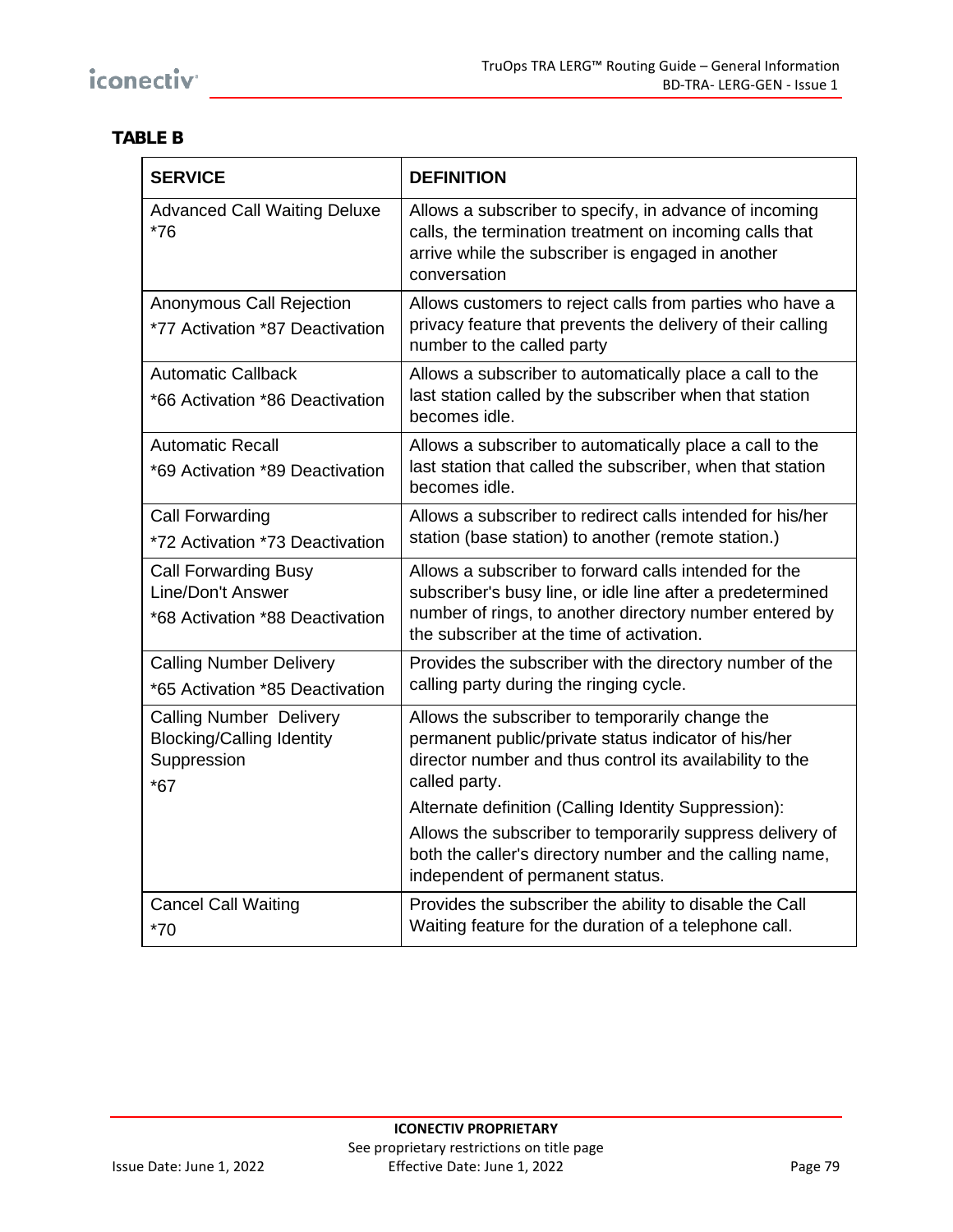| <b>SERVICE</b>                                                                                         | <b>DEFINITION</b>                                                                                                                                                                                                                                                                                                                                                                                                                                                                            |
|--------------------------------------------------------------------------------------------------------|----------------------------------------------------------------------------------------------------------------------------------------------------------------------------------------------------------------------------------------------------------------------------------------------------------------------------------------------------------------------------------------------------------------------------------------------------------------------------------------------|
| Change Forward-To Number<br>for Customer Programmable<br>Call Forwarding Busy Line<br>$*40$            | Access Code followed by directory number is used to<br>change the forwarded-to number for Call Forwarding<br>Busy Line (CFBL). The state of CFBL is not changed<br>when this access code is used. This feature will utilize<br>the activation code of *90 and deactivation code *91 with<br>the following exceptions: activation will not require/allow<br>the identification of a forwarded-to directory number and<br>deactivation will not clear the forwarded-to directory<br>number.    |
| Change Forward-To Number<br>for Customer Programmable<br>Call Forwarding Don't Answer<br>$*42$         | Access Code followed by directory number is used to<br>change the forwarded-to number for Call Forwarding<br>Don't Answer (CFDA). The state of CFDA is not changed<br>when this access code is used. This feature will utilize<br>the activation code of *92 and deactivation code *93 with<br>the following exceptions: activation will not require/allow<br>the identification of a forwarded-to directory number and<br>deactivation will not clear the forwarded-to directory<br>number. |
| Change Forward-To Number<br>for ISDN Call Forwarding<br>$*56$                                          | Access code followed by directory number is used to<br>change the Forward-To number for Call Forwarding<br>Variable feature button. The state of Call Forwarding<br>Variable feature button is not changed when this access<br>code is utilized.                                                                                                                                                                                                                                             |
| <b>Customer Originated Trace</b><br>$*57$                                                              | Provides the recipient of an obscene, harassing, or<br>threatening call the ability to request a trace of the last<br>call received.                                                                                                                                                                                                                                                                                                                                                         |
| Customer Programmable Call<br><b>Forwarding Busy Line</b><br>*90 Activation *91 Deactivation           | Allows subscriber of the feature to forward calls intended<br>for the subscriber's busy line to another directory number<br>entered by the subscriber at the time of activation.<br>Deactivation will clear the forwarded-to directory number.                                                                                                                                                                                                                                               |
| <b>Customer Programmable Call</b><br><b>Forwarding Don't Answer</b><br>*92 Activation *93 Deactivation | Allows a subscriber of the feature to forward calls<br>intended for the subscriber's idle line, after a<br>predetermined number of rings, to another directory<br>number entered by the subscriber at the time of<br>activation. Deactivation will clear the forwarded-to<br>directory number.                                                                                                                                                                                               |
| Deactivation/Activation of In-<br>Session Activation (ISA) on a<br>per line basis<br>$*02$             | Allows a subscriber to deactivate or activate (i.e., toggle)<br>the In-Session Activation feature on a per line basis. ISA<br>is a feature that gives the caller a menu of call completion<br>services using voice prompts when the call encounters a<br>busy or no-answer condition.                                                                                                                                                                                                        |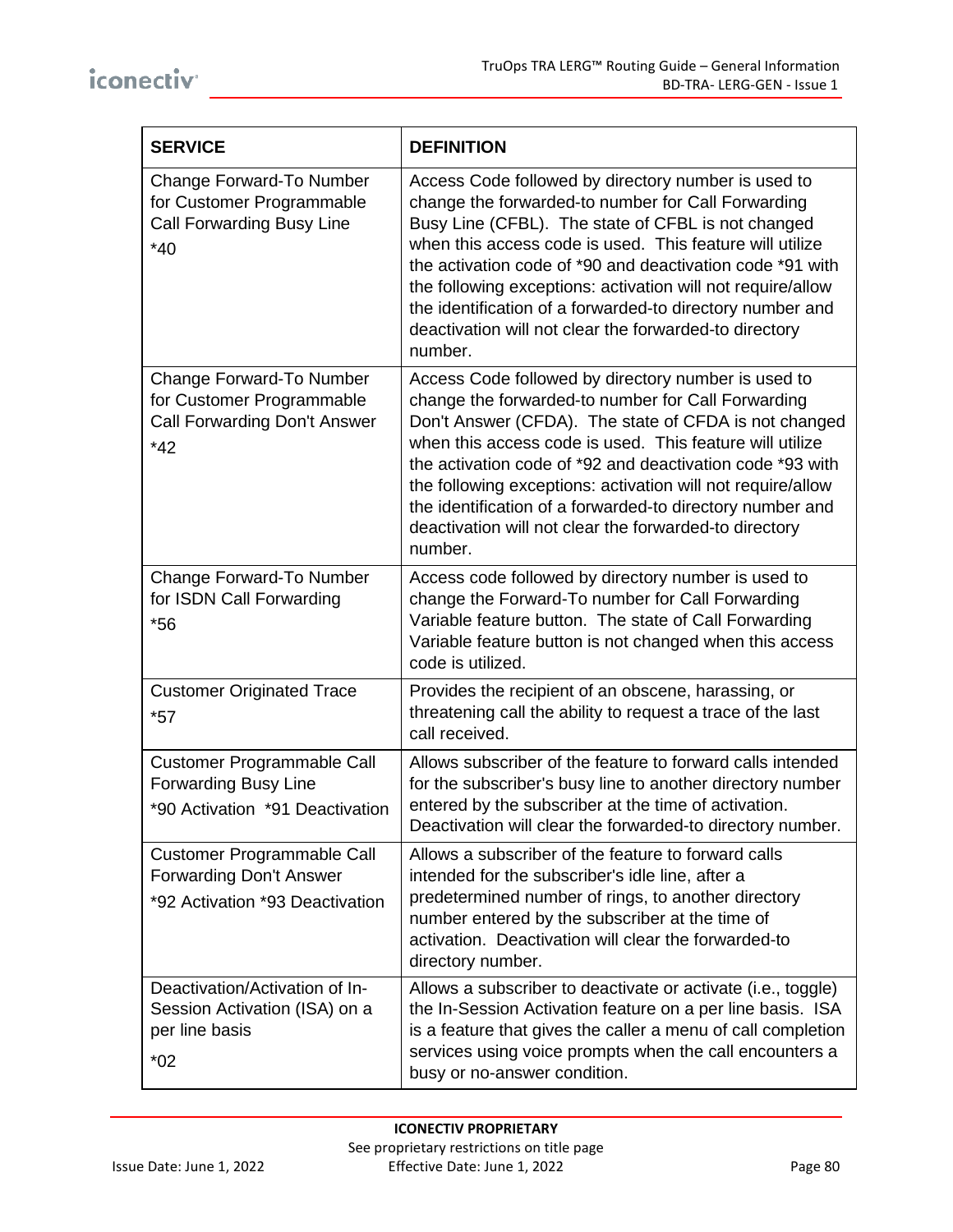| <b>SERVICE</b>                                                                 | <b>DEFINITION</b>                                                                                                                                                                                                                                                                                                                                                                                                                                                                                                                                                                                                                                                                                                  |
|--------------------------------------------------------------------------------|--------------------------------------------------------------------------------------------------------------------------------------------------------------------------------------------------------------------------------------------------------------------------------------------------------------------------------------------------------------------------------------------------------------------------------------------------------------------------------------------------------------------------------------------------------------------------------------------------------------------------------------------------------------------------------------------------------------------|
| Deactivation of In-Session<br>Activation (ISA) on a per call<br>basis<br>$*03$ | Allows a subscriber to deactivate the In-Session<br>Activation feature on a per call basis. When the call is<br>completed, ISA reverts back to the active state. ISA is a<br>feature that gives the caller a menu of call completion<br>services using voice prompts when the call encounters a<br>busy or no-answer condition.                                                                                                                                                                                                                                                                                                                                                                                    |
| <b>Distinctive Ringing/Call Waiting</b><br>*61 Activation *81 Deactivation     | Allows the subscriber to have incoming calls from a<br>limited number of calling parties identified using<br>distinctive alerting treatment.                                                                                                                                                                                                                                                                                                                                                                                                                                                                                                                                                                       |
| Do Not Disturb<br>*78 Activation *79 Deactivation                              | Provides the subscriber the opportunity of having all calls<br>intercepted by the Central Office switch whenever the line<br>is programmed for Do Not Disturb. The calling party will<br>receive a message indicating the station is in Do Not<br>Disturb condition.                                                                                                                                                                                                                                                                                                                                                                                                                                               |
| Drop last member of Six-Way<br>Conference Call<br>$*43$                        | Provides the subscriber establishing a six-way<br>conference to terminate the last party added to the call.<br>This frees the port for an additional party when the last<br>party was not reachable.                                                                                                                                                                                                                                                                                                                                                                                                                                                                                                               |
| <b>French Voice Activated</b><br><b>Network Control</b><br>$*46$               | Provides the subscriber access to Voice Activated<br>Network Control (VANC) via the French language.<br>Subscribers will dial this code to access VANC so that<br>they can say a name or command in French that will be<br>activated, deactivated or provide access to a service,<br>e.g., Call Forwarding, Call Trace, etc.                                                                                                                                                                                                                                                                                                                                                                                       |
| <b>Inward Voice Activated</b><br>Services<br>*00 English<br>*01 French         | IVAS enables a subscribing business to provide<br>automated voice activated routing for inbound English- or<br>French-speaking calls (i.e., separate codes for the same<br>service in each language). IVAS will initially consist of<br>the following services:                                                                                                                                                                                                                                                                                                                                                                                                                                                    |
|                                                                                | Voice Activated Premier Dialing (VAPD) that allows customers<br>to contact subscribing businesses by speaking the business<br>name or service.<br>Voice Activated Blue Pages (VABP) that allows customers to<br>request access to government services.<br>Voice Activated Auto Attendant (VAAA) that provides<br>enhancements to Auto Attendant applications by providing a<br>voice recognition interface in place of Tough Tone.<br>Voice Activated Audio Text (VAAT) provides users ability to<br>request specific information from a business.<br>Voice Activated Interactive Voice Response (VAIVR) that<br>allows the caller to interact with a subscriber's specific<br>application in a prescribed manner. |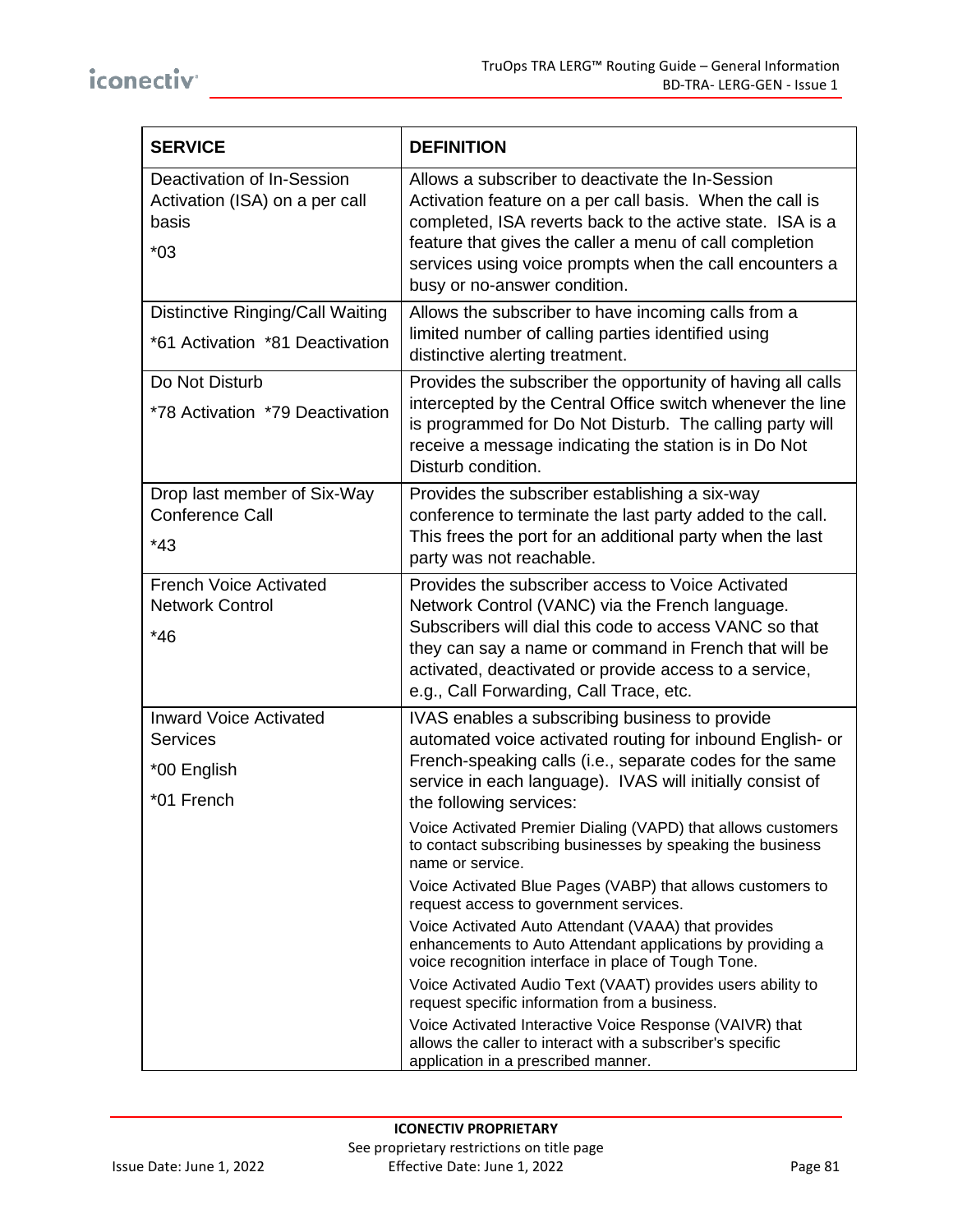| <b>SERVICE</b>                                                       | <b>DEFINITION</b>                                                                                                                                                                                                                                                                                                                                                                                                                                             |
|----------------------------------------------------------------------|---------------------------------------------------------------------------------------------------------------------------------------------------------------------------------------------------------------------------------------------------------------------------------------------------------------------------------------------------------------------------------------------------------------------------------------------------------------|
| <b>ISDN MBKS Manual Exclusion</b><br>*58 Activation *59 Deactivation | Access code allows a Multibutton Key Set (MBKS) user<br>or an analog set user whose telephone number is shared<br>on another ISDN MBKS to inhibit other stations from<br>picking up a call on hold or bridging onto a call that is<br>active at the station.                                                                                                                                                                                                  |
| Line Blocking Deactivation<br>$*82$                                  | Allows a caller to dial a delivery feature access code<br>before dialing a complete telephone number to<br>temporarily override the presentation status of both the<br>caller's directory number and the calling name. If the<br>caller enters the delivery code, then the calling identity<br>presentation status will be shown as "public" for both<br>caller directory number and calling name.                                                            |
| Long Distance Signal<br>$*49$                                        | Extended period activation/deactivation (toggle) of basic<br>1FR/1MR long distance signal ringing/call waiting tones.                                                                                                                                                                                                                                                                                                                                         |
| <b>Override Feature Authorization</b><br>$*47$                       | Allows a subscriber to override a Feature Authorization<br>activated on a line that restricts 1+ calls from that line.<br>Feature Authorization may be overridden by dialing *47<br>and a Personal Identification Number (PIN) and then<br>dialing a 1+ call after receiving a second dial tone.                                                                                                                                                              |
| Override Do Not Disturb<br>$*48$                                     | Allows a subscriber to override the Do Not Disturb feature<br>that has been activated on a line. After receiving a<br>message indicating the station is in a Do Not Disturb<br>condition, the subscriber may override the condition by<br>dialing *48 and then a Personal Identification Number<br>(PIN) thus allowing the call to be completed in the normal<br>manner.                                                                                      |
| <b>Override Feature Authorization</b><br>$*47$                       | Allows a subscriber to override a Feature Authorization<br>activated on a line which restricts 1+ calls from that line.<br>Feature Authorization may be overridden by dialing *47<br>and a Personal Identification Number (PIN) and then<br>dialing a 1+ call after receiving a second dial tone.                                                                                                                                                             |
| <b>Over-the-Air Service</b><br>Provisioning<br>*228                  | OTASP will enable the SP to Activate a potential service<br>to a subscriber's wireless unit by downloading over the air<br>required parameters, such as phone numbers, into the<br>handset. Activation of the OTASP code, followed by<br>supplemental digit strings, also provides the ability to<br>securely load an Authentication Key into a subscriber's<br>wireless phone which is used to confirm and validate the<br>identity of the wireless handset. |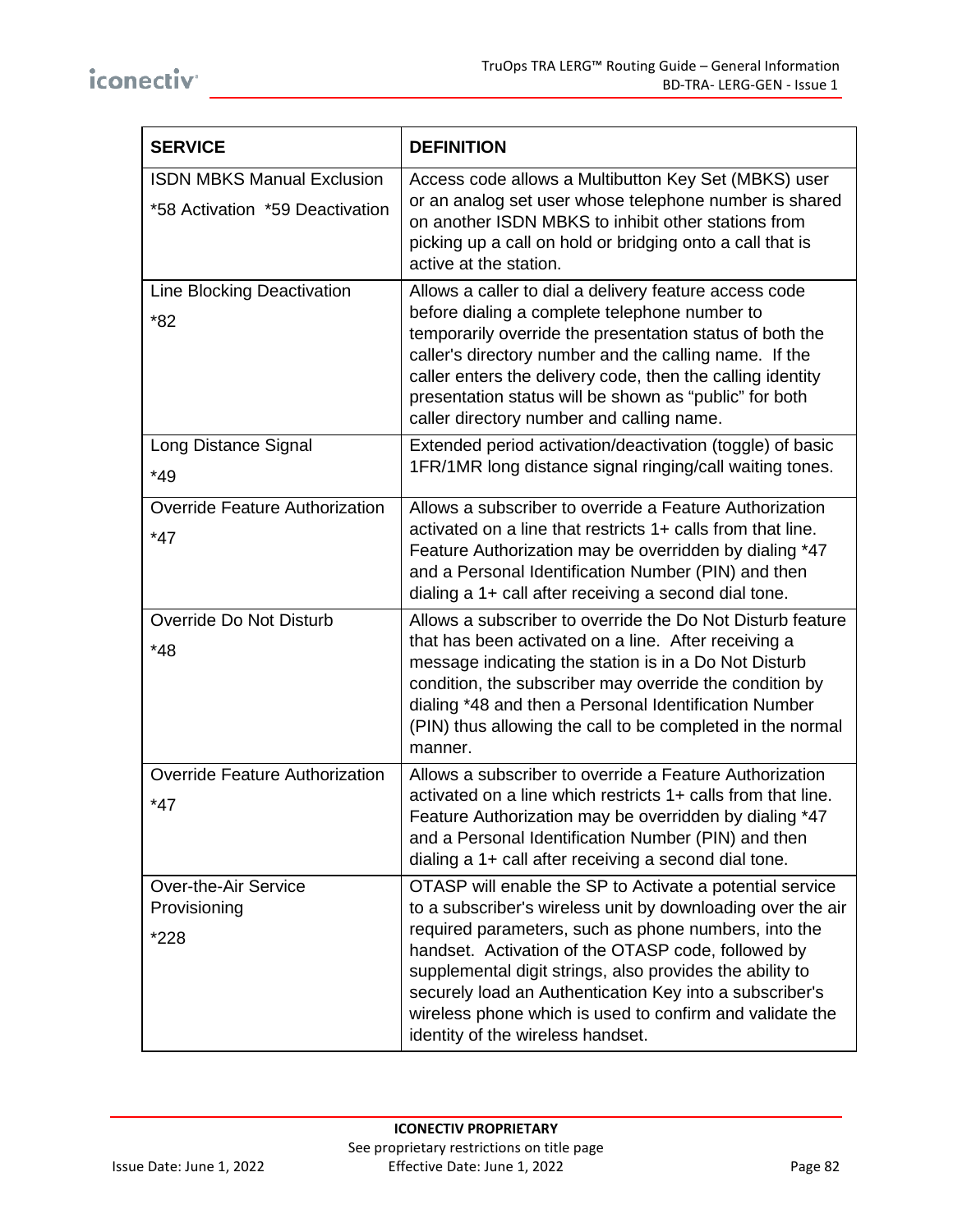| <b>SERVICE</b>                                                      | <b>DEFINITION</b>                                                                                                                                                                                                                                                                                                                          |
|---------------------------------------------------------------------|--------------------------------------------------------------------------------------------------------------------------------------------------------------------------------------------------------------------------------------------------------------------------------------------------------------------------------------------|
| Selective Call Acceptance<br>*64 Activation *84 Deactivation        | Provides the subscriber the ability to block calls from all<br>but a predetermined list of directory numbers specified by<br>the subscriber. Unaccepted callers may receive an<br>announcement or be routed to a predetermined directory<br>number.                                                                                        |
| <b>Selective Call Forwarding</b><br>*63 Activation *83 Deactivation | Allows the subscriber to have incoming calls from a<br>limited number of calling parties forwarded to a pre-<br>specified remote station.                                                                                                                                                                                                  |
| Selective Call Blocking<br>*09 Activation                           | Allows the subscriber, after receiving an unwanted call, to<br>initiate the automatic capture and analysis of network<br>information related to the unwanted call that may be used<br>to determine potential violations of any state and federal<br>regulations. Future calls from this unwanted caller are<br>automatically blocked.      |
| <b>Selective Call Rejection</b><br>*60 Activation *80 Deactivation  | Allows the subscriber to have incoming calls from a<br>limited number of calling parties rejected by the<br>terminating switching system.                                                                                                                                                                                                  |
| <b>Selective Call Waiting</b><br>$*62$                              | Provides the subscriber the ability to receive a Call<br>Waiting signal when called from a predetermined list of<br>directory numbers specified by the subscriber. Callers<br>not on the predetermined list will receive busy tone.                                                                                                        |
| Single Line Variety Package<br>(SVP) - Call Hold<br>$*52$           | Gives the subscriber the capability of placing a call on<br>hold so that the call may be continued from another<br>extension.                                                                                                                                                                                                              |
| Single Line Variety Package<br>(SVP)- Distinctive Ring B<br>$*53$   | Allows a subscriber to select, by way of distinctive<br>ringing, the particular person or extension that the<br>subscriber wishes to alert.                                                                                                                                                                                                |
| Single Line Variety Package<br>(SVP)- Distinctive Ring C<br>$*54$   | Allows a subscriber to select, by way of distinctive<br>ringing, the particular person or extension that the<br>subscriber wishes to alert.                                                                                                                                                                                                |
| Single Line Variety Package<br>(SVP)- Distinctive Ring D<br>$*55$   | Allows a subscriber to select, by way of distinctive<br>ringing, the particular person or extension that the<br>subscriber wishes to alert.                                                                                                                                                                                                |
| Six-Way Conference Calling<br>Activation<br>$*41$                   | Allows the subscriber to originate a six-way conference<br>call. Customers will enter this code prior to the first<br>directory number added into the conference. Each<br>subsequent member of the conference is added with a<br>flash hook. This code is used to eliminate action conflicts<br>with other flash hook originated features. |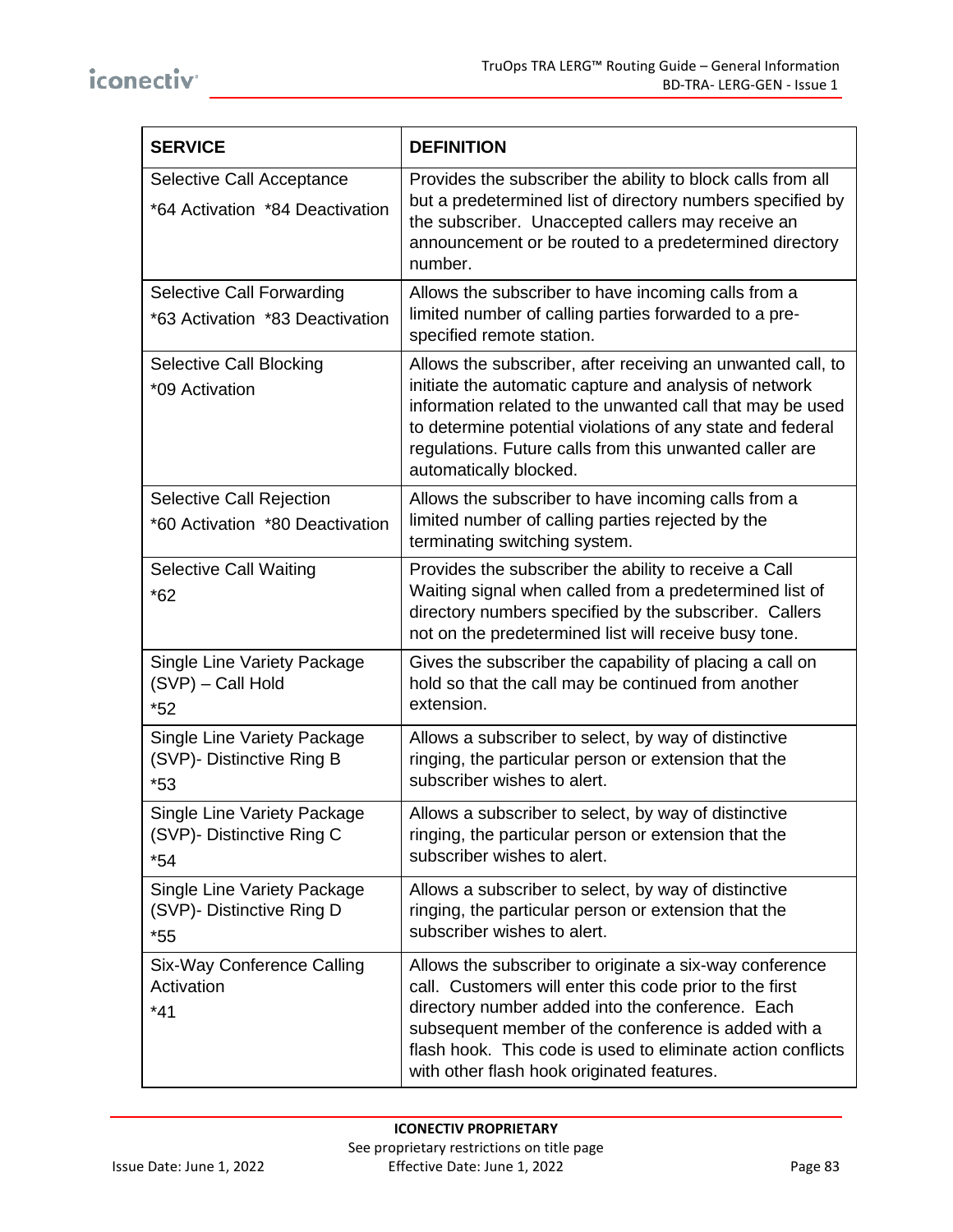| <b>SERVICE</b>                                                                                    | <b>DEFINITION</b>                                                                                                                                                                                                                                                           |
|---------------------------------------------------------------------------------------------------|-----------------------------------------------------------------------------------------------------------------------------------------------------------------------------------------------------------------------------------------------------------------------------|
| <b>Speed Calling</b><br>*74 Speed Calling 8-Change<br>List<br>*75 Speed Calling 30-Change<br>List | Allows a subscriber to assign his/her own speed calling<br>codes directly and immediately from his/her own<br>telephone by dialing a change speed calling list access<br>code, an abbreviated code, and a new telephone number.                                             |
| <b>Usage Sensitive Three-way</b><br>Calling<br>$*71$                                              | Allows a subscriber, by dialing an access code, to<br>request the capability of adding a third party to the two-<br>way connection that is established by subsequent dialing.                                                                                               |
| <b>Voice Activated Dialing</b><br>$*44$                                                           | Access to the Voice Activated Dialing (VAD) directory.<br>Customers will dial this code to access their VAD<br>directory in order to add, delete, or review the names and<br>numbers.                                                                                       |
| <b>Voice Activated Network</b><br>Control<br>$*50$                                                | Access to Voice Activated Network Control (VANC).<br>Customers will dial this code to access VANC so that<br>they can say a name or command that will be activated,<br>deactivated or to access a service.                                                                  |
| Voice Dialing Extended Dial<br>Tone<br>$*45$                                                      | Extend dial tone for Voice Activated Dialing (VAD).<br>Customers will dial this code to extend the length of time<br>in which dial tone is heard after going off-hook so that<br>various Customer Premises Equipment (CPE, such as<br>faxes and modems) will work properly. |
| <b>Wireless Priority Service</b><br>$*272$                                                        | Access to Wireless Priority Service (WPS) - a nationwide<br>cellular priority access capability in support of national<br>security and emergency preparedness<br>telecommunications.                                                                                        |
| Who Called Me?<br>$*51$                                                                           | Provides the subscriber with the directory number date,<br>and time of unanswered calls.                                                                                                                                                                                    |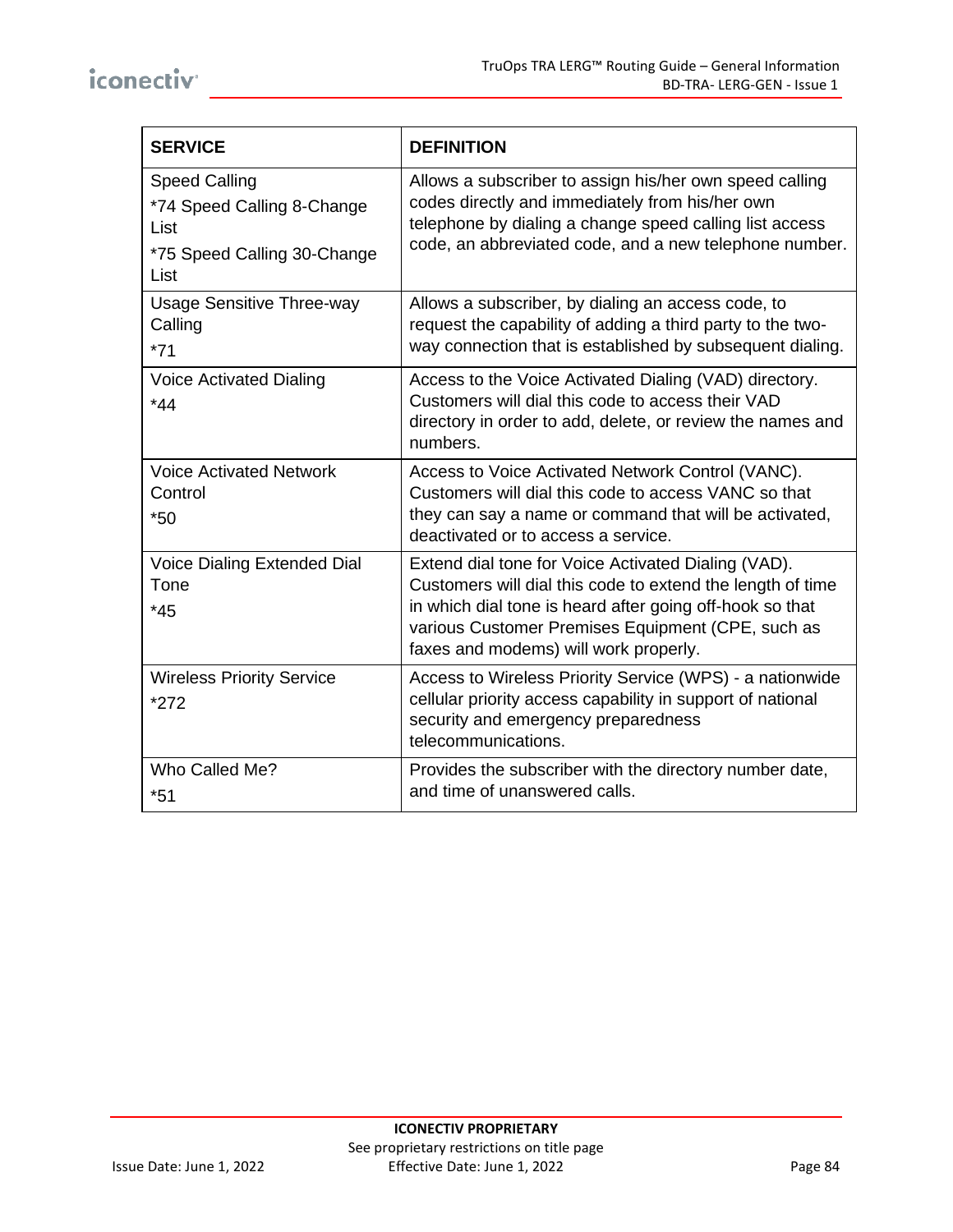# **Chapter 7 Carrier Identification Codes (CICs)**

The Carrier Identification Codes (CICs) are assigned and administered by the NANPA. The CICs are assigned to entities purchasing Feature Group B (FG B) or Feature Group D (FG D) access service. FG B and FG D CICs are assigned from separate pools of numbers so that there are 10,000 numbers available as FG B CICs and a separate pool of 10,000 numbers available as FG D CICs. CICs are used when dialing to reach the entity to which the CIC is assigned. The Feature Group B CICs are used as the XXXX in the format of 950-XXXX. The Feature Group D CICs are used in the format of 101-XXXX.

CICs represent an industry resource and the NANPA is charged with their conservation. The assignment of CICs and their conservation is performed based on ATIS-INC ATIS-0300050, Carrier Identification Code (CIC) Assignment Guidelines. A copy of the Guidelines can be obtained at [www.atis.org.](http://www.atis.org/)

A complete list of CIC Assignments can be obtained from the NANPA Web site, [www.nationalnanpa.com.](http://www.nationalnanpa.com/)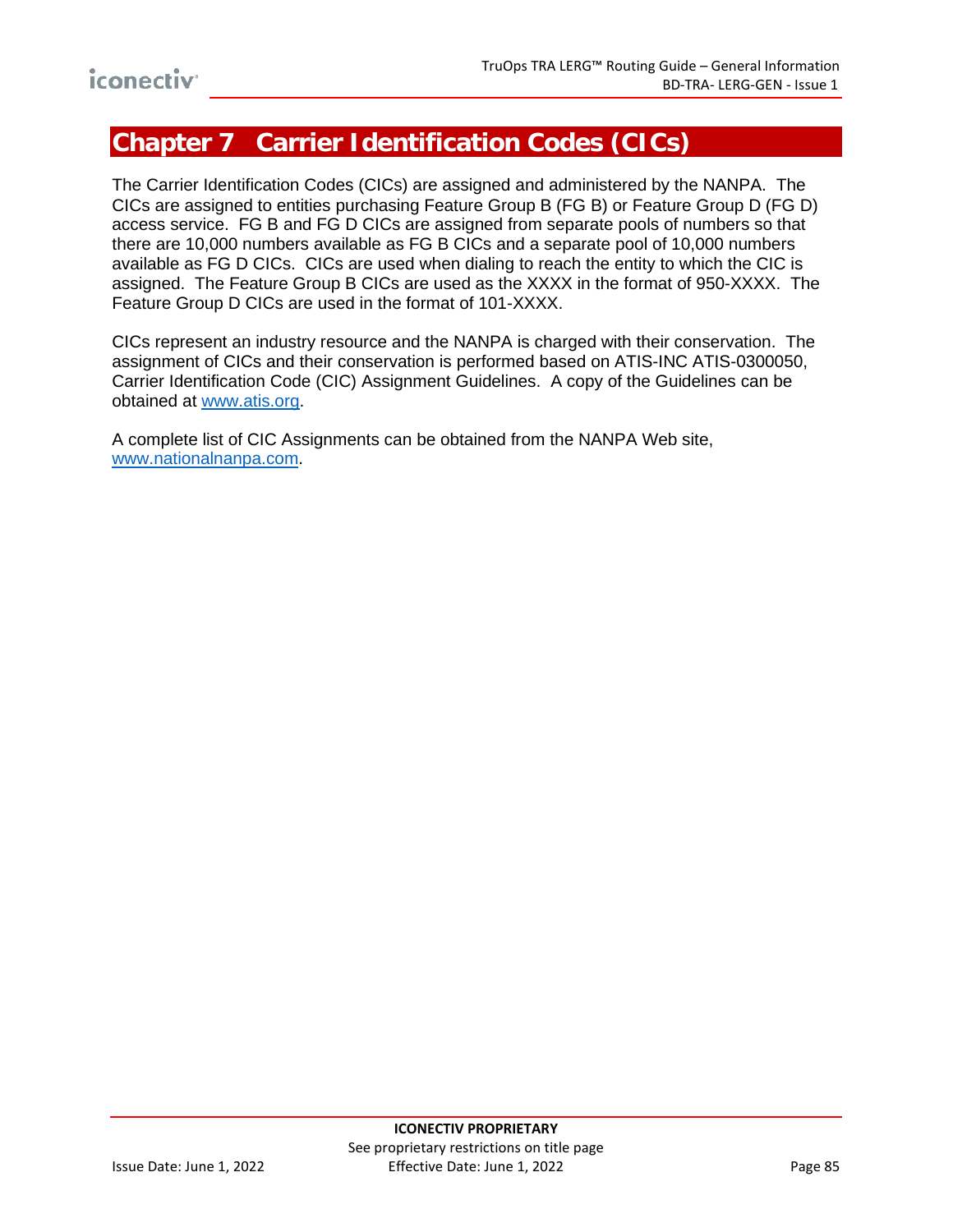# **Chapter 8 ANI II Digits**

This section lists and defines the use of Automatic Number Identification (ANI) Information Indicator (II) digits. These are two-digit codes which precede the 7 or 10-digit directory number (DN) of the calling line and inform exchange and interexchange carriers about the type line that is originating the call, any special characteristics of the billing number, or certain service classes. The two-digit codes and the directory numbers are part of the signaling protocol in equal access offices and are outpulsed by the originating switching system to the receiving office for billing, routing, or special handling purposes.

ANI II digits are assigned by the NANPA at the request of industry forums/associations that have reached consensus that a code is required for a specific application. TRA products (e.g., LERG) do not identify these codes by switch.

For further information regarding ANI II digit assignments please refer to [www.nationalnanpa.com.](http://www.nanpa.com/)

| <b>ANI II</b> | <b>DEFINITION</b>                                                                                                                                                                                                                                                                                                                                                                                                                                                                                                                                                                                                                                                                                                               |
|---------------|---------------------------------------------------------------------------------------------------------------------------------------------------------------------------------------------------------------------------------------------------------------------------------------------------------------------------------------------------------------------------------------------------------------------------------------------------------------------------------------------------------------------------------------------------------------------------------------------------------------------------------------------------------------------------------------------------------------------------------|
| 00            | POTS - non-coin service requiring no special treatment.                                                                                                                                                                                                                                                                                                                                                                                                                                                                                                                                                                                                                                                                         |
| 01            | Multiparty line (more than 2) – ANI cannot be provided on 4 or 8 party lines. The<br>presence of this "01" code will cause an Operator Number Identification (ONI) function<br>to be performed at the distant location. The ONI feature routes the call to a Centralized<br>Automatic Message Accounting (CAMA) operator or to an Operator Services System<br>(OSS) for determination of the calling number.                                                                                                                                                                                                                                                                                                                    |
| 02            | ANI Failure - the originating switching system indicates (by the "02" code), to the<br>receiving office that the calling station has not been identified. If the receiving switching<br>system routes the call to a CAMA or OSS, the calling number may be verbally obtained<br>and manually recorded. If manual operator identification is not available, the receiving<br>switching system (e.g., an InterLATA carrier without operator capabilities) may reject the<br>call.                                                                                                                                                                                                                                                 |
| $03 - 05$     | Unassigned.                                                                                                                                                                                                                                                                                                                                                                                                                                                                                                                                                                                                                                                                                                                     |
| 06            | Station Level Rating The "06" digit pair is used when the customer has subscribed to a<br>class of service in order to be provided with real time billing information. For example,<br>hotel/motels, served by PBXs, receive detailed billing information, including the calling<br>party's room number. When the originating switching system does not receive the<br>detailed billing information, e.g., room number, this "06" code allows the call to be<br>routed to an operator or OSS to obtain complete billing information. The rating and/or<br>billing information is then provided to the service subscriber. This code is used only<br>when the DN is not accompanied by an automatic room/account identification. |

#### **ANI II Digits Definitions**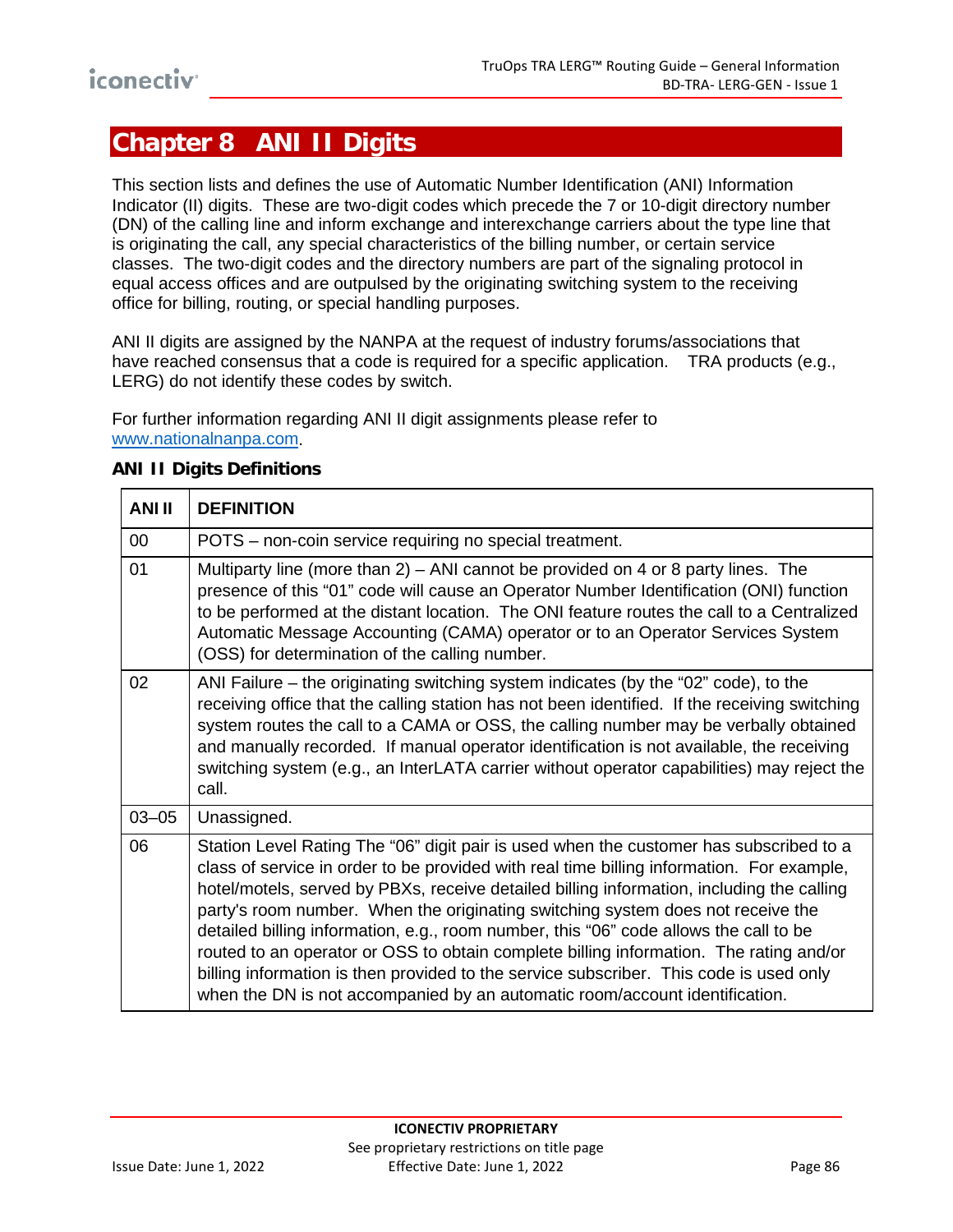| <b>ANI II</b> | <b>DEFINITION</b>                                                                                                                                                                                                                                                                                                                                                                                                                                                                                            |
|---------------|--------------------------------------------------------------------------------------------------------------------------------------------------------------------------------------------------------------------------------------------------------------------------------------------------------------------------------------------------------------------------------------------------------------------------------------------------------------------------------------------------------------|
| 07            | Special Operator Handling Required – calls generated from stations that require further<br>operator or Operator Services System screening are accompanied by this "07" code.<br>The code is used to route the call to an operator or Operator Services System for further<br>screening and to determine if the station has a denied-originating class of service or<br>special routing/billing procedures. If the call is unauthorized, the calling party will be<br>routed to a standard intercept message. |
| $08 - 09$     | Unassigned.                                                                                                                                                                                                                                                                                                                                                                                                                                                                                                  |
| 10            | Not assignable – conflict with 10X test code                                                                                                                                                                                                                                                                                                                                                                                                                                                                 |
| 11            | Unassigned.                                                                                                                                                                                                                                                                                                                                                                                                                                                                                                  |
| $12 - 19$     | Not assignable – conflict with international outpulsing code                                                                                                                                                                                                                                                                                                                                                                                                                                                 |
| 20            | Automatic Identified Outward Dialing (AIOD) – without AIOD, the billing number for a<br>PBX is the same as the PBX Directory Number (DN). With the AIOD feature, the<br>originating line number within the PBX is provided for charging purposes. If the AIOD<br>number is available when ANI is transmitted, code "00" is sent. If not, the PBX DN is<br>sent with ANI code "20". In either case, the AIOD number is included in the AMA<br>record.                                                         |
| $21 - 22$     | Unassigned.                                                                                                                                                                                                                                                                                                                                                                                                                                                                                                  |
| 23            | Coin or Non-Coin - on calls using database access, e.g., 800, ANI II 23 is used to<br>indicate that the coin/non-coin status of the originating line cannot be positively<br>distinguished for ANI purposes by the SSP. The ANI II pair 23 is substituted for the II<br>pairs that would otherwise indicate that the non-coin status is known, such as 00, or<br>when there is ANI failure.                                                                                                                  |
|               | ANI II 23 may be substituted for a valid 2-digit ANI pair on 0-800 calls. In all other<br>cases, ANI II 23 should not be substituted for a valid 2-digit ANI II pair that is forward to<br>an SSP from an EAEO.                                                                                                                                                                                                                                                                                              |
|               | Some of the situations in which the ANI II 23 may be sent:                                                                                                                                                                                                                                                                                                                                                                                                                                                   |
|               | Calls from non-conforming end offices (CAMA or LAMA types) with combined coin/non-<br>coin trunk groups.<br>Calls<br>Type 1 Cellular Calls<br>Calls from PBX Trunks<br>Calls from Centrex Tie Lines                                                                                                                                                                                                                                                                                                          |
| 24            | Code 24 identifies a toll free service call that has been translated to a POTS routable<br>number via the toll free database that originated for any non-pay station. If the received<br>toll free number is not converted to a POTS number, the database returns the received<br>ANI code along with the received toll free number. Thus, this 24 code indicates that this<br>is a toll free service call since that fact can no longer be recognized simply by examining<br>the called address.            |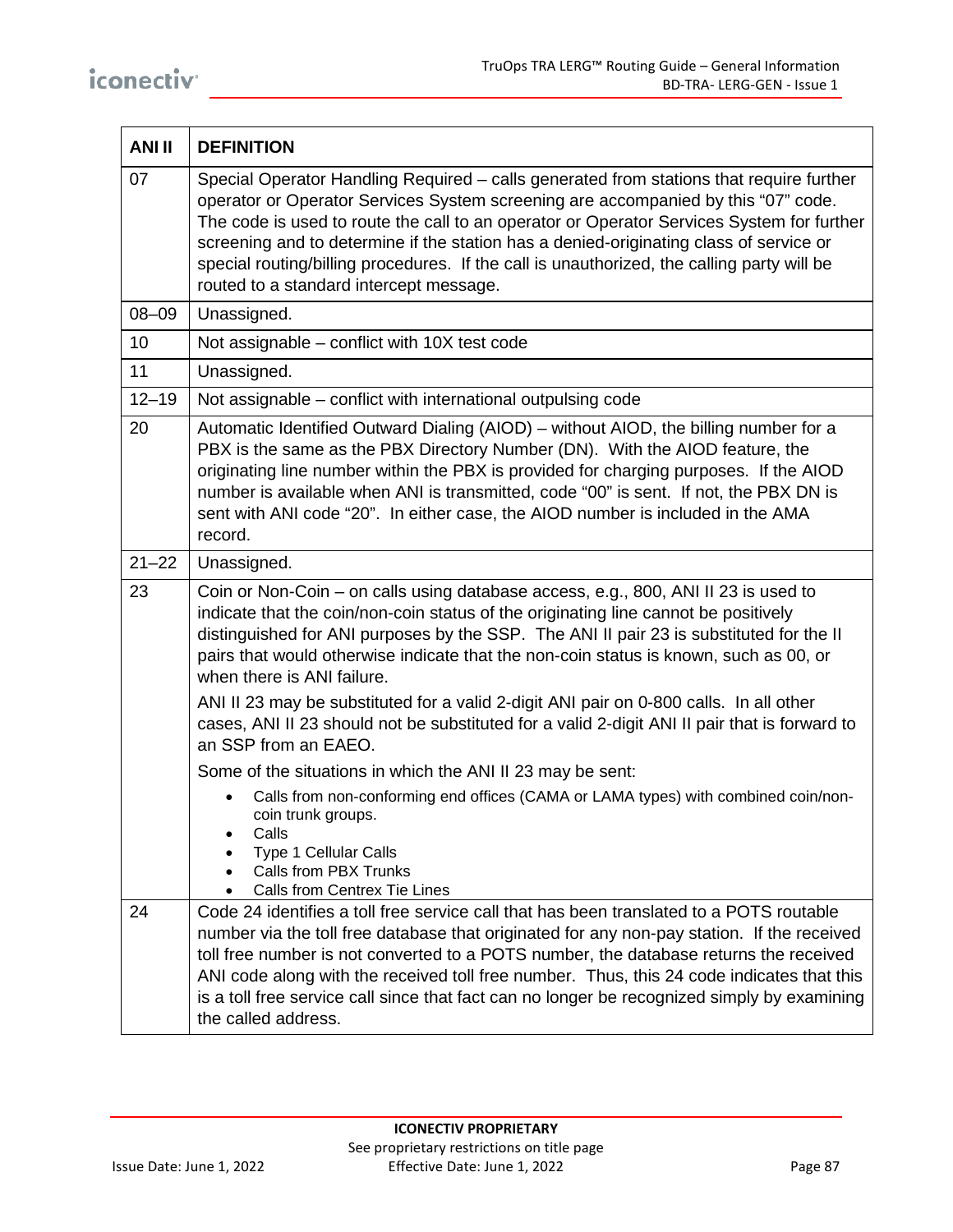| <b>ANI II</b> | <b>DEFINITION</b>                                                                                                                                                                                                                                                                                                                                                                                                                                                                                                                                                                                                                                                                                                                                                                                                                                                                                                                                                                                                              |
|---------------|--------------------------------------------------------------------------------------------------------------------------------------------------------------------------------------------------------------------------------------------------------------------------------------------------------------------------------------------------------------------------------------------------------------------------------------------------------------------------------------------------------------------------------------------------------------------------------------------------------------------------------------------------------------------------------------------------------------------------------------------------------------------------------------------------------------------------------------------------------------------------------------------------------------------------------------------------------------------------------------------------------------------------------|
| 25            | Code 25 identifies a toll free service call that has been translated to a POTS routable<br>number via the toll free database that originated from any pay station, including inmate<br>telephone service. Specifically, ANI II digits 27, 29, and 70 will be replaced with Code<br>25 under the above stated conditions.                                                                                                                                                                                                                                                                                                                                                                                                                                                                                                                                                                                                                                                                                                       |
| 26            | Unassigned                                                                                                                                                                                                                                                                                                                                                                                                                                                                                                                                                                                                                                                                                                                                                                                                                                                                                                                                                                                                                     |
| 27            | Code 27 identifies a line connected to a pay station that uses network provided coin<br>control signaling. Il 27 is used to identify this type of pay station line irrespective of<br>whether the pay station is provided by a LEC or non-LEC. II 27 is transmitted from the<br>originating end office on all calls made from these lines                                                                                                                                                                                                                                                                                                                                                                                                                                                                                                                                                                                                                                                                                      |
| 28            | Unassigned                                                                                                                                                                                                                                                                                                                                                                                                                                                                                                                                                                                                                                                                                                                                                                                                                                                                                                                                                                                                                     |
| 29            | Prison/Inmate Service - the ANI II digit pair 29 is used to designate lines within a<br>confinement/detention facility that are intended for inmate/detainee use and require<br>outward call screening and restriction (e.g., 0+ collect only service). A<br>confinement/detention facility may be defined as including, but not limited to, Federal,<br>State and/or Local prisons, juvenile facilities, immigration and naturalization<br>confinement/detention facilities, etc., which are under the administration of Federal,<br>State, City, County, or other Governmental agencies. Prison/Inmate Service lines will<br>be identified by the customer requesting such call screening and restriction. In those<br>cases where private paystations are located in confinement/detention facilities, and the<br>same call restrictions applicable to Prison/Inmate Service are required, the ANI II digit<br>for Prison/Inmate Service will apply if the line is identified for Prison/Inmate Service by<br>the customer. |
| $30 - 32$     | Intercept – where the capability is provided to route intercept calls (either directly or<br>after an announcement recycle) to an access tandem with an associated Operator<br>Services System, the following ANI codes should be used:<br>PD 30 - Intercept (blank) – for calls to unassigned directory number (DN)<br>PD 31 - Intercept (trouble) – for calls to directory numbers (DN) that have been<br>manually placed in trouble-busy state by telephone company personnel<br>PD 32 - Intercept (regular) – for calls to recently changed or disconnected<br>numbers                                                                                                                                                                                                                                                                                                                                                                                                                                                     |
| 33            | Unassigned.                                                                                                                                                                                                                                                                                                                                                                                                                                                                                                                                                                                                                                                                                                                                                                                                                                                                                                                                                                                                                    |
| 34            | Telco Operator Handled Call – after the Telco Operator Services System has handled a<br>call for an IC, it may change the standard ANI digits to "34", before outpulsing the<br>sequence to the IC, when the Telco performs all call handling functions, e.g., billing.<br>The code tells the IC that the BOC has performed billing on the call and the IC only has<br>to complete the call.                                                                                                                                                                                                                                                                                                                                                                                                                                                                                                                                                                                                                                   |
| 35-39         | Unassigned.                                                                                                                                                                                                                                                                                                                                                                                                                                                                                                                                                                                                                                                                                                                                                                                                                                                                                                                                                                                                                    |
| $40 - 49$     | Unrestricted Use - locally determined by carrier                                                                                                                                                                                                                                                                                                                                                                                                                                                                                                                                                                                                                                                                                                                                                                                                                                                                                                                                                                               |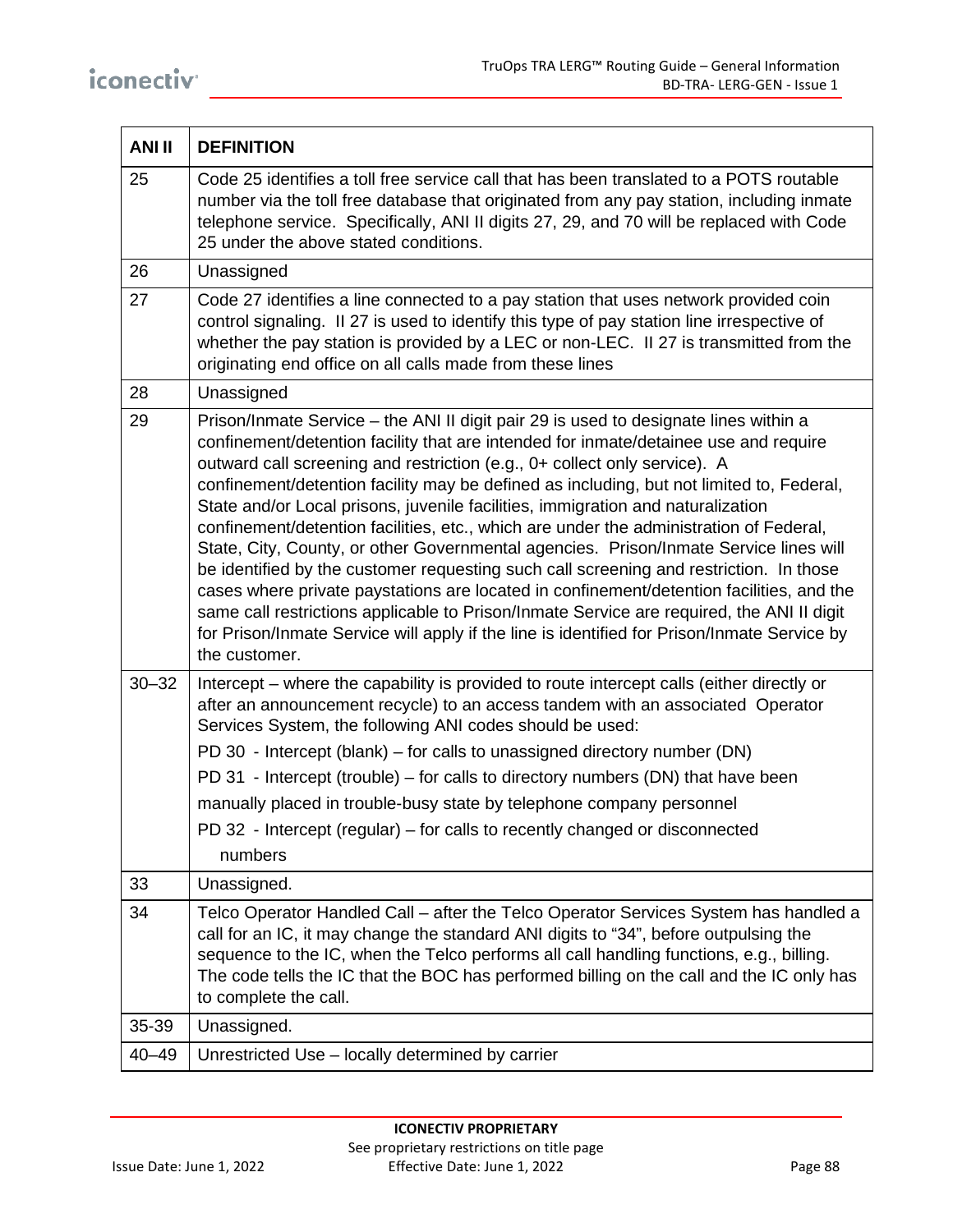| <b>ANI II</b> | <b>DEFINITION</b>                                                                                                                                                                                                                                                                                                                                                                                                                                                                                                                                                                                                                                                                                                               |
|---------------|---------------------------------------------------------------------------------------------------------------------------------------------------------------------------------------------------------------------------------------------------------------------------------------------------------------------------------------------------------------------------------------------------------------------------------------------------------------------------------------------------------------------------------------------------------------------------------------------------------------------------------------------------------------------------------------------------------------------------------|
| $50 - 51$     | Unassigned.                                                                                                                                                                                                                                                                                                                                                                                                                                                                                                                                                                                                                                                                                                                     |
| 52            | Outward Wide Area Telecommunications Service (OUTWATS) - this service allows<br>customers to make calls to a certain zone(s) or band(s) on a direct dialed basis for a flat<br>monthly charge or for a charge based on accumulated usage. OUTWATS lines can dial<br>station-to-station calls directly to points within the selected band(s) or zone(s). The LEC<br>performs a screening function to determine the correct charging and routing for<br>OUTWATS calls based on the customer's class of service and the service area of the<br>call party. When these calls are routed to the interexchange carrier via a combined<br>WATS-POTS trunk group, it is necessary to identify the WATS calls with the ANI code<br>"52". |
| $53 - 59$     | Unassigned.                                                                                                                                                                                                                                                                                                                                                                                                                                                                                                                                                                                                                                                                                                                     |
| 60            | TRS - ANI II digit pair 60 indicates that the associated call is a Telecommunications<br>Relay Service (TRS) call (for the hearing impaired) delivered to a transport carrier from<br>a TRS Provider and that the call originated from an unrestricted line (i.e., a line for<br>which there are no billing restrictions). Accordingly, if no request for alternate billing is<br>made, the call will be billed to the calling line.                                                                                                                                                                                                                                                                                            |
| 61            | Cellular/Wireless PCS (Type 1) – The "61" digit pair is to be forwarded to the<br>interexchange carrier by the local exchange carrier for traffic originating from a<br>cellular/wireless PCS carrier over type 1 trunks. (ANI information accompanying digit<br>pair "61" identifies only the originating cellular/wireless PCS system, not the mobile<br>directory placing the call.)                                                                                                                                                                                                                                                                                                                                         |
| 62            | Cellular/Wireless PCS (Type 2A) - The "62" digit pair is to be forwarded to the<br>interexchange carrier by the cellular/wireless PCS carrier when routing traffic over Type<br>2A trunks through the local exchange carrier access tandem for delivery to the<br>interexchange carrier. (ANI information accompanying digit pair "62" identifies the<br>mobile directory number placing the call but does not necessarily identify the true call<br>point of origin.)                                                                                                                                                                                                                                                          |
| 63            | Cellular/Wireless PCS (Roaming) – The "63" digit pair is to be forwarded to the<br>interexchange carrier by the cellular/wireless PCS subscriber "roaming" in another<br>cellular/wireless PCS network, over Type 2A trunks through the local exchange carrier<br>access tandem for delivery to the interexchange carrier. (Use of "63" signifies that the<br>"called number" is used only for network routing and should not be disclosed to the<br>cellular/wireless PCS subscriber. Also, ANI information accompanying digit pair "63"<br>identifies the mobile directory number forwarding the call but does not necessarily<br>identify the true forwarded-call point of origin.)                                          |
| 64-65         | Unassigned.                                                                                                                                                                                                                                                                                                                                                                                                                                                                                                                                                                                                                                                                                                                     |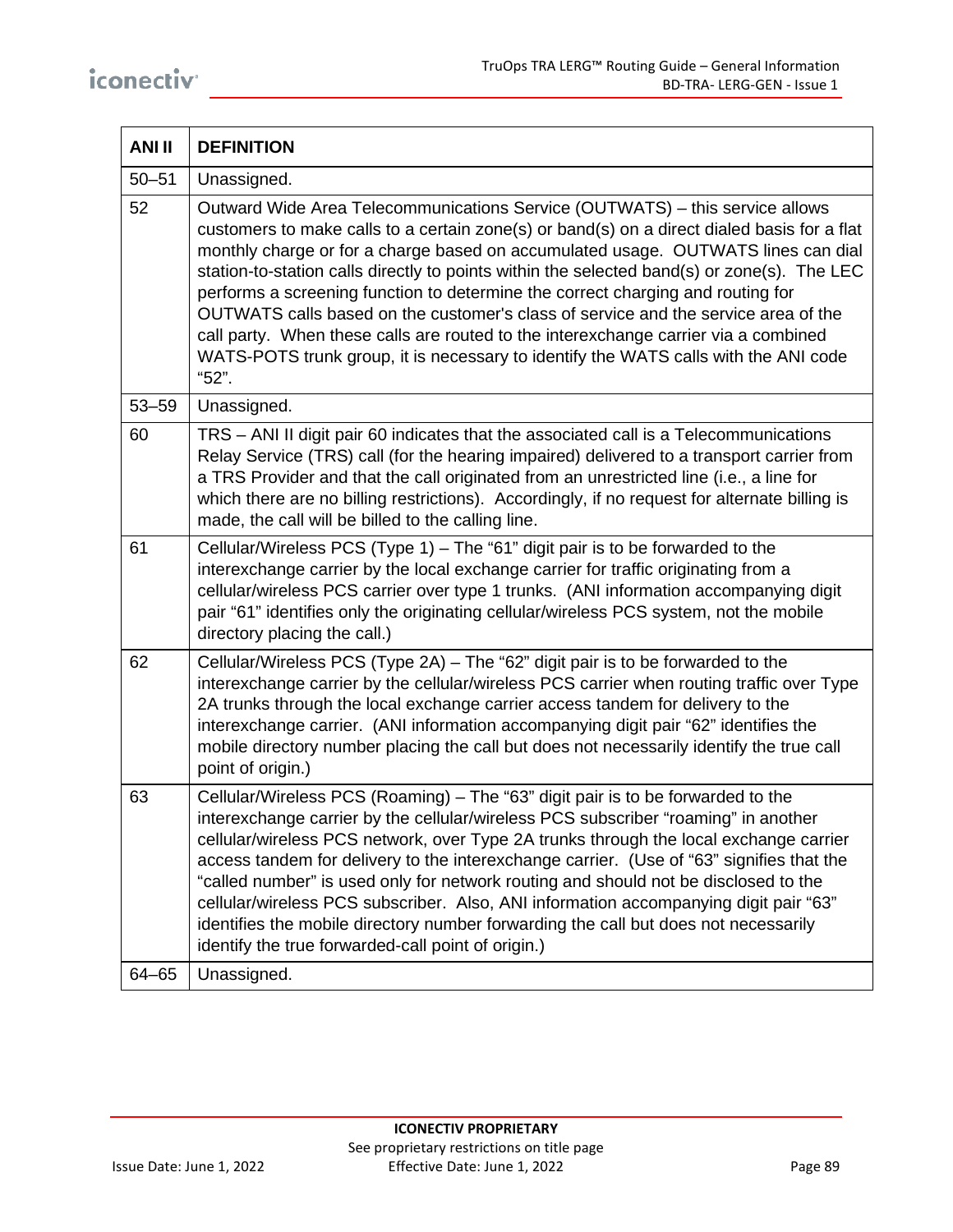| <b>ANI II</b> | <b>DEFINITION</b>                                                                                                                                                                                                                                                                                                                                                                                                |
|---------------|------------------------------------------------------------------------------------------------------------------------------------------------------------------------------------------------------------------------------------------------------------------------------------------------------------------------------------------------------------------------------------------------------------------|
| 66            | TRS - ANI II digit pair 66 indicates that the associated call is a TRS call delivered to a<br>transport carrier from a TRS Provider, and that the call originates from a hotel/motel.<br>The transport carrier can use this indication, along with other information (e.g. whether<br>the call was dialed 1+ or 0+) to determine the appropriate billing arrangement (i.e., bill to<br>room or alternate bill).  |
| 67            | TRS - ANI II digit pair 67 indicates that the associated call is a TRS call delivered to a<br>transport carrier from a TRS Provider and that the call originated from a restricted line.<br>Accordingly, sent paid calls should not be allowed and additional screening, if available,<br>should be performed to determine the specific restrictions and type of alternate billing<br>permitted.                 |
| 68-69         | Unassigned.                                                                                                                                                                                                                                                                                                                                                                                                      |
| 70            | Private Paystations – Identifies a line connected to a pay station (including both coin<br>and coinless stations), which does not use network provided coin control signaling. Il<br>70 is used to identify this type pay station line irrespective of whether the pay station is<br>provided by a LEC or a non-LEC. II 70 is transmitted from the originating end office on<br>all calls made from these lines. |
| $71 - 79$     | Unassigned.                                                                                                                                                                                                                                                                                                                                                                                                      |
| $80 - 89$     | Reserved for Future Expansion "to" 3-digit Code                                                                                                                                                                                                                                                                                                                                                                  |
| $90 - 92$     | Unassigned.                                                                                                                                                                                                                                                                                                                                                                                                      |
| 93            | Access for private virtual network types of service: the ANI code "93" indicates, to the<br>IC, that the originating call is a private virtual network type of service call.                                                                                                                                                                                                                                     |
| 94            | Unassigned.                                                                                                                                                                                                                                                                                                                                                                                                      |
| 95            | Unassigned – conflict with Test Codes 958 and 959                                                                                                                                                                                                                                                                                                                                                                |
| 96-99         | Unassigned                                                                                                                                                                                                                                                                                                                                                                                                       |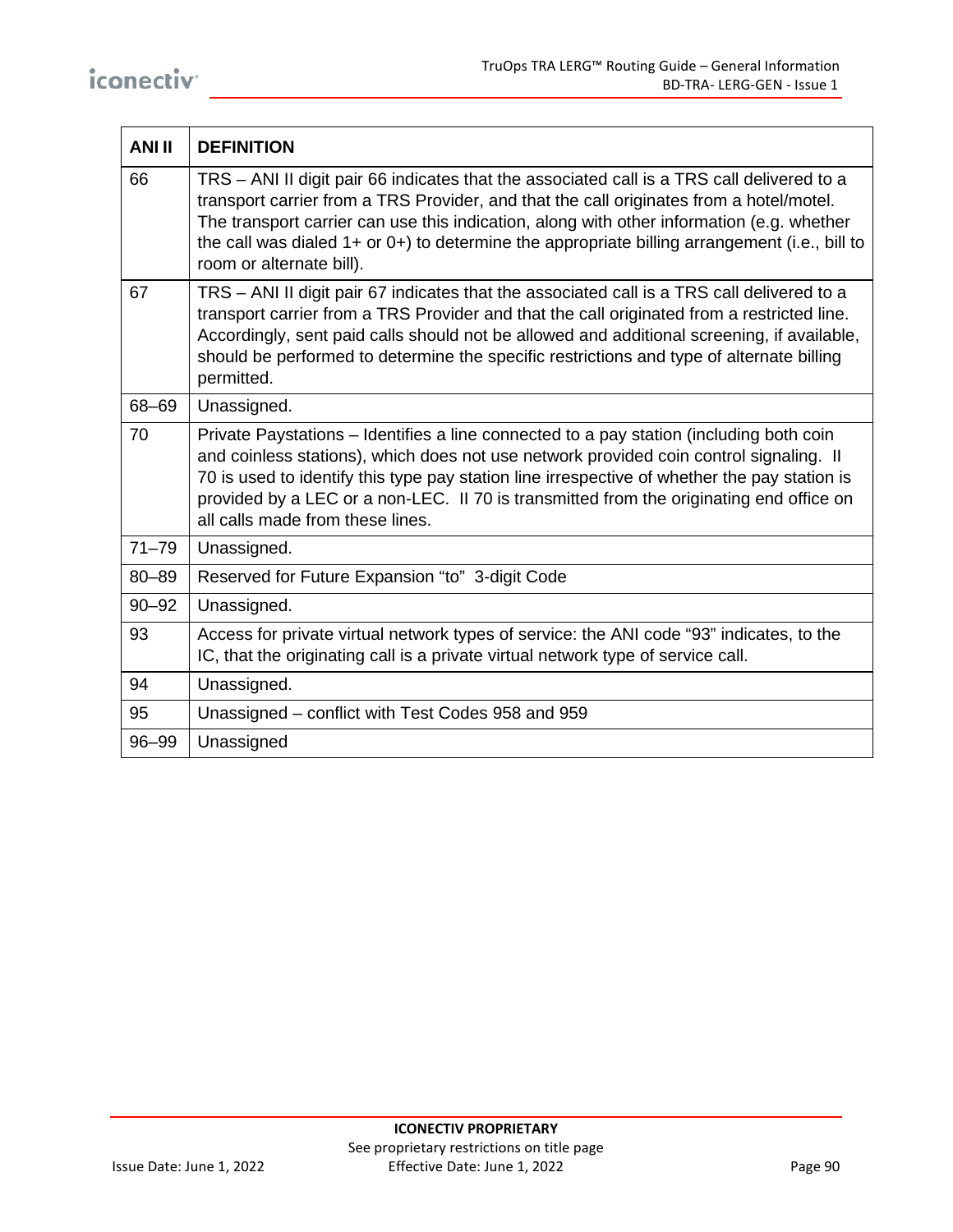# **Chapter 9 Country Codes**

The "Notes" associated with the assignment of Country Codes are listed below and are provided for your reference. Assignments are provided in the LERG2 file so that SPs will have a list of all countries that might be dialed by their customers and thus prevent possible inadvertent call blockage in handling international calls.

The code assignments appearing in the LERG are derived from the most recent International Telecommunications Union (ITU) Bulletin as well as any additional ITU Communications issued to announce specific Country Code assignment changes. The assigned codes are available as the "List of ITU-T Recommendation E.164 Assigned Country Codes" at www.itu.int. The Bulletin is issued periodically and Communications serve as interim updates.

It is recognized that the ITU assigns codes and that international carriers cooperate to activate codes. Notifications during the interim period between assignment and activation will refer to (1) assignments and (2) testing and activation dates. The material used in the LERG is reproduced with the prior authorization of the ITU as the copyright holder; its presentation in the LERG is the sole responsibility of iconectiv and does not engage the responsibility of the ITU.

Questions regarding the contents of the "List of ITU-T Recommendation E.164 Assigned Country Codes" should be directed to:

> Email: [tsbmail@itu.int](mailto:tsbmail@itu.int) TEL: 41 22 730 5852 FAX: 41 22 730 5853

#### **Footnotes**

The following footnotes correspond to the associated records in LERG2. Any additions or corrections are based on the publication of the ITU-T Telecommunication Standardization Section of ITU "List of ITU-T Recommendation E.164 Assigned Country Codes".

**Notes common to Numerical and Alphabetical lists of ITU-T Recommendation E.164 assigned country codes**

- a. Ascension is using country code +247 and Saint Helena and Tristan da Cunha country code +290.
- b. Integrated numbering plan.
- c. Code shared between Curacao and Bonaire, Saint Eustatius and Saba.
- d. Will be allocated, only after all three digit codes from groups of ten are exhausted.
- e. Associated with shared country code 878 for Universal personal telecommunications (UPT), the identification code 10 has been assigned to the network of VISIONng, +878 10.
- f. Reserved for future use.
- g. Including Australian Antarctic Territory and Norfolk Island.
- h. U.A.E.: Abu Dhabi, Ajman, Dubai, Fujairah, Ras Al Khaimah, Sharjah, Umm Al Qaiwain.
- i. Including Christmas Island and Cocos-Keeling Islands.
- j. French departments and territories in the Indian Ocean include Reunion, the Southern and Antarctic territories and other islands.
- k. United Nations Office of the Coordinator for Humanitarian Affairs (OCHA), for the purpose of facilitating disaster relief activities.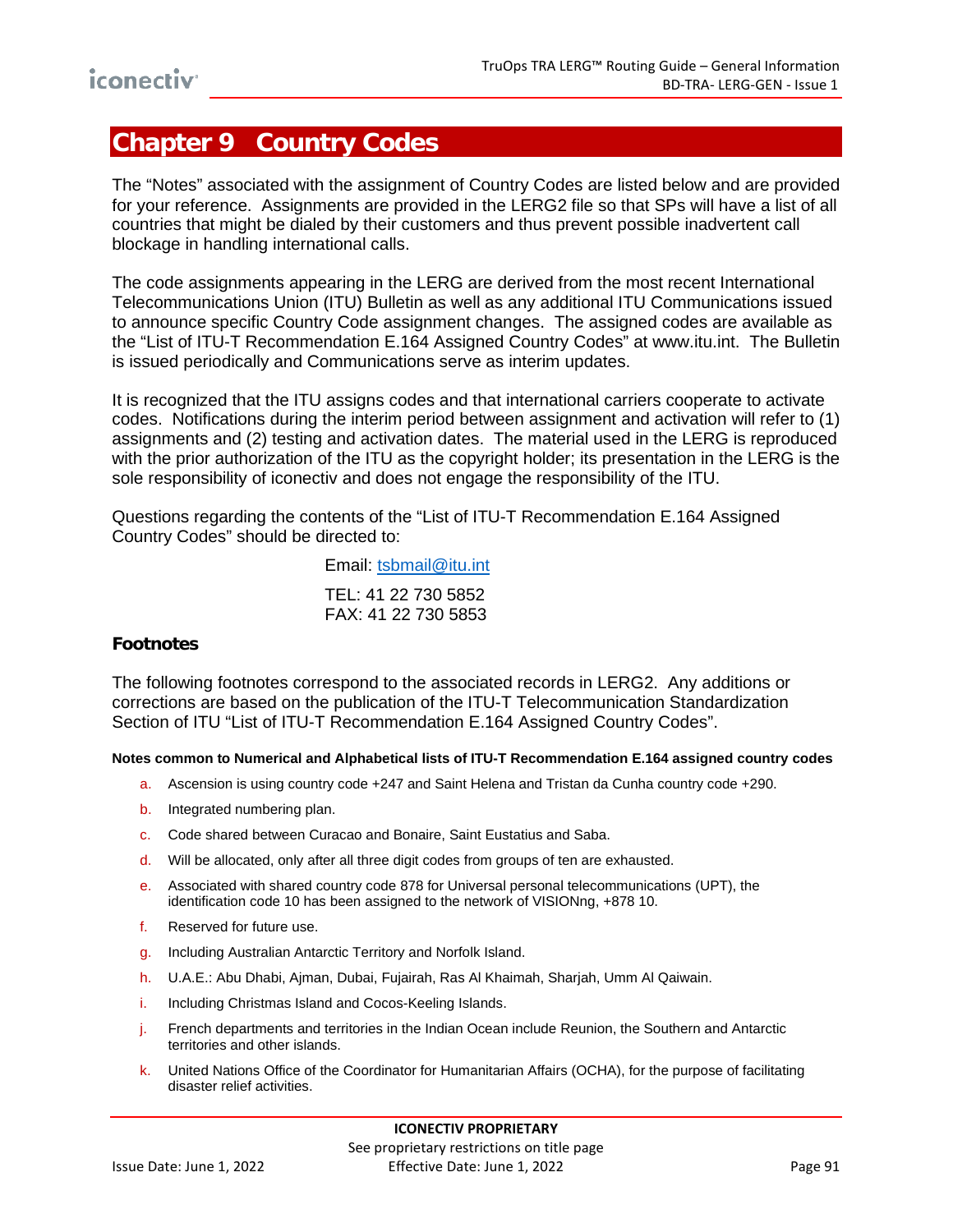- l. Reserved for the Palestinian Authority.
- m. Reserved for E.164 country code expansion.
- n. Associated with shared country code 881, the following one-digit identification code have been made for the GMSS *networks*:

| <b>NETWORK</b>        | <b>COUNTRY CODE AND</b><br><b>IDENTIFICATION CODE</b> | <b>STATUS</b> |
|-----------------------|-------------------------------------------------------|---------------|
| Iridium Satellite LLC | +881 6 and +881 7                                     | Assigned      |
| Globalstar            | +881 8 and +881 9                                     | Assigned      |

o. Associated with shared country code 882, the following two-digit identification code reservations or assignments have been made for the international networks of: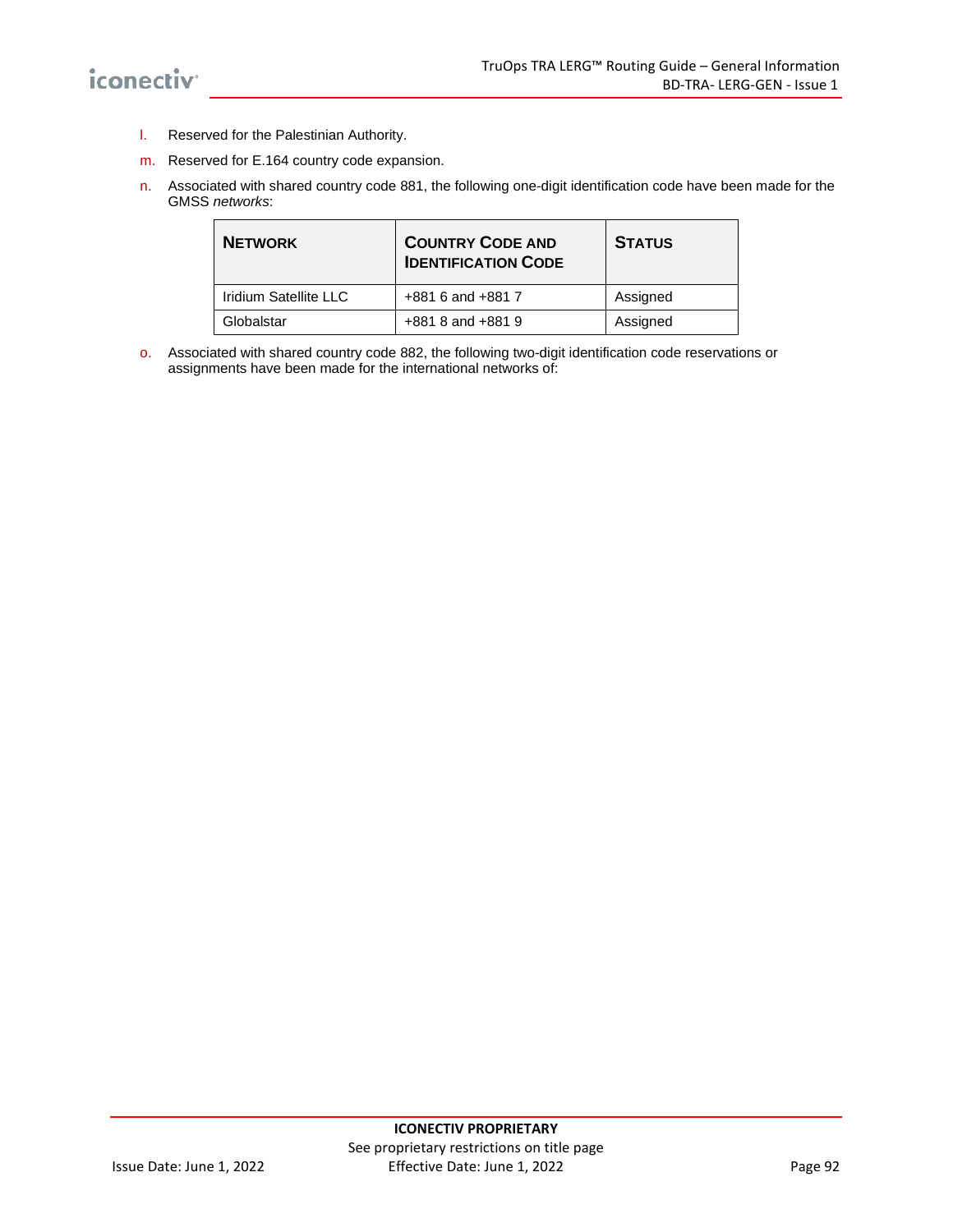| <b>APPLICANT</b>                                                           | <b>NETWORK</b>                                       | <b>COUNTRY CODE</b><br><b>AND</b><br><b>IDENTIFICATION</b><br><b>CODE</b> | <b>STATUS</b> |
|----------------------------------------------------------------------------|------------------------------------------------------|---------------------------------------------------------------------------|---------------|
| <b>British Telecommunications</b><br>plc                                   | <b>Global Office Application</b>                     | +882 10                                                                   | Assigned      |
| MCI (Verizon)                                                              | HyperStream International (HSI)<br>Data Network      | +882 12                                                                   | Assigned      |
| Telespazio S.p.A.                                                          | <b>EMS Regional Mobile Satellite</b><br>System       | +882 13                                                                   | Assigned      |
| Telstra (formerly Reach)                                                   | Global international ATM Network                     | +882 15                                                                   | Assigned      |
| Thuraya                                                                    | Thuraya RMSS Network                                 | +882 16                                                                   | Assigned      |
| Cable & Wireless plc                                                       | Cable & Wireless Global Network                      | +882 22                                                                   | Assigned      |
| Sita-Equant Joint Venture                                                  | Sita-Equant Network                                  | +882 23                                                                   | Assigned      |
| Deutsche Telekom                                                           | Deutsche Telekom's Next Generation<br><b>Network</b> | +882 28                                                                   | Assigned      |
| Telekom Malaysia                                                           | Global International ATM Network                     | +882 31                                                                   | Assigned      |
| <b>Telenor for Maritime</b><br><b>Communications Partner</b><br>(MCP) A.S. | <b>MCP</b> network                                   | +882 32                                                                   | Assigned      |
| Oration Technologies, Inc.                                                 | <b>Oration Technologies Network</b>                  | +882 33                                                                   | Assigned      |
| <b>BebbiCell AG</b><br>(Formerly Global Networks<br>Switzerland AG)        | <b>BebbiCell AG</b>                                  | +882 34                                                                   | Assigned      |
| Jasper Technologies Inc.<br>[formerly Jasper Wireless,<br> nc              | Jasper Systems                                       | +882 35                                                                   | Assigned      |
| Jersey Telecom                                                             | Jersey Telecom                                       | +882 36                                                                   | Assigned      |
| AT&T                                                                       | Cingular Wireless network                            | +882 37                                                                   | Assigned      |
| Vodafone Malta (Vodafone<br>Group)                                         | <b>Vodafone Malta</b>                                | +882 39                                                                   | Assigned      |
| Intermatica                                                                | Intermatica                                          | +882 41                                                                   | Assigned      |
| Telecom Italia S.p.A.                                                      | Telecom Italia                                       | +882 45                                                                   | Assigned      |
| <b>Tyntec Limited</b>                                                      | <b>Tyntec Limited</b>                                | +882 46                                                                   | Assigned      |
| TRANSATEL                                                                  | Transatel                                            | +882 47                                                                   | Assigned      |
| Sawatch Limited                                                            | EchoStar Mobile Limited                              | +88248                                                                    | Assigned      |
| Smart Communications Inc.                                                  | Smart Communications Inc.                            | +882 97                                                                   | Assigned      |
| OnAir N.V. (Formerly SITA on<br>behalf of Onair)                           | <b>Onair GSM services</b>                            | +882 98                                                                   | Assigned      |
| AeroMobile AS                                                              | AeroMobile AS                                        | +882 99                                                                   | Assigned      |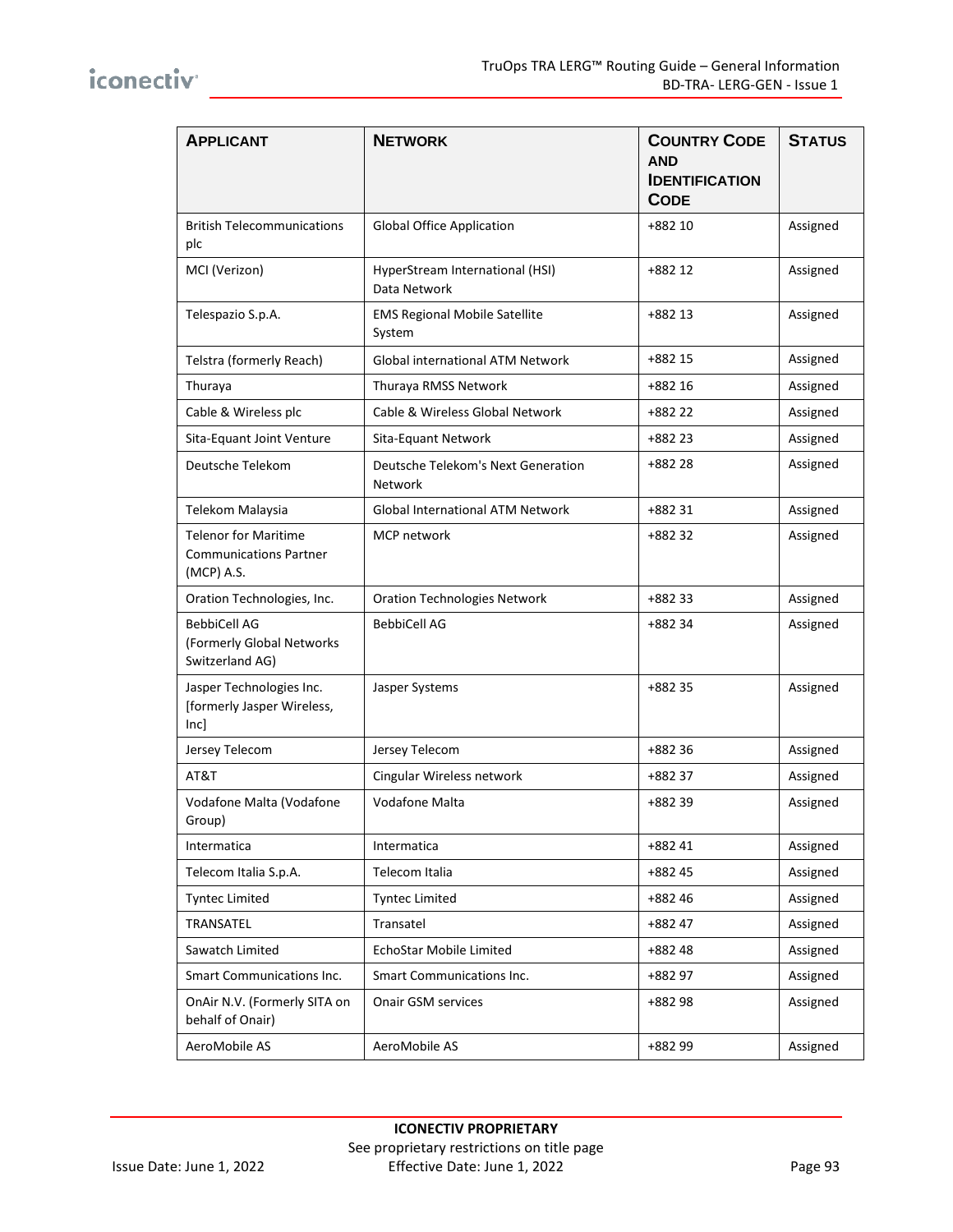p. Associated with shared country code 883, the following three-digit identification code reservations or assignments have been made for the international networks of:

| <b>APPLICANT</b>                              | <b>NETWORK</b>                             | <b>COUNTRY CODE</b><br><b>AND</b><br><b>IDENTIFICATION</b><br><b>CODE</b> | <b>STATUS</b> |
|-----------------------------------------------|--------------------------------------------|---------------------------------------------------------------------------|---------------|
| MediaLincc Ltd                                | MediaLincc Ltd                             | +883 100                                                                  | Assigned      |
| Aicent Inc.                                   | Aicent Inc.                                | +883 110                                                                  | Assigned      |
| <b>Telenor Connexion AB</b>                   | <b>Telenor Connexion AB</b>                | +883 120                                                                  | Assigned      |
| Orange<br>[formerly France Telecom<br>Orange] | Orange<br>[formerly France Telecom Orange] | +883 130                                                                  | Assigned      |
| Multiregional<br>TransitTelecom (MTT)         | Multiregional TransitTelecom (MTT)         | +883 140                                                                  | Assigned      |
| BodyTrace Netherlands B.V.                    | BodyTrace Netherlands B.V.                 | +883 150                                                                  | Assigned      |
| DCN Hub ehf                                   | DCN Hub ehf                                | +883 160                                                                  | Assigned      |
| <b>EMnify GmbH</b>                            | <b>EMnify GmbH</b>                         | +883 170                                                                  | Assigned      |
| Ooredoo                                       | Ooredoo                                    | +883 180                                                                  | Assigned      |
| Com4 Sweden AB                                | Com4 Sweden AB                             | +883 190                                                                  | Assigned      |
| Manx Telecom Trading Ltd.                     | Manx Telecom Trading Ltd.                  | +883 200                                                                  | Assigned      |

q. Associated with shared country code 883, the following four-digit identification code reservations or assignments have been made for the international networks of:

| <b>APPLICANT</b>   | <b>NETWORK</b>     | <b>COUNTRY CODE</b><br><b>AND</b><br><b>IDENTIFICATION</b><br><b>CODE</b> | <b>STATUS</b> |
|--------------------|--------------------|---------------------------------------------------------------------------|---------------|
| Voxbone SA         | Voxbone SA         | +883 5100                                                                 | Assigned      |
| Bandwith.com Inc.  | Bandwith.com Inc.  | +883 5110                                                                 | Assigned      |
| <b>MTX Connect</b> | <b>MTX Connect</b> | +883 5120                                                                 | Assigned      |
| SIPME Ltd          | SIPME Ltd          | +883 5130                                                                 | Assigned      |
| Ellipsat Inc       | Ellipsat Inc       | +883 5140                                                                 | Assigned      |
| Wins Limited       | Wins Limited       | +883 5150                                                                 | Assigned      |
| Tel2tel kft.       | Tel2tel kft.       | +883 5160                                                                 | Assigned      |

r This designation is without prejudice to positions on status, and is in line with UNSCR 1244 and the ICJ Opinion on the Kosovo declaration of independence.